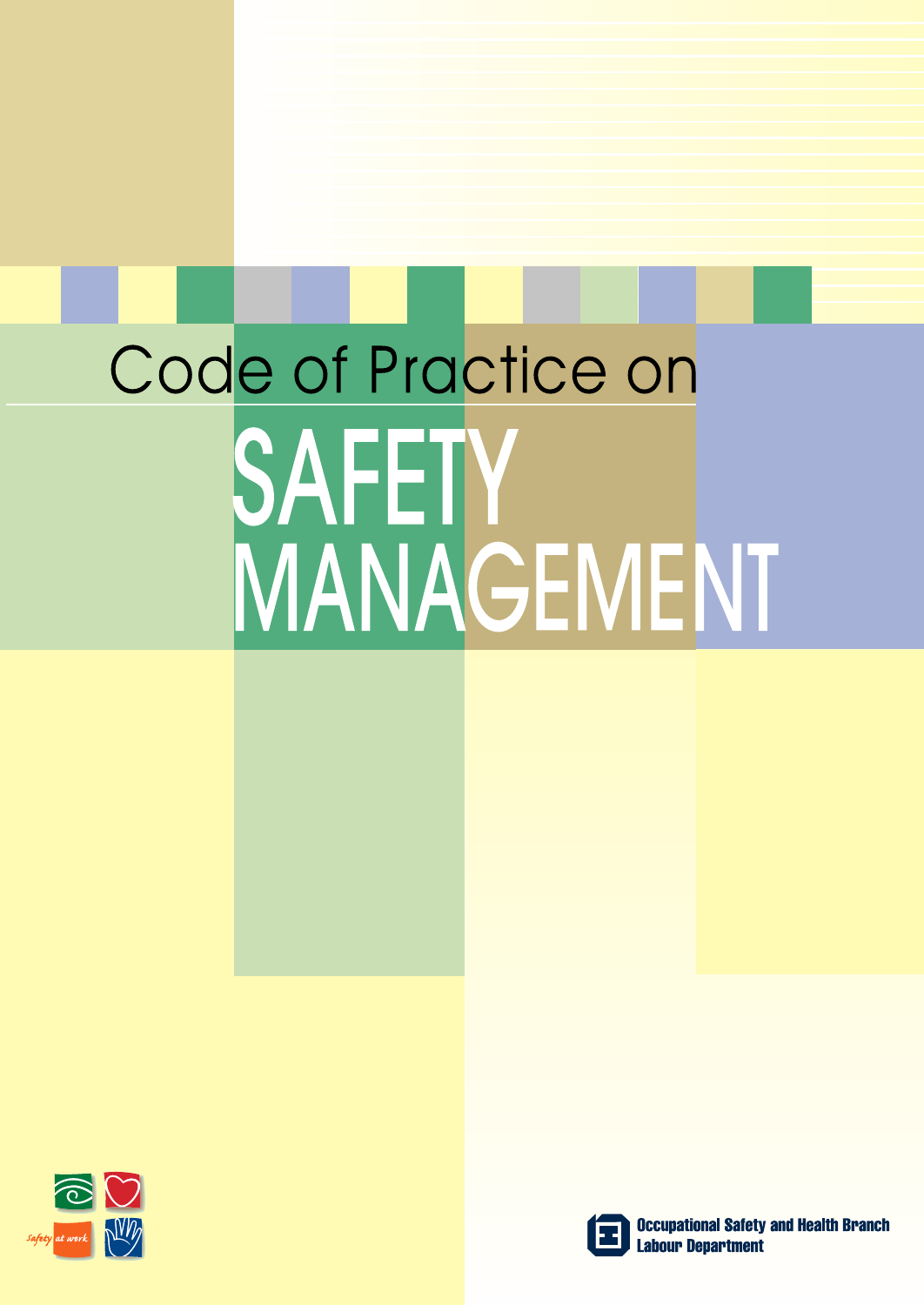#### CODE OF PRACTICE

#### On

# Safety Management



Occupational Safety and Health Branch Labour Department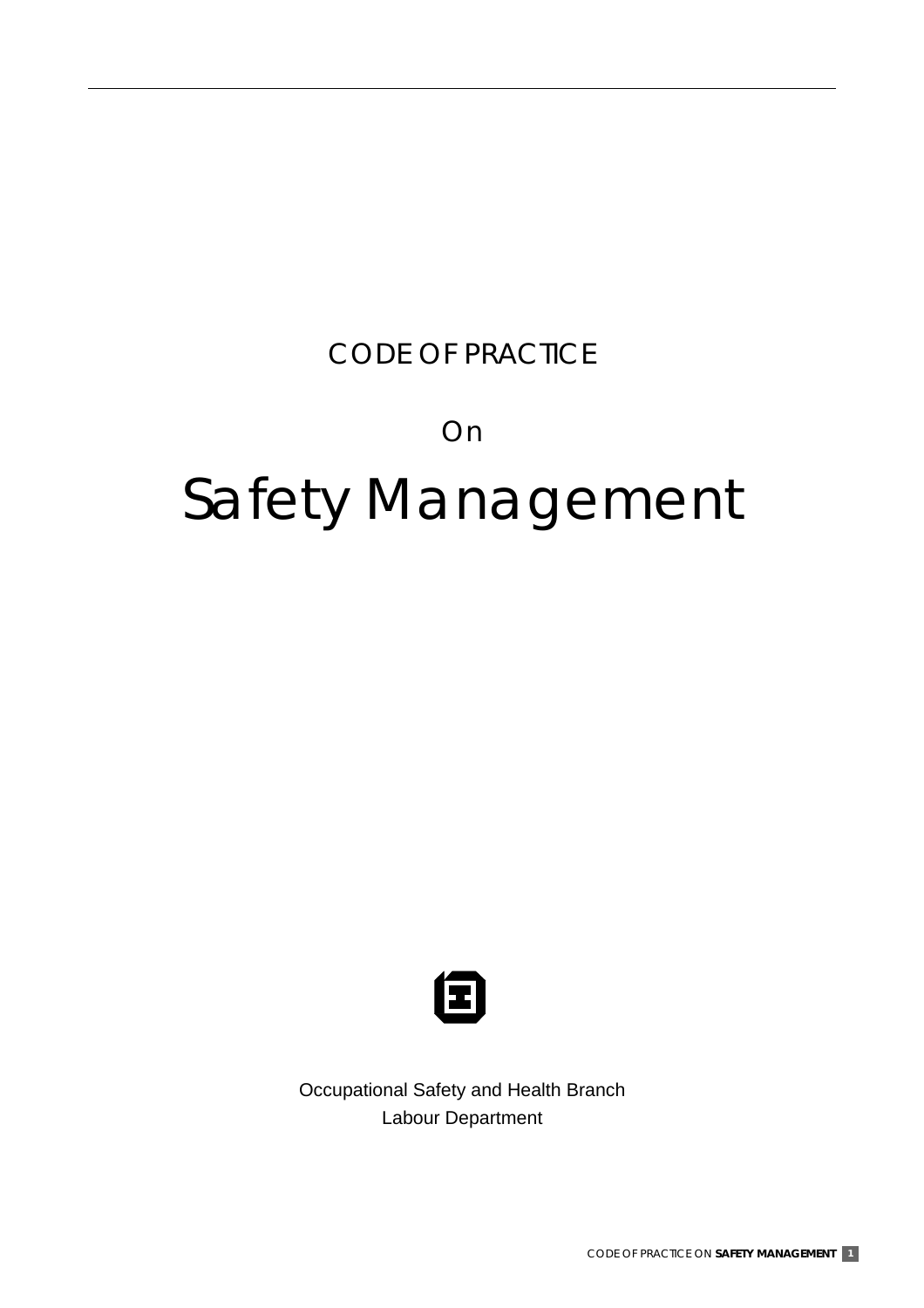This Code of Practice is prepared by the Occupational Safety and Health Branch Labour Department

First edition April 2002

This Code of Practice is issued free of charge and can be obtained from offices of the Occupational Safety and Health Branch. Its contents can also be downloaded from the Labour Department website at http://www.info.gov.hk/labour/public/index.htm through the Internet. For enquiries about addresses and telephone numbers of the offices, please contact us through telephone 2559 2297.

This Code of Practice may be freely reproduced except for advertising, endorsement or commercial purposes. Please acknowledge the source as "Code of Practice on Safety Management", published by the Labour Department.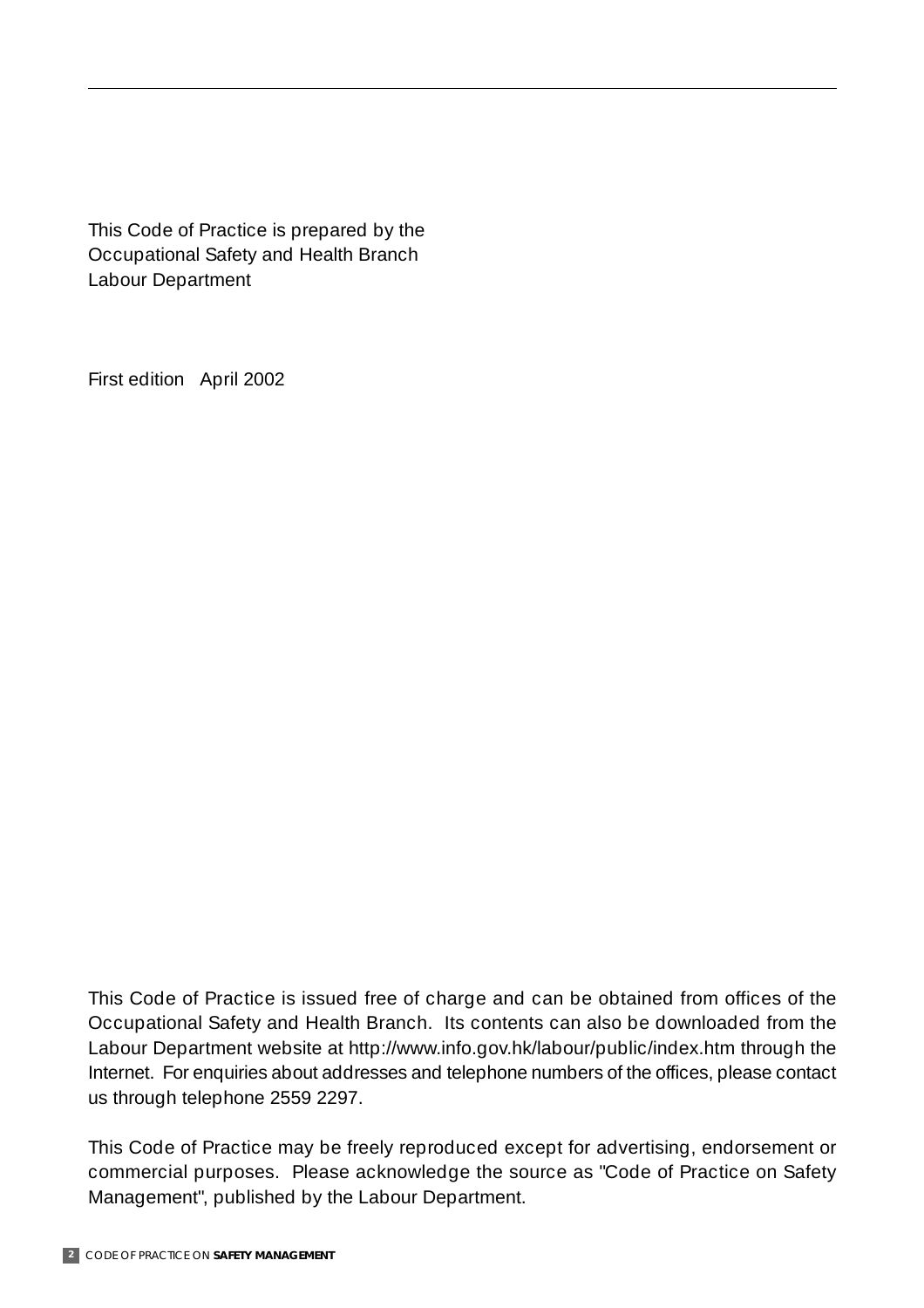**CONTENTS** 

|    |     |                                                                                                                                                          | Page |
|----|-----|----------------------------------------------------------------------------------------------------------------------------------------------------------|------|
| 1. |     | <b>INTRODUCTION</b>                                                                                                                                      | 6    |
| 2. |     | <b>INTERPRETATION</b>                                                                                                                                    | 8    |
| 3. |     | <b>RESPONSIBILITIES OF PROPRIETORS AND CONTRACTORS</b>                                                                                                   | 11   |
| 4. |     | DEVELOPING, IMPLEMENTING AND MAINTAINING A SAFETY<br><b>MANAGEMENT SYSTEM</b>                                                                            | 18   |
|    | 4.1 | How to develop a safety management system?                                                                                                               | 18   |
|    | 4.2 | How to implement a safety management system?                                                                                                             | 23   |
|    | 4.3 | How to maintain a safety management system?                                                                                                              | 25   |
|    | 4.4 | Management model to develop, implement and maintain a safety<br>management system                                                                        | 27   |
|    | 4.5 | Application of the management model to individual elements of a<br>safety management system                                                              | 28   |
|    | 4.6 | Application of the management model to safety audits or safety<br>reviews                                                                                | 29   |
| 5. |     | THE ELEMENTS OF A SAFETY MANAGEMENT SYSTEM                                                                                                               | 30   |
|    |     | 5.1 A safety policy which states the commitment of the proprietor<br>or contractor to safety and health at work                                          | 31   |
|    | 5.2 | A structure to assure implementation of the commitment to safety<br>and health at work                                                                   | 34   |
|    | 5.3 | Training to equip personnel with knowledge to work safely and<br>without risk to health                                                                  | 40   |
|    | 5.4 | In-house safety rules to provide instruction for achieving safety<br>management objectives                                                               | 45   |
|    | 5.5 | A programme of inspection to identify hazardous conditions and<br>for the rectification of any such conditions at regular intervals or<br>as appropriate | 47   |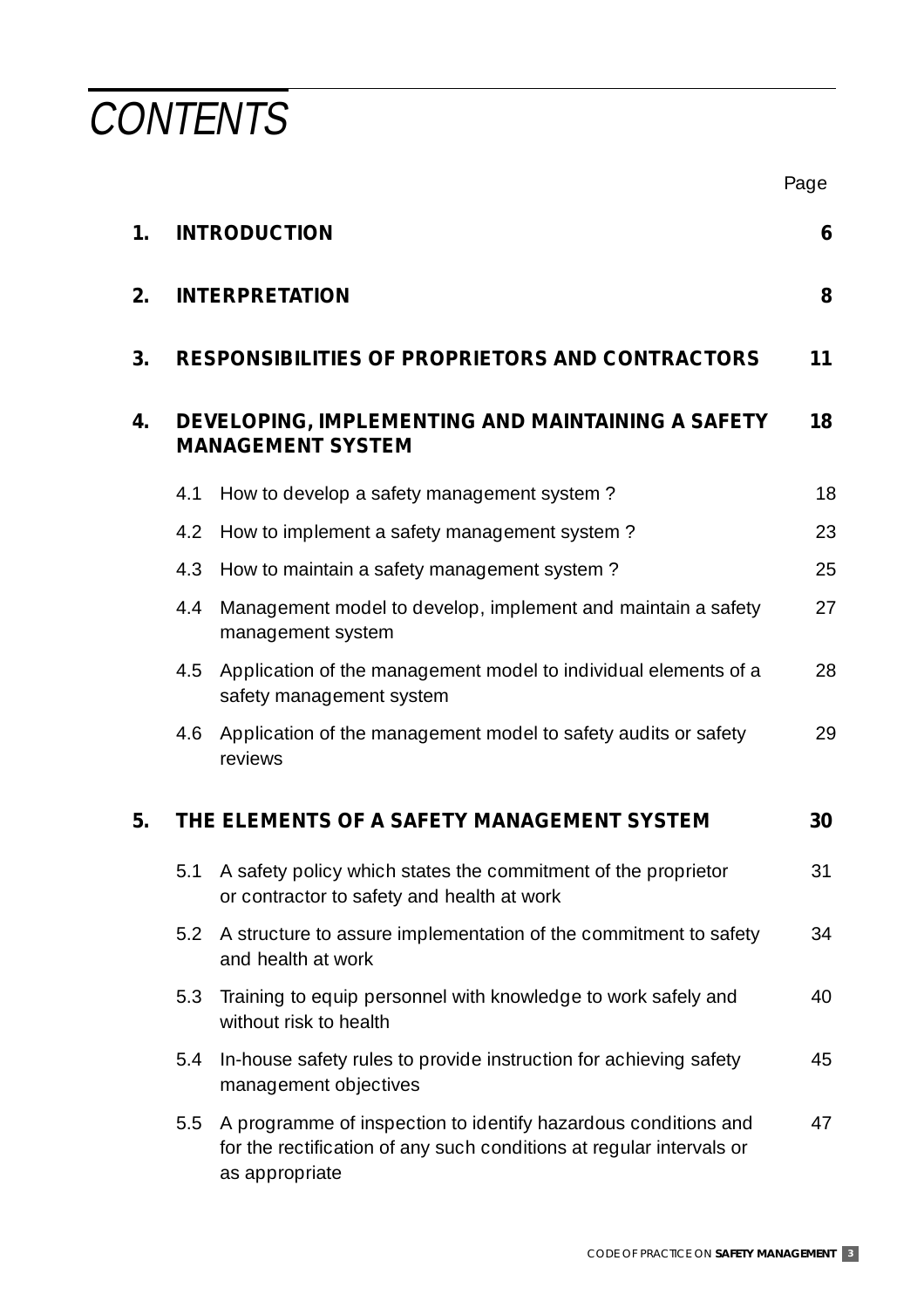|    | 5.6 | A programme to identify hazardous exposure or the risk of such<br>exposure to the workers and to provide suitable personal<br>protective equipment as a last resort where engineering<br>control methods are not feasible | 50  |
|----|-----|---------------------------------------------------------------------------------------------------------------------------------------------------------------------------------------------------------------------------|-----|
|    | 5.7 | Investigation of accidents or incidents to find out the cause of any<br>accident or incident and to develop prompt arrangements<br>to prevent recurrence                                                                  | 54  |
|    | 5.8 | Emergency preparedness to develop, communicate and execute<br>plans prescribing the effective management of emergency situations                                                                                          | 58  |
|    | 5.9 | Evaluation, selection and control of sub-contractors to ensure that<br>sub-contractors are fully aware of their safety obligations and<br>are in fact meeting them                                                        | 60  |
|    |     | 5.10 Safety committees                                                                                                                                                                                                    | 65  |
|    |     | 5.11 Evaluation of job related hazards or potential hazards<br>and development of safety procedures                                                                                                                       | 70  |
|    |     | 5.12 Promotion, development and maintenance of safety<br>and health awareness in a workplace                                                                                                                              | 77  |
|    |     | 5.13 A programme for accident control and elimination of hazards<br>before exposing workers to any adverse work environment                                                                                               | 79  |
|    |     | 5.14 A programme to protect workers from occupational health hazards                                                                                                                                                      | 83  |
| 6. |     | <b>SAFETY AUDIT</b>                                                                                                                                                                                                       | 88  |
|    | 6.1 | What is a "Safety Audit"?                                                                                                                                                                                                 | 88  |
|    | 6.2 | The appointment of a registered safety auditor to conduct a safety<br>audit                                                                                                                                               | 92  |
|    | 6.3 | Assistance, facilities and information to be provided for the purposes<br>of safety audit                                                                                                                                 | 96  |
|    | 6.4 | Things to observe when the safety auditor is an employee of the<br>proprietor or contractor                                                                                                                               | 99  |
|    | 6.5 | Actions to be taken on safety audit report                                                                                                                                                                                | 100 |
|    | 6.6 | Obligation to produce safety audit report or plan for inspection                                                                                                                                                          | 103 |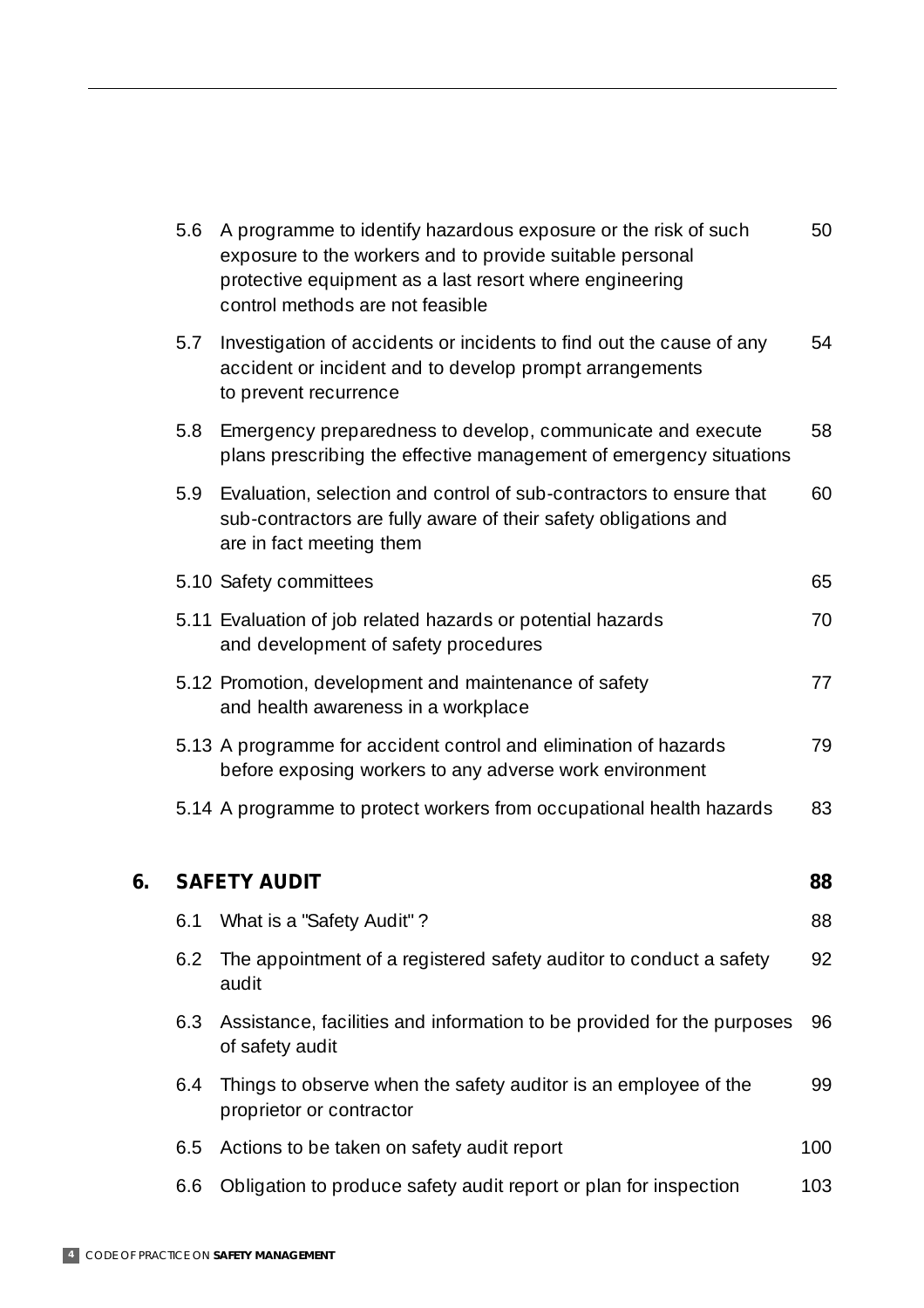| 7.                | <b>SAFETY REVIEW</b> |                                                                                                    |     |  |
|-------------------|----------------------|----------------------------------------------------------------------------------------------------|-----|--|
|                   | 7.1                  | What is a "Safety Review"?                                                                         | 104 |  |
|                   | 7.2                  | The appointment of a safety review officer to conduct a safety review                              | 108 |  |
|                   | 7.3                  | Assistance, facilities and information to be provided for the<br>purposes of safety review         | 111 |  |
|                   | 7.4                  | Things to observe when the safety review officer is an employee of<br>the proprietor or contractor | 114 |  |
|                   | 7.5                  | Action to be taken on safety review report                                                         | 115 |  |
|                   | 7.6                  | Obligation to produce safety review report or plan for inspection                                  | 118 |  |
| <b>REFERENCES</b> |                      |                                                                                                    |     |  |

#### USEFUL INFORMATION **122**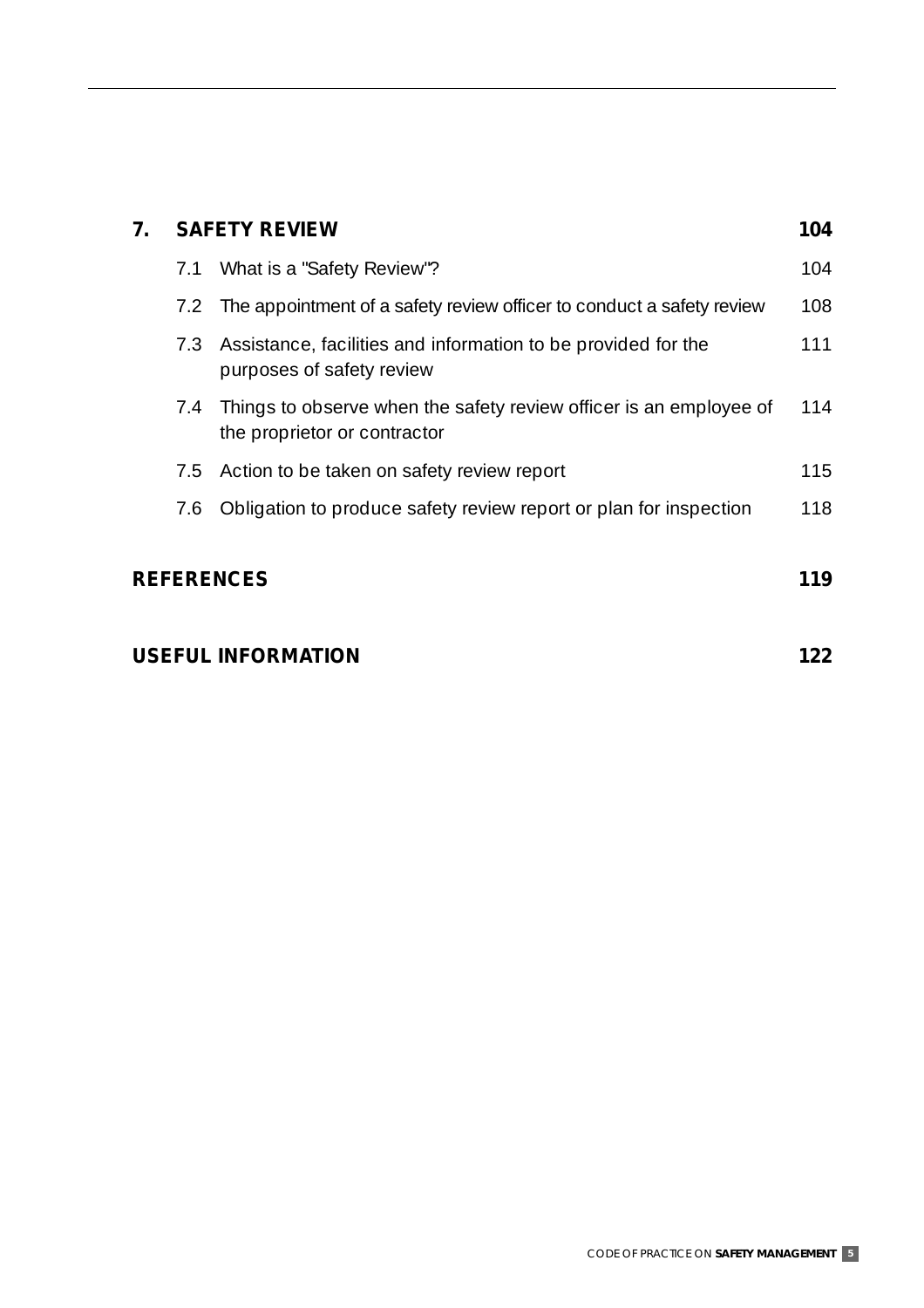# 1. INTRODUCTION

In 1995, the Government conducted a comprehensive review of industrial safety with a view to mapping out Hong Kong's long-term safety strategies. The Review concluded that for Hong Kong to achieve high standards of safety and health at work, enterprises must embrace self-regulation and safety management. The Review recommended that the Government should provide a framework within which self-regulation was to be achieved through a company system of safety management.

Against this background, the Government has introduced a safety management system consisting of 14 elements. It has promoted the system through launching pilot schemes, publishing an Occupational Safety Charter, organising seminars and promotional visits, and issuing a Guide to Safety Management.

This system is now enshrined in the Factories and Industrial Undertakings (Safety Management) Regulation [hereinafter called "the Safety Management Regulation"] passed on 24 November 1999.

Under the Safety Management Regulation, proprietors or contractors of certain industrial undertakings are required to develop, implement and maintain in respect of the undertakings a safety management system which contains a number of key process elements. They are also required to have the system regularly audited or reviewed.

This Code of Practice on Safety Management [hereinafter called the COP] is a Code of Practice issued by the Commissioner for Labour under section 7A(1) of the Factories and Industrial Undertakings Ordinance (Cap. 59). It aims to provide practical guidance for proprietors and contractors of relevant industrial undertakings to comply with the aforesaid legal requirements. It sets out, in Part 4, how proprietors or contractors should develop, implement and maintain a safety management system. It provides, in Part 5, practical guidance in respect of the 14 elements of a safety management system. It also provides, in Part 6 and Part 7, practical guidance on safety audits and safety reviews.

First and foremost, however, proprietors and contractors should refer to Part 3 of this COP for practical guidance on their level and scope of responsibilities under the Safety Management Regulation in relation to their industrial undertakings' size of employment and the value of work undertaken.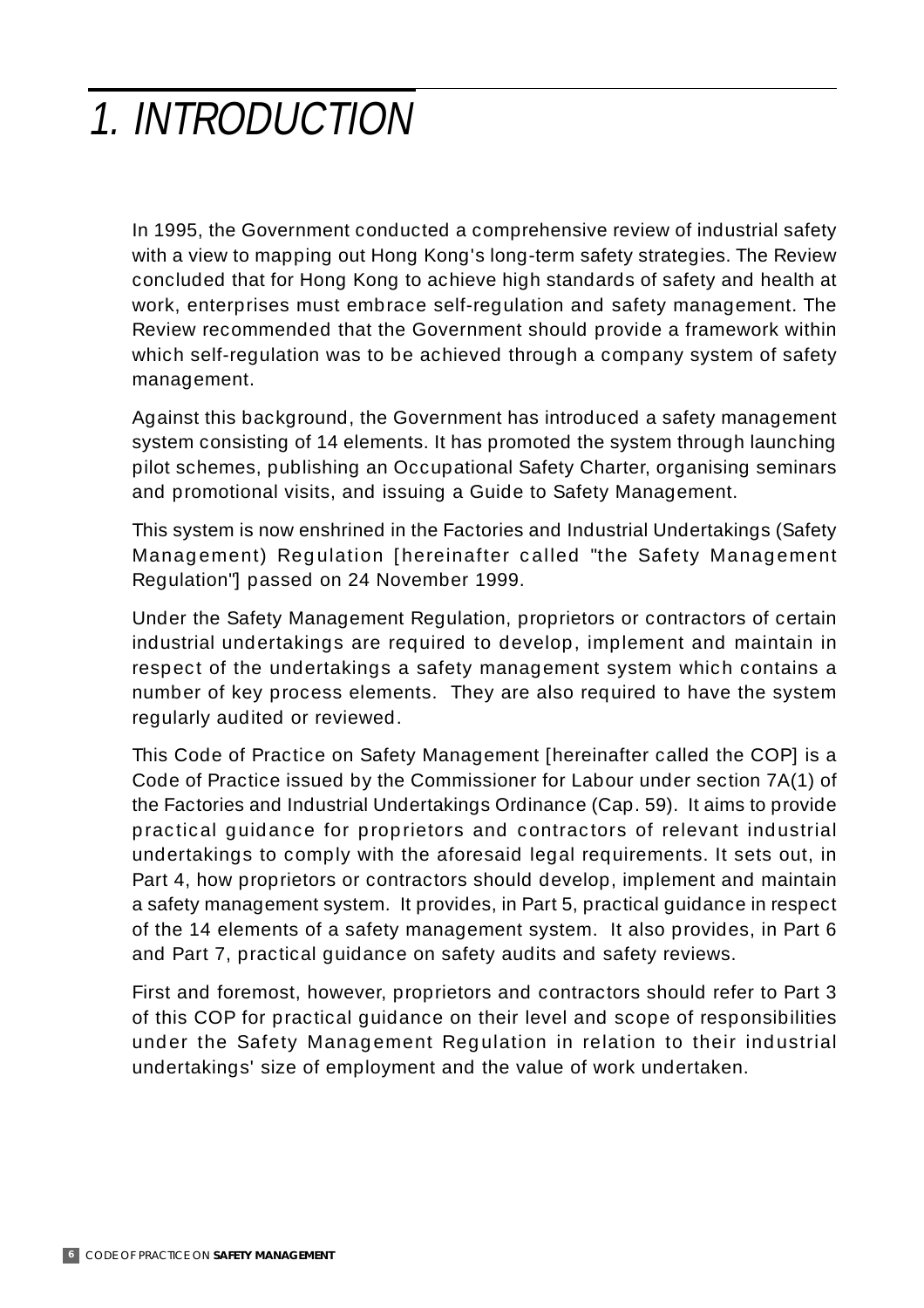This COP has a special legal status. Although failure to observe any guidance given in this COP is not in itself an offence, that failure may be taken by a court in criminal proceedings as a relevant factor in determining whether or not a person has breached any of the provisions of the Safety Management Regulation to which the guidance relates.

The statutory provisions referred to or quoted in this COP are those in force on 1 April 2002.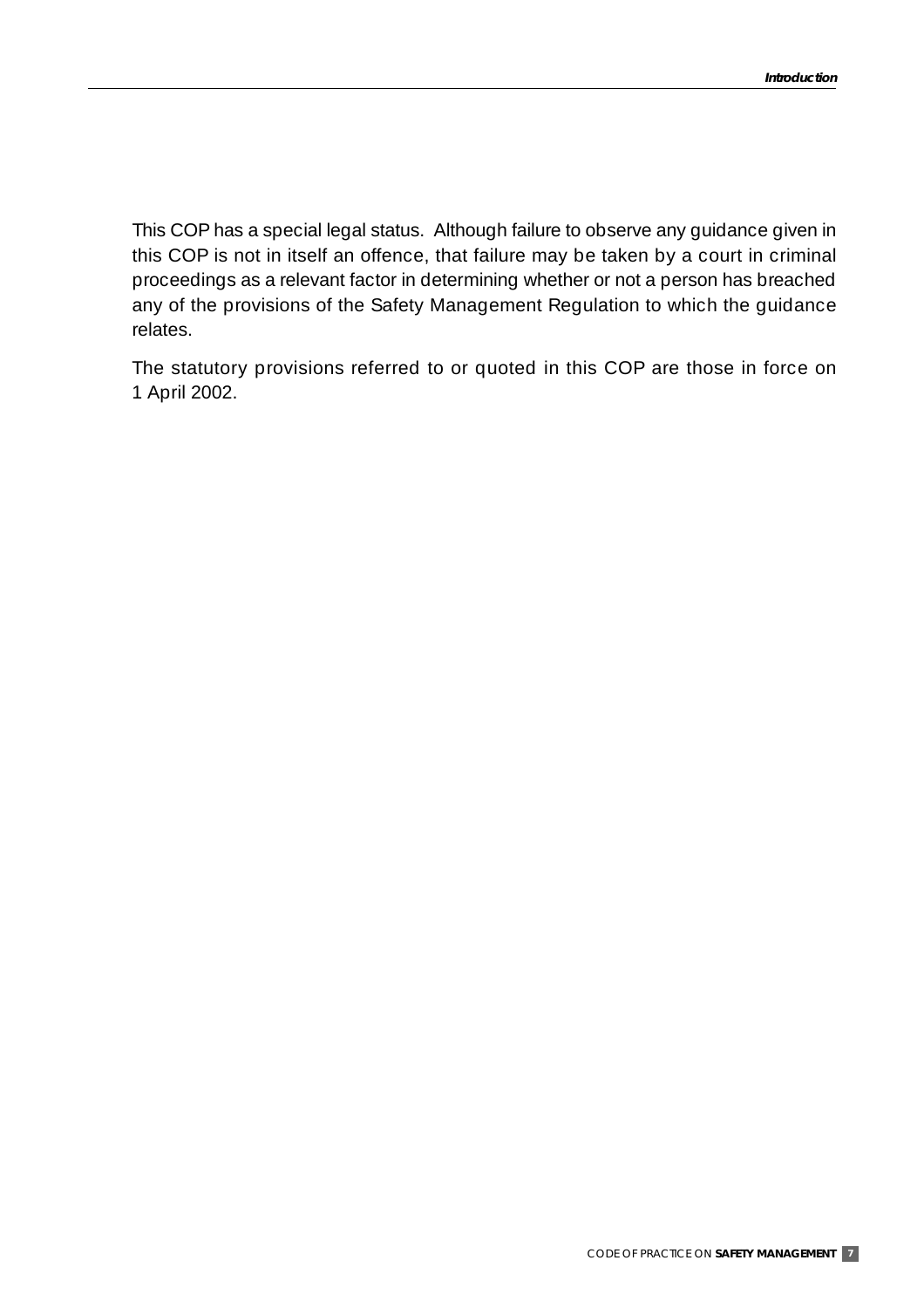# 2. INTERPRETATION

In this COP, unless the context otherwise requires -

- **"construction site"** (建築地盤) means a place where construction work is undertaken and also any area in the immediate vicinity of any such place which is used for the storage of materials or plant used or intended to be used for the purpose of the construction work;
- "copy" (文本), in relation to any document, includes the original of the document;
- "**designated undertaking**" (指定經營) means an industrial undertaking involving any of the following activities -
	- (a) the generation, transformation and transmission of electricity;
	- (b) the generation and transmission of town gas, or liquefied petroleum gas, within the meaning of section 2 of the Gas Safety Ordinance (Cap. 51); or
	- (c) container handling;
- "hazard"\* (危險) means a source or a situation with a potential for harm in terms of human injury or ill-health, damage to property, damage to the environment, or a combination of these;
- "**ill-health"\*** (健康受損) means ill-health that is judged to have been caused by or made worse by a person's work activity or work environment;
- "incident"\* (事故) means an unplanned event which has the potential to lead to accident;
- "**registered**" (註冊) means registered under section 6(1) of the Safety Management Regulation as a safety auditor or scheme operator;
- **"registered safety auditor"** (註冊安全審核員) means a person registered as a safety auditor;
- **"registered scheme operator"** (註冊計劃營辦人) means a person registered as a scheme operator;
- **"relevant industrial undertaking"** (有關工業經營), in relation to a proprietor or contractor specified in Schedule 3 of the Safety Management Regulation, means the industrial undertaking specified in that Schedule (and howsoever worded) in connection with the proprietor or contractor, as the case may be;
- "**risk"\*** (風險、危害) means the combination of the likelihood and consequence of a specified hazardous event occurring;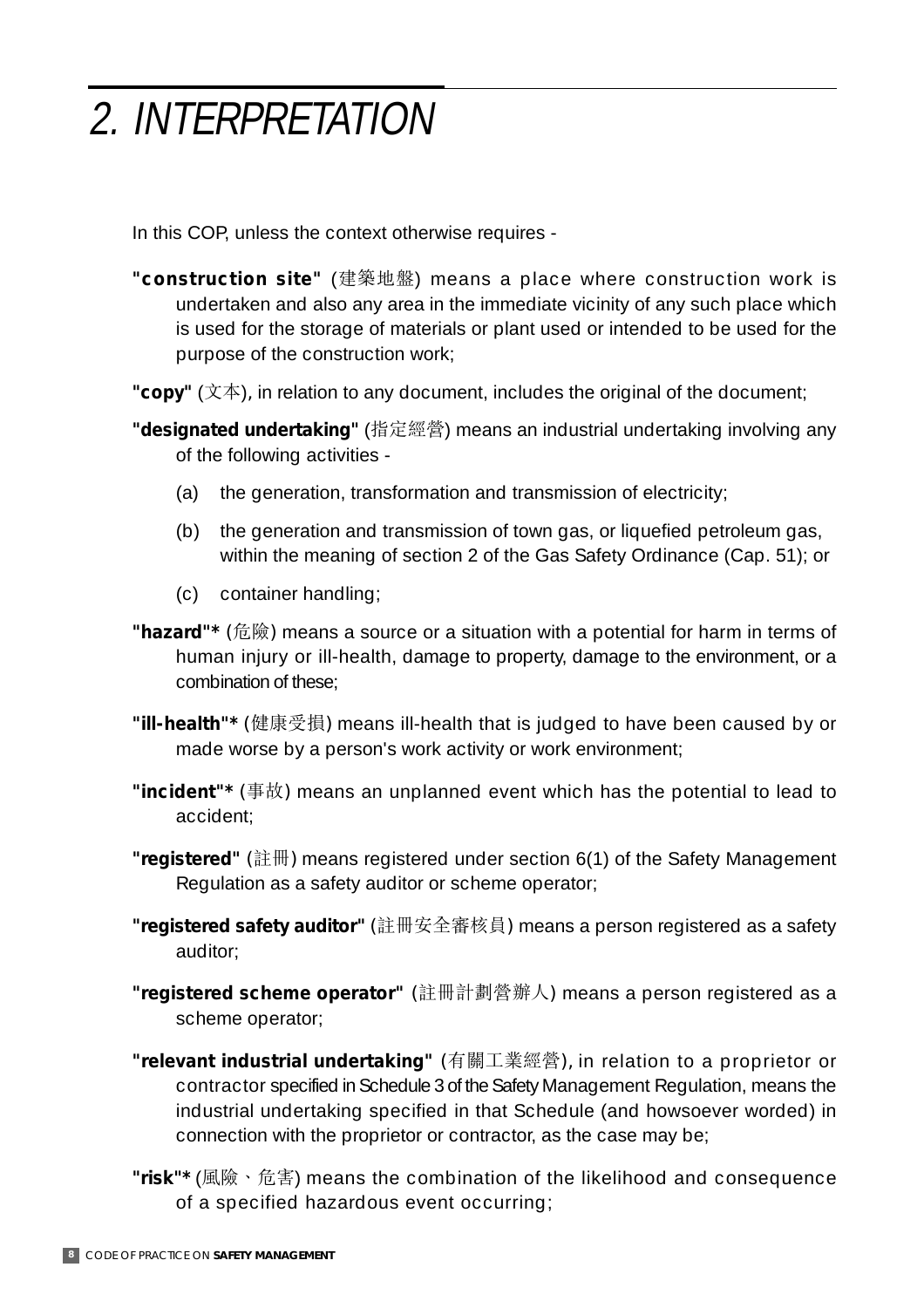- **"risk assessment"\*** (風險評估) means the overall process of estimating the magnitude of risk and deciding whether or not the risk is tolerable. It also includes the process of recognizing that a hazard exists and defining its characteristics;
- **"risk control"\*** (風險控制) means the overall process of developing, implementing and maintaining the safety procedures and risk control measures. It also includes the review of the safety procedures and risk control measures;

**"safety audit"** (安全審核) means an arrangement for -

- (a) collecting, assessing and verifying information on the efficiency, effectiveness and reliability of a safety management system (including the elements specified in Schedule 4 of the Safety Management Regulation contained in the system); and
- (b) considering improvements to the system;
- **"safety audit report"** (安全審核報告) means a report compiled by a registered safety auditor after the completion of a safety audit;
- **"safety auditor"** (安全審核員) means a person who conducts or proposes to conduct safety audits;
- **"safety committee"** (安全委員會) means a safety committee established under section 10 of the Safety Management Regulation;
- **"safety management"** (安全管理) means the management functions connected with the carrying on of an industrial undertaking that relate to the safety of personnel in the undertaking, including -
	- (a) the planning, developing, organizing and implementing of a safety policy; and
	- (b) the measuring, auditing or reviewing of the performance of those functions;
- **"safety management system"** (安全管理制度) means a system which provides safety management in an industrial undertaking;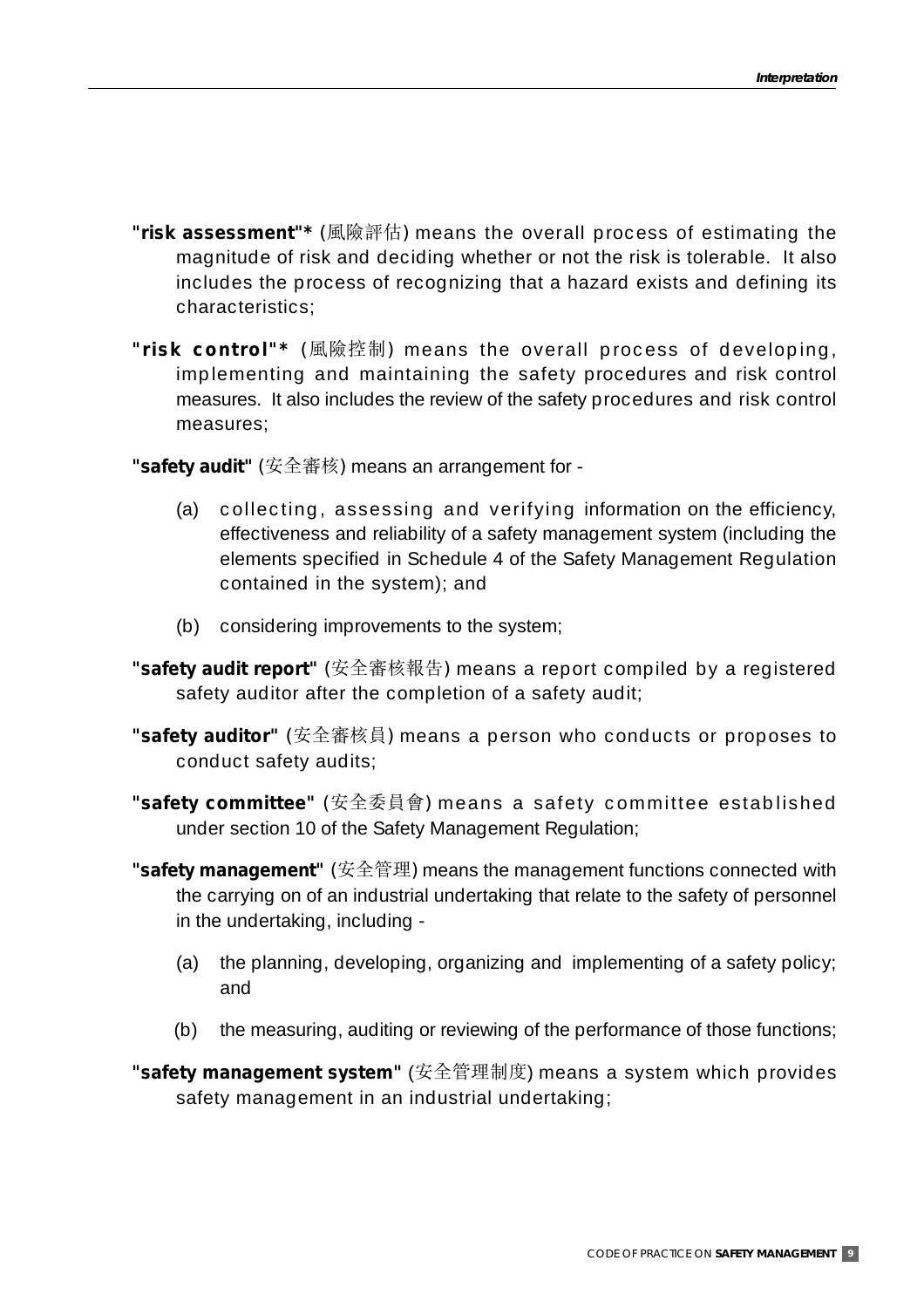"**safety plan" \***(安全計劃) means a plan for carrying out a safety policy;

**"safety review"** (安全查核) means an arrangement for -

- (a) reviewing the effectiveness of a safety management system (including the elements specified in Schedule 4 of the Safety Management Regulation contained in the system); and
- (b) considering improvements to the effectiveness of the system;
- **"safety review officer"** (安全查核員) means a person who is appointed to conduct a safety review under section 19(1) (a) of the Safety Management Regulation;
- **"safety review report"** (安全查核報告) means a report compiled by a safety review officer after the completion of a safety review;
- "scheme" (計劃) means a scheme to train persons to be safety auditors;
- **"scheme operator"** (計劃營辦人) means a person who operates or proposes to operate a scheme;
- "shipyard" (船廠) means any yard or dry dock (including the precincts thereof) in which ships or vessels, except ships or vessels afloat, are constructed, reconstructed, maintained, repaired, refitted, finished or broken up.
- Note : The above terms, except those marked with "\*", are given the meanings as stipulated under section 2 of the Safety Management Regulation.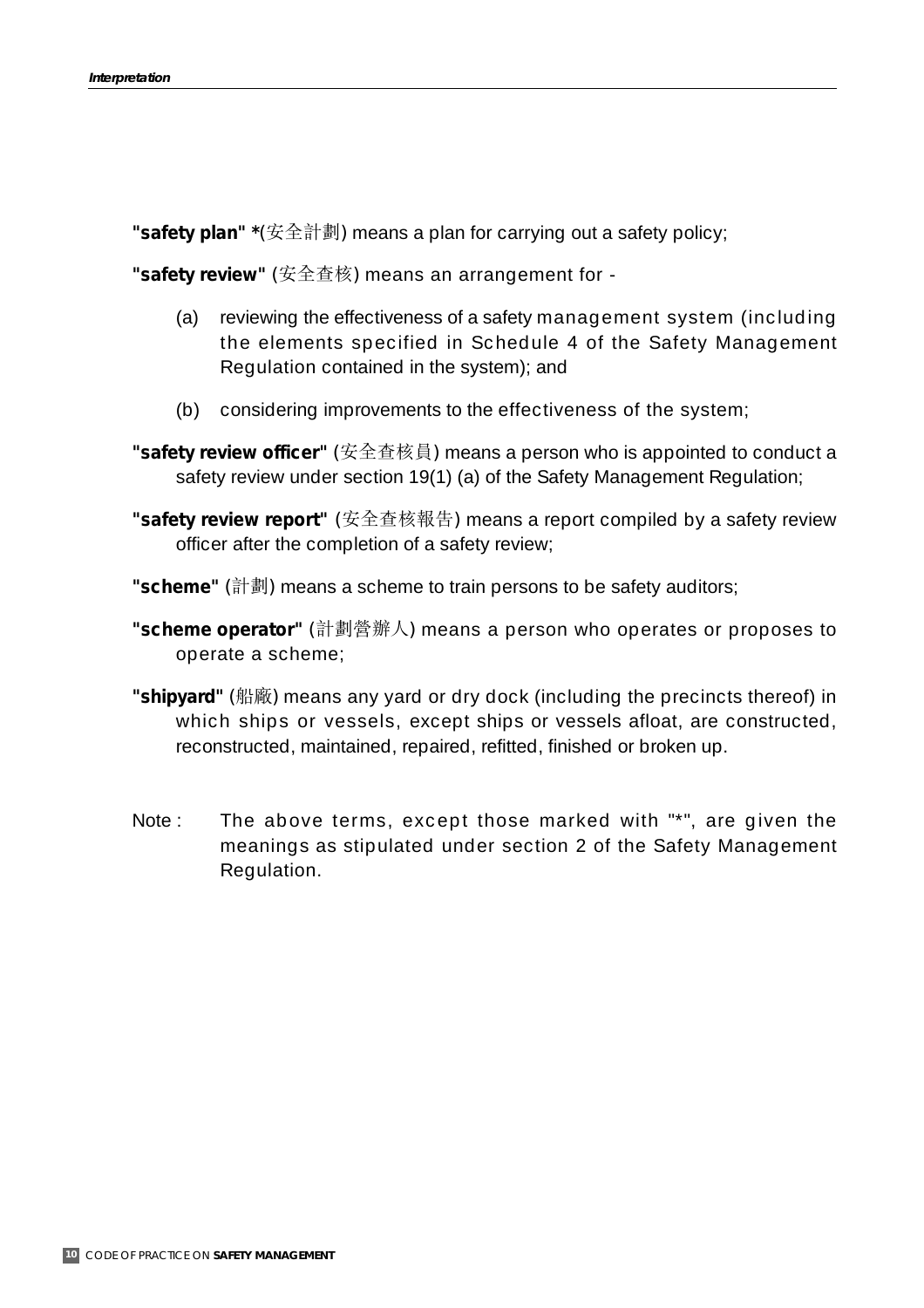# 3. RESPONSIBILITIES OF PROPRIETORS AND CONTRACTORS

Under the Safety Management Regulation, a proprietor or contractor specified in Schedule 3 is required to develop, implement and maintain in respect of the relevant industrial undertaking a safety management system, consisting of some or all of the elements stipulated in Schedule 4.

Schedule 3 is divided into 4 parts (with each part containing one group of proprietors or contractors) as follows :

#### **PART 1**

- 1. A contractor in relation to construction work having an aggregate of 100 or more workers in a day working in a single construction site.
- 2. A contractor in relation to construction work with a contract value of \$100 million or more.
- 3. A proprietor of a shipyard business having an aggregate of 100 or more workers in a day working in a single shipyard.
- 4. A proprietor of a factory having an aggregate of 100 or more workers in a day working in a single factory.
- 5. A proprietor of a designated undertaking having an aggregate of 100 or more workers in a day working in a single workplace.

#### **PART 2**

- 1. A contractor in relation to construction work having an aggregate of 50 or more but less than 100 workers in a day working in a single construction site.
- 2. A proprietor of a shipyard business having an aggregate of 50 or more but less than 100 workers in a day working in a single shipyard.
- 3. A proprietor of a factory having an aggregate of 50 or more but less than 100 workers in a day working in a single factory.
- 4. A proprietor of a designated undertaking having an aggregate of 50 or more but less than 100 workers in a day working in a single workplace.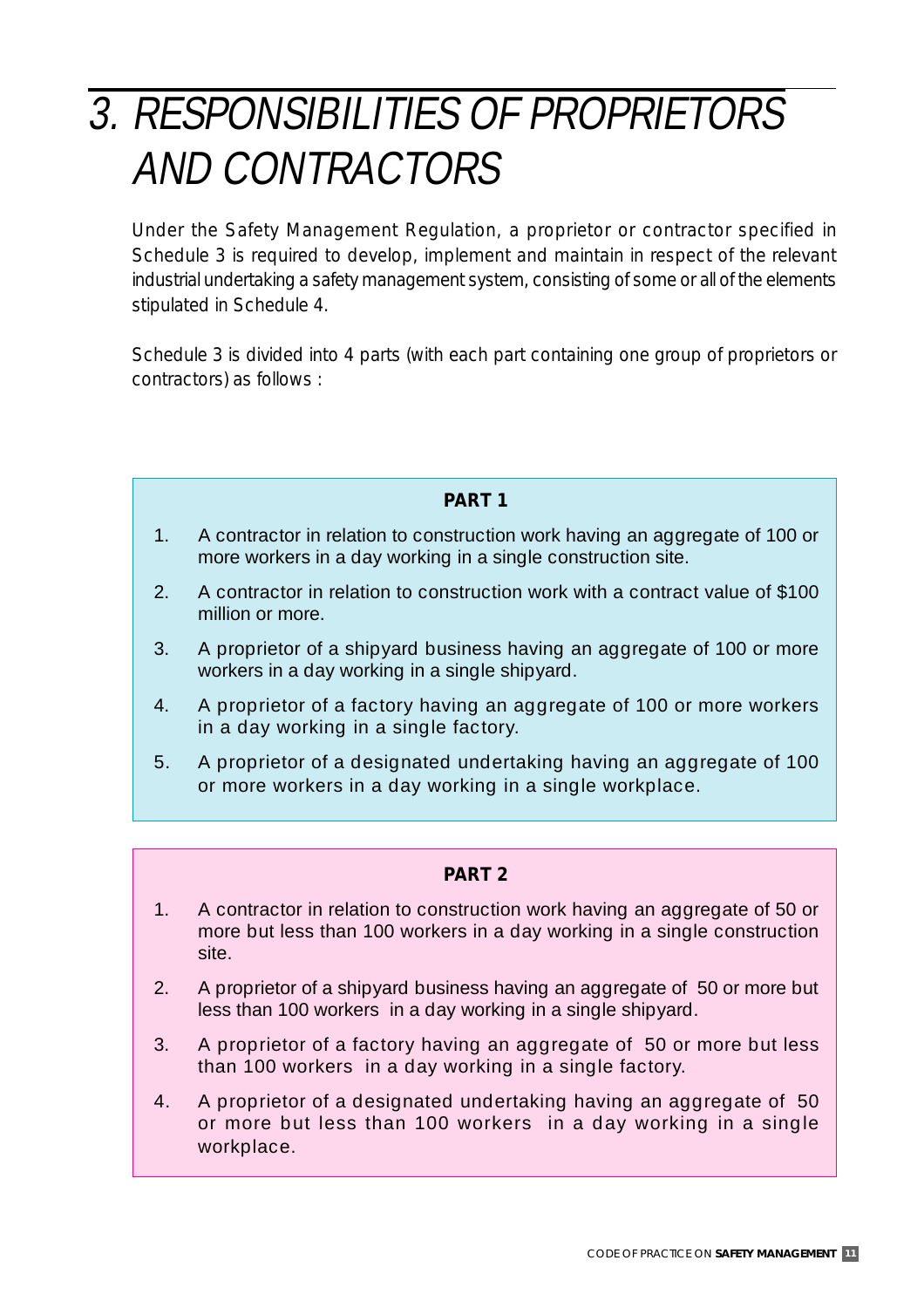#### **PART 3**

- 1. A contractor in relation to construction work having an aggregate of 100 or more workers in a day working in 2 or more construction sites.
- 2. A proprietor of a shipyard business having an aggregate of 100 or more workers in a day working in 2 or more shipyards.
- 3. A proprietor of a factory having an aggregate of 100 or more workers in a day working in 2 or more factories.
- 4. A proprietor of a designated undertaking involving any one or more of the activities specified in paragraph (a) of the definition of "designated undertaking" in section 2(1) of this Regulation, having an aggregate of 100 or more workers in a day working in 2 or more workplaces.
- 5. A proprietor of a designated undertaking involving any one or more of the activities specified in paragraph (b) of the definition of "designated undertaking" in section 2(1) of this Regulation, having an aggregate of 100 or more workers in a day working in 2 or more workplaces.
- 6. A proprietor of a designated undertaking involving any one or more of the activities specified in paragraph (c) of the definition of "designated undertaking" in section 2(1) of this Regulation, having an aggregate of 100 or more workers in a day working in 2 or more workplaces.

#### **PART 4**

- 1. A contractor in relation to construction work having an aggregate of 50 or more but less than 100 workers in a day working in 2 or more construction sites.
- 2. A proprietor of a shipyard business having an aggregate of 50 or more but less than 100 workers in a day working in 2 or more shipyards.
- 3. A proprietor of a factory having an aggregate of 50 or more but less than 100 workers in a day working in 2 or more factories.
- 4. A proprietor of a designated undertaking involving any one or more of the activities specified in paragraph (a) of the definition of "designated undertaking" in section 2(1) of this Regulation, having an aggregate of 50 or more but less than 100 workers in a day working in 2 or more workplaces.
- 5. A proprietor of a designated undertaking involving any one or more of the activities specified in paragraph (b) of the definition of "designated undertaking" in section 2(1) of this Regulation, having an aggregate of 50 or more but less than 100 workers in a day working in 2 or more workplaces.
- 6. A proprietor of a designated undertaking involving any one or more of the activities specified in paragraph (c) of the definition of "designated undertaking" in section 2(1) of this Regulation, having an aggregate of 50 or more but less than 100 workers in a day working in 2 or more workplaces.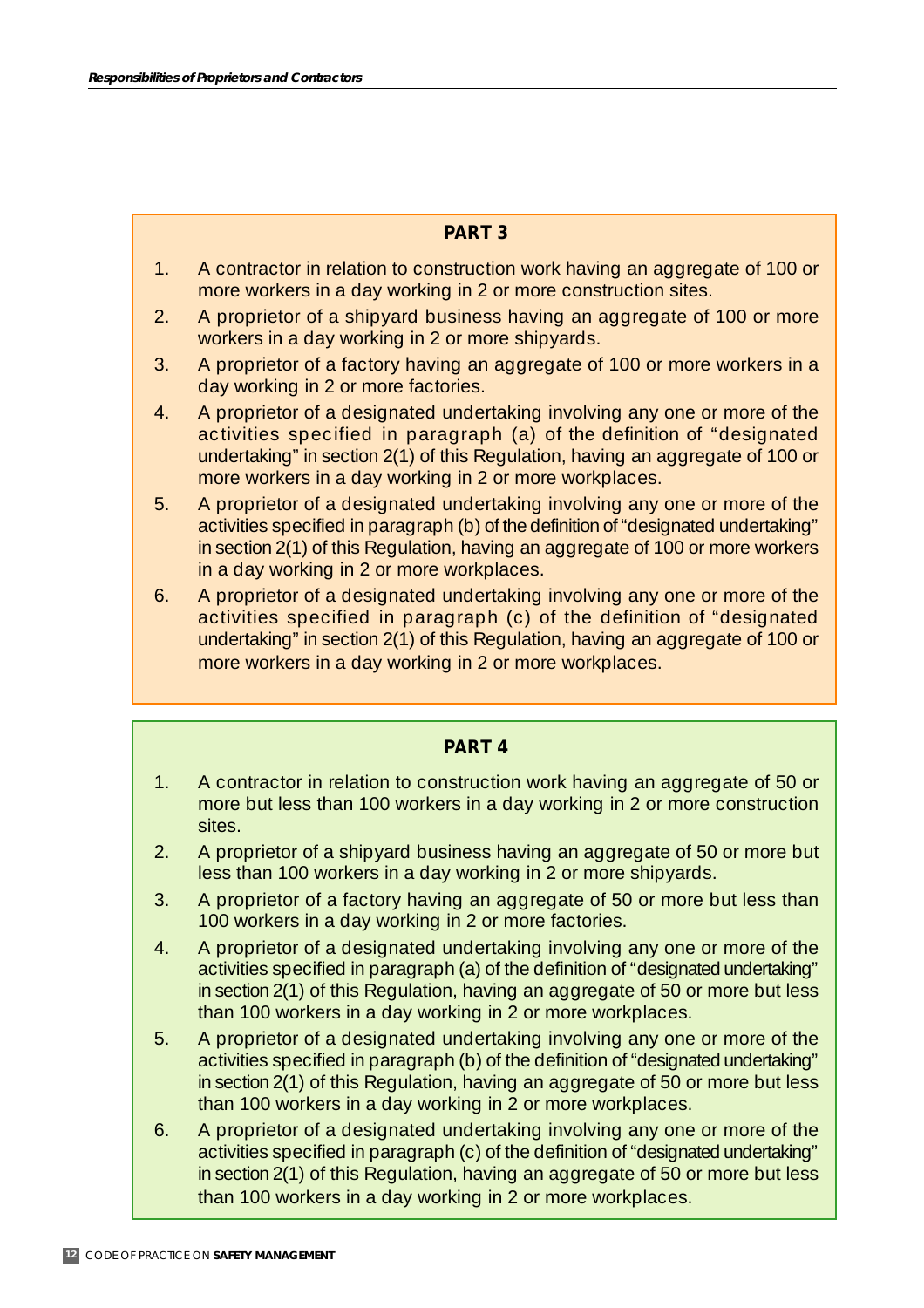A proprietor or contractor specified in Part 1 or Part 3 of Schedule 3 is required by the Safety Management Regulation to develop, implement and maintain in respect of the relevant industrial undertaking a safety management system which contains the **10 elements** as stipulated in Parts 1 and 2 of Schedule 4. [Sections 8(1) and 8(3) of the Safety Management Regulation]

A proprietor or contractor specified in Part 2 or Part 4 of Schedule 3 is required by the Safety Management Regulation to develop, implement and maintain in respect of the relevant industrial undertaking a safety management system which contains the **8 elements** listed in Part 1 of Schedule 4. *[Sections 8(2) and 8(4) of the Safety* Management Regulation]

#### **Note:**

The implementation of the Safety Management Regulation will be reviewed one year after the Regulation has come into force to decide on the appropriate time to bring the remaining 4 elements listed in Part 3 of Schedule 4 into operation.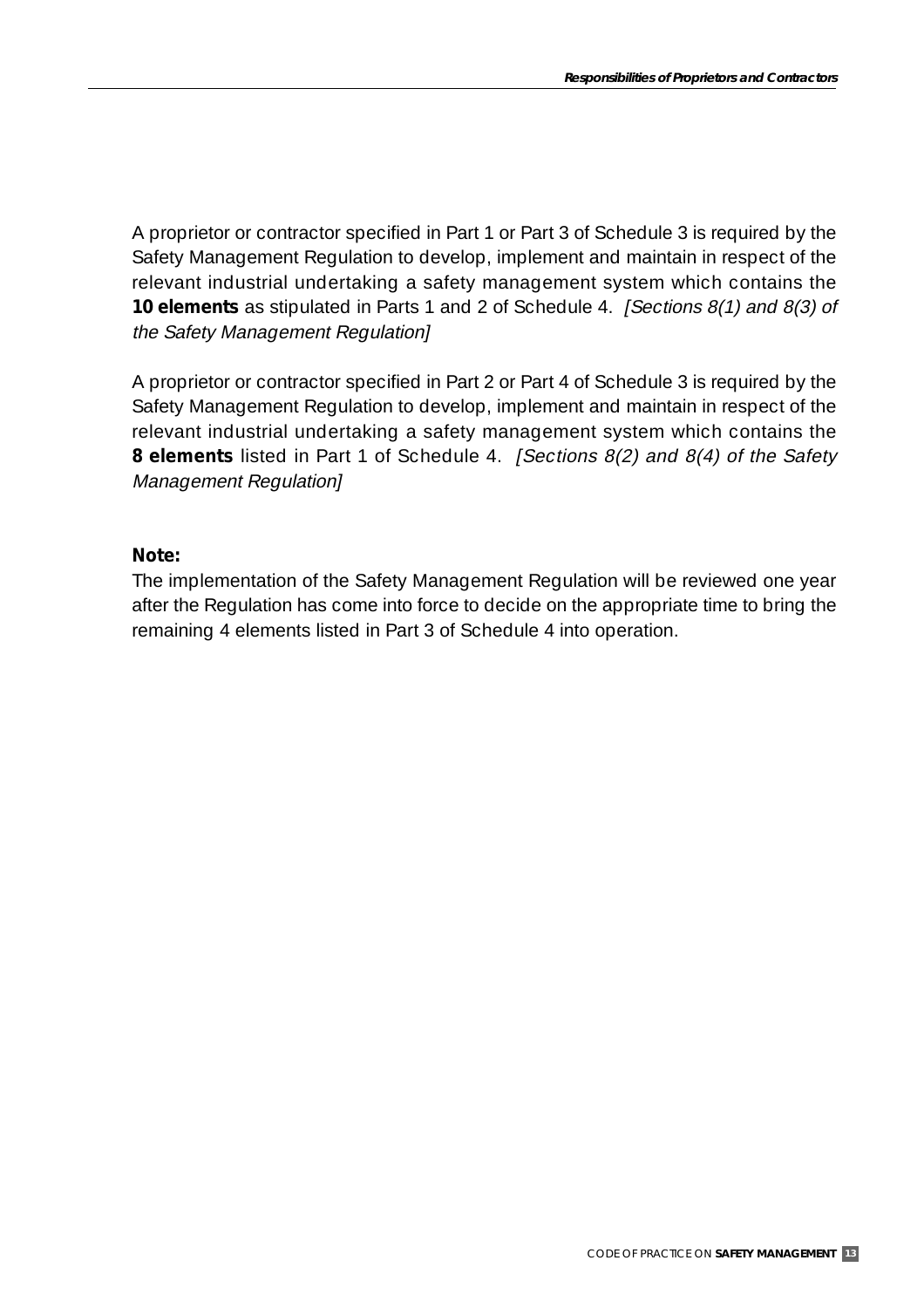#### **THE SITUATION CAN BE GRAPHICALLY ILLUSTRATED BY THE FOLLOWING DIAGRAM:**



in this box in his safety management system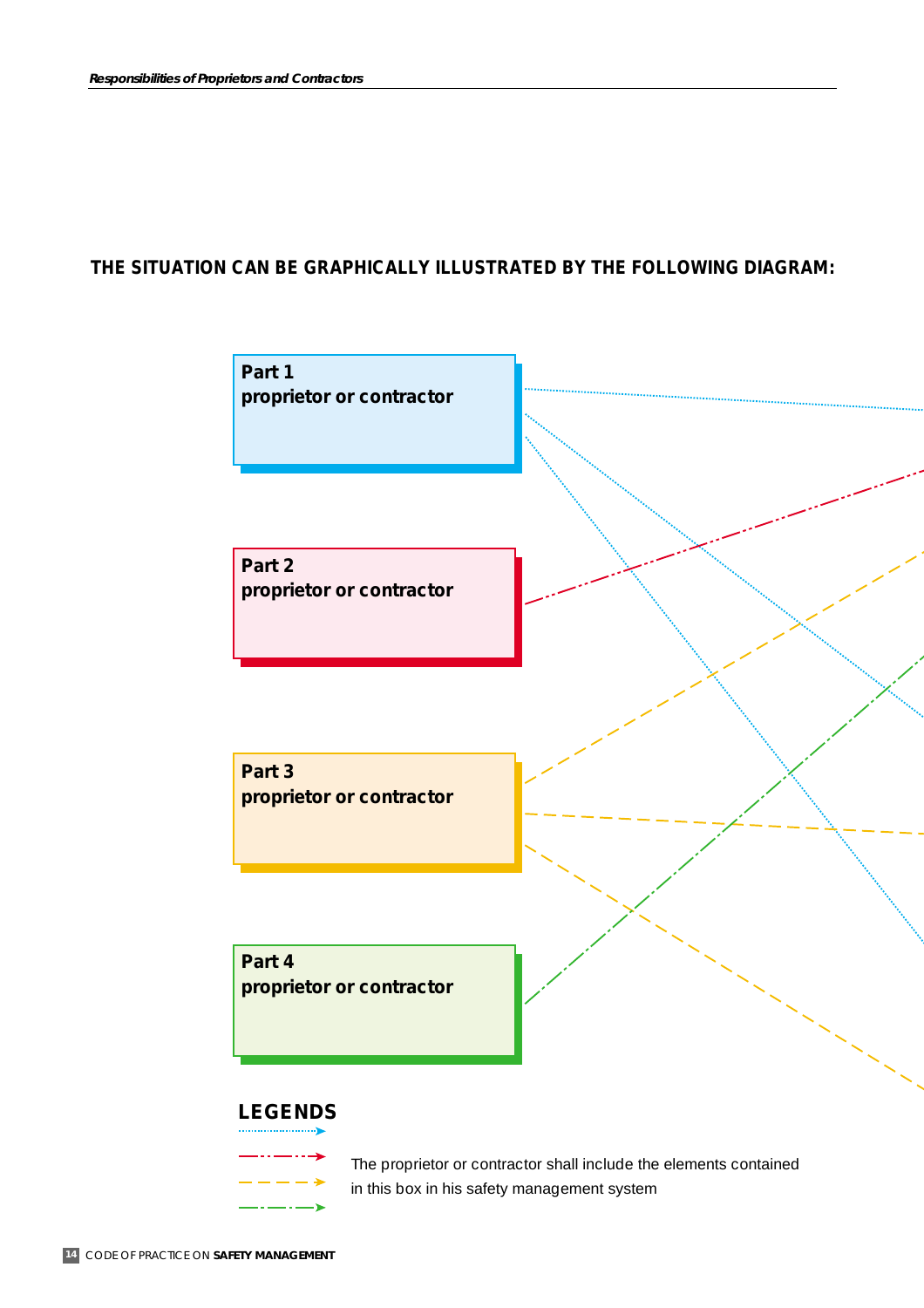#### **Safety policy**

1. A safety policy which states the commitment of the proprietor or contractor to safety and health at work.

#### **Organisational structure**

2. A structure to assure implementation of the commitment to safety and health at work.

#### **Safety training**

3. Training to equip personnel with knowledge to work safely and without risk to health.

#### **In-house safety rules**

4. In-house safety rules to provide instruction for achieving safety management objectives.

#### **Inspection programme**

5. A programme of inspection to identify hazardous conditions and for the rectification of any such conditions at regular intervals or as appropriate.

#### **Hazard control programme**

6. A programme to identify hazardous exposure or the risk of such exposure to the workers and to provide suitable personal protective equipment as a last resort where engineering control methods are not feasible.

#### **Accident/incident investigation**

7. Investigation of accidents or incidents to find out the cause of any accident or incident and to develop prompt arrangements to prevent recurrence.

#### **Emergency preparedness**

8. Emergency preparedness to develop, communicate and execute plans prescribing the effective management of emergency situations.

#### **Evaluation, selection and control of sub-contractors**

1. Evaluation, selection and control of sub-contractors to ensure that subcontractors are fully aware of their safety obligations and are in fact meeting them.

#### **Safety committees**

2. Safety committees to identify, recommend and keep under review measures to improve the safety and health at work.

#### **Job-hazard analysis**

1. Evaluation of job related hazards or potential hazards and development of safety procedures.

#### **Safety and health awareness**

2. Promotion, development and maintenance of safety and health awareness in a workplace.

#### **Accident control and hazard elimination**

3. A programme for accident control and elimination of hazards before exposing workers to any adverse work environment.

#### **Occupational health assurance programme**

4. A programme to protect workers from occupational health hazards.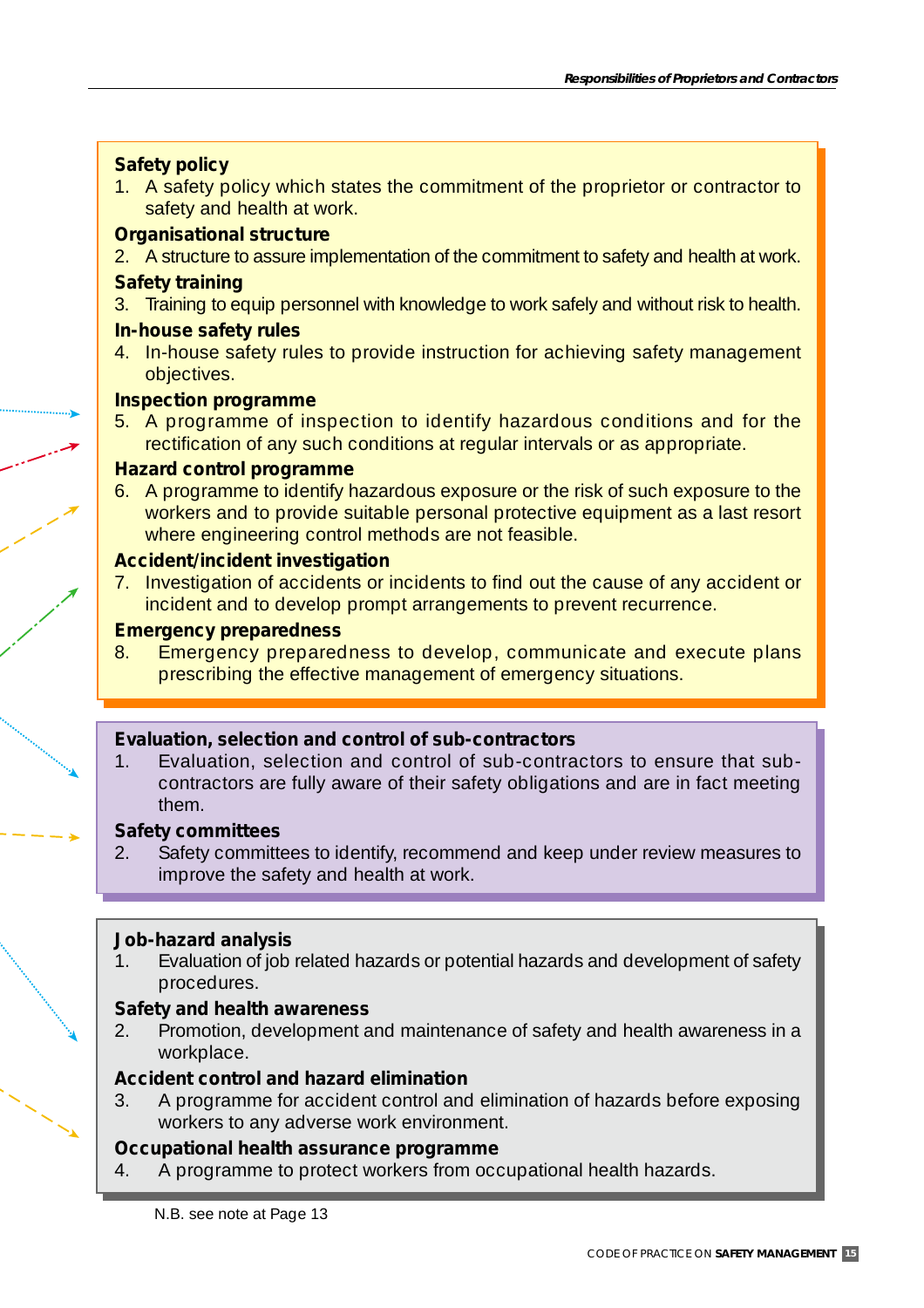#### **Other related responsibilities**

In addition to the duties to develop, implement and maintain a safety management system under the Safety Management Regulation, a proprietor or contractor specified in Part 1 or Part 3 of Schedule 3 is also required to discharge his duties under -

- (a) section 9 in relation to a safety policy<sup>1</sup>;
- (b) sections 10 to 12 in relation to safety committees<sup>2</sup>; and
- (c) sections 13, 14, 16(1) and 17 in relation to safety audits<sup>3</sup>.

In addition to the duties to develop, implement and maintain a safety management system under the Safety Management Regulation, a proprietor or contractor specified in Part 2 or Part 4 of Schedule 3 is also required to discharge his duties under -

- (a) section 9 in relation to a safety policy<sup>1</sup>; and
- (b) sections 19, 20, 22(1), 23 and 24(2) in relation to safety reviews<sup>4</sup>.

#### **Responsibilities of the proprietors, contractors and sub-contractors in a big project**

The approach adopted in the Safety Management Regulation is capable of creating different layers of safety management systems to be implemented in a big enterprise or project. Therefore, a proprietor or contractor of, for example, a construction firm which operates construction sites at different locations is required to develop, implement and maintain a safety management system both at the enterprise level and at the workplace level within its undertakings or construction sites, as long as the proprietor or contractor falls within Schedule 3 of the Safety Management Regulation.

To illustrate this with a further example, let us use the case of a joint venture, consisting of several contracting firms, and engaged in a big construction project. The joint venture should implement its safety management system and

<sup>1</sup> Refer to Part 5.1 of the COP concerning safety policy.

<sup>2</sup> Refer to Part 5.10 of the COP concerning safety committee.

<sup>&</sup>lt;sup>3</sup> Refer to Part 6 of the COP concerning safety audit.

<sup>4</sup> Refer to Part 7 of the COP concerning safety review.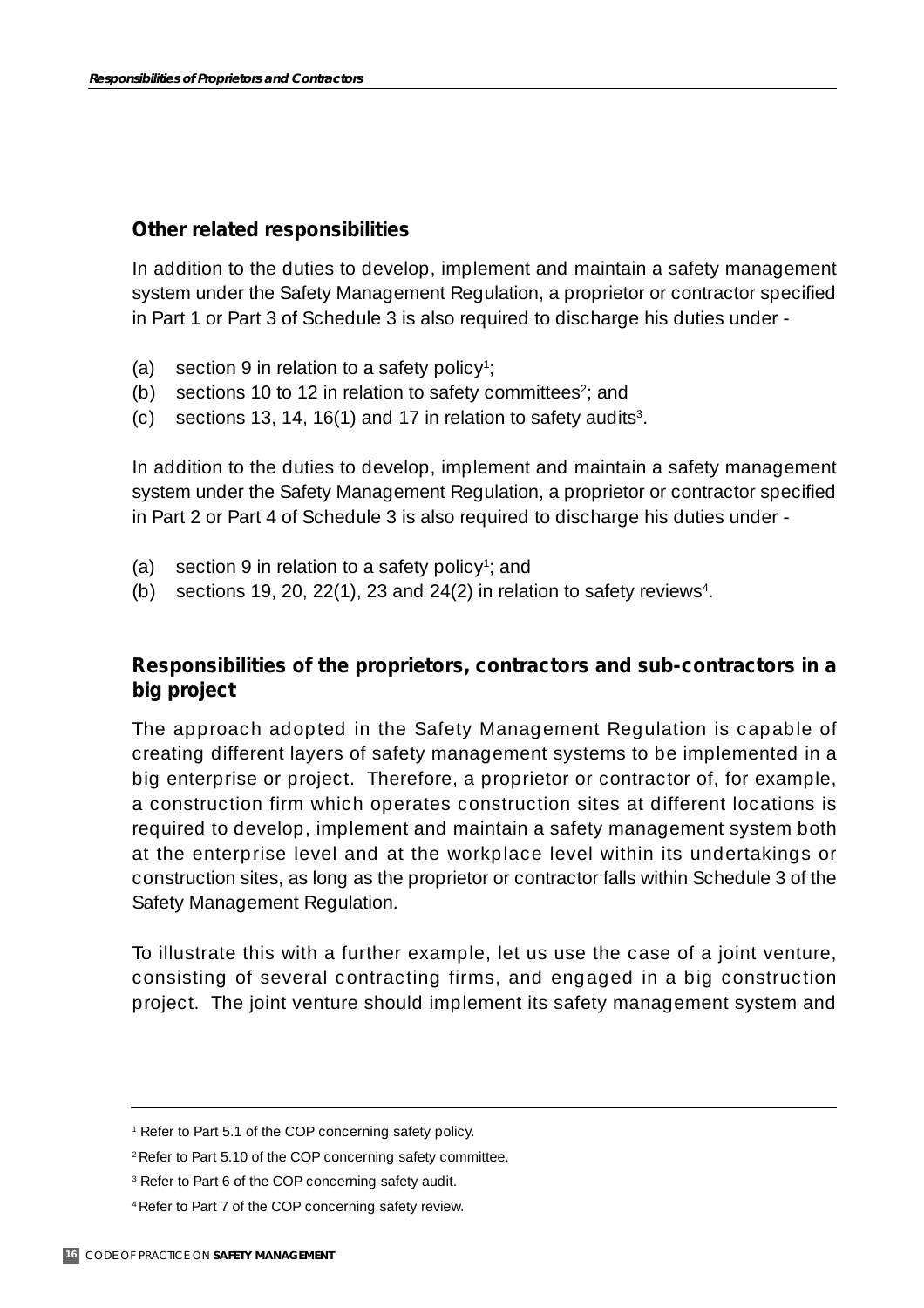run a safety committee by itself with members from the contracting firms involved. At the same time, these individual contracting firms, depending on size, should also have their own safety management systems and safety committees organised in respect of the various sites of the project. Also, depending on size, in each of the respective parent companies of these contracting firms, there should be an overall safety management system and a safety committee for overseeing the sites under its control.

It should be noted that sub-contractors are also required to set up their own safety management systems if they belong to one of the groups of proprietors or contractors as specified in Schedule 3.

Anyway, it should be noted that compliance with subsection (1), (2), (3) or (4) of section 8 by a proprietor or contractor in respect of a relevant industrial undertaking specified in part 1, 2, 3 or 4 of Schedule 3 shall not be treated as compliance with that subsection, or another subsection of that section, by the proprietor or contractor, as the case may be, in respect of any other relevant industrial undertaking specified in the same Part, or another Part, of that Schedule. *[Section 2(3) of the Safety Management Regulation]*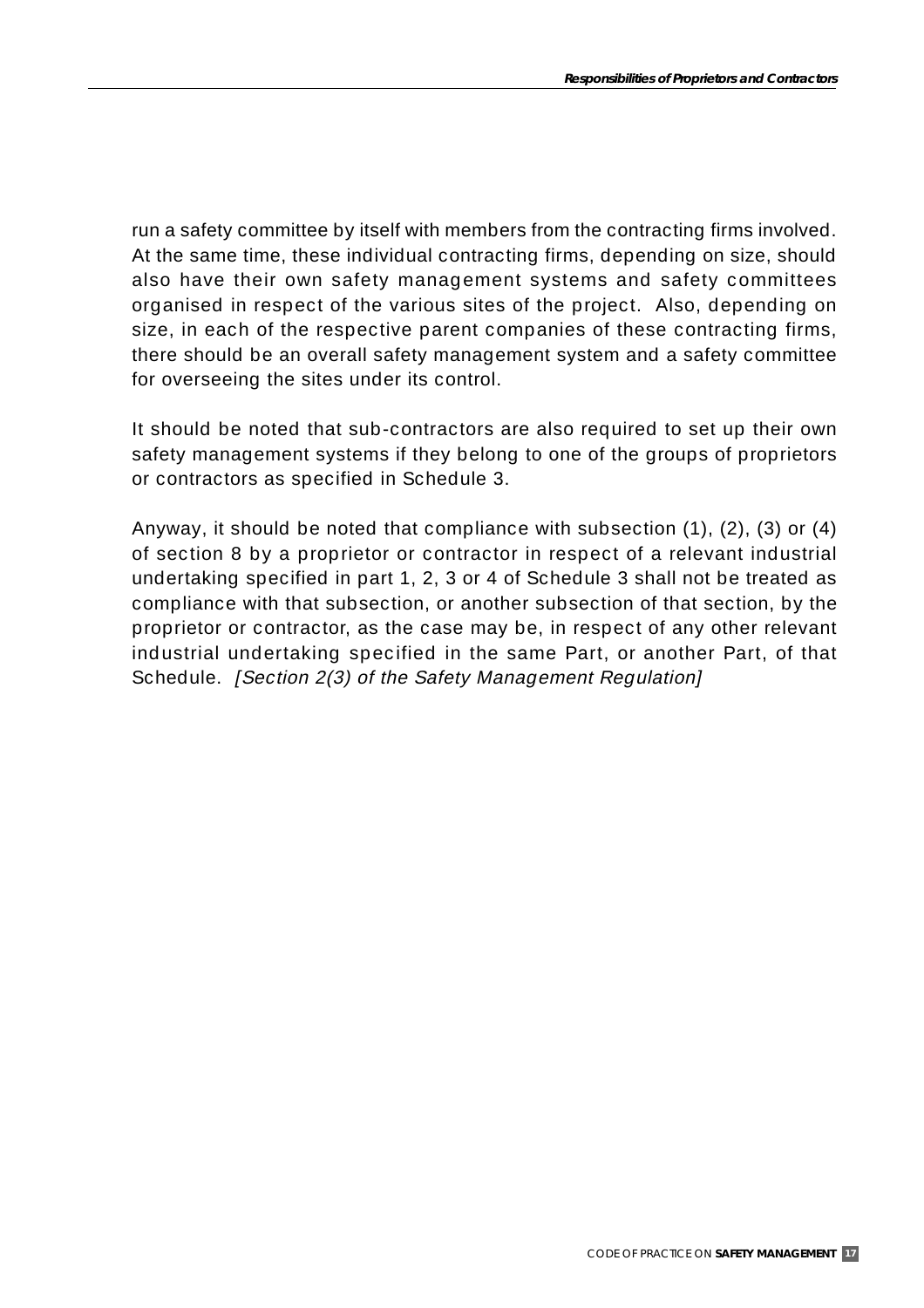# 4. DEVELOPING, IMPLEMENTING AND MAINTAINING A SAFETY MANAGEMENT SYSTEM

A proprietor or contractor of a relevant industrial undertaking shall *develop, implement* and *maintain* in respect of the relevant industrial undertaking a safety management system which contains the elements applicable to that undertaking. [Section 8 of the Safety Management Regulation].

#### **4.1 How to** *develop* **a safety management system ?**

The *development* of a safety management system involves **planning** and **developing.**

#### **4.1.1 Planning**

**Planning** is the process of determining in advance what should be accomplished. The planning stage answers the questions: "Where are we now?" and "Where do we want to be?".

- (1) At this stage, the proprietor or contractor of a relevant industrial undertaking is required:
	- (a) to identify in advance what safety and health objectives should be accomplished by a safety management system as appropriate to the relevant industrial undertaking under the Safety Management Regulation;
	- (b) to prioritise the safety and health objectives and devise the ways and means to achieve them; and
	- (c) to estimate the financial and other resource implications arising from the accomplishment of these safety and health objectives.
- (2) For the purposes of 4.1.1(1) above, the proprietor or contractor should:
	- (a) conduct an initial status analysis to take stock of the existing arrangements for managing safety and health;
	- (b) carry out risk assessments to decide on priorities and objectives for hazard elimination and risk control;
	- (c) establish performance standards for monitoring performance; and
	- (d) conduct periodic status analyses for the safety management system in operation.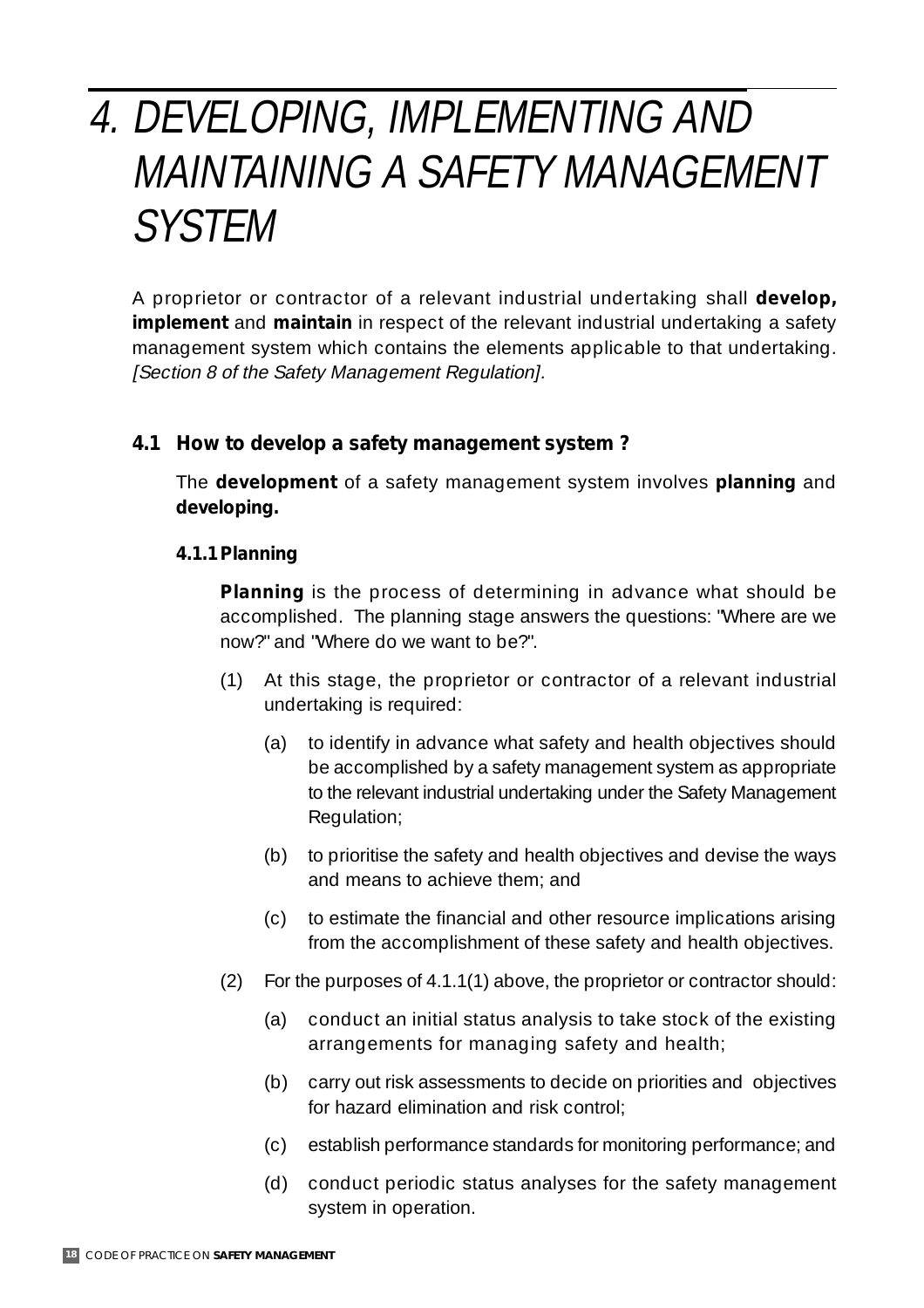- (3) Guidance on how to conduct the initial status analysis, periodic status analyses and risk assessments is provided as follows -
	- (a) Initial status analysis

Initial status analysis is the process of finding out the current position as regards how safety and health matters are being managed in the industrial undertaking. This should be done if the proprietor or contractor is establishing a safety management system for his industrial undertaking for the first time. The analysis should answer the question of "Where are we now?". The findings should be compared with

- the requirements of relevant legislation dealing with safety and health at work; and
- the best trade practices and trade performance,

to show how big the 'gap' is between 'where we are now' and 'where we want to be'. The legal requirements represent the minimum standards to be achieved, whereas the best trade practices and trade performance provide a direction for continuous improvement.

In conducting the analysis, the proprietor or contractor should ensure that it adequately covers each of the elements as appropriate to him under the Safety Management Regulation.

(b) Periodic status analyses

After the initial status analysis, the proprietor or contractor should ensure that similar status analyses of the safety management system in operation are conducted periodically to facilitate continuous improvement. The proprietor or contractor should define the scope and frequency of the periodic status analyses based on the needs of the relevant industrial undertaking, having regard to the following :

- the findings/recommendations of safety audits or safety reviews; and
- the changes in organisational structure, legislation and the introduction of new technology.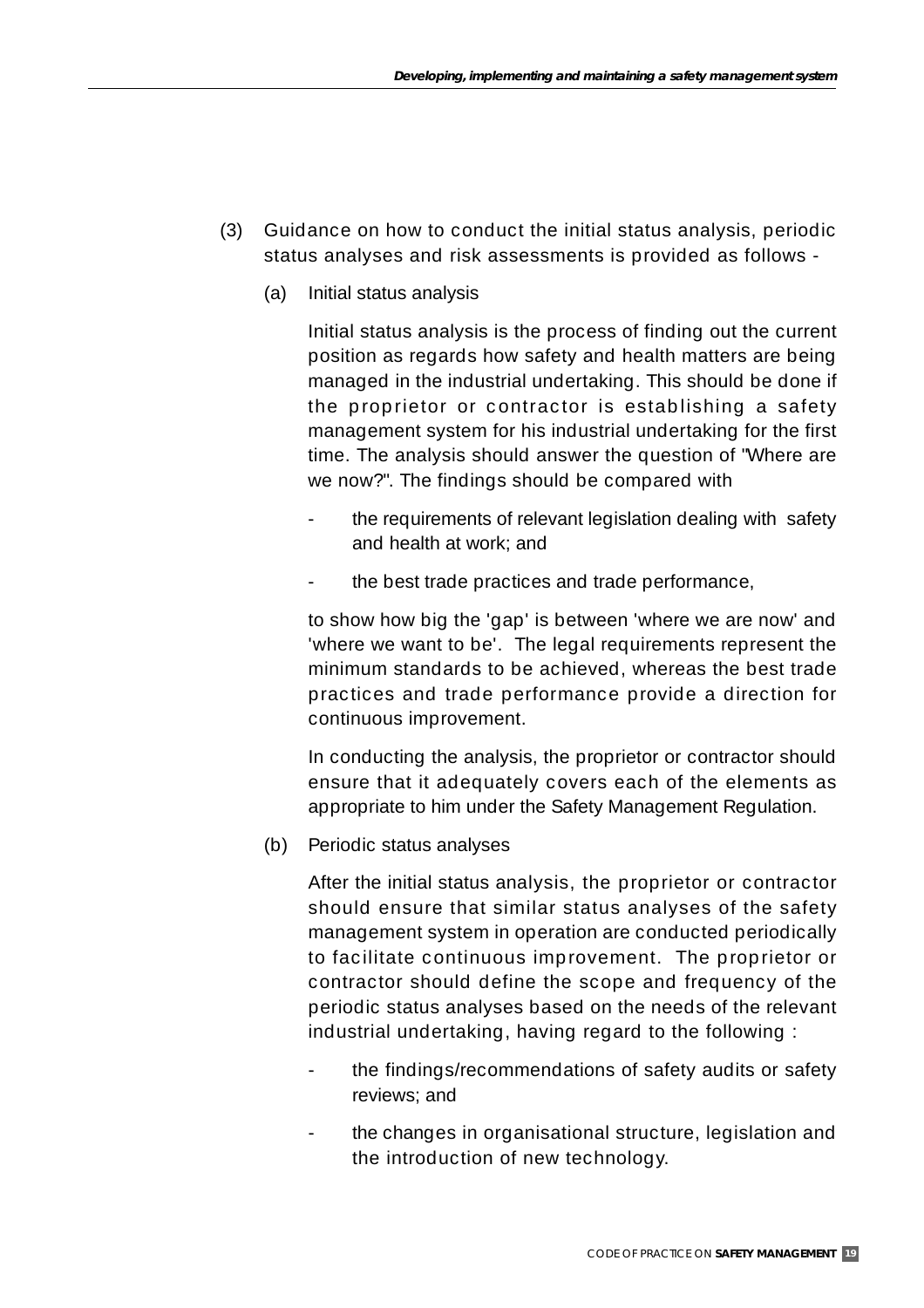#### (c) Risk assessment

For planning purposes, risk assessment is used to estimate an industrial undertaking's overall risk profile. The findings will provide the basis for the proprietor or contractor to formulate risk control strategies, set out safety and health objectives, and define standards and priorities.

The basic steps in risk assessment include the following:

(i) Identification of hazards

This is the process of identifying all significant hazards relating to each work activity and considering who may be harmed and how harm may be done.

(ii) Determination of risk

This is the process of making a subjective evaluation of the risk associated with each hazard assuming that planned or existing controls are in place, and considering the effectiveness of the controls and the consequences of their failure. Also, it is necessary to decide if the risk is tolerable. In deciding whether a risk is tolerable, the proprietor or contractor has to take into account whether the condition is within statutory limits and/or conform to legal or internationally recognised standards. Only when these limits and standards are met and the risk is at, or has been reduced to, the lowest possible level that is reasonably practicable should a risk be considered tolerable.

After risk assessment, the following actions should be taken to eliminate or control the identified risks:

(i) Development of safety procedures and risk control measures

Safety procedures and risk control measures should be developed for risks that are not tolerable.

(ii) Implementation and maintenance of safety procedures and risk control measures

Safety procedures and risk control measures should be properly and fully implemented. Besides, these safety procedures and risk control measures should be properly maintained to ensure their effectiveness.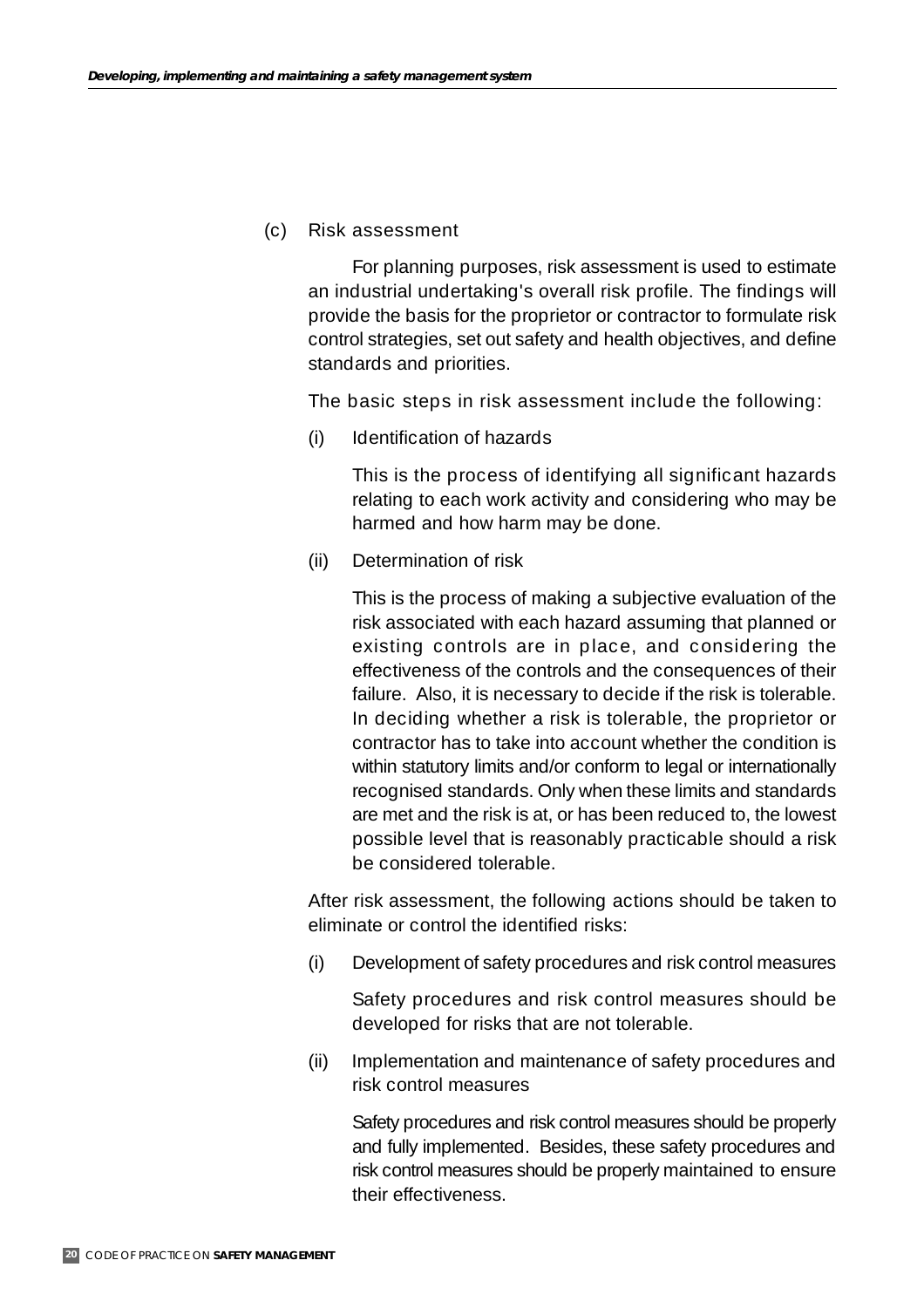(iii) Review of safety procedures and risk control measures

Review is necessary whenever there is reason to suspect that the safety procedures and risk control measures are no longer effective, or if there has been a significant change in the matters to which they relate.

Risk assessment and risk control are discussed in detail in part 5.11 of this COP.

- (4) The proprietor or contractor should appoint a competent person to carry out status analyses and risk assessment. For these purposes, a competent person is a person who is -
	- (a) appointed by the proprietor or contractor to ensure that the duty is carried out ; and
	- (b) by reason of substantial training and practical experience competent to perform the duty.

#### **4.1.2Developing**

**Developing** is the process of determining how the safety and health objectives should be realised. The developing stage needs to answer the question: "How do we get there?".

- (1) At this stage, the proprietor or contractor of a relevant industrial undertaking is required to define, document and endorse a safety policy to spell out the safety and health objectives identified at the planning stage, and ensure that the policy includes a commitment to:
	- achieve a high standard of occupational safety and health in compliance with legal requirements as the minimum, and in conformity with the best trade practices for continuous improvement;
	- provide adequate resources to implement the policy;
	- make occupational safety and health one of the primary responsibilities of line management, from the most senior executive to the first-line supervisor;
	- ensure its understanding, implementation and maintenance at all levels in the organisation;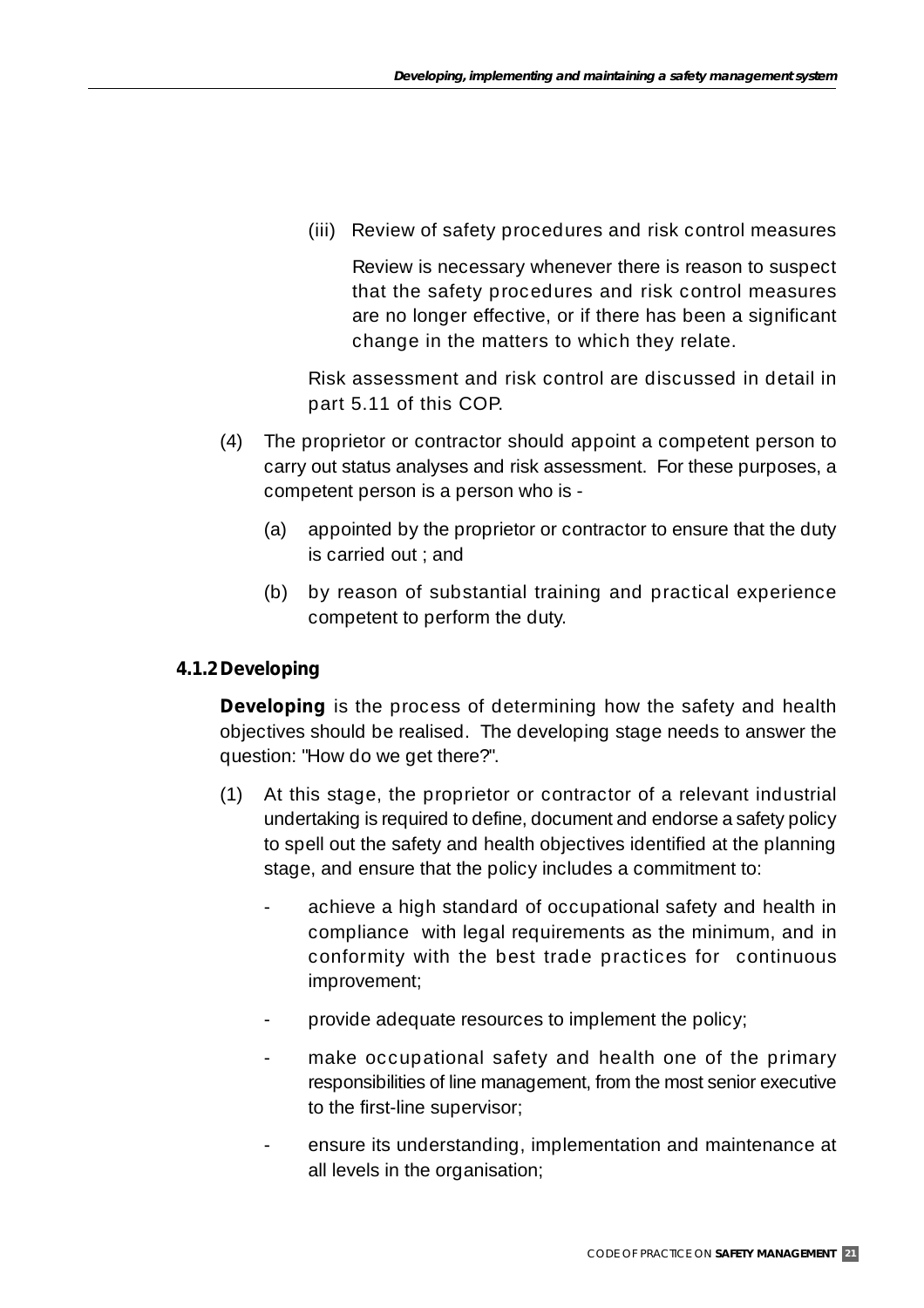- ensure employee involvement and consultation to gain commitment to the policy and its implementation;
- ensure the carrying out of periodic review of the policy and the management system; and
- ensure that employees at all levels receive appropriate training and are competent to carry out their duties and responsibilities.

Safety policy is discussed in detail in Part 5.1.

- (2) To carry out the safety policy, the proprietor or contractor should prepare an effective safety plan which sets out in specific terms:
	- a clear direction and a series of actions for the relevant industrial undertaking to follow to achieve the objectives of the safety policy; and
	- clear guidance for managers and workers to work together to accomplish the objectives of the safety policy.

The safety plan should be established by the industrial undertaking's senior management, with the advice and assistance of safety and health personnel. As far as reasonably practicable, all levels of managers, supervisors and workers should be involved in the development of the plan. There is no fixed rule as to how detailed or lengthy a safety plan should be. Generally speaking, a safety plan should spell out the safety policy, along with the objectives and standards to be achieved, the statutory and, where appropriate, contractual obligations to be fulfilled, the risks to be tackled and the safety procedures and measures to be adopted. To be effective, the plan should set out:

- (a) a system of allocation of responsibilities for safety and health;
- (b) the arrangements for the responsibilities to be discharged;
- (c) the arrangements for carrying out each and every element of the safety management system applicable to the industrial undertaking; and
- (d) the arrangements for monitoring the success of the plan.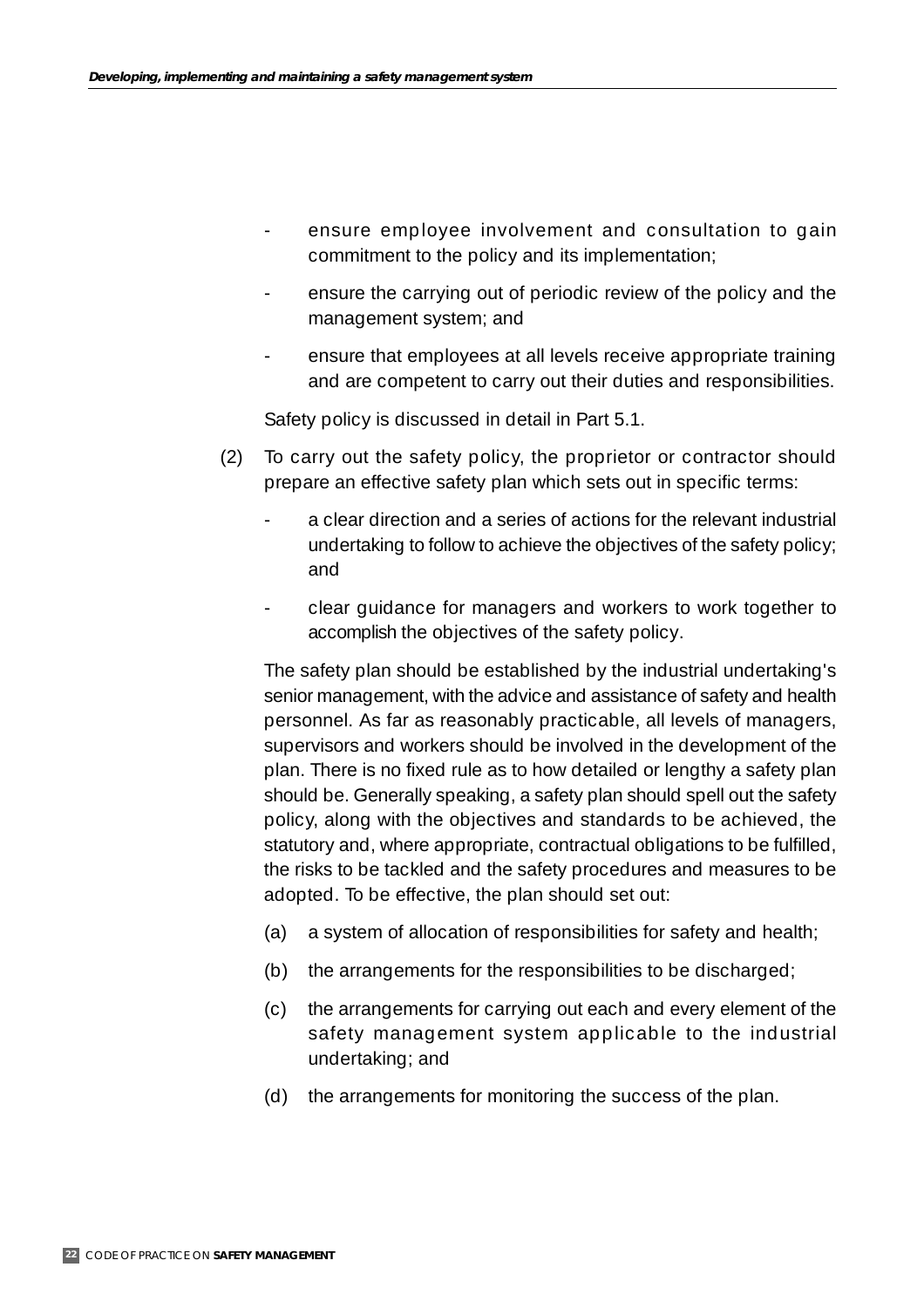Where necessary, further details can be spelt out in safety manuals, method statements, handbooks, etc. All managers, supervisors and employees should know the plan and the role they play in its implementation. Establishing an effective communication system within the organization is therefore essential.

Finally, the safety plan should be regularly reviewed and, where necessary, modified in the light of experience to ensure effectiveness.

#### **4.2 How to** *implement* **a safety management system ?**

The *implementation* of a safety management system involves **organising** and **implementing.**

#### **4.2.1Organising**

*Organising* is the process of prescribing formal relationships between people and resources in the organisation to accomplish objectives. At this stage, the proprietor or contractor of a relevant industrial undertaking is required:

- (a) to ensure that occupational safety and health is fully integrated across the relevant industrial undertaking and into all its activities, whatever the size or nature of its work;
- (b) to set aside an adequate budget commensurate with the relevant industrial undertaking's size and nature for implementing the policy and for properly establishing and maintaining the elements of the safety management system;
- (c) to structure the relevant industrial undertaking properly so that it can put the safety policy and plan into practice effectively;
- (d) to allocate safety and health responsibilities;
- (e) to make arrangements for the formation and operation of a safety committee, a safety department/unit/group and the appointment of a safety officer/advisor/director, etc.;

("safety officer" means a person employed as a safety officer in an industrial undertaking under the Factories and Industrial Undertakings (Safety Officers and Safety Supervisors) Regulations (Cap.59, sub.leg.))

(f) to ensure all employees have the necessary authority to carry out their safety and health responsibilities;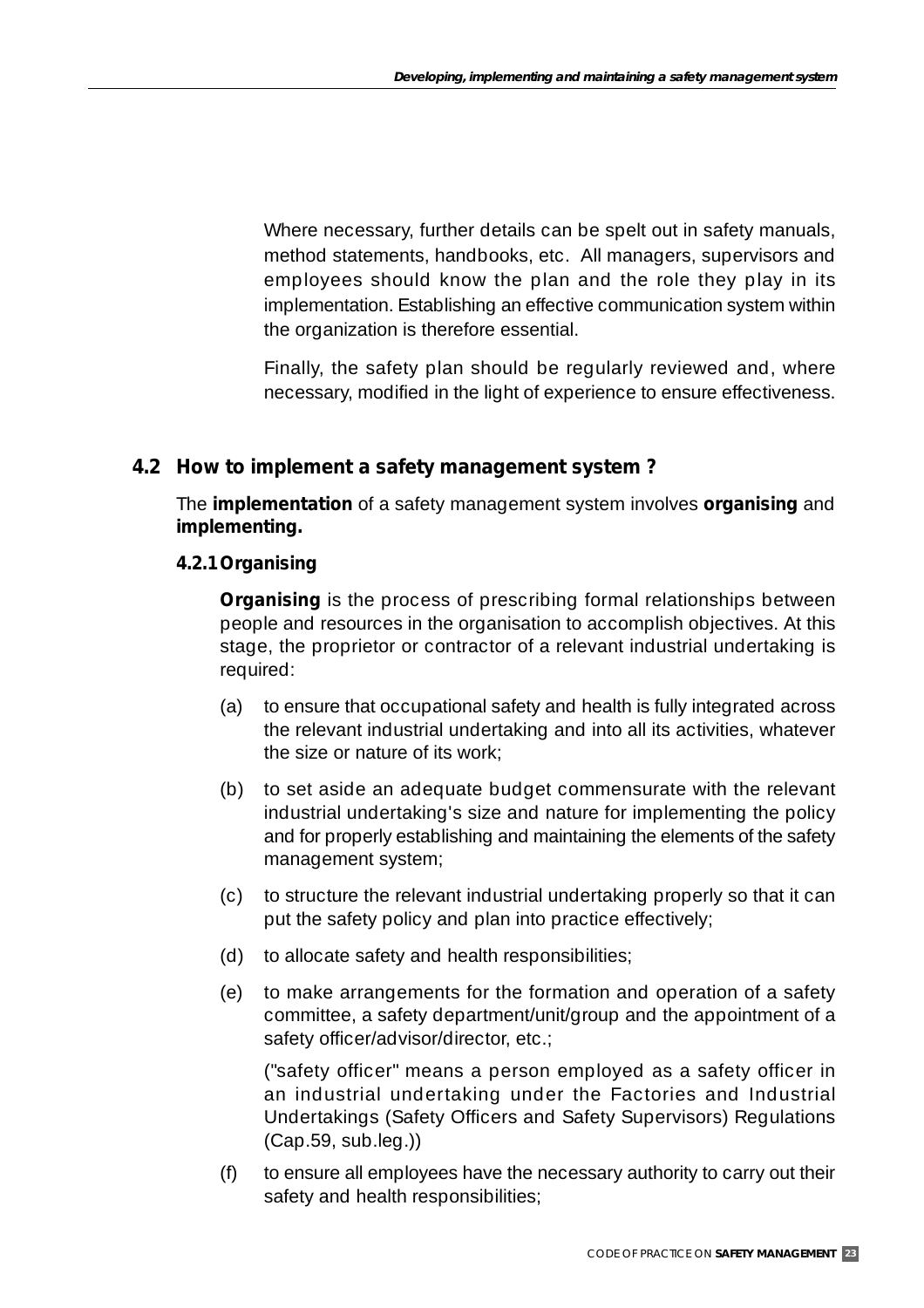- (g) to allocate to a person at the top management level a special responsibility for ensuring that the safety management system is properly implemented in all locations and spheres of operation within the relevant industrial undertaking;
- (h) to make arrangements for the effective dissemination of occupational safety and health information;
- (i) to make effective arrangements for the provision of specialist advice and services on occupational safety and health;
- (j) to make effective arrangements for employees at all levels to take part in safety and health activities; and
- (k) to identify the competencies required for employees at all levels and arrange the necessary training.

#### **4.2.2 Implementing**

**Implementing** is the process of carrying out or putting into practice the plans to achieve the desired objectives, with appropriate and adequate control to ensure proper performance in accordance with the plans. At this stage, the proprietor or contractor of a relevant industrial undertaking is required:

- (a) to determine and execute operation plans to control the risks identified and to meet the legal requirements as well as other requirements regarding safety management;
- (b) to provide adequate and effective supervision to ensure that the policies and plans are effectively implemented;
- (c) to prepare and maintain sufficient documentation to record and monitor the progress of the implementation of policies and plans; and
- (d) to have emergency response plans in place for foreseeable emergencies and maintain a high level of emergency preparedness.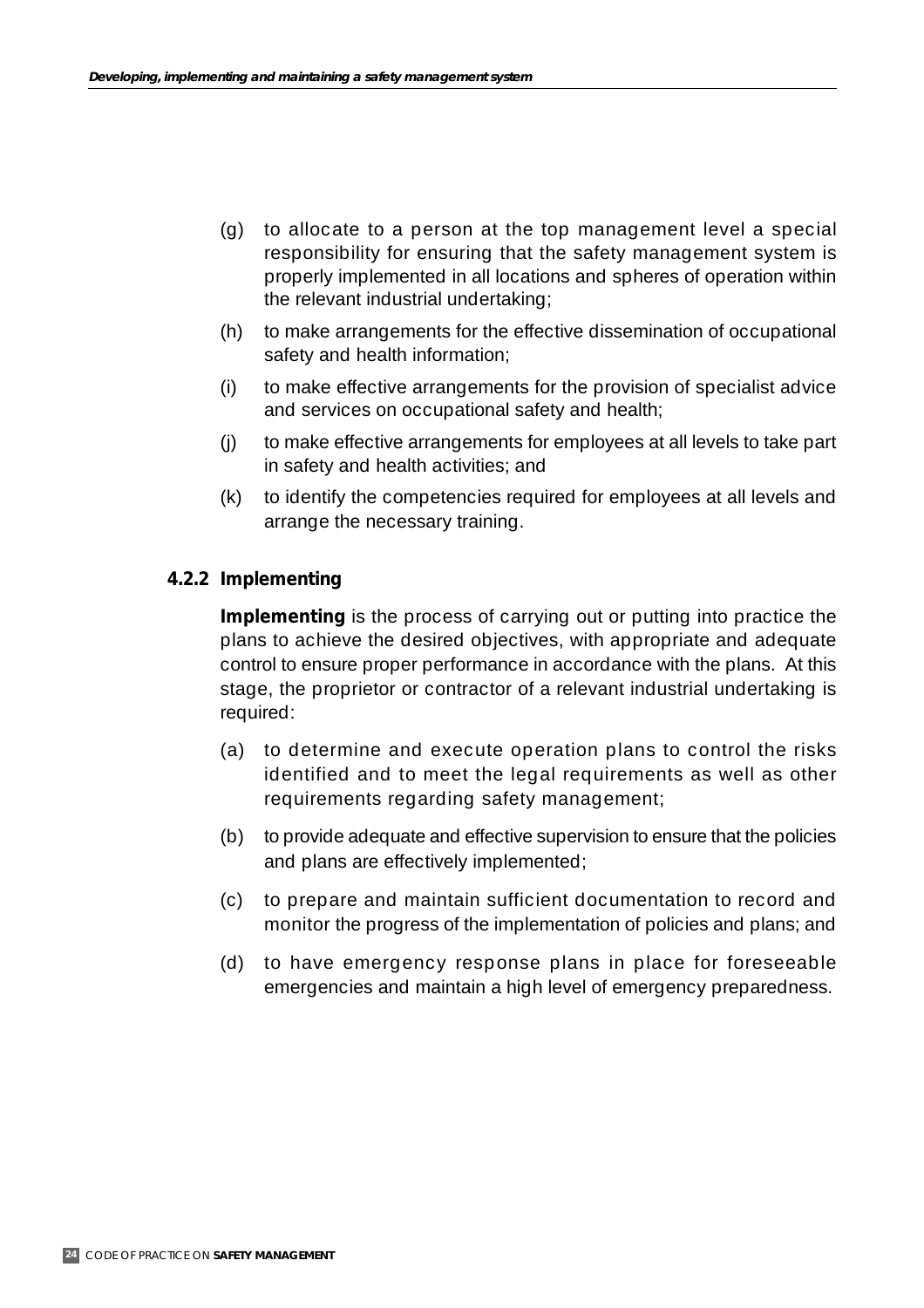#### **4.3 How to** *maintain* **a safety management system ?**

The *maintenance* of a safety management system involves **measuring** and **auditing or reviewing,** through which a proprietor or contractor knows whether the safety management system of his relevant industrial undertaking is working well or needs improvement, thereby maintaining the system in an efficient and effective state.

#### **4.3.1 Measuring**

*Measuring* is the process of checking performance against agreed standards to find out when and where improvement is needed, and a means of monitoring the extent to which policies and objectives are being met. The measuring stage provides a "feedback loop" for the stages of development and implementation of a safety management system and help the relevant industrial undertaking reinforce and maintain its ability to reduce risks to the fullest extent and to ensure the continued efficiency, effectiveness and reliability of the safety management system. At this measuring stage, the proprietor or contractor of a relevant industrial undertaking is required:

- (a) to carry out proactive monitoring through, for example, surveillance and inspections covering both hardware (i.e. premises, plant and substances) and software (i.e. people, procedures and systems of work), for the purpose of checking (i) compliance with legal requirements and (ii) whether the safety and health arrangements in place are effective in achieving the objectives of the safety policy;
- (b) to closely monitor the safety and health performance of individuals, particularly managers and supervisors, to see whether they fulfil their safety and health responsibilities ;
- (c) to carry out reactive monitoring to gauge the effectiveness of risk control systems through, for example, the monitoring of accidents/ incidents, near misses, ill-health, and other safety and health performance indicators;
- (d) to determine the immediate causes of sub-standard performance and identify the underlying causes and the implications for the design and operation of the safety management system;
- (e) to rectify any sub-standard situations identified in the monitoring processes; and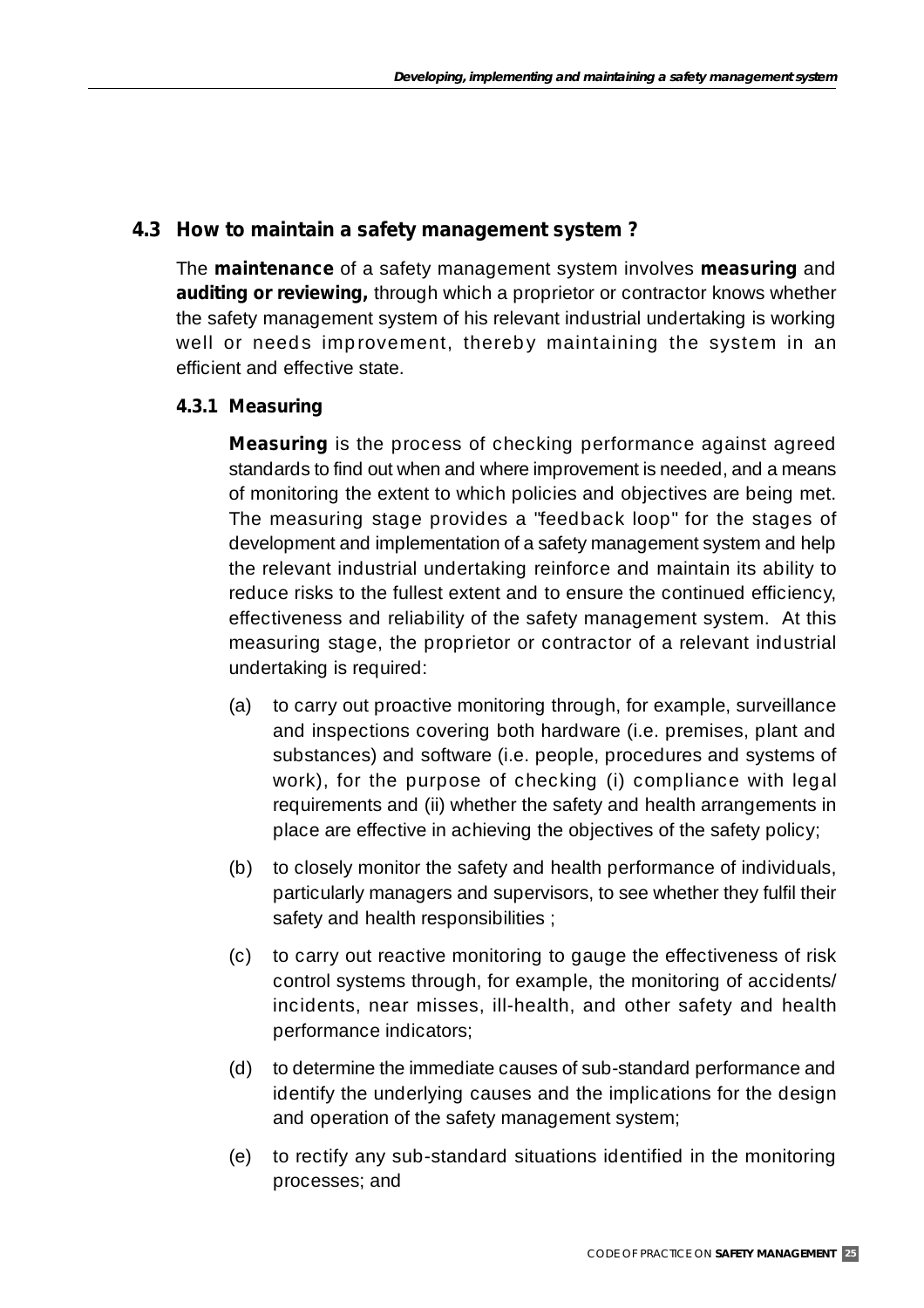(f) to continuously feed back information collected from the monitoring processes to the developing and implementing stages to improve the safety management system in operation.

#### **4.3.2 Auditing or reviewing**

**Auditing** or *reviewing* is carried out to assess performance in addition to routine monitoring of occupational safety and health performance as described in Part 4.3.1 above. Auditing or reviewing constitutes the "feedback loop" to the planning stage which enables the relevant industrial undertaking to reinforce, maintain and develop its ability to reduce risks to the fullest extent and to ensure the continued efficiency, effectiveness and reliability of the safety management system. In addition, there should be information flowing between the development, implementation and maintenance stages and the auditing/reviewing stage so as to ensure the correct operation of the safety management system. At this auditing or reviewing stage, the proprietor or contractor of a relevant industrial undertaking is required:

- (a) to appoint a safety auditor or safety review officer to periodically conduct safety audits or safety reviews respectively in accordance with sections 13 or 19 of the Safety Management Regulation. Details are discussed in Part 6.2 or Part 7.2 of this COP;
- (b) to provide facilities, information, etc. to the safety auditor or safety review officer for purposes of safety audit or safety review respectively in accordance with sections 14 or 20 of the Safety Management Regulation. Details are discussed in Parts 6.3 and 6.4, or Parts 7.3 and 7.4 of this COP;
- (c) to take necessary actions on the safety audit or safety review report submitted, including drawing up a plan for improvements to the safety management system and implementing the plan in accordance with sections 16 and 22 of the Safety Management Regulation. Details are discussed in Part 6.5 or Part 7.5 of this COP; and
- (d) to continuously feed back information from the safety audit or review to the planning, developing, organising and implementing stages to improve the safety management system in operation.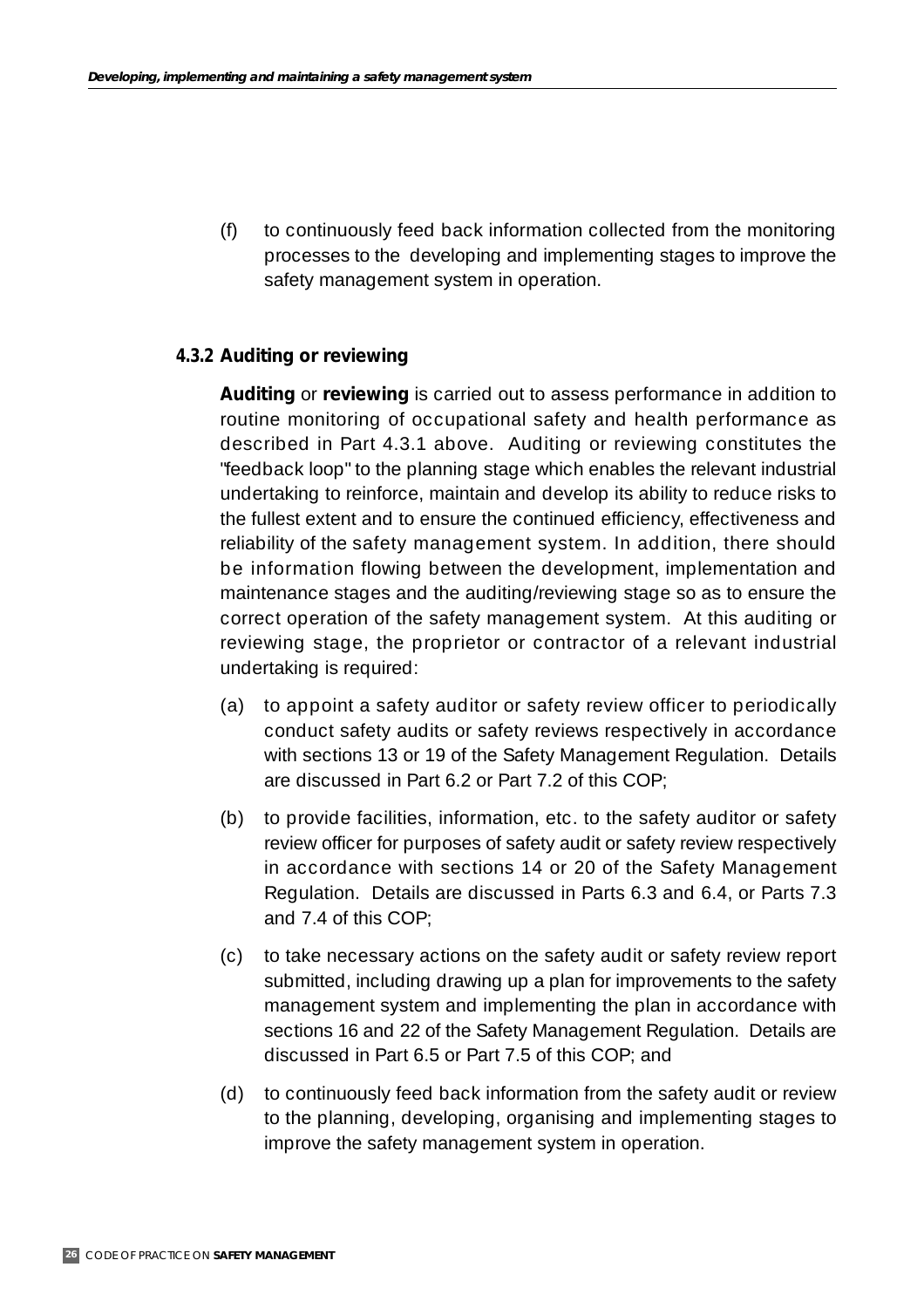#### **4.4 Management model to** *develop, implement* **and** *maintain* **a safety management system**

The various management functions described in Parts 4.1 to 4.3 above to *develop, implement* and *maintain* a safety management system can be graphically summarized by the following management model:



**Management model to develop, implement and maintain a safety management system**

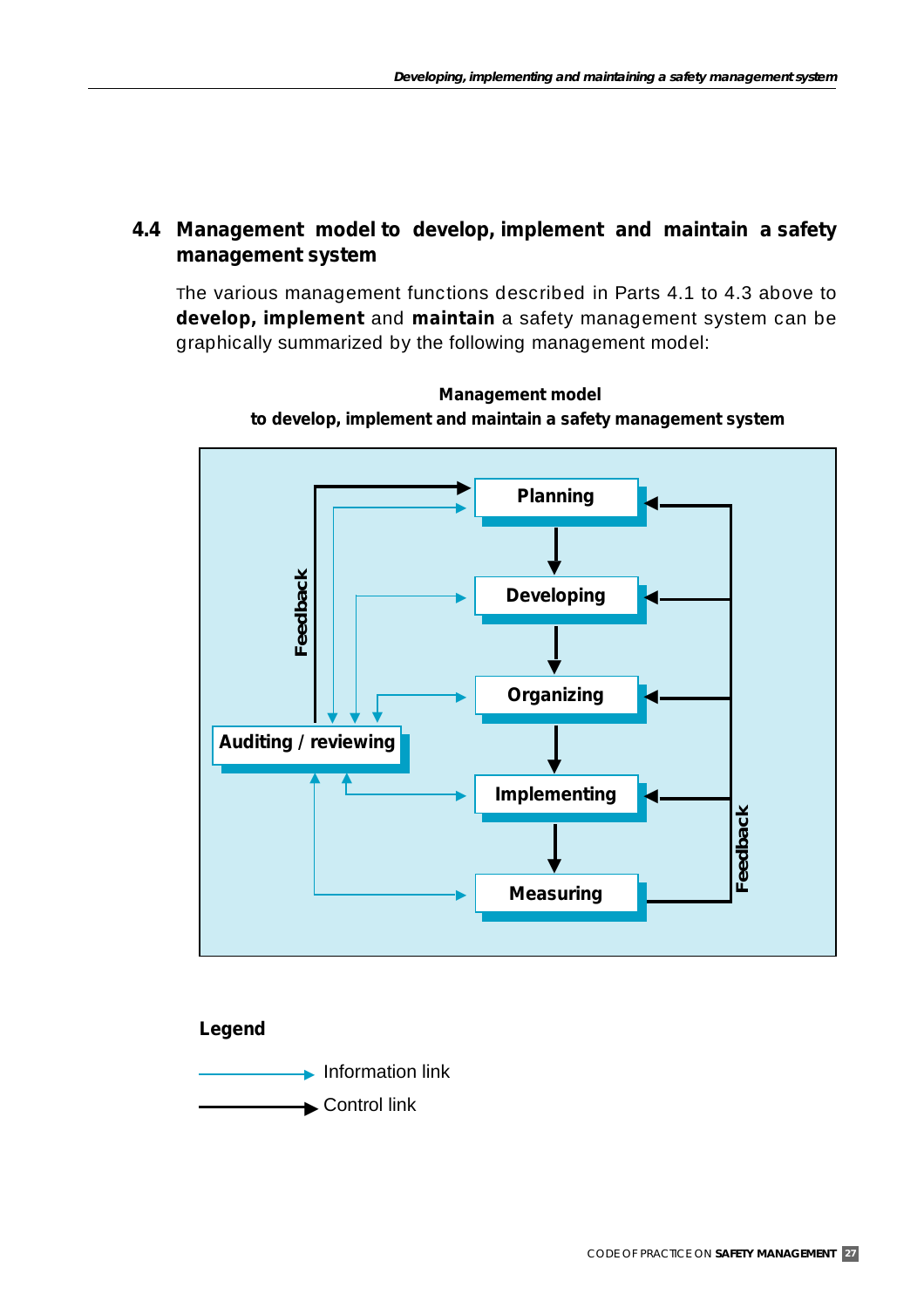#### **4.5 Application of the management model to individual elements of a safety management system**

The above management model should be adopted not only in the *development, implementation* and *maintenance* of a safety management system, but also in the *development, implementation* and *maintenance* of each and every element as specified in Schedule 4 of the Safety Management Regulation constituting the system. The proprietor or contractor of a relevant industrial undertaking should apply the model to all elements of the safety management system applicable to his undertaking so as to exercise effective management of occupational safety and health in his organisation.

For example, as regards the element "in-house safety rules to provide instruction for achieving safety management objectives", the proprietor or contractor should first plan and develop the rules, and then organise his staff and resources to implement the rules. Furthermore, he should monitor compliance with the in-house safety rules and measure performance according to the set standards. Last but not the least, he should ensure that safety audits or safety reviews, as the case may be, are conducted periodically to check the effectiveness, efficiency and reliability of this particular element. With the feedback from the measuring, auditing or reviewing stages, the overall performance of this particular element can be improved in the next cycle of its development and implementation. The proprietor or contractor should document all information relating to the implementation and monitoring of the in-house rules and regulations for monitoring or reviewing purposes.

To further illustrate the application of the management model, let us look at another example regarding the element "training to equip personnel with knowledge to work safely and without risk to health". The proprietor or contractor should first prepare a safety training policy, setting out the training objectives. He should then devise a plan to implement the policy and arrange for employees to receive the necessary training. In addition, he should determine the standards of performance regarding the implementation of the plan on safety training. He should monitor and review the progress of the plan and the effectiveness of training provided to the employees in accordance with the set standard. He should also ensure that periodic safety audits or safety reviews, as the case may be, are conducted to check the effectiveness, efficiency and reliability of this particular element. Again, the results of the measuring, auditing or reviewing stages will provide valuable feedback for improving the overall performance of this particular element in its next cycle of operation. In order to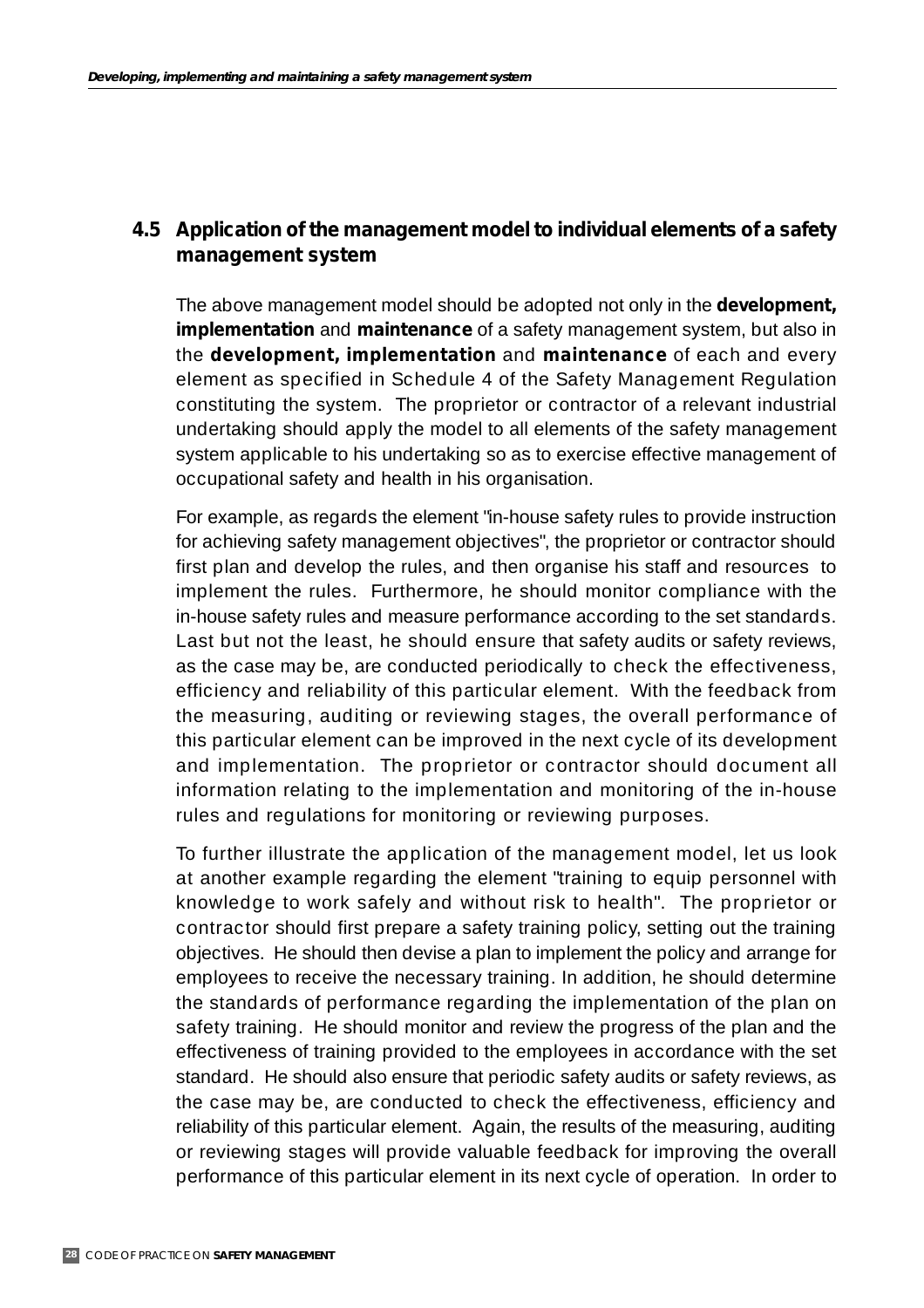facilitate the monitoring and review of the training plan, the proprietor or contractor should ensure that all training programmes and the results of the evaluation of their effectiveness, etc. are adequately and properly documented.

#### **4.6 Application of the management model to safety audits or safety reviews**

The management model described in Part 4.4 above should also be used as a framework for assessing the overall performance of a safety management system by way of conducting safety audits or safety reviews.

Safety audits or safety reviews should assess whether or not the processes as described in the management model have been successfully and effectively followed by the proprietor or contractor to *develop, implement* and *maintain* a safety management system, including each of the elements specified in Schedule 4 of the Safety Management Regulation applicable to the relevant industrial undertaking. Besides, safety audit or safety review should assess whether or not a safety management system, including each of the elements in the aforesaid Schedule 4 applicable to the relevant industrial undertaking, has been *developed***,** *implemented* and *maintained* in a way that conforms to the standards set out in Part 5 of this COP.

In general, the following questions can be answered after safety audits or safety reviews:

- (a) "Has the proprietor or contractor carried out effectively and efficiently the processes of *planning, developing, organising, implementing* and *measuring* as described in this COP in *developing, implementing* and *maintaining* the safety management system?".
- (b) "Has the proprietor or contractor *developed, implemented* and *maintained* the safety management system in accordance with the Safety Management Regulation in an adequate and effective manner by conforming to the standards set out in Part 5 of the COP?".

If the answers to the above 2 questions are not satisfactory or negative, further improvements to the safety management system in operation are necessary.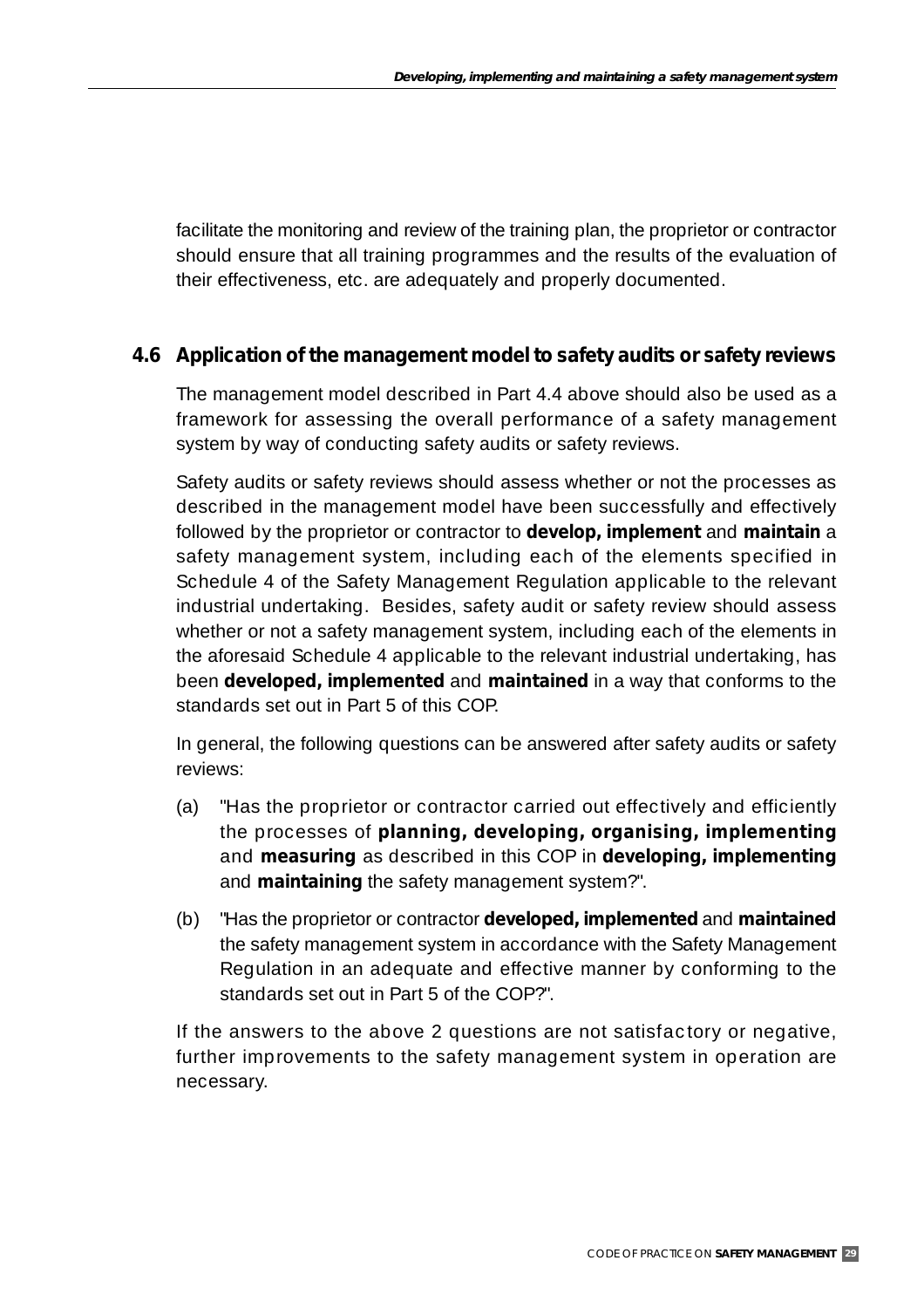## 5. THE ELEMENTS OF A SAFETY MANAGEMENT SYSTEM

The 14 elements of a safety management system are as follows:

- 5.1 A safety policy which states the commitment of the proprietor or contractor to safety and health at work
- 5.2 A structure to assure implementation of the commitment to safety and health at work
- 5.3 Training to equip personnel with knowledge to work safely and without risk to health
- 5.4 In-house safety rules to provide instruction for achieving safety management objectives
- 5.5 A programme of inspection to identify hazardous conditions and for the rectification of any such conditions at regular intervals or as appropriate
- 5.6 A programme to identify hazardous exposure or the risk of such exposure to the workers and to provide suitable personal protective equipment as a last resort where engineering control methods are not feasible
- 5.7 Investigation of accidents or incidents to find out the cause of any accident or incident and to develop prompt arrangements to prevent recurrence
- 5.8 Emergency preparedness to develop, communicate and execute plans prescribing the effective management of emergency situations
- 5.9 Evaluation, selection and control of sub-contractors to ensure that sub-contractors are fully aware of their safety obligations and are in fact meeting them
- 5.10 Safety committees
- 5.11 Evaluation of job related hazards or potential hazards and development of safety procedures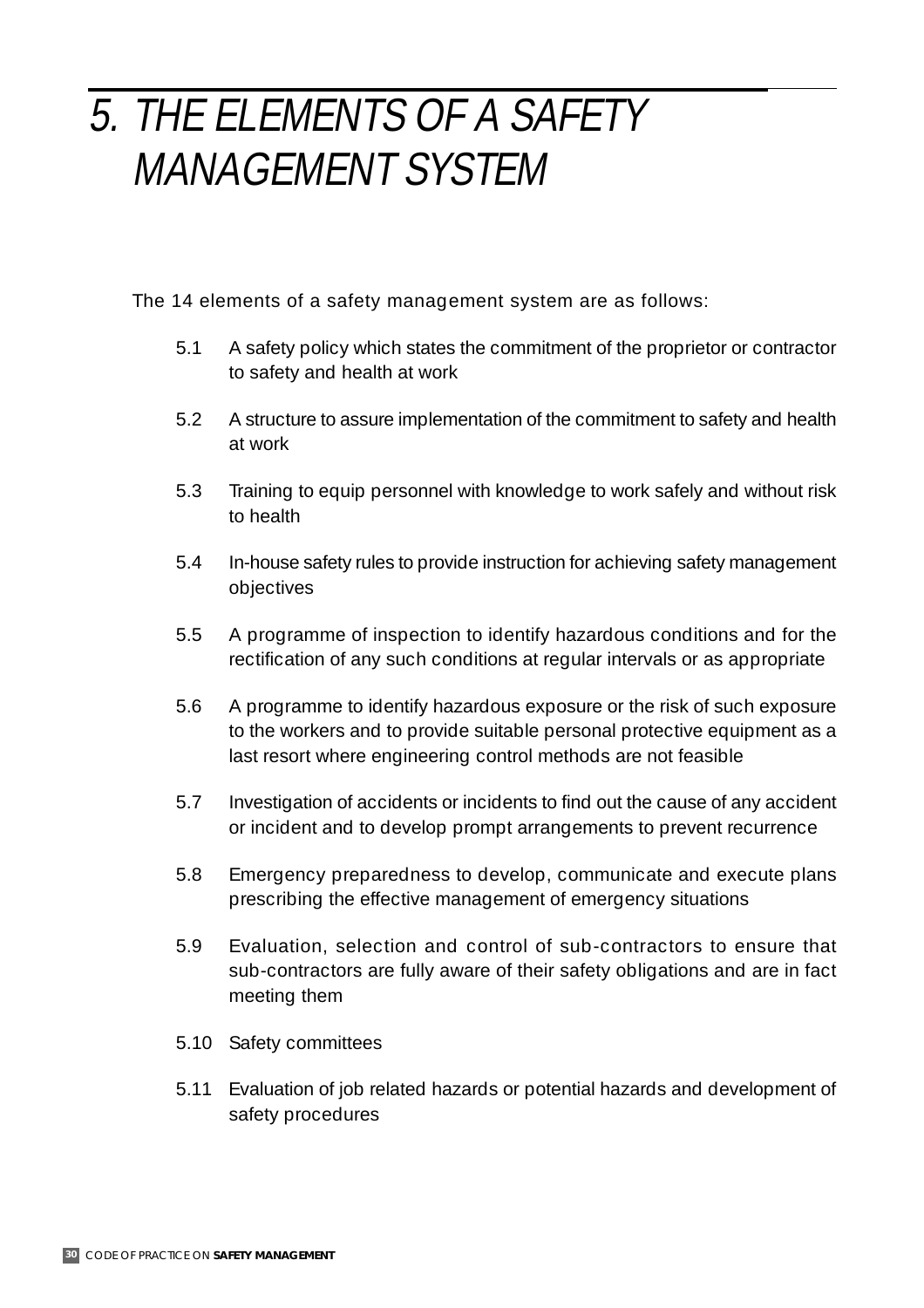- 5.12 Promotion, development and maintenance of safety and health awareness in a workplace
- 5.13 A programme for accident control and elimination of hazards before exposing workers to any adverse work environment
- 5.14 A programme to protect workers from occupational health hazards

Practical guidance in respect of these elements is given in the following pages.

#### **5.1 A safety policy which states the commitment of the proprietor or contractor to safety and health at work**

#### **5.1.1 Safety policy**

"Policy", in broad terms, refers to the general intentions, approach and objectives of an organisation together with the criteria and principles on which actions and responses are based.

An effective safety policy sets a clear direction for the organisation to follow. It contributes to all aspects of business performance as part of a demonstrable commitment to continuous improvement. The objective of defining an industrial undertaking's safety policy is to set down in clear and unambiguous terms its management's approach and commitment to safety and health at work. The organisation's most senior management should define, document and endorse its safety policy. The proprietor or contractor of a relevant industrial undertaking should ensure that the policy includes a commitment to:

- (a) recognise safety and health at work as an integral part of its business performance;
- (b) achieve a high level of occupational safety and health performance, in compliance with legal requirements as the minimum;
- (c) provide adequate and appropriate resources to implement the policy;
- (d) make the management of safety and health one of the prime responsibilities of managers at all levels, from the most senior executives down to the front line supervisory staff;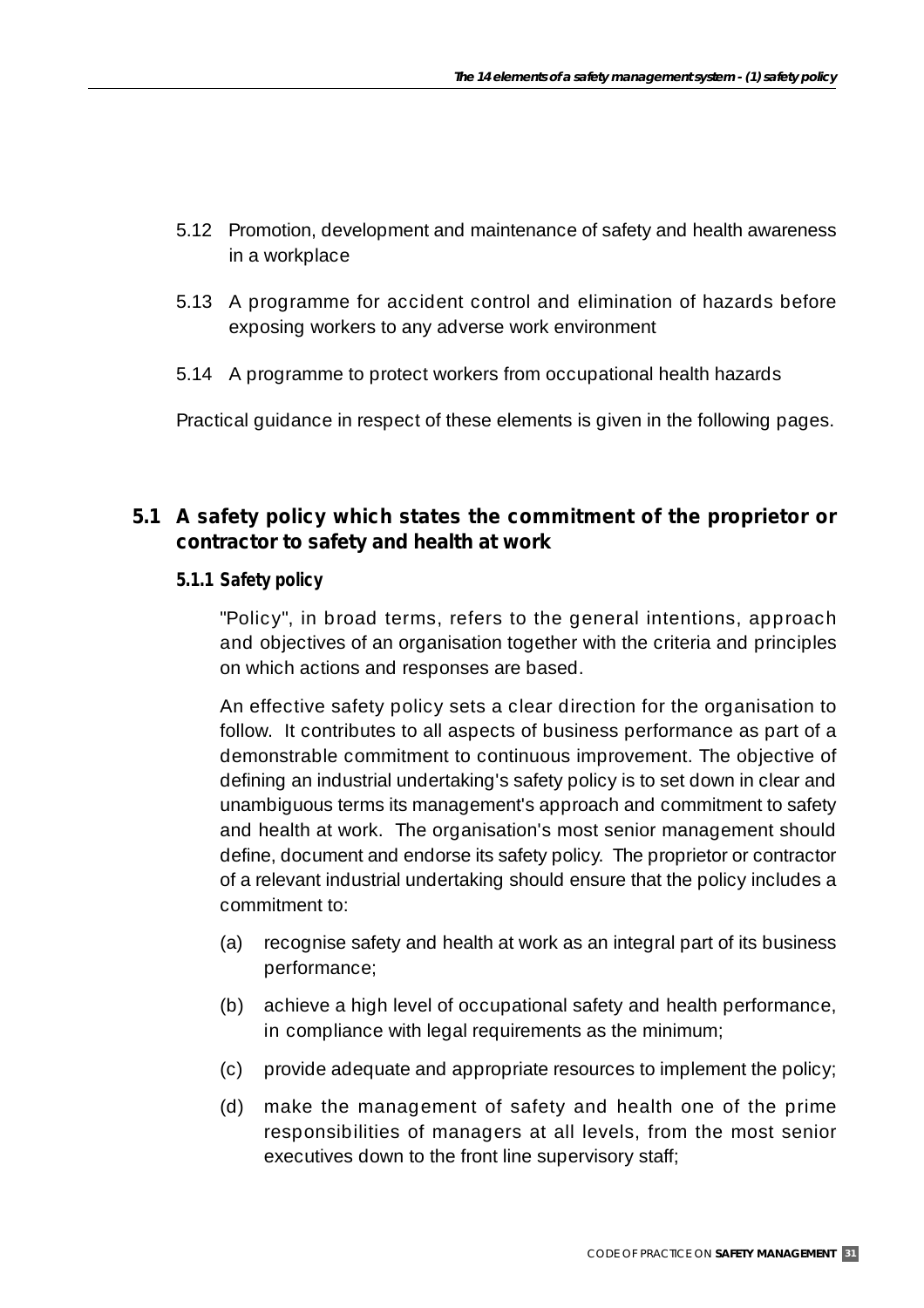- (e) ensure its understanding, implementation and maintenance at all levels in the organisation;
- (f) consult and involve employees so as to secure their commitment to the policy and its implementation;
- (g) keep the policy and the management system under periodic review and audit/review compliance with policy; and
- (h) ensure that employees at all levels have received appropriate training and are competent to carry out their duties and responsibilities.

The safety policy should be specific and relevant to the industrial undertaking's nature of work. It should be able to convey (a) the general intentions, approach and objectives of the industrial undertaking, and (b) the criteria and principles on which its actions and responses are based.

#### **5.1.2 Written policy statement**

A proprietor or contractor of a relevant industrial undertaking shall prepare and revise as often as may be necessary a written policy statement in relation to the safety policy of the relevant industrial undertaking [Section 9(1)(a) of the Safety Management Regulation]. The policy statement shall include: (a) a statement of the proprietor's or contractor's general policy with regard to the safety and health of the workers in the relevant industrial undertaking; (b) a system of allocation of responsibilities for the carrying out of the policy; and (c) arrangements as to how the responsibilities are to be executed [Section 9(2) of the Safety Management Regulation].

It is important to realise that the Safety Management Regulation places the responsibility for safety and health on the proprietor or contractor of a relevant industrial undertaking. Many of the duties arising from that responsibility may however be delegated to managers and supervisors. The written policy statement should show clearly how these duties are allocated. Whilst the overall responsibility for safety and health rests with the top management, all individuals at every level will have to accept certain amount of responsibility for carrying out the policy. Whenever possible, key individuals should be named and their responsibilities defined.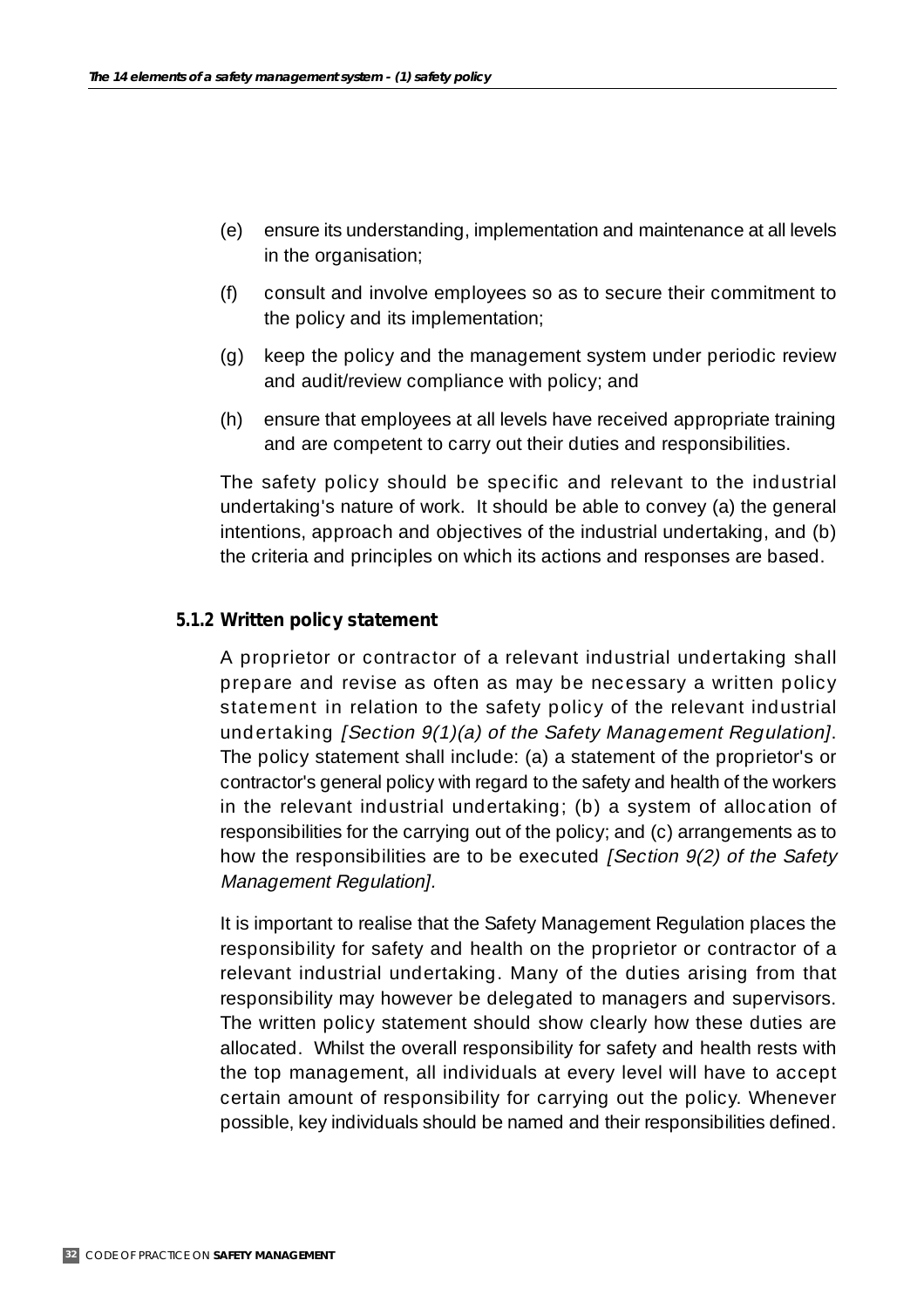It is equally important that employees at all levels in the relevant industrial undertaking should be able to see from the statement how they fit into the system, and, for example, what their own duties are and to whom they should go for advice, to report an accident or a hazard, or to obtain first aid or other help.

There is no rule about the appropriate length of a written policy statement. A smaller firm carrying out work that is not especially hazardous can have a shorter policy statement than that of a larger firm with complicated and hazardous processes. However, one possible approach is to set out its safety policy in fairly general terms, and to refer the readers to other documents, such as in-house safety rules, safety checklists, safety manuals, safety training programmes and emergency instructions, for full details.

The proprietor or contractor of a relevant industrial undertaking shall bring such statement and any revision of it to the notice of all the workers in the undertaking, keep a copy of the statement and make it available for inspection upon request by an occupational safety officer. [Sections 9(1)(b) to 9(1)(d) of the Safety Management Regulation]

An effective safety management system should have a self-regulating and self-improving mechanism built in. This is effected by reviewing the safety policy from time to time by way of (a) performance measurement and (b) safety audits or safety reviews. The proprietor or contractor shall cause the safety policy of the relevant industrial undertaking to be reviewed -

- (a) not less than once in each 2 years period commencing on the date on which the proprietor or contractor first brought the written policy statement and any revision of it to the notice of all the workers in the undertaking, and
- (b) as soon as is practicable after the proprietor or contractor alters the policy statement.

#### [Section 9(3) of the Safety Management Regulation]

Such alterations include changes to the core elements mentioned above like changes in organisational structure. A review may also be prompted by changes of particulars due to internal or external factors such as changes in technology, legislation or standards.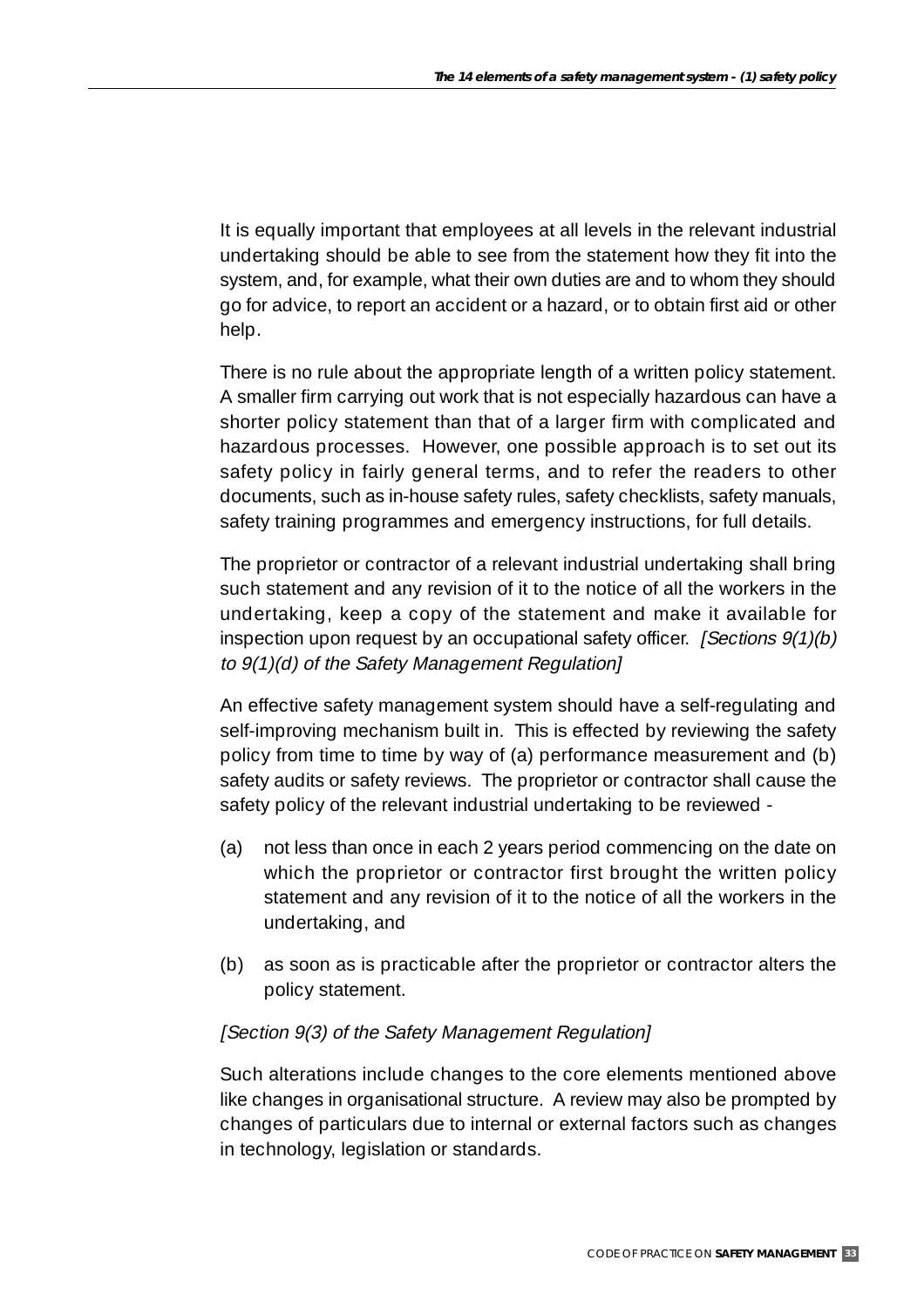#### **5.2 A structure to assure implementation of the commitment to safety and health at work**

A safety organisation provides the structural framework for people in the company to work together in a coordinated manner, based on their knowledge, training and responsibilities, to achieve the safety and health objectives set by the top management. Within the organisation, responsibilities and relationships should be established to promote a positive safety and health culture and secure the implementation and continuous development of the safety policy. To properly establish such an organisation, there should be a process of prescribing formal relationships among people and resources in the company to accomplish the safety and health objectives. With the setting up of such an organisation, the general safety policy together with the safety plan can be effectively and efficiently implemented.

#### **5.2.1 Line organisation**

In Hong Kong, many companies are doing a good job in managing their safety and health. Most of the success stories revolve around a line organisation. Such organisation lays down direct and vertical relationships between different levels within the company and provides an effective and efficient organisational structure for ensuring the achievement of safety and health objectives. Under such a structure, formal safety and health responsibilities are allocated to all levels of personnel including directors, department/division/section heads, safety personnel, supervisors and workers. The proprietor or contractor should ensure that every person in the line organisation has an important safety and health role and that the person should be held accountable for safety and health matters. In this sense, safety should be a line function for all people in the line organisation with others, such as people from the safety, personnel, finance, materials and engineering departments, etc., playing only a supportive role.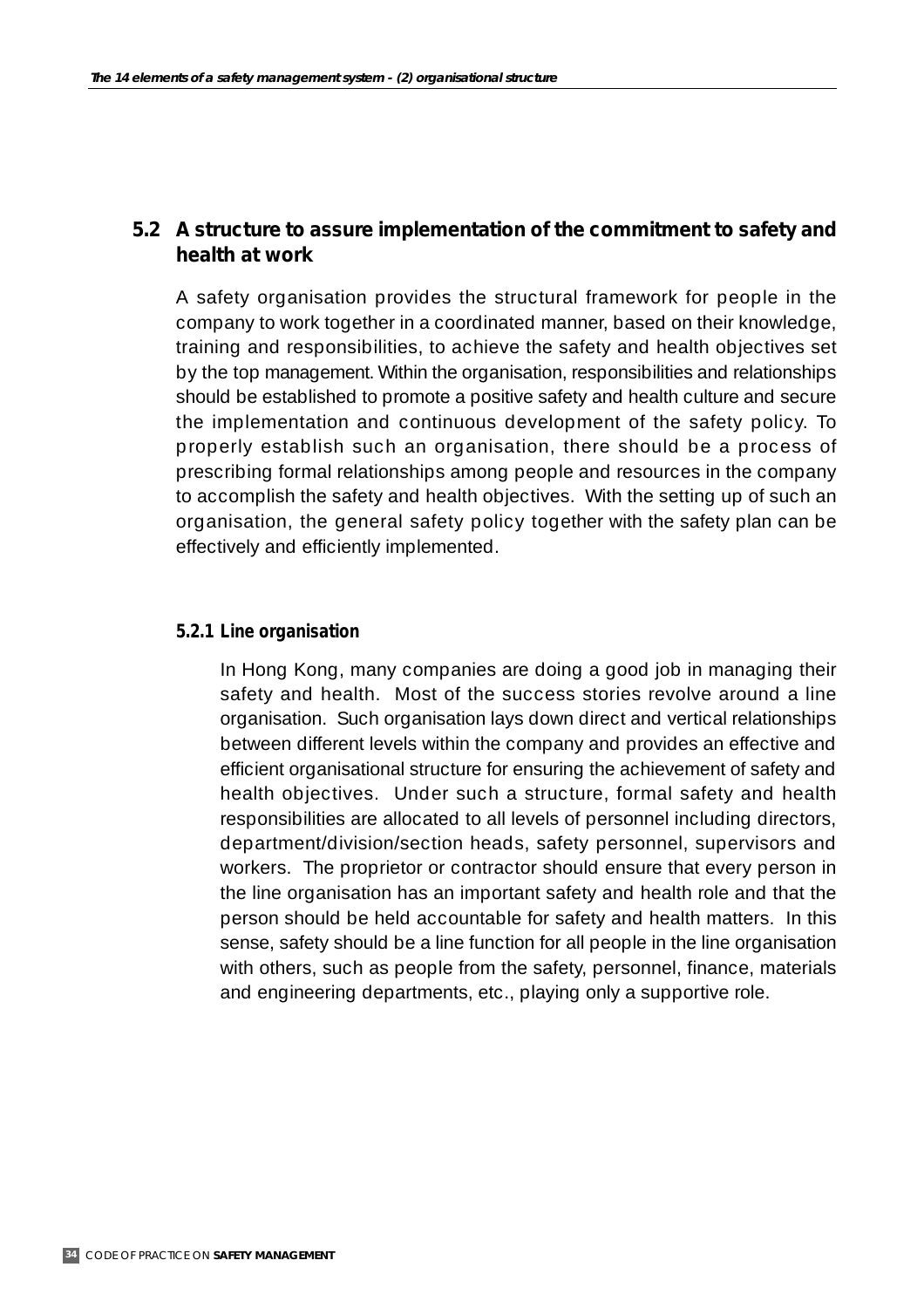#### **5.2.2 Safety office or safety department**

A safety office or safety department or similar set-up should be established to coordinate the implementation of safety plans or programmes by the line management. Its primary role is to advise the line management on safety and health practices, requirements and standards. It should not play a "line" role to implement the safety plans and programmes and certainly should not be held accountable for the consequences of the lack of control on the shop floor or at the site.

The safety office or safety department should include the following main roles:

- (a) To serve as a safety resource centre and in-house safety consultant.
- (b) To plan and prepare safety programmes.
- (c) To advise top management and line management on safety and health matters.
- (d) To coordinate the implementation of safety plans and programmes.
- (e) To monitor the implementation of safety plans and programmes.
- (f) To follow up corrective actions and verify the effectiveness of safety measures.
- (g) To serve as a safety trainer.

#### **5.2.3 Allocation of responsibilities for safety and health**

It is important that responsibilities for safety and health should be identified and allocated properly in a clear and logical way. Each member of the relevant industrial undertaking to which the responsibilities are allocated should know what he is responsible for and to whom he is responsible regarding safety and health matters. The allocation of responsibilities should be recorded in writing and it should be clearly stated that the final responsibility for safety and health rests with the top management. The top management must accept the responsibility for ensuring that safety and health is incorporated into the running of the business. A relevant person at the top management level should be designated to take up this final responsibility and accountability. Lastly, documents on allocation of major responsibilities for safety and health should be signed and dated by the above person and be reviewed and revised periodically to maintain their validity and effectiveness.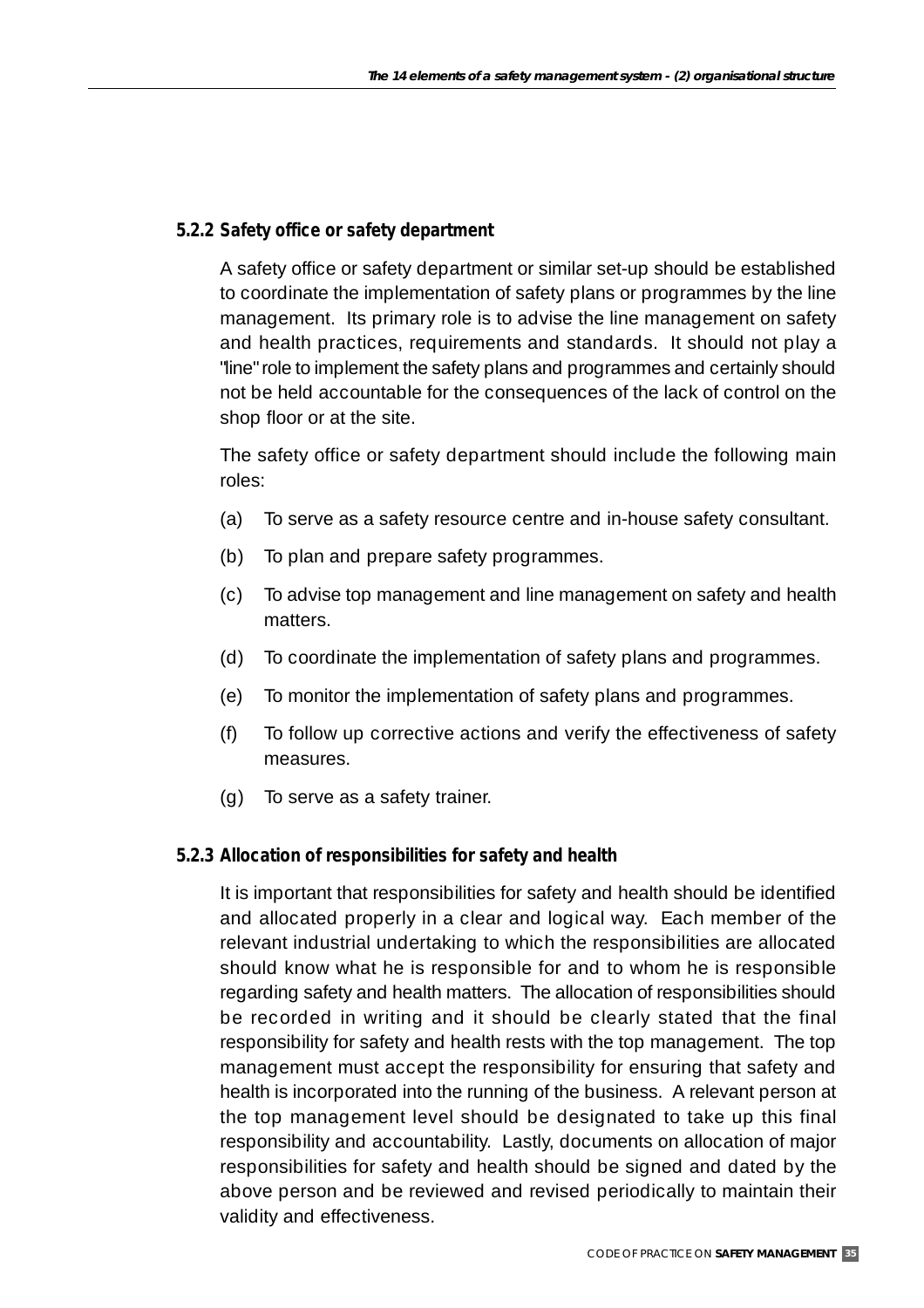## **5.2.4 Main safety and health responsibilities of different levels of staff in the organisation**

The main safety and health responsibilities of different levels of staff in the relevant industrial undertaking are set out as follows:

- (1) Senior management
	- To provide a safe and healthy working environment.
	- To provide adequate resources (including financial resources), information and training.
	- To provide a system of monitoring compliance with the safety policy.
	- To ensure that relevant safety and health laws are complied with.
	- To maintain contact with in-house safety advisors or safety officers, outside safety consultants, government departments, the Occupational Safety and Health Council and other professional bodies regarding safety and health matters.
	- To provide and maintain a system responding to safety initiatives from safety advisors/safety officers/ persons in charge of the safety office, safety supervisors or workers, and to the safety advice from government officers.

("safety supervisor" means a person employed as a safety supervisor in an industrial undertaking under the Factories and Industrial Undertakings (Safety Officers and Safety Supervisors) Regulations (Cap.59, sub. leg.))

- To provide an effective, efficient and on-going safety and health promotion programme.
- To establish a system to identify, assess and eliminate hazards and control risks at work.
- To ensure that workplace safety rules, procedures and methods are developed, maintained and revised.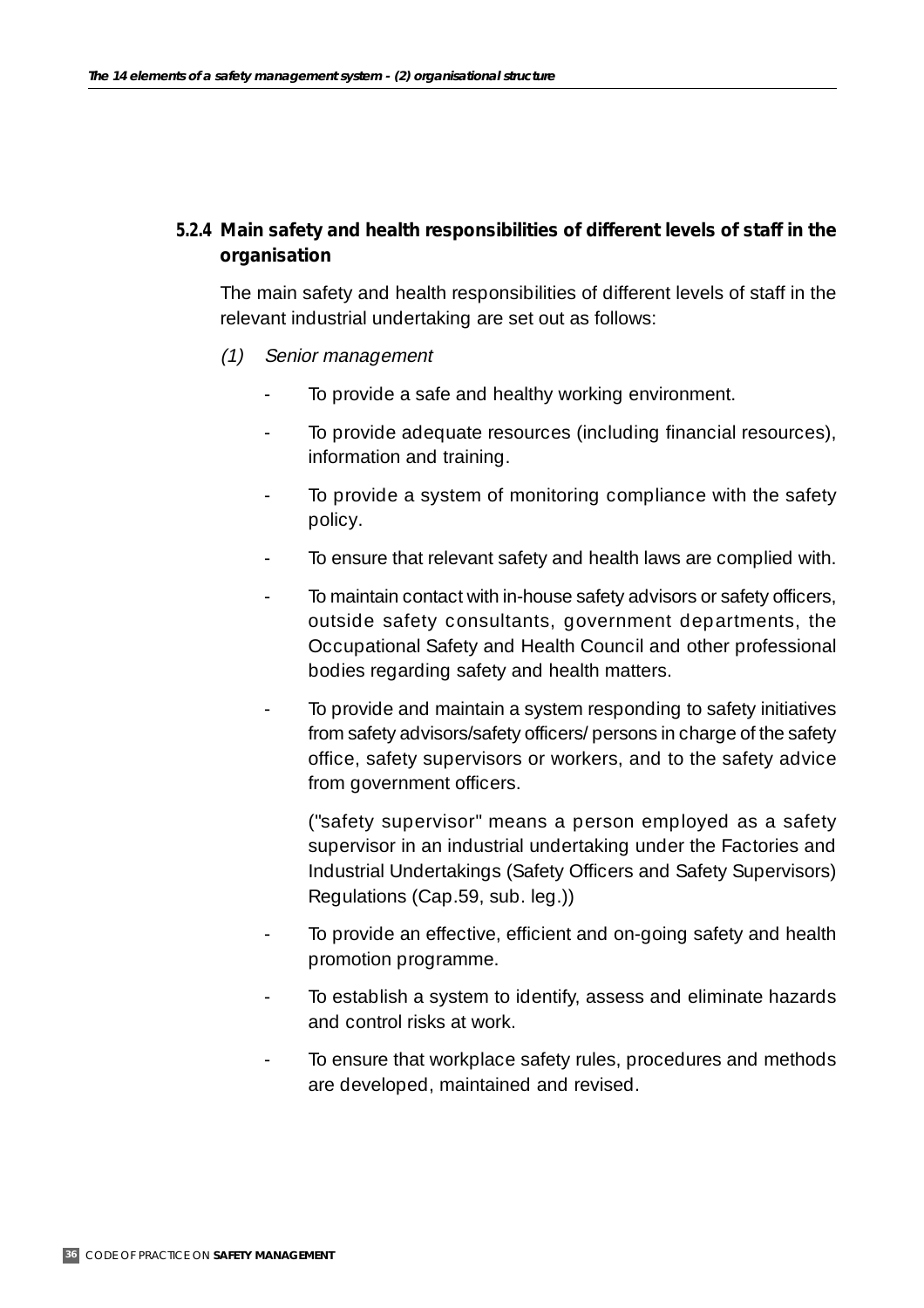- (2) Line management (including managers and supervisors)
	- To assist the proprietor or contractor in the implementation of the safety policy, measures and procedures.
	- To assist the proprietor or contractor in the identification of hazards, and the evaluation and control of risks.
	- To supervise workers to ensure safe and correct working procedures.
	- To ensure effective consultation on safety and health matters.
	- To investigate work accidents and incidents.
	- To participate in induction and on-going safety training programmes for workers.
	- To respond to safety initiatives of safety advisors/safety officers/ persons in charge of the safety office, safety supervisors or workers and to the safety advice from government officers.
	- To communicate effectively the hazards to workers and keep abreast of current safety and health legislation and information.
	- To submit periodically to senior management statistics and reports concerning safety and health performance, unless the task is taken up by the safety office.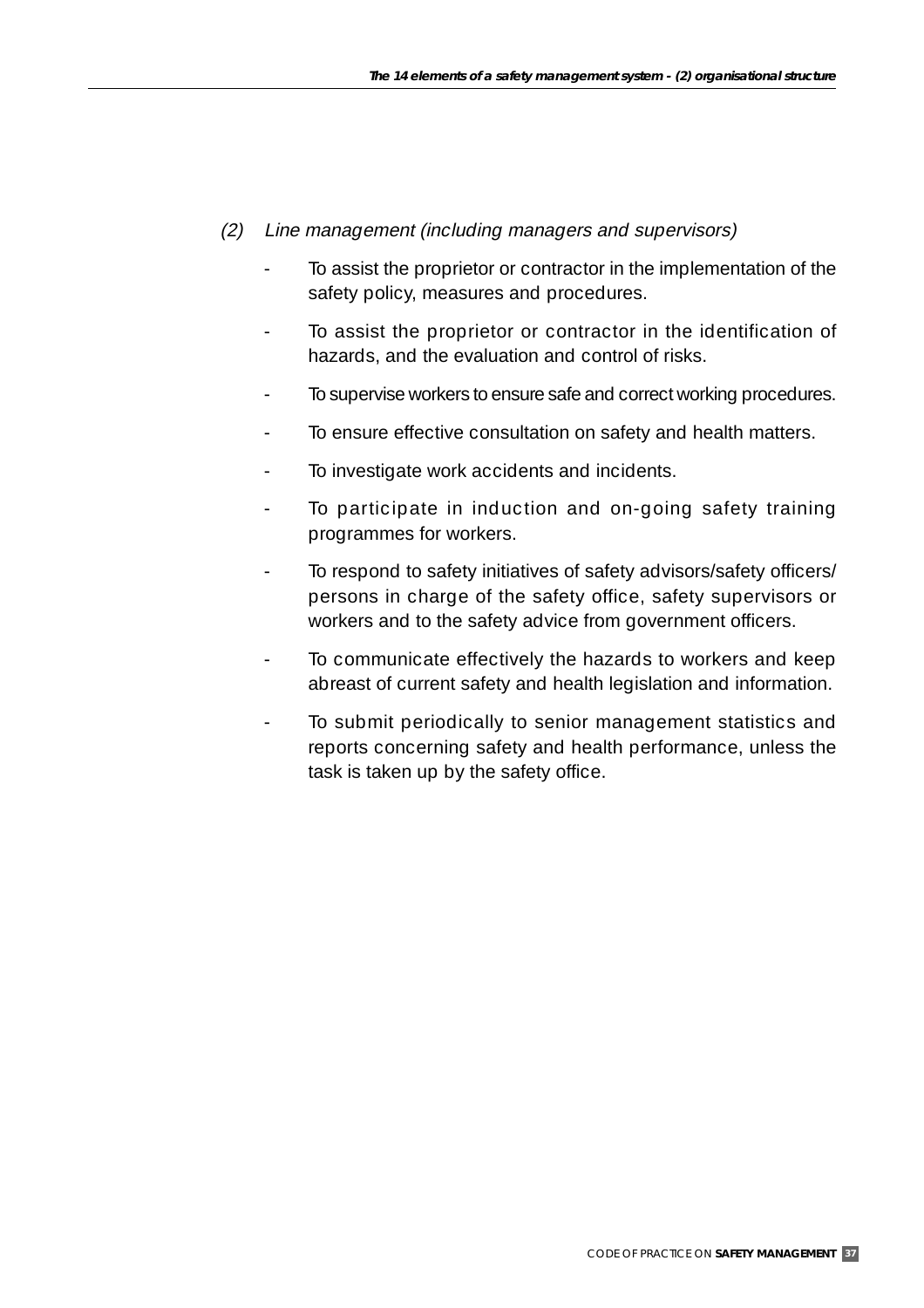### (3) Workers

- To conduct work activities in compliance with legal requirements.
- To closely follow safe work practices, procedures, instructions and rules and to perform all duties in a manner which ensures the safety and health at work of himself and others in the workplace.
- To provide feedback on the effectiveness of safety measures implemented on the shop floor.
- To contribute ideas on ways to improve safety.
- To report hazards to supervisor and warn colleagues of hazards.
- To report any injury, accident or incident at work to supervisor.
- To participate in toolbox meetings and other safety activities and to attend safety training.
- (4) Safety advisor, safety officer or person in charge of the safety office

An in-house safety advisor, safety officer or person in charge of the safety office should have the responsibility to assist the top management and senior management in promoting the safety and health of workers in the relevant industrial undertaking. His main duties should include the following:

- To assist in the identification of hazards and evaluation of risks at work.
- To advise senior management or line management as to the measures to be taken to eliminate or control hazards.
- To assist in resolving shop floor safety and health issues.
- To conduct safety and health inspections to check safety performance and recommend corrective action to senior management or line management.
- To investigate occupational accidents and incidents and recommend remedial measures to prevent recurrence.
- To be well informed about workplace safety performance.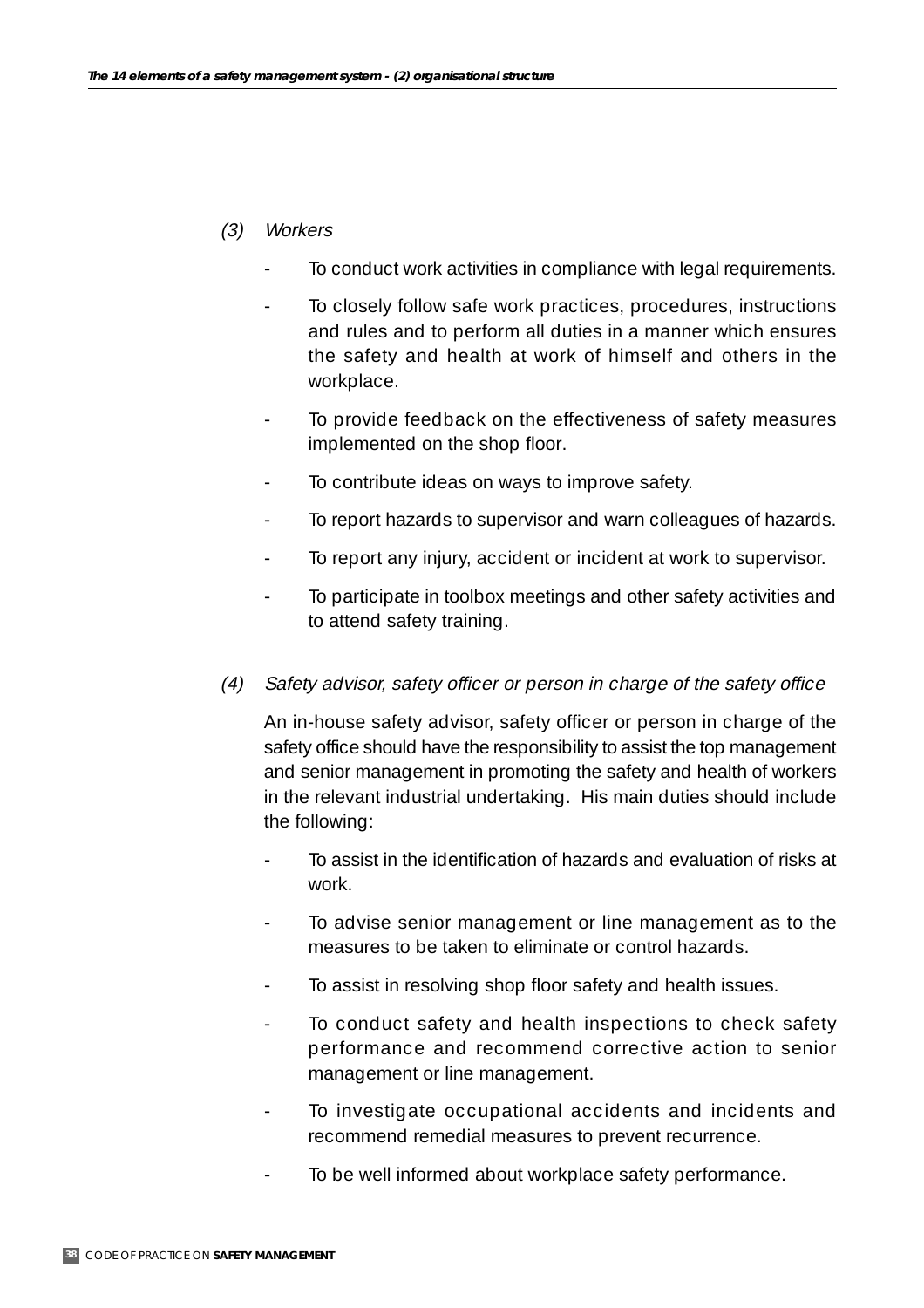- To consult with senior management, line management and workers about changes in the workplace which would likely affect the safety and health at work of workers.
- To report safety performance regularly to the top and senior management and, where appropriate, to the safety committee.
- (5) Safety supervisor or the assistant to the person in charge of the safety office

The responsibility of a safety supervisor or an assistant to the person in charge of the safety office should be to assist the top management, senior management and the in-house safety advisor, safety officer or person in charge of the safety office in promoting the safety and health of workers in the relevant industrial undertaking. His main duties should include the following:

- To assist the in-house safety advisor, safety officer or person in charge of the safety office in carrying out his duties.
- To supervise workers' observance of safety standards.
- To advise the senior management or line management as to the observance by workers of safety standards.
- To promote the safe carrying out of work in the workplace.
- To report regularly to the in-house safety advisor, safety officer or person in charge of the safety office on safety and health performance in the workplace.

## **5.2.5 Safety committee**

A proprietor or a contractor specified in Part 1 or Part 3 of Schedule 3 of the Safety Management Regulation shall establish not less than one safety committee in his industrial undertaking [Section 10(a) of the Safety Management Regulation] as part of the safety organisation. Safety committee is described in detail in Part 5.10 of this COP.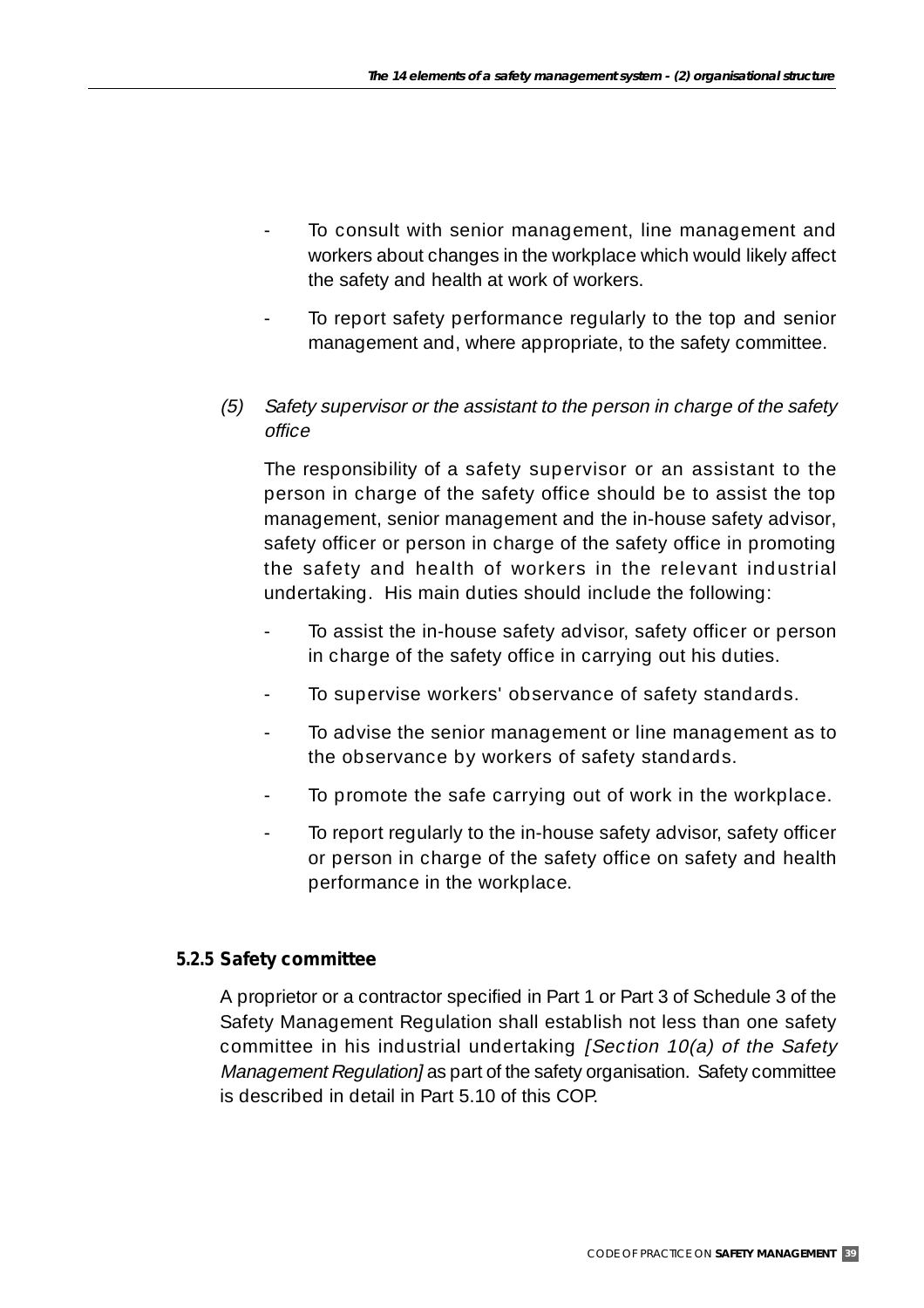## **5.3 Training to equip personnel with knowledge to work safely and without risk to health**

Training helps people acquire the skills, knowledge and attitudes to make them competent in the safety and health aspects of their work. It includes formal off-the-job training, instruction to individuals and groups, and onthe-job coaching and counselling. It is helpful to integrate the safety and health requirements of each job into the individual job specifications.

A proprietor or contractor of a relevant industrial undertaking should devise and refine or adjust his training policy systematically, as in the self-improving cycle shown below:

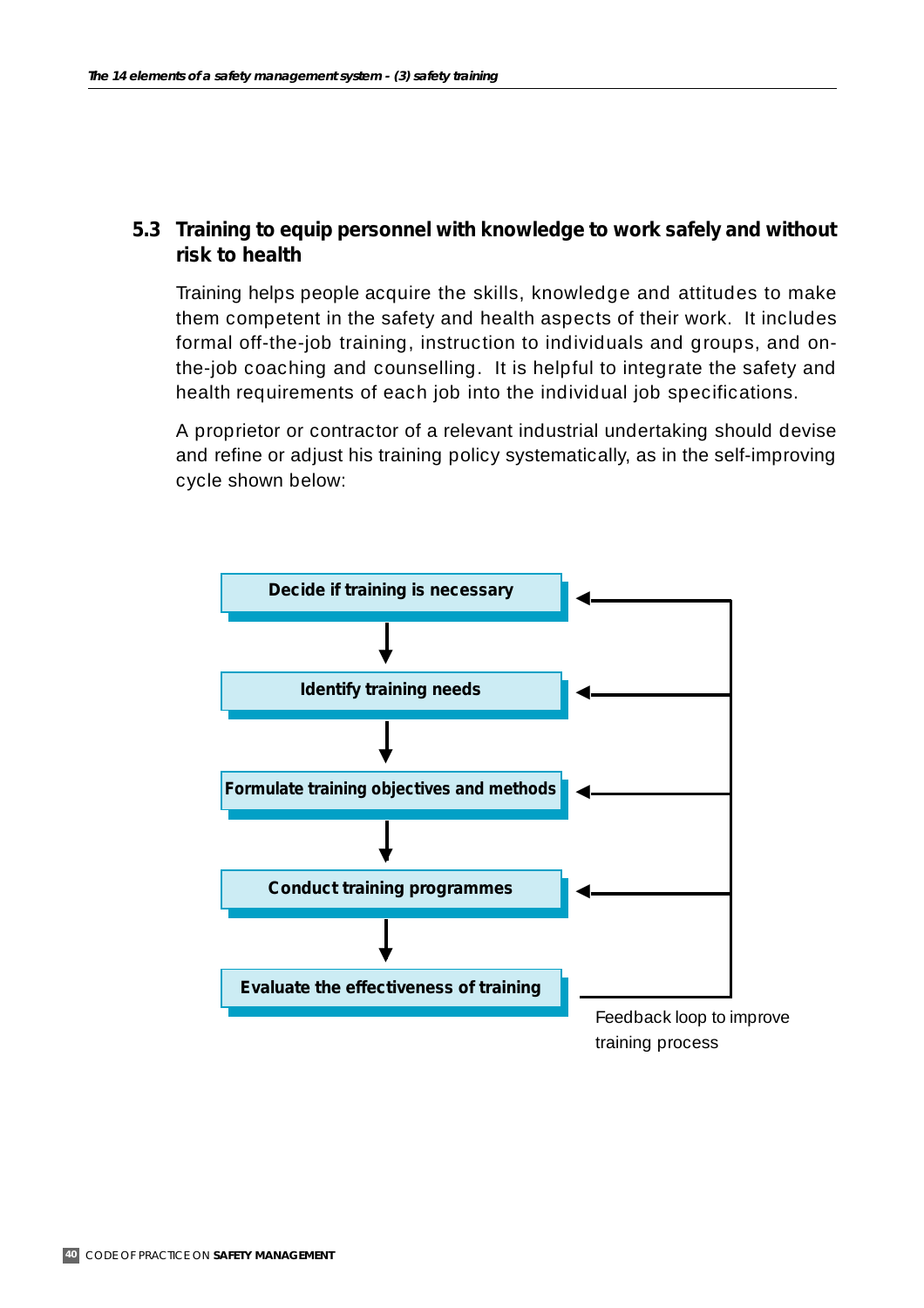### **5.3.1Deciding if training is necessary**

Training should not be a substitute for proper risk control to, for example, compensate for ineffectively guarded machinery. The key to effective training is to understand job requirements and individual abilities.

### **5.3.2 Identifying training needs**

To equip his workers with knowledge on work safety and health, the proprietor or contractor of a relevant industrial undertaking must first identify what their safety and health training needs are. These needs are best established as part of an overall training needs analysis. For existing jobs, he can do the following things:

- (a) Consult job-specific accident, ill-health and incident records to see what have caused losses of control and how they can be prevented;
- (b) Gather information from workers about how the work is done;
- (c) Find out when workers are working, what they are doing and why through observation and asking questions. This may be particularly relevant in the case of complex process plants where any analysis has to take account of all the possible consequences of human errors; and
- (d) Consult work risk assessment reports.

There are three main types of training needs, namely, organisational, jobrelated and individual training needs.

(1) Organisational training needs

The proprietor or contractor of a relevant industrial undertaking should let his workers know:

- (a) the organisation's safety policy and the philosophy underlying it; and
- (b) the structure and systems for carrying out the policy.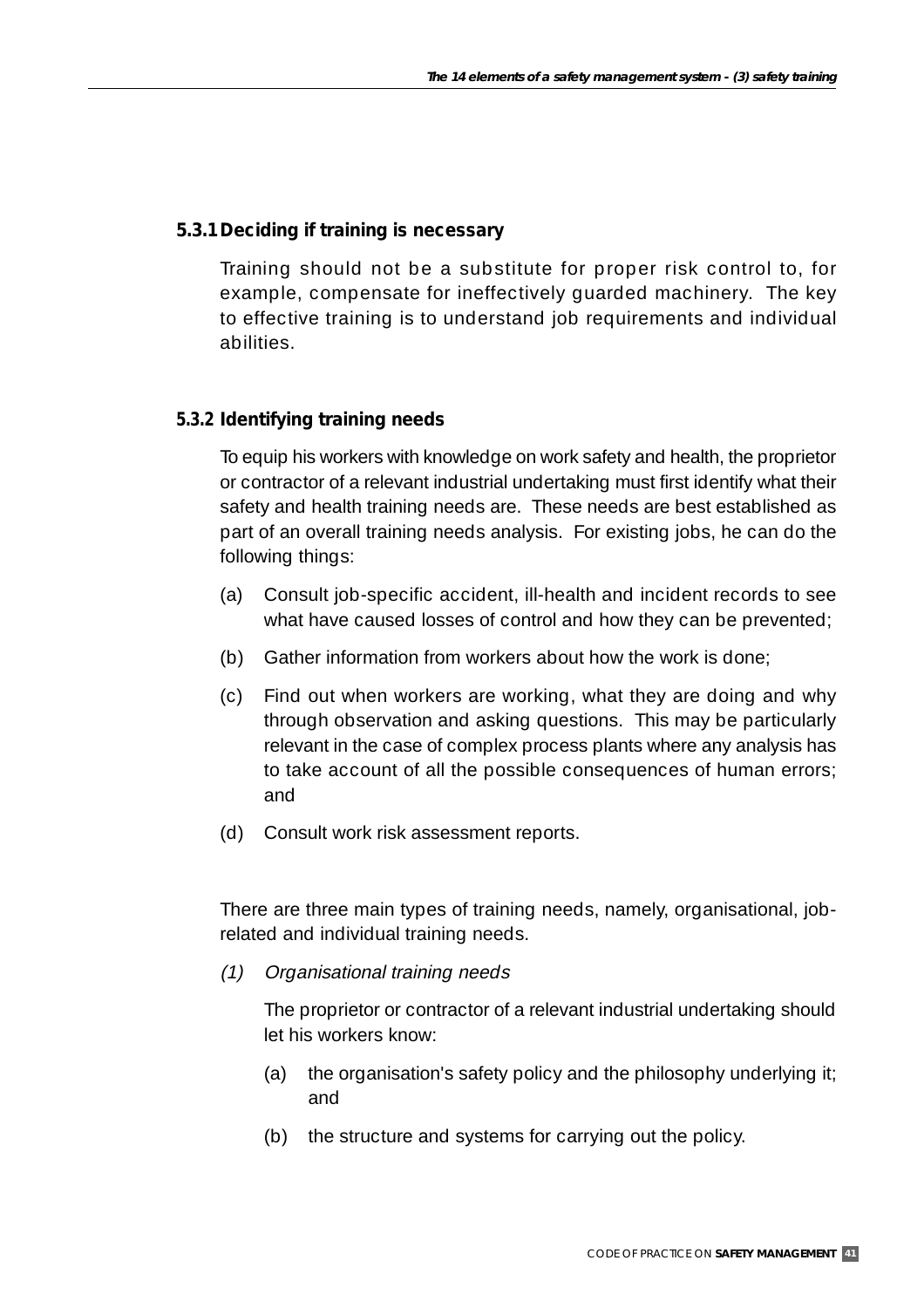Moreover, he should also let them know which parts of the systems are relevant to them, what the major risks are and how they are controlled.

#### (2) Job-related training needs

These fall into two main categories, namely, management needs and non-management needs.

- (a) Management needs include:
	- (i) leadership skills;
	- (ii) communication skills;
	- (iii) techniques of safety management;
	- (iv) training, instruction, coaching and problem-solving skills relevant to safety and health;
	- (v) understanding of risks from a manager's perspective;
	- (vi) knowledge of relevant legislation and appropriate methods of control including risk management; and
	- (vii) knowledge of the organisation's planning, measuring, and auditing or reviewing arrangements.

Some managers in key positions like those who devise and develop the safety management system, investigate accidents or incidents, take part in safety audits or safety reviews and implement emergency procedures, may have particular needs.

- (b) Non-management needs include:
	- (i) an overview of safety and health principles;
	- (ii) detailed knowledge of the safety and health arrangements relevant to an individual's job; and
	- (iii) communication and problem-solving skills to encourage effective participation in safety and health activities.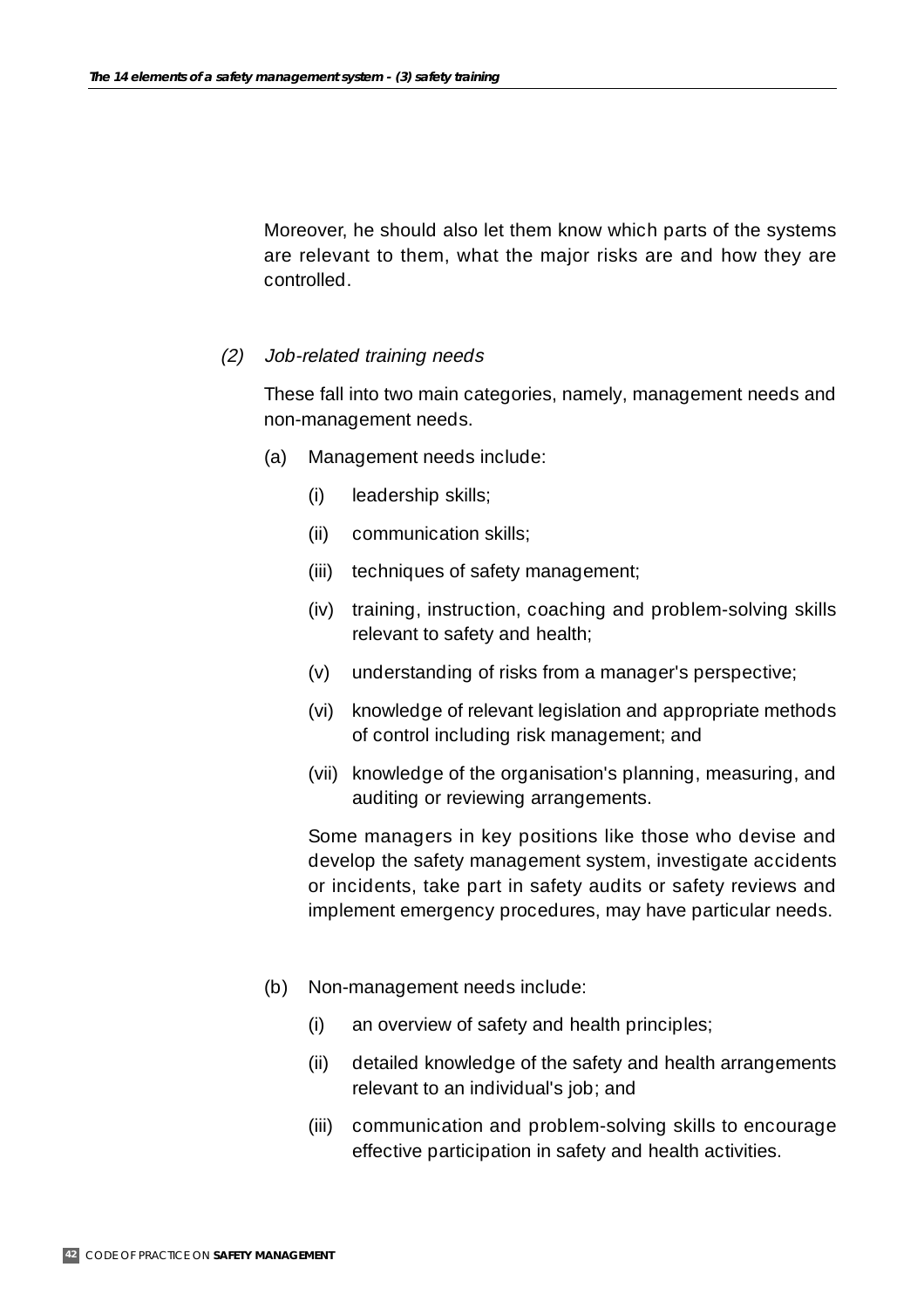### (3) Individual training needs

Individual needs are generally identified through performance appraisal. They may also arise in situations where an individual has not received formal job training or instruction as part of his induction training. Training needs vary over time, and assessments should cover:

- (a) the induction courses for new starters, including part-time, temporary and imported workers;
- (b) the performance of long-term workers (especially those who may be involved in critical emergency procedures);
- (c) job changes, and situations involving staff promotion or someone standing in for someone else;
- (d) the introduction of new equipment or technology; and
- (e) the follow-up actions after accident / incident investigations.

### **5.3.3 Formulation of training objectives and methods**

Based on job analysis and risk assessment, a proprietor or contractor can set objectives and priorities for training. These can be used as the basis for measuring the effectiveness of training and for determining whether the workers have attained the desired level of proficiency. The appropriate training methods can be devised according to the objectives.

### **5.3.4 Conducting training programmes**

The proprietor or contractor should determine when and at what level training should be conducted, having regard to the actual situations. However, in no case should workers be made to shoulder the costs of training.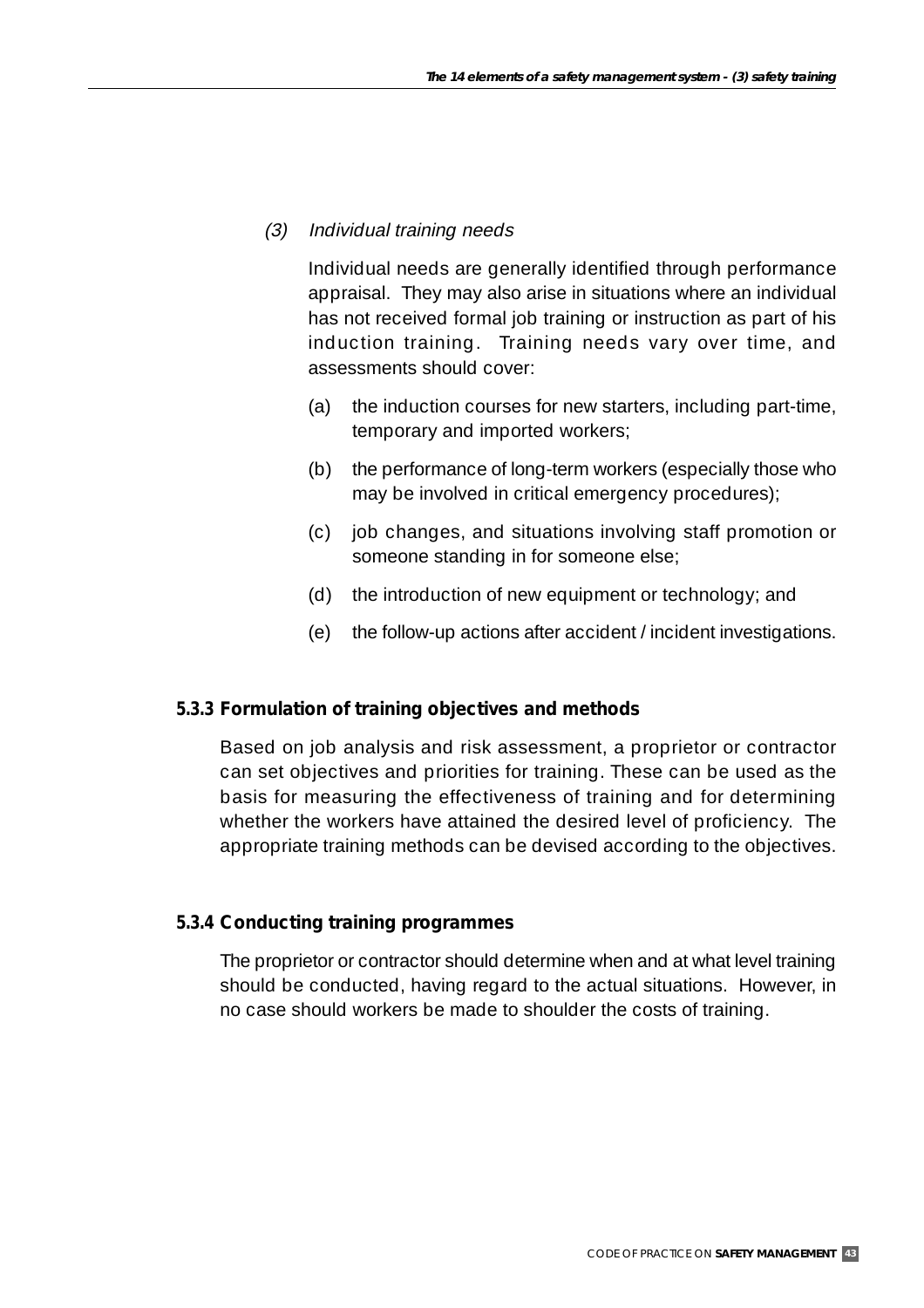#### **5.3.5 Evaluation of the effectiveness of training**

It is necessary to measure the effectiveness of training. Pre-testing determines the needs for the programme; post-testing evaluates how much has been learned. It is important to assess whether the training programme has effectively corrected the previously identified unsafe behaviour. It is also of vital importance to obtain feedback on the training programme.

#### **5.3.6 Maintenance of training records**

Monitoring involves keeping track of who has been trained in what. Accurate records should be maintained for all safety and health training activities. Such records should, as far as reasonably practicable, include the following data:

- (a) Training date and time;
- (b) Training location;
- (c) Length of training;
- (d) Subject of training;
- (e) Contents of training;
- (f) Trainers and their expertise;
- (g) Attendees; and
- (h) Test results, if any.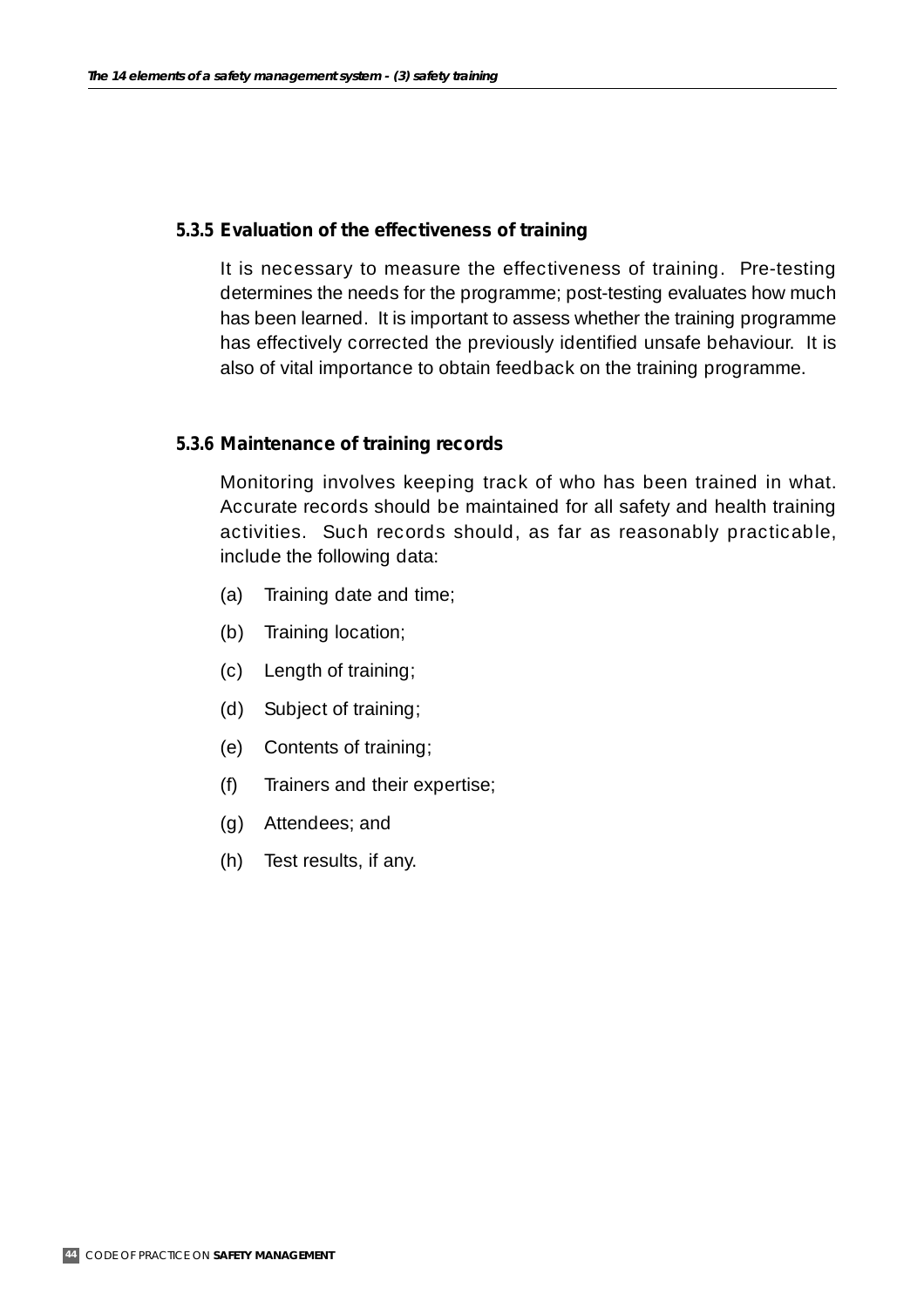# **5.4 In-house safety rules to provide instruction for achieving safety management objectives**

The ultimate objective of any safety management system is to prevent injury and ill health in the workplace. To accomplish this it is necessary for a proprietor or contractor of a relevant industrial undertaking to devise in-house safety rules.

In-house safety rules cover general rules, specialised work rules, specialised work permits and procedures.

### **5.4.1General safety rules**

General safety rules include clear instructions to personnel in each of the following general areas:

- (a) safe operation of plant, machinery and equipment;
- (b) maintenance of plant, machinery and equipment;
- (c) proper and safe procedures for each production process, in the form of method statements;
- (d) rules and instructions on various risk control systems including the permit-to-work system;
- (e) provision, use and maintenance of personal protective equipment;
- (f) rules for the provision, use and maintenance of safe access and egress and for traffic and plant movement;
- (g) fire precautionary measures;
- (h) safe handling and movement of materials;
- (i) safety procedures for chemical processes and for the handling, transporting and storage of chemicals;
- (j) safety procedures for emergency;
- (k) duties and procedures for reporting hazards;
- (l) duties and procedures for reporting incidents, accidents and ill-health; and
- (m) good housekeeping of the workplace.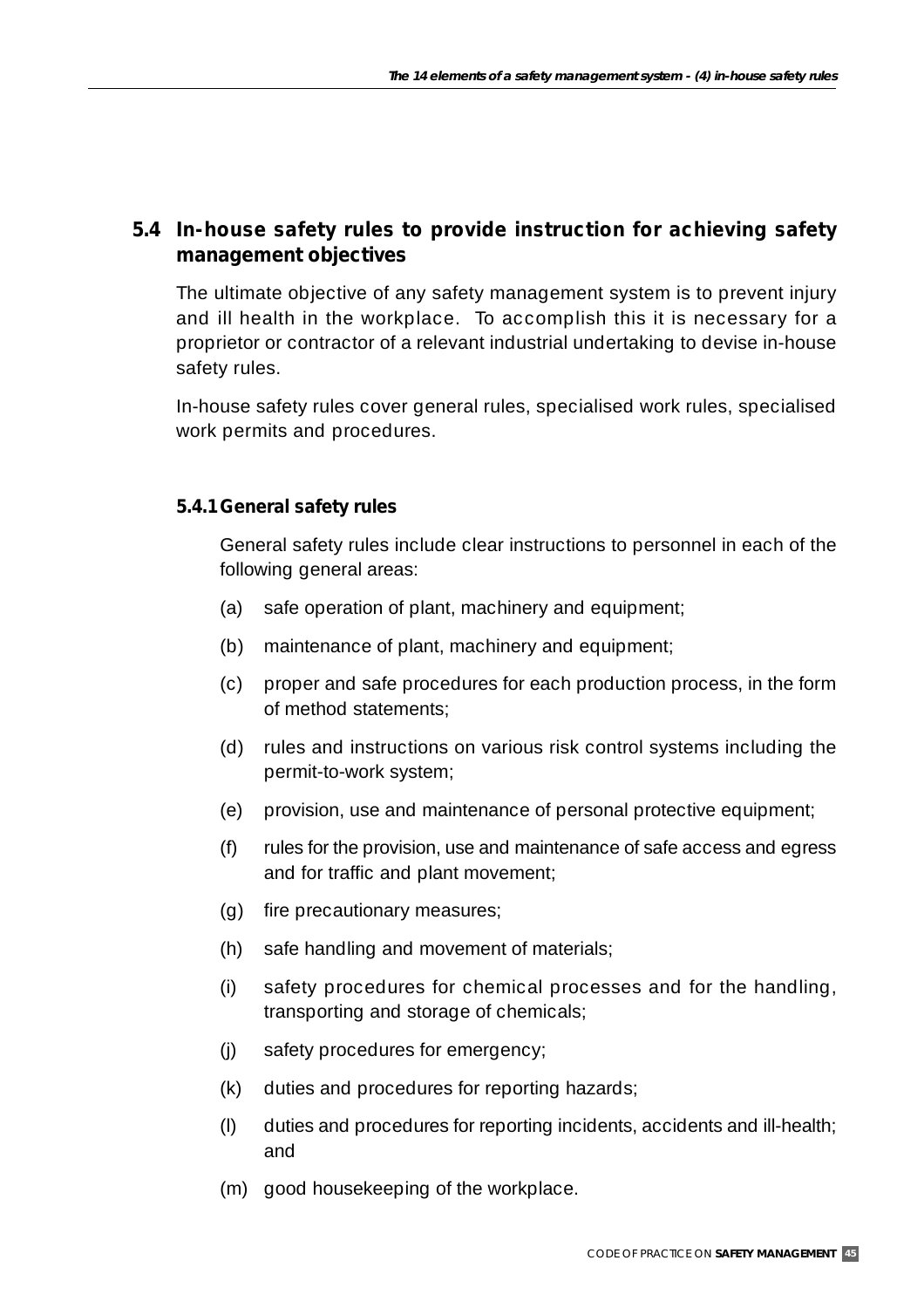### **5.4.2 Specialised safety rules, work permits and procedures**

There should be a system for the identification and establishment of specialised in-house safety rules, specialised work rules, specialised work permits and procedures. Proprietors and contractors of relevant industrial undertakings should refer to the following:

- (a) relevant legislation dealing with safety and health at work, which sets the minimum standards to follow;
- (b) Codes of practice and guidance materials issued by the Labour Department on safety and health at work;
- (c) International standards; and
- (d) the best trade practice and trade performance.

#### **5.4.3 Consultation and communication**

In devising in-house safety rules, the proprietor or contractor of a relevant industrial undertaking is encouraged to have prior consultation with his workers, where appropriate. If there is a safety committee, the details of the safety rules can be discussed in the safety committee. Work rules and procedures should be documented and communicated to all appropriate personnel in the relevant industrial undertaking.

It may be that not all workers will need to know all of the detailed in-house rules but the proprietor or contractor of a relevant industrial undertaking should ensure that every worker in the undertaking is clearly instructed as to what rules they should follow.

#### **5.4.4 Supervision**

To ensure compliance with these in-house rules, the proprietor or contractor of a relevant industrial undertaking should exercise due diligence in the supervision of his workers. Moreover, there should be a written disciplinary policy addressing violation of rules with details of punitive actions like verbal warnings, written reprimands, suspensions, demotions and, where necessary, termination. Recognition should, on the other hand, be given to workers following the rules to reinforce good behaviour.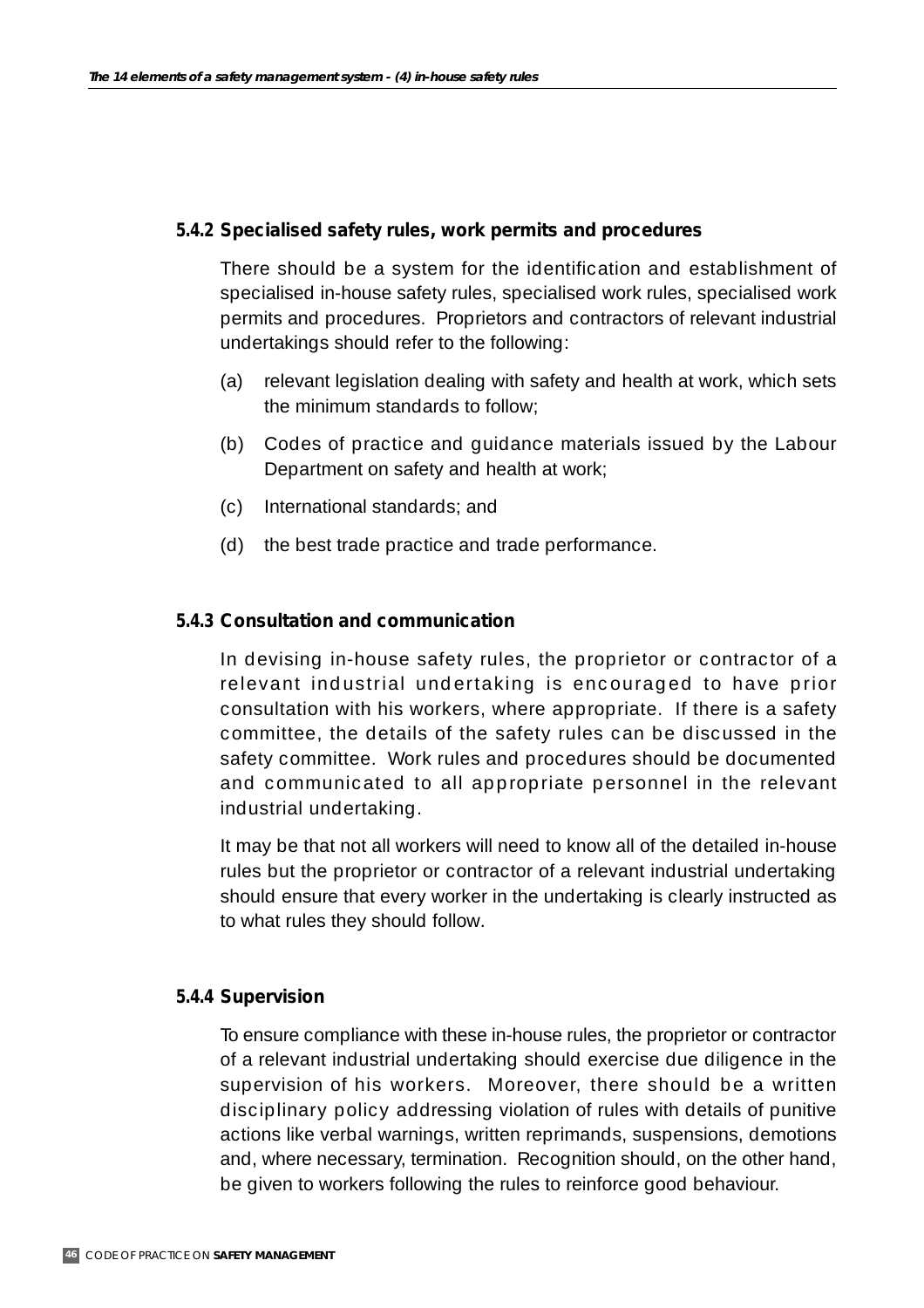# **5.5 A programme of inspection to identify hazardous conditions and for the rectification of any such conditions at regular intervals or as appropriate**

### **5.5.1 Inspection as an active monitoring programme**

Measuring the safety and health performance of a relevant industrial undertaking against predetermined plans and standards exposes the need for remedial action. Monitoring activities signalise management commitment to safety and health objectives in general. They are an essential part of developing a positive safety and health culture. There are two types of monitoring systems:

- (a) active systems which monitor the achievement of objectives and the extent of compliance with pre-set standards.
- (b) reactive systems which monitor accidents, ill health, incidents and other evidence of deficient safety and health performance.

Inspection is an active monitoring programme.

### **5.5.2 Goals of inspection**

A programme for the inspection of hazardous conditions is an essential part of any active monitoring programme. It is one of the best tools available to identify problems and assess their risks before accidents and other losses occur. A proprietor or contractor should develop, implement and regularly review the inspection programme so as to achieve the following goals:

- (a) to identify potential problems that are not anticipated during the design or planning stage;
- (b) to identify equipment deficiencies, such as problems caused by normal wear and tear and abuse or misuse of equipment;
- (c) to identify improper worker actions, malpractices, etc.;
- (d) to identify changes in processes or materials which may have adverse effect on the safety and health of workers;
- (e) to identify inadequacies in remedial actions;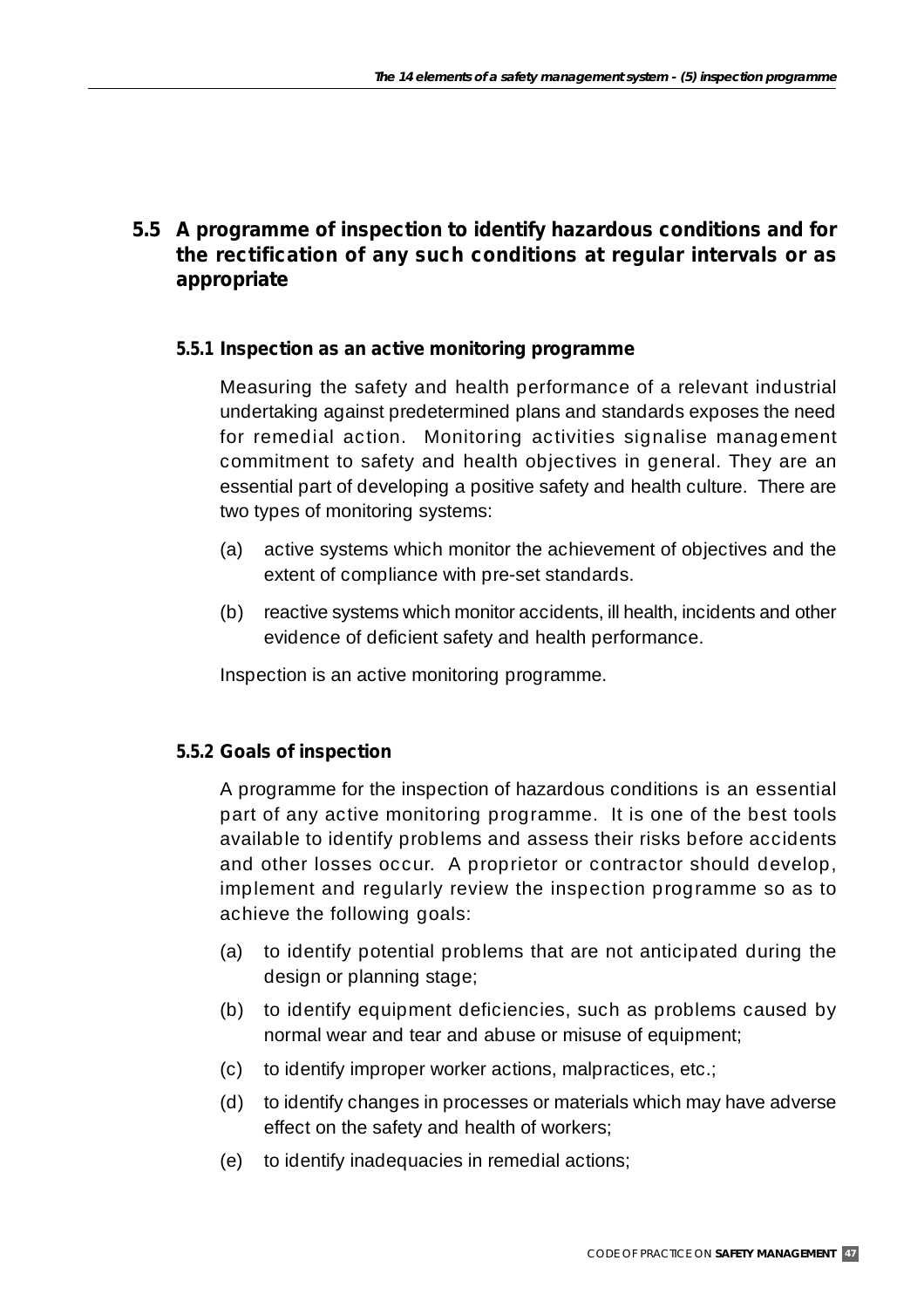- (f) to provide management with information to assess the organisation's own safety and health performance; and
- (g) to demonstrate management commitment.

### **5.5.3 The programme of inspection**

A system for inspecting workplace precautions is important in any active monitoring programme. It can form part of the arrangements for the preventive maintenance of plant and equipment which may also be covered by legal requirements. Equipment in this category includes lifts, cranes, chains, ropes, lifting tackles, power presses, electrical tools and equipment, scaffolds, trench supports, suspended working platforms and local exhaust ventilation, etc. But inspections should include other workplace precautions, such as those covering the use of premises, other places of work and systems of work.

A suitable inspection programme should take all risks into account. It should be proportional to the hazard profile of the relevant industrial undertaking. An inspection should concentrate on areas where it is likely to produce the greatest benefit and lead to the greatest control of risk. Key risk control systems and related workplace precautions should therefore be monitored in greater detail or more often (or both) than low-risk systems or management arrangements. For example, low risks may be dealt with by general inspections every month or two covering a wide range of workplace precautions such as the condition of premises, floors, passages, stairs, lighting, welfare facilities and first aid. Higher risks need more frequent and detailed inspections, perhaps weekly or even, in extreme cases, daily or before use (for example, pre-use check on plant and machinery).

The inspection programme should satisfy any specific legal requirements and reflect the undertaking's risk priorities. Suitable schedules and performance standards for the frequency and contents of inspection can help. The schedules can be supplemented with inspection forms or checklists, both to ensure consistency in approach and to provide records for follow-up action. The persons carrying out the inspections should have the appropriate safety training and experience so that they are competent to identify the relevant hazards and evaluate the associated risks.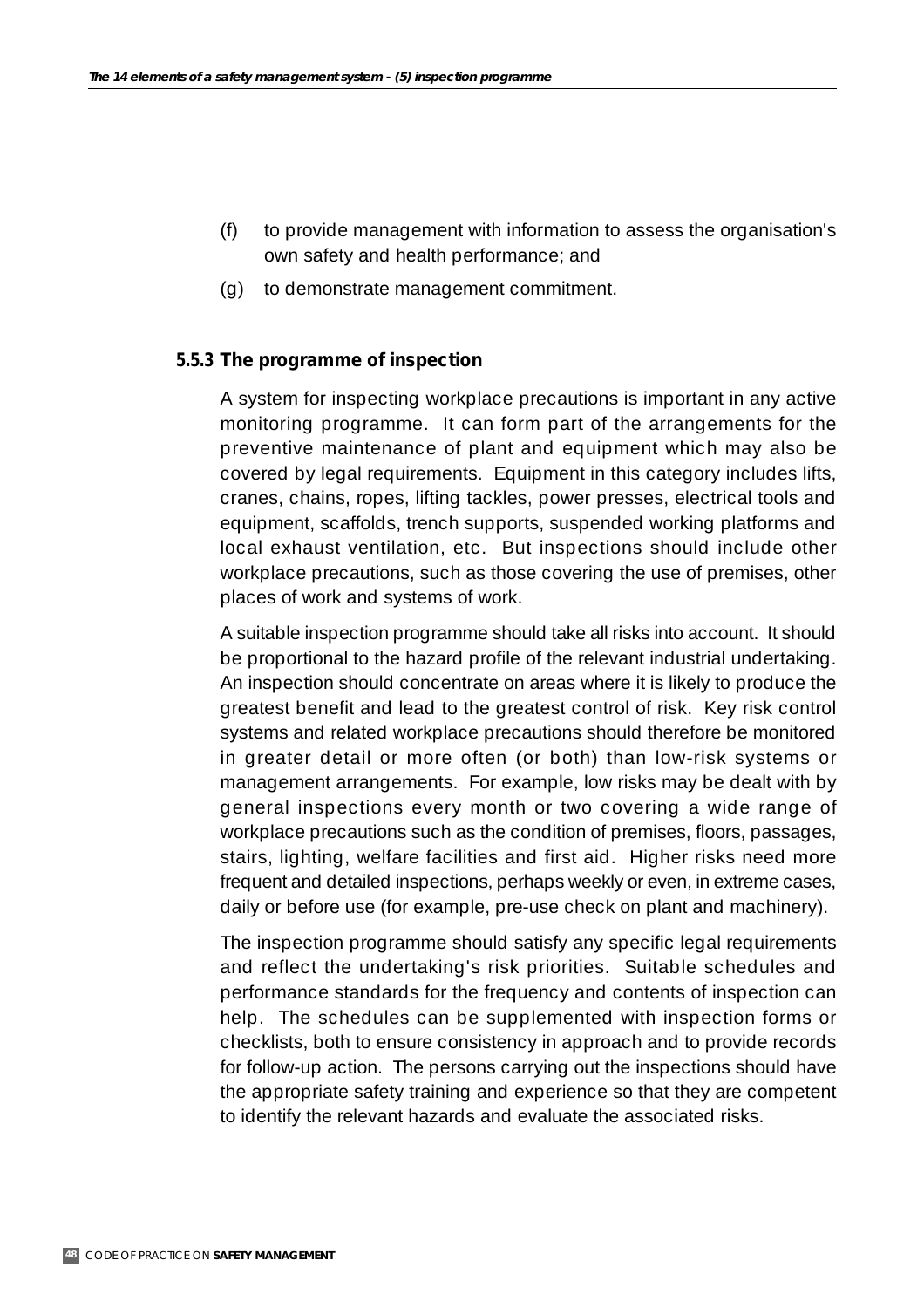A properly thought-out approach to inspection will include:

- (a) a well-designed inspection form to help plan and initiate remedial action by requiring those doing the inspection to rank any deficiencies in order of importance;
- (b) summary lists of remedial action with names and deadlines to track progress on implementing improvements;
- (c) periodic analysis of inspection forms to identify common features or trends which might reveal underlying weaknesses in the system; and
- (d) information to aid judgments about any changes required in the frequency or nature of the inspection programme.

## **5.5.4 Reporting and review**

A proprietor or contractor of a relevant industrial undertaking should keep full records of each inspection with details of both positive and negative findings. Such reports should be analysed to identify repeated substandard situations and their underlying causes. Records of inspections should be kept for a period of not less than 3 years.

The results of inspections should be brought to the attention of the industrial undertaking's senior management. Information from safety inspections should be evaluated promptly to identify immediate risks and to ensure that appropriate remedial action is taken without delay. Any corrective action should be implemented as quickly as reasonably practicable. The inspection system should have a way of checking that remedial action is taken and monitored by the senior management.

An effective inspection programme should have a quality check built in to ensure that the line management is carrying out the monitoring function properly. A good reporting system with supervisory checks, for example, will be able to serve the purpose. The safety inspection programme should be regularly reviewed to identify deficiencies and possible areas for improvement.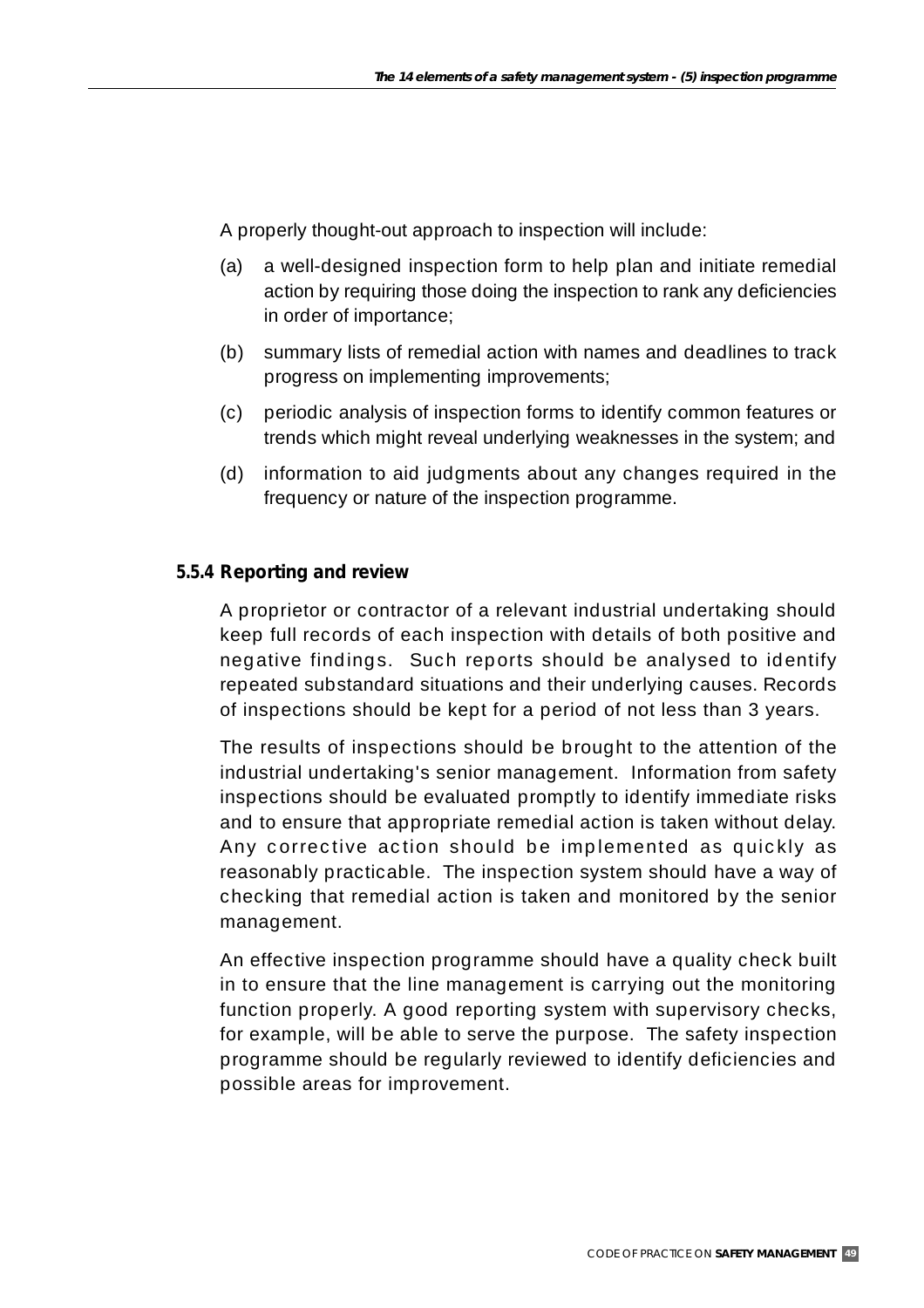**5.6 A programme to identify hazardous exposure or the risk of such exposure to the workers and to provide suitable personal protective equipment as a last resort where engineering control methods are not feasible**

### **5.6.1 Identification of hazardous exposure or the risk of such exposure to the workers**

This element of the safety management system is a pro-active one which seeks to promote continuous improvement of the working environment and ensure that hazards are identified timely so that risks can be assessed and controlled before anyone (or anything) is adversely affected.

In order to identify hazards and assess their associated risks, the proprietor or contractor of a relevant industrial undertaking should in the first place prepare a list of items covering premises, plant, people and procedures, and gather information about them. The information required should include:

- (a) tasks being carried out, their duration and frequency;
- (b) location(s) where the work is carried out;
- (c) who normally/occasionally carries out the tasks;
- (d) who may be affected by the work (e.g. visitors, contractors, and the public);
- (e) training that personnel have received about the tasks;
- (f) written systems of work and/or permit-to-work procedures prepared for the tasks;
- (g) plant and machinery that may be used;
- (h) powered hand tools that may be used;
- (i) manufacturers' or suppliers' instructions for the operation and maintenance of plant, machinery and powered hand tools;
- (j) size, shape, surface character and weight of materials that may be handled;
- (k) distances and heights to which materials have to be moved by hand;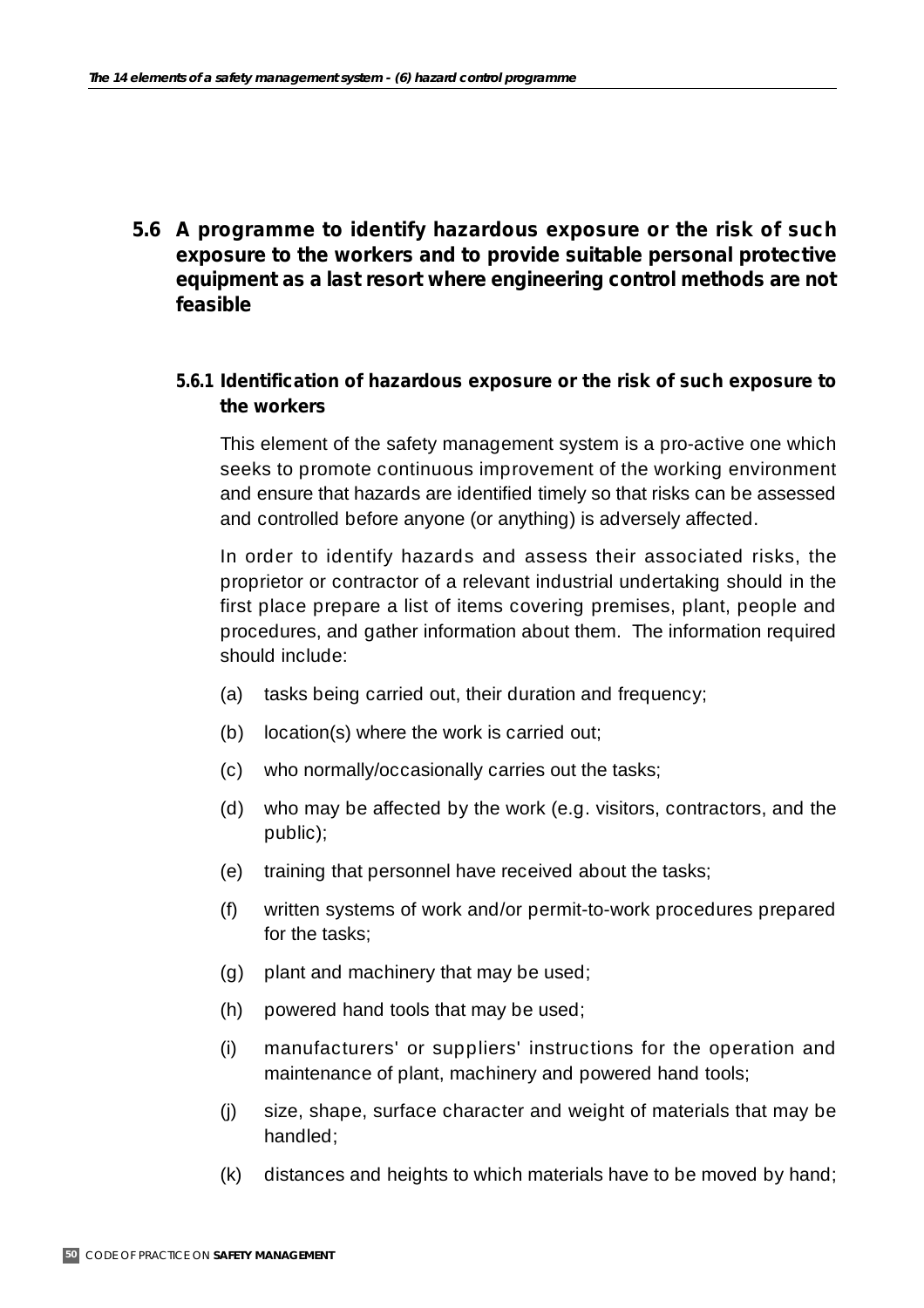- (l) services used (e.g. compressed air, power supply);
- (m) substances used or encountered during work;
- (n) physical form of substances used or encountered (fume, gas, vapour, liquid, dust/powder, solid);
- (o) contents and recommendations of hazard data sheets relating to substances used or encountered;
- (p) legal requirements and standards relevant to the work, the plant and machinery used, and the substances used or encountered;
- (q) control measures in place;
- (r) reactive monitoring data (incidents, accidents and ill-health records associated with the work and the equipment and substances used) from within and outside the organisation; and
- (s) findings of any existing assessments relating to the work activity.

Details of risk assessment, evaluation and development of safety procedures and risk control measures are described in Part 5.11.

## **5.6.2 Provision of suitable personal protective equipment as a last resort where engineering control methods are not feasible**

After the identification of the hazardous exposure or the risk of such exposure to the workers of a relevant industrial undertaking, the proprietor or contractor should find out whether planned or existing safety precautions (if any) are sufficient to keep the risk under control and meet legal requirements. If the findings are negative, he should take steps to control the risks so that they are reduced to the lowest level that is reasonably practicable, using engineering methods (like adopting a safer production process, enclosure of a noisy machine, removal of the hazardous substances at source, etc.).

 $If -$ 

(a) after the aforesaid engineering measures have been taken, the hazardous exposure or the risk of such exposure to the workers in the relevant industrial undertaking is still intolerable, or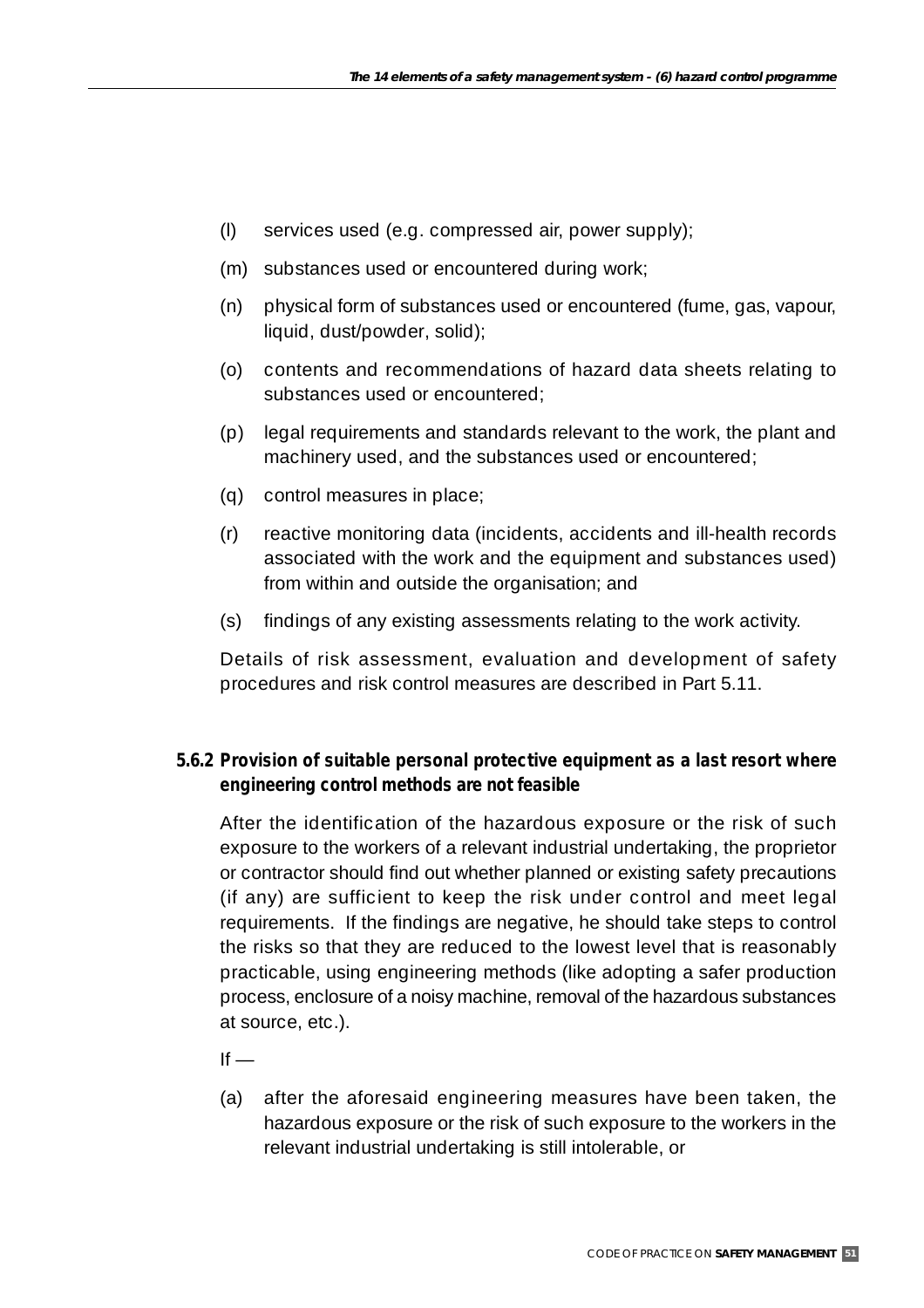(b) there are no feasible engineering methods to control the risk,

the proprietor or contractor of the relevant industrial undertaking should carry out a programme to protect the workers in question by means of suitable personal protective equipment.

Personal protective equipment (PPE) includes the following:

Gloves, safety footwear, safety helmets, high visibility waistcoats, aprons, protective clothing for adverse weather conditions, eye protectors, hearing protectors, life-jackets, respirators, breathing apparatus including those used underwater, and safety harness.

In the hierarchy of control measures, PPE should always be regarded as the "last resort". Engineering controls and safe systems of work should always be considered first. It may be possible to do the job safely by another method which will not require the use of PPE. If that is not possible, it may still be feasible to adopt other more effective safeguards. For example, fixed screens rather than safety goggles can be provided to protect workers' eyes against swarf thrown off a lathe. However in some circumstances PPE will still be needed to control the risk adequately.

There are a number of reasons for this approach. First, PPE protects only the person wearing it, whereas measures controlling the risk at source can protect everyone in the workplace. Second, PPE's theoretical maximum levels of protection are seldom achieved in practice, and the actual level of protection is difficult to assess. Effective protection is only achieved when the PPE chosen is of the suitable type, correctly fitted and maintained, and properly used. Third, PPE may restrict the wearer's mobility or visibility to some extent. Other means of protection should therefore be used whenever reasonably practicable.

Nevertheless, proprietors or contractors should provide workers with appropriate PPE and training in its usage wherever there is a risk to safety and health that cannot be adequately controlled by other means.

The programme to provide PPE should include, but is not necessarily limited to, the following: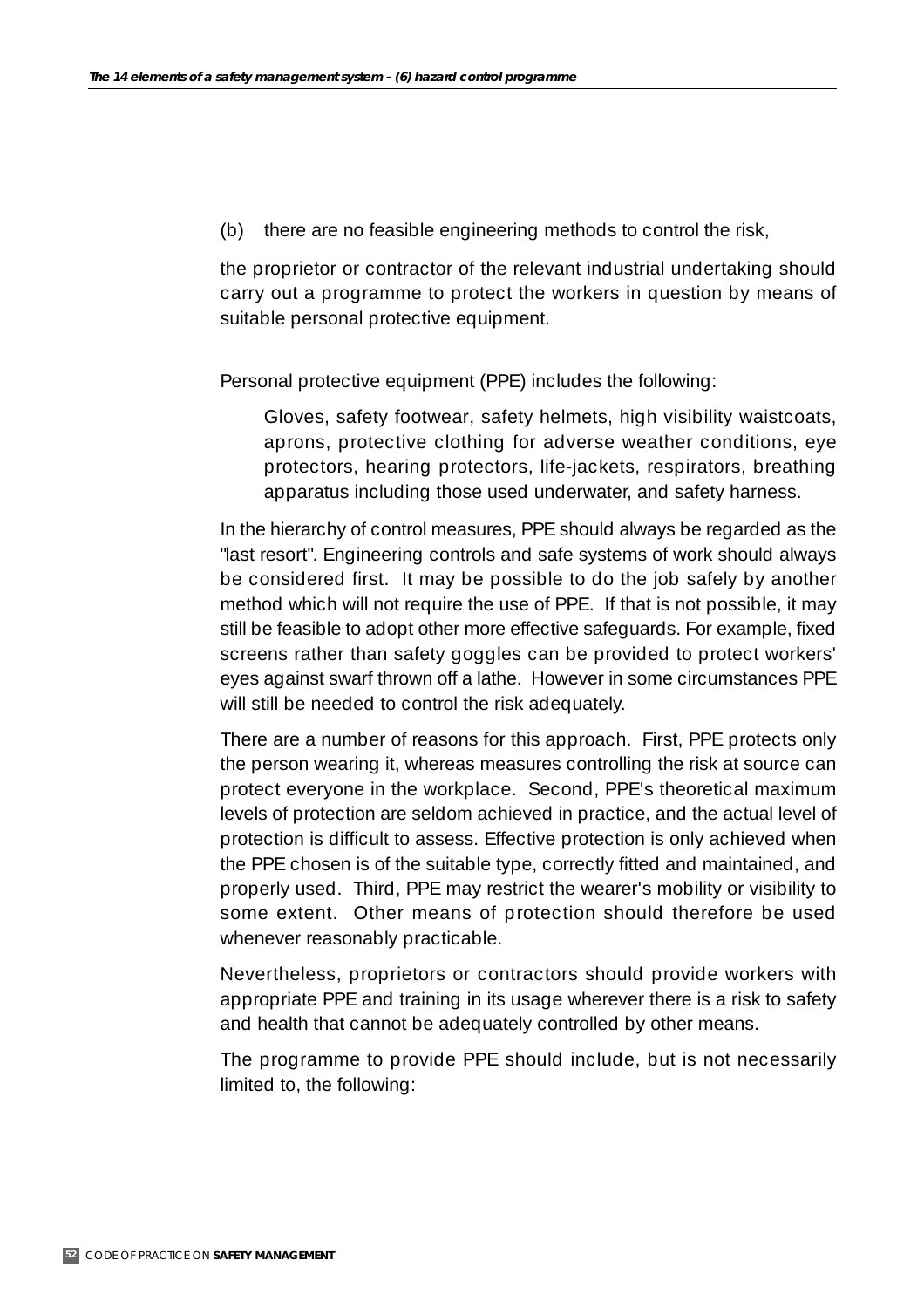(1) Conducting PPE risk assessment

If it is necessary to provide PPE, a proprietor or contractor should conduct an assessment. The purpose of the assessment is to ensure that the correct PPE is chosen for the particular risk. Except in the simplest and most obvious cases which can be repeated and explained at any time, the assessment should be recorded and kept readily accessible by those who need to know the results. Risk assessment is described in detail in Part 5.11.

(2) Proper selection of PPE

The proprietor or contractor of a relevant industrial undertaking should determine what type of PPE is required, taking into consideration the legal requirements for specific situations, the intended use of the PPE, the manufacturer's product standards, the design of the PPE (in line with the principle of ergonomics?), acceptability of PPE to its wearer and user, and, if used in conjunction with other PPE, the question of compatibility, etc. Certain respiratory protective equipment may impose significant physiological burdens to the users. The proprietor or contractor should ensure that the users are medically fit for using the PPE.

- (3) Steps to ensure adequate supply of PPE, including replacement supply, and spare parts.
- (4) Steps to ensure the proper use, maintenance and storage of PPE.
- (5) Steps (including supervision) to ensure that workers make proper use of PPE.
- (6) Adequate training, information and instruction to ensure that workers make safe and proper use of PPE and can maintain it properly.

Maintenance should include, where appropriate, cleaning, disinfection, examination, replacement, repair and testing. The responsibility for carrying out maintenance should be clearly laid down, together with the details of the procedures to be followed and their frequency. Where appropriate, records of tests and examinations should also be kept.

Training, information and instruction should include:

- (a) an explanation of the risks present and why PPE is needed;
- (b) the operation, performance and limitations of the PPE;
- (c) instructions on the selection, use and storage of PPE;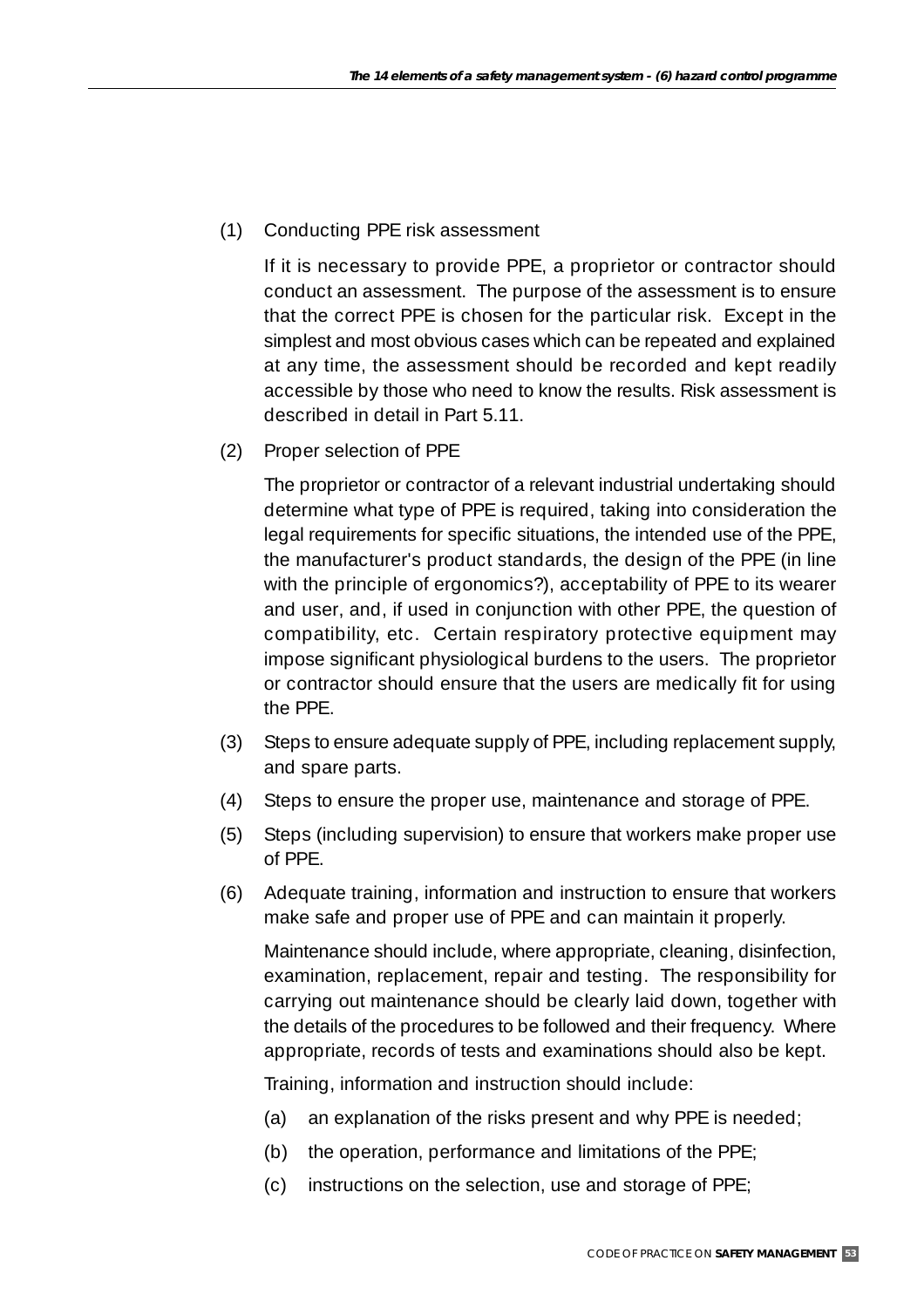- (d) factors affecting the protection provided by the PPE;
- (e) recognising defects in the PPE and arrangements for reporting loss or defects; and
- (f) hand-on practice in putting on, wearing, removing, inspection, testing and maintenance of PPE.
- (7) Monitoring the use of PPE.

This includes the steps to monitor the effectiveness of the PPE during use by observing the actual protection provided by the PPE. The results of monitoring would be very useful in providing information for reviewing the selection of the PPE.

# **5.7 Investigation of accidents or incidents to find out the cause of any accident or incident and to develop prompt arrangements to prevent recurrence**

The investigation of accidents or incidents forms part of a reactive monitoring system which is triggered after an event and includes identifying and reporting:

- (a) injuries and cases of ill health;
- (b) other losses, such as damage to property;
- (c) incidents, including those with the potential to cause injury, ill health or loss;
- (d) hazards; and
- (e) weaknesses or omissions in performance standards.

Each of the above provides opportunities for a relevant industrial undertaking to check safety performance, learn from mistakes, and improve the safety management system and risk control. Information gathered from investigations is useful in reinforcing key safety and health messages.

There is value in investigating both actual and potential losses to learn how to prevent more serious events. Accurate reporting can be promoted by:

- (a) providing training which clarifies the underlying objectives and reasons for identifying such events;
- (b) creating a culture which emphasises an observant and responsible approach and the importance of having systems of control in place before harm occurs;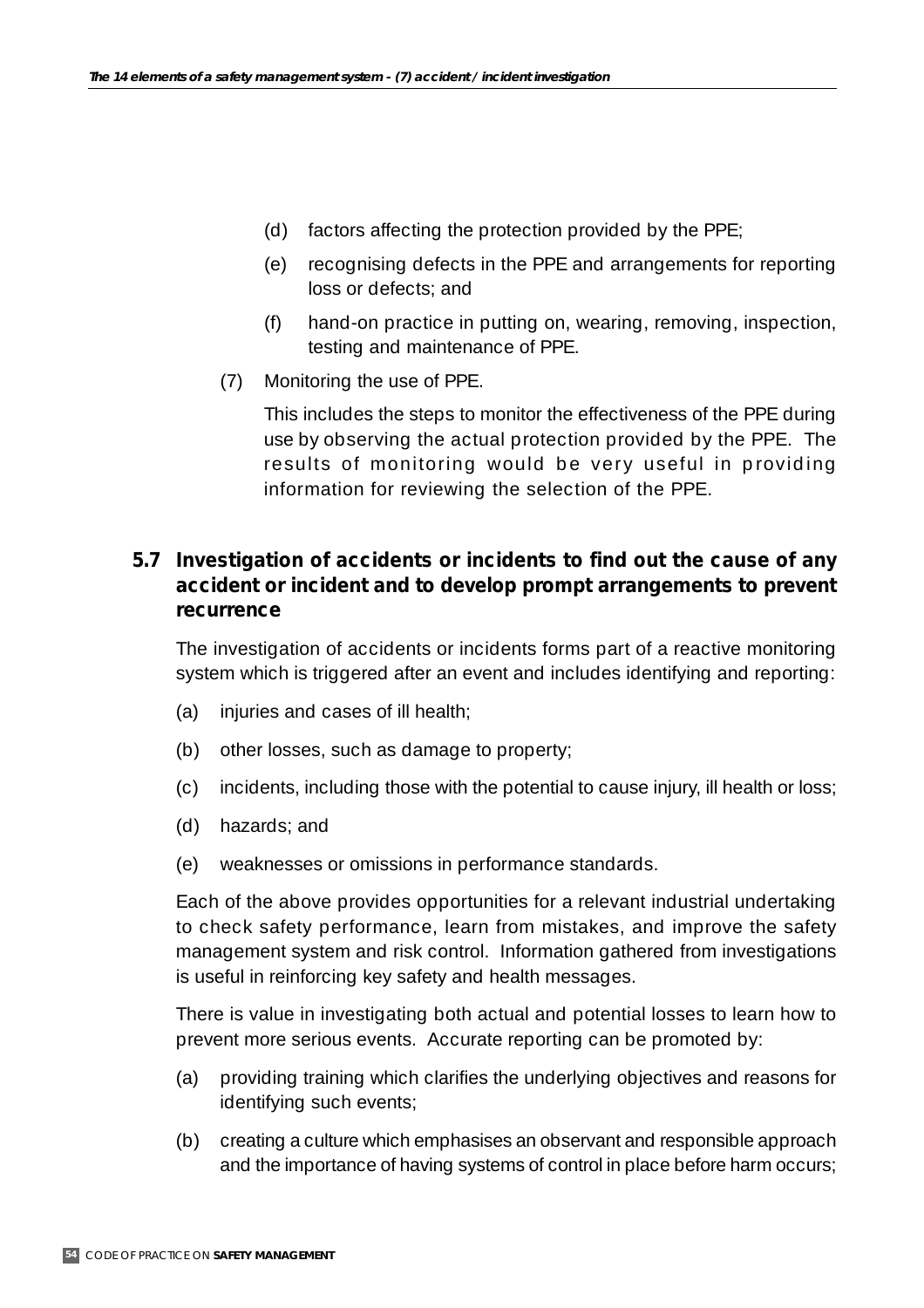- (c) providing open, honest communication in a just environment, rather than a tendency merely to allocate "blame"; and
- (d) cross-referencing and checking first-aid treatments, health records, maintenance or fire reports and insurance claims to identify any otherwise unreported events.

## **5.7.1Level and nature of investigation**

Not all events need to be investigated to the same extent or depth. The proprietor or contractor needs to assess each event (for instance, using a simple risk-based approach) to identify where the most benefit can be obtained. The greatest effort should be focused on significant events where there have been serious injuries, ill health or losses as well as those which have the potential to cause widespread or serious injuries or losses. Investigations should:

- (a) identify reasons for any substandard performance;
- (b) identify underlying failures in the safety management system;
- (c) learn from events;
- (d) prevent recurrences; and
- (e) satisfy legal and reporting requirements.

Investigations should be led by someone with the status and knowledge to make authoritative recommendations. Usually, this will be a line manager or a safety officer. However, if events have serious or potentially serious consequences, a safety and health consultant/ advisor, a medical or nursing advisor, technical staff or equipment suppliers may be called in to provide assistance, and senior managers should be involved from the very beginning. Adequate training in relevant techniques should also be provided.

A good investigation should be prompt and thorough to enable remedial actions to be taken as soon as practicable after the event.

An investigation consists of 4 ingredients:

- (a) Collecting evidence about what has happened;
- (b) Assembling and considering the evidence;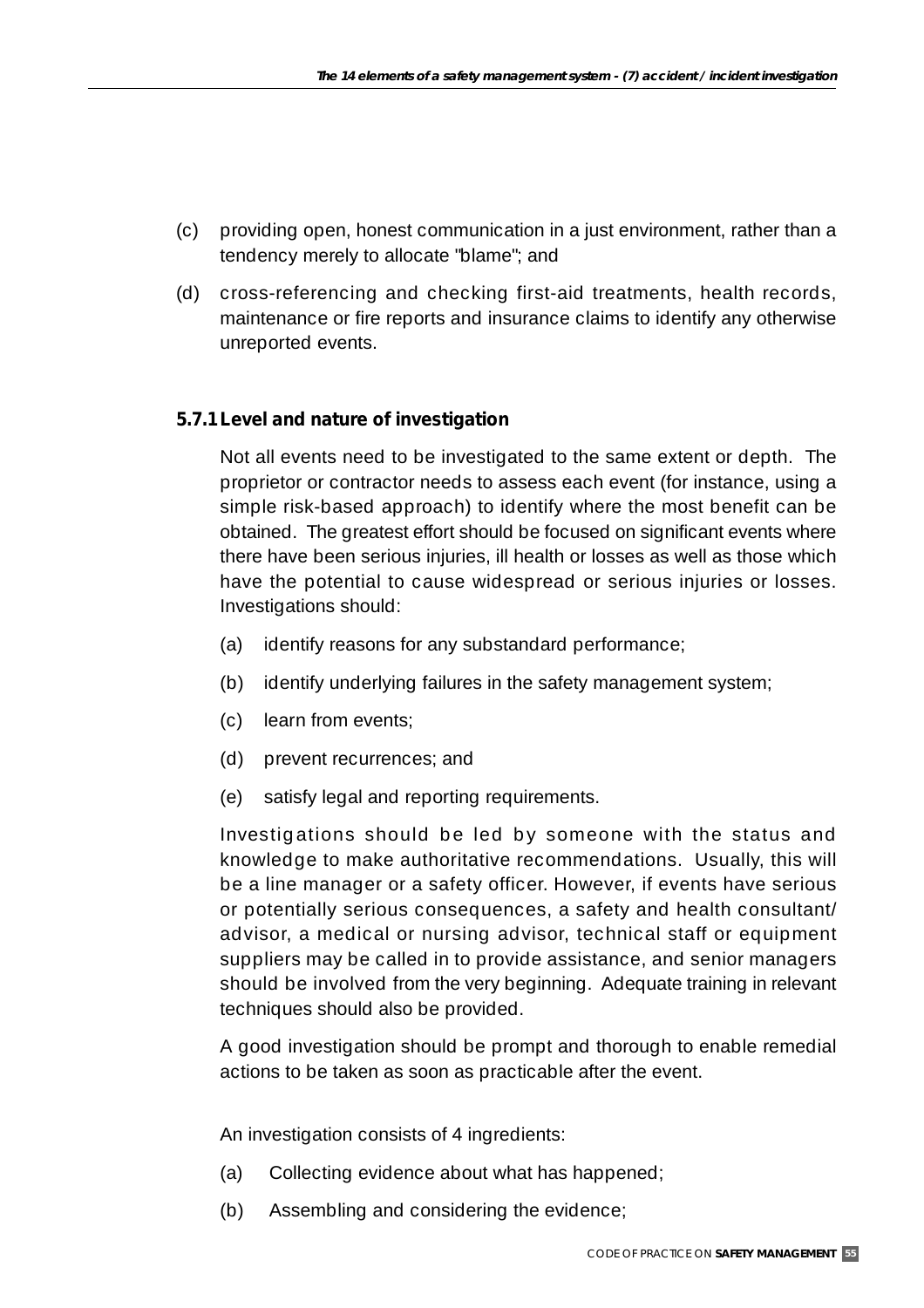- (c) Comparing the findings with the appropriate legal, industry and company standards, drawing conclusions on the causes and recommending measures to prevent recurrence; and
- (d) Implementing the recommendations and tracking progress.

Standard report forms can usefully guide people through the investigation processes outlined above and help the managers responsible for authorising necessary follow-up actions to set priorities. The recording system should enable:

- (a) information to be collected accurately and presented in a consistent form;
- (b) common causes, features and trends, which may not be apparent from the investigation of an individual event, to be analysed and identified;
- (c) useful information to be retained for future reference, including information on the time taken to carry out the investigation and the related costs; and
- (d) others to learn from a single event or a series of events.

### **5.7.2 Key data to be covered in accident, ill health and incident reports**

- (a) Details of the injured person, including age, sex, experience, training, etc.;
- (b) A description of the circumstances, including the place, time, and conditions at the scene;
- (c) The direct causes of injuries, ill health or other losses;
- (d) The underlying causes like failures in workplace precautions, safety procedures, risk control systems or management arrangements; and
- (e) Details of the outcome, including in particular:
	- (i) the nature of the outcome examples are injuries, ill health, damage to property, process disruptions and creation of hazards;
	- (ii) the severity of the harm caused, including the seriousness of injuries, ill health and losses;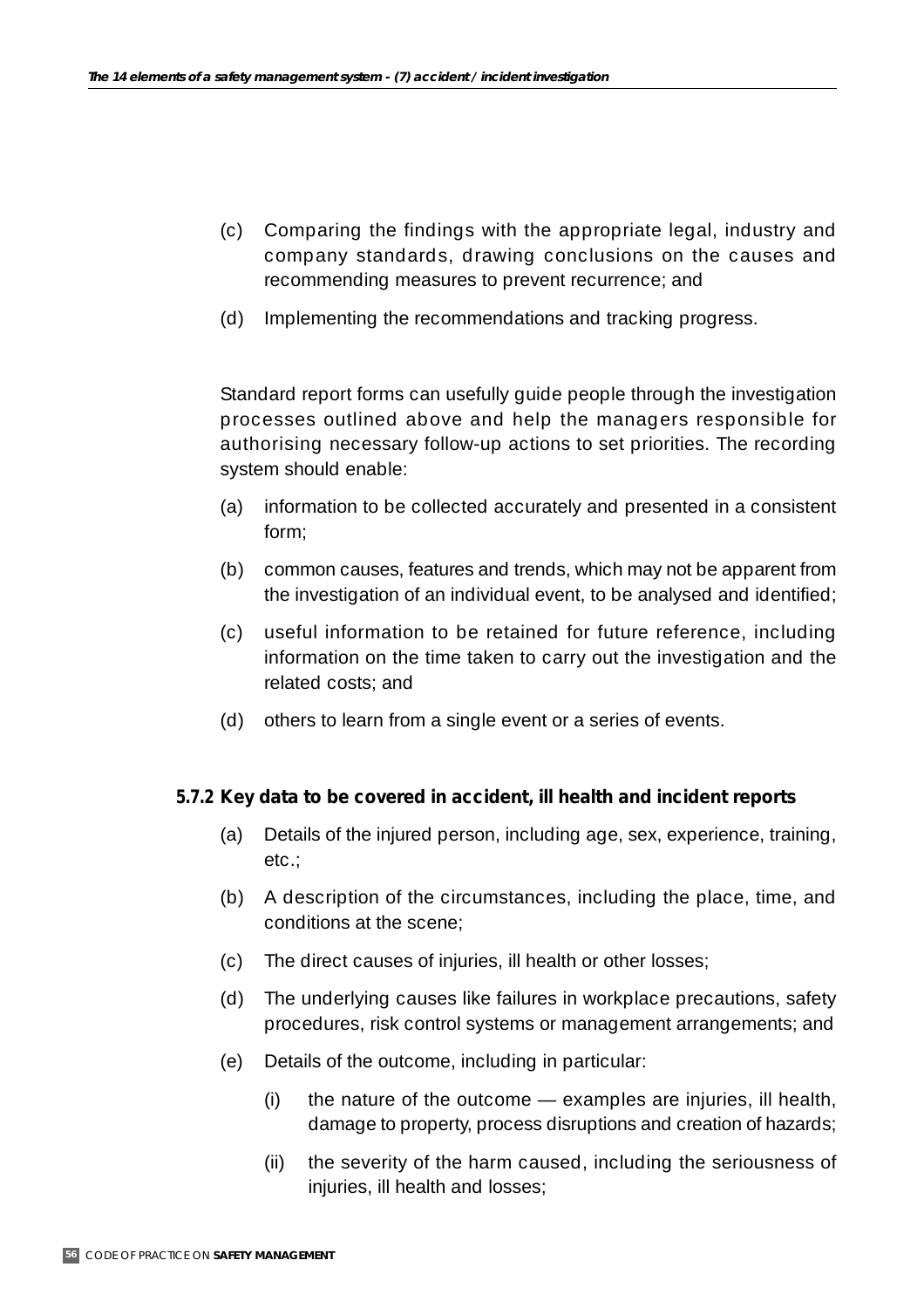- (iii) the immediate management response to the situation and its effectiveness. This involves the consideration of the following questions:
	- Has the situation been dealt with promptly?
	- Have the continuing risks been dealt with promptly and adequately?
	- Has the first-aid response been adequate?
	- Have emergency procedures been followed properly?
- (iv) Recommendations to prevent the recurrence of the accident or incident.

## **5.7.3 Following-up of the progress of the implementation of recommendations to prevent recurrence**

The proprietor or contractor of a relevant industrial undertaking should ensure that there is a mechanism for implementing, with priorities, the aforesaid recommendations to prevent recurrence of accidents/ incidents.

### **5.7.4 Statistical analysis**

It is essential that a proprietor or contractor of a relevant industrial undertaking should perform statistical analysis based on the information collected from the investigation of accidents and incidents. The analysis will enable the management to identify common causes, features and trends which may not be apparent from the investigation of an individual event. This in turn provides valuable information for the management to review the safety plan and formulate corresponding action programmes.

A safety officer or line manager will be able to assist the proprietor or contractor in statistical analysis. However, in highly specialised areas involving, for example, complicated health issues, the proprietor or contractor may seek advice from professionals, like occupational health experts, on the setting up of a data base, and on the analysis and interpretation of the information.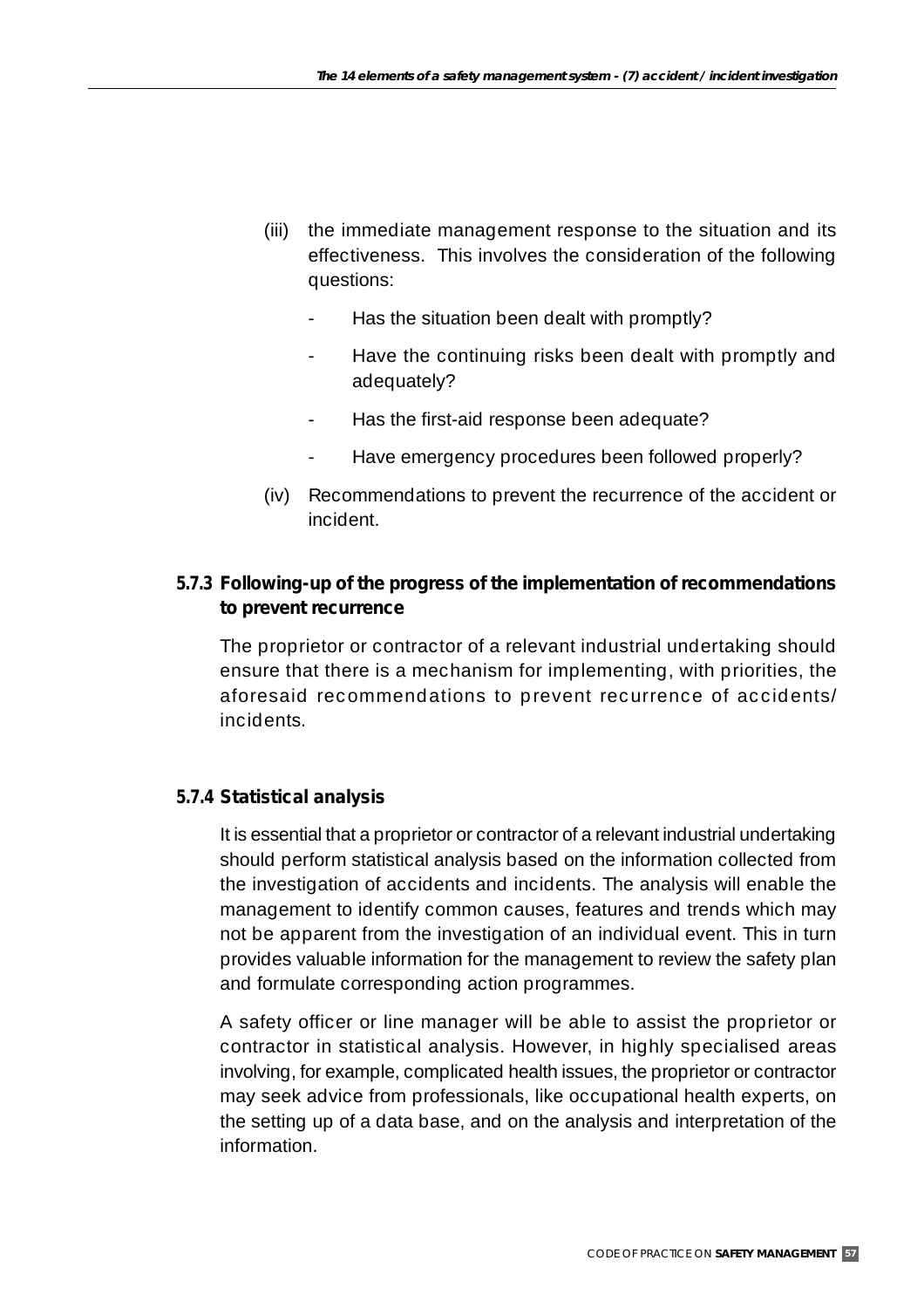## **5.8 Emergency preparedness to develop, communicate and execute plans prescribing the effective management of emergency situations**

Emergency preparedness is vital because, when an emergency does occur, quick and correct response is necessary to reduce injuries, illnesses, property damage, environmental harm and public concern. Management should identify the types of emergencies the organisation needs to plan and prepare for.

### **5.8.1 Emergency planning**

An emergency planning committee or a similar set-up (for example, a sub-committee of a safety committee) should be formed to identify all possible emergencies, evaluate their effects and impact, and prioritise and review the list of possible emergencies. To get a complete picture and to consider all possible scenarios, the committee should, as far as reasonably practicable, include representatives from all departments/sections in the relevant industrial undertaking. A list of potential emergency situations such as fire, electric shock, flood, explosion, hazardous chemical spills or releases, internal/external leaks of explosive or flammable gas, personal injuries and illnesses, natural disasters, electrical outage, town gas supply interruption and critical damage to facility/equipment, etc. should be drawn up, with priority properly accorded.

### **5.8.2 Emergency response plan**

A working committee or similar set-up should be formed to work out the details of an emergency response plan for each of the possible emergencies on the list. The members of the working committee should come from the departments/sections likely to be involved in the possible emergency situations. The emergency response plan, covering what can and should be done, what equipment is necessary and what people are needed, should be developed for each emergency situation. It should be communicated to all workers and be made readily accessible to managers and supervisors. In addition, a notice outlining the plan should be posted up where it can be seen by all people. The emergency plan should, where appropriate, include the following: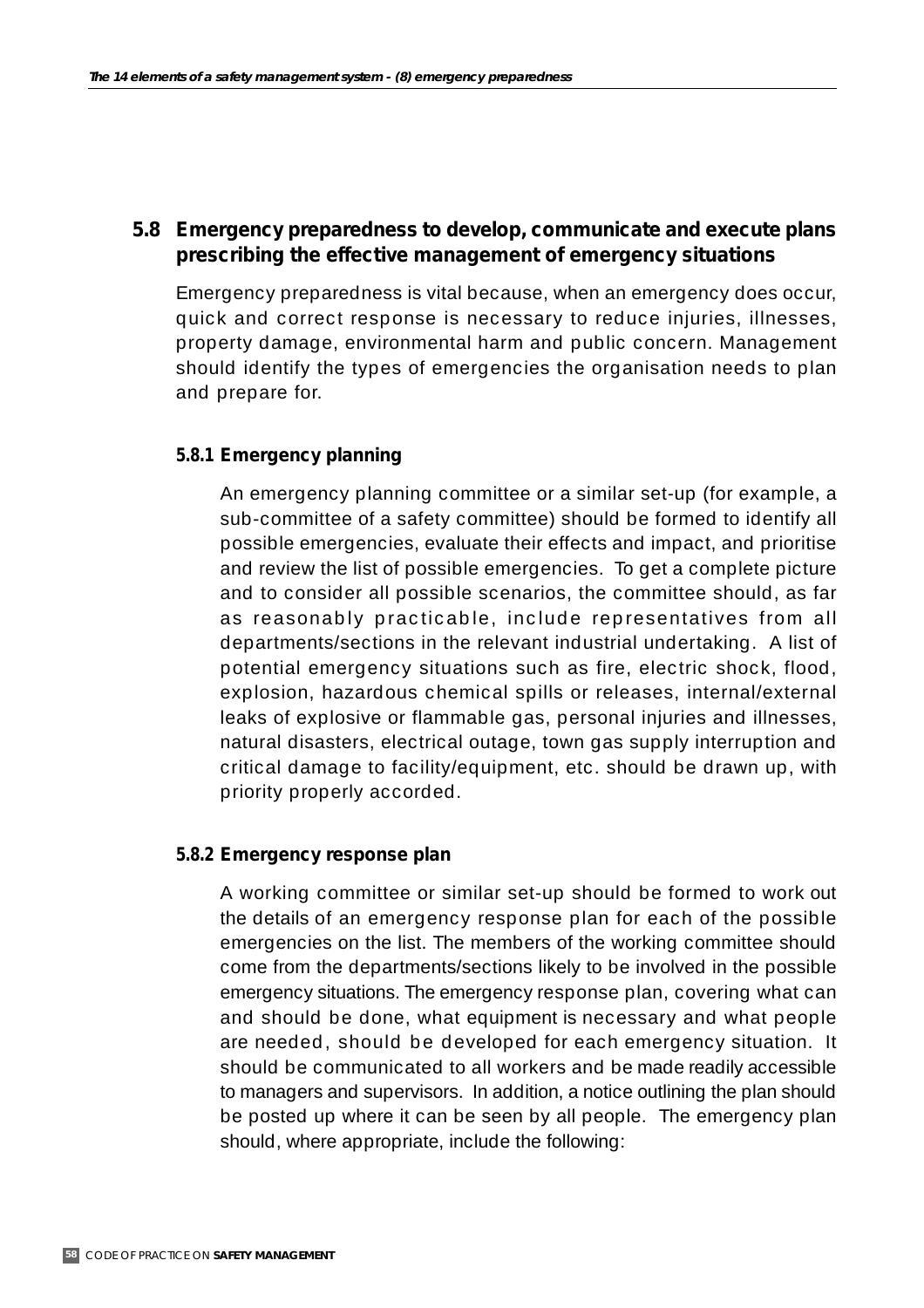- (a) an alarm system;
- (b) the procedures for reporting and declaring emergencies and, when they are over, announcing a return to normal;
- (c) a control centre its location and resources (such as radio equipment, records, engineering drawings, a list of supporting personnel, etc.);
- (d) an emergency organisation duties and responsibilities of emergency personnel;
- (e) procedures to be followed by employees who must remain to perform critical operations before they evacuate;
- (f) special teams for first aid, salvage, rescue, fire fighting and other operations, if necessary, and their duties;
- (g) training of team members, workers and staff;
- (h) facilities and equipment to meet the needs of emergencies (such as communication equipment for use during emergencies, fire hoses, fire extinguishers, spill containment materials, breathing apparatus, masks and special suits, first aid boxes, and emergency power supply to the main switchboard, sensors, alarm systems, and exit signs/lights.);
- (i) an evacuation route map and a safe assembly point;
- (j) a schedule for emergency drills to test readiness; and
- (k) a list of the authorities to contact in case of emergency.

After an emergency response plan has been put together, it should be kept in an emergency manual. The manual should include all information necessary to respond to various emergencies. It should contain floor plans and layout plans showing emergency exits, fire-fighting equipment, diagrams of vital chemical systems and, as far as practicable, the utility lines. Utility systems and special (if any)/regular fire extinguishing systems should be clearly marked in the plans. In addition, telephone numbers of key company personnel, police and fire services, and a list of outside bodies qualified to assist with special problems should be kept in the manual for easy reference. The manual should be kept in a secure area which is easily accessible to emergency personnel.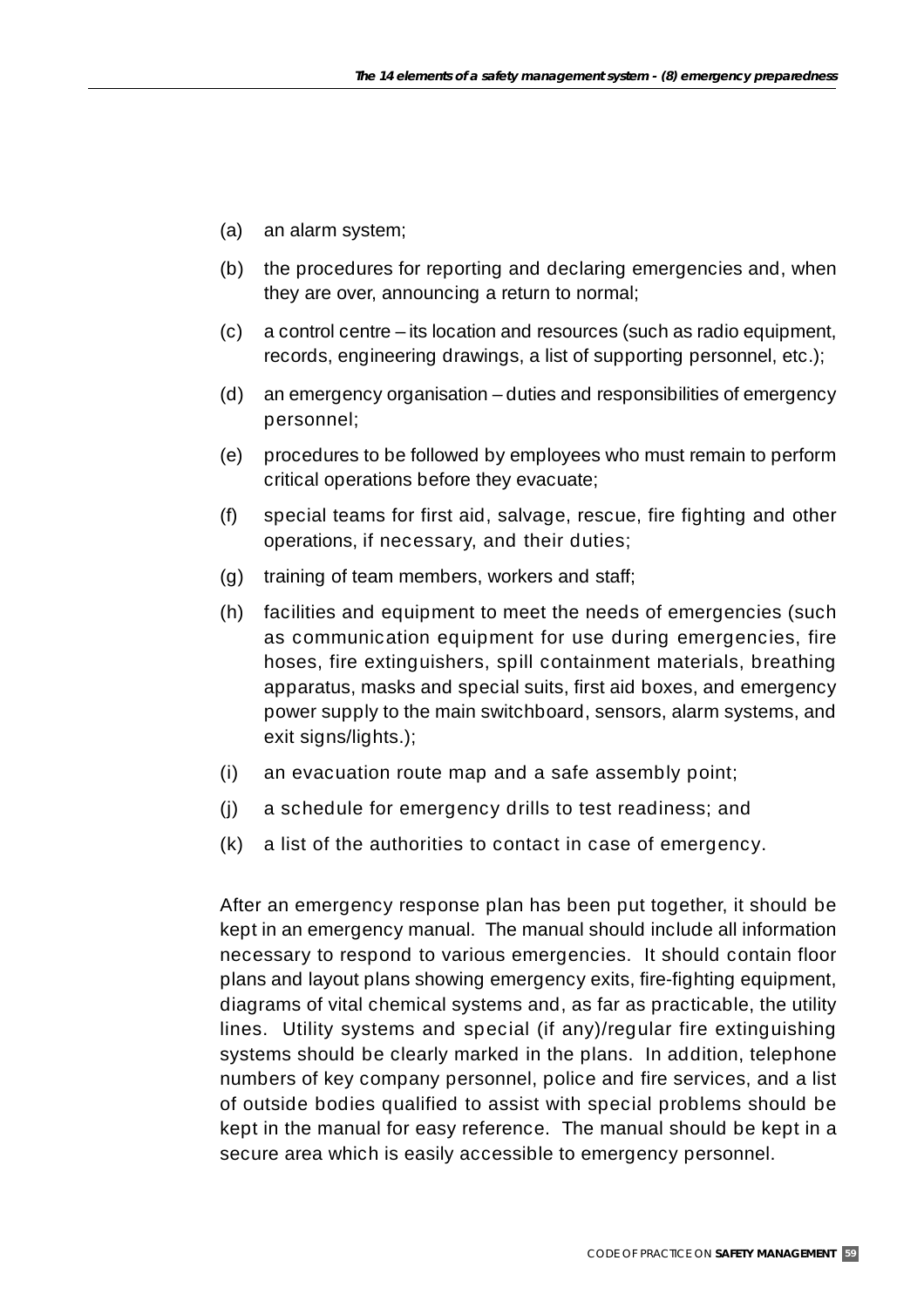# **5.9 Evaluation, selection and control of sub-contractors to ensure that subcontractors are fully aware of their safety obligations and are in fact meeting them**

### **5.9.1 Evaluation and selection strategy**

The evaluation and selection strategy should clearly aim at ensuring that only sub-contractors with high safety standards are selected for the work. A practicable approach to evaluate and select suitable sub-contractors is set out below:

- (1) Pre-qualification
	- (a) Each sub-contractor wishing to qualify as a bidder should be asked to provide a safety policy which should be vetted to assess its adequacy.
	- (b) The sub-contractor should also be required to submit details of his -
		- safety organisation;
		- safety track records;
		- working experience with clients demanding high safety standards;
		- safe systems of work/safety programmes in place;
		- current safety management system; and
		- training programmes and standards.

These should also be vetted to assess adequacy.

- (c) Only when a sub-contractor passes the adequacy test mentioned in (a) and (b) above should he become a qualified bidder.
- (2) Identification of suitable sub-contractors
	- (a) Where reasonably practicable, all qualified bidders should be invited in writing to attend a pre-bid briefing and their attendance should be recorded.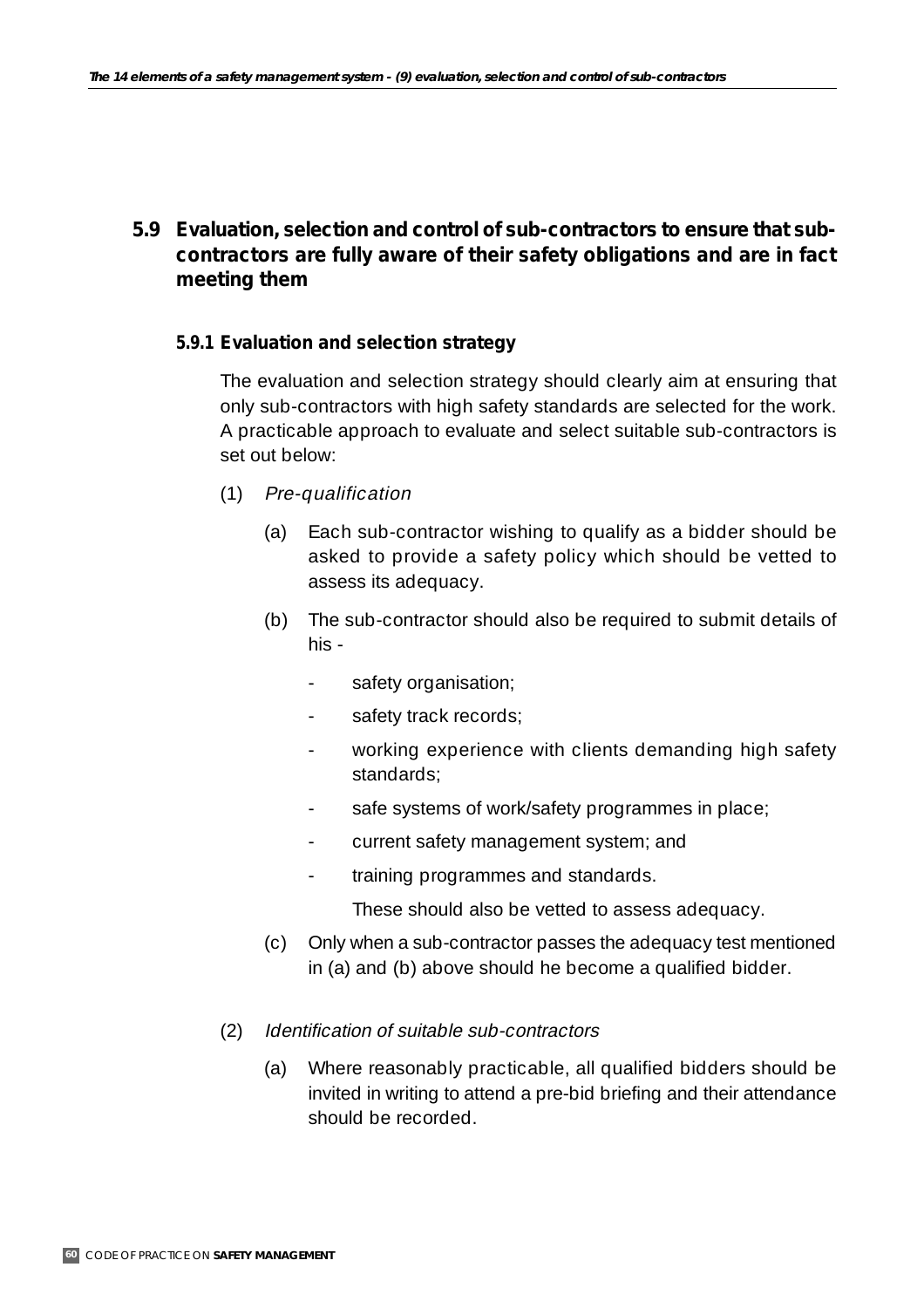- (b) Safety requirements, standards and specifications, the consequences of non-compliance and the relevant safety provisions in the contract, as well as local safety laws that apply, should be clearly communicated to bidders in writing during the pre-bid briefing.
- (c) Bidders should identify all the safety and health requirements in the specifications. To help them do this, a checklist of all the common safety and health problems which may arise from the work should be presented to them for reference before the bid is made. Where necessary and appropriate, an additional 'on site' briefing can be arranged for bidders who want to have a better understanding of the safety and health problems. Some topics that should be included in the checklist are:
	- Access to and egress from the places of work;
	- Working at heights;
	- Lifting appliances operation;
	- Fire prevention;
	- Electrical requirements;
	- Underground and overhead services;
	- Lighting requirements;
	- Manual handling operation;
	- Special hazards such as those inherent in working in confined spaces or working with asbestos, etc.;
	- Occupational health risks from noise and toxic fumes, etc.;
	- Storage of flammable substances and chemicals;
	- Personal protective equipment;
	- Emergency rescue/first-aid;
	- Welfare amenities such as toilets and drinking water facilities; and
	- Worker training requirements.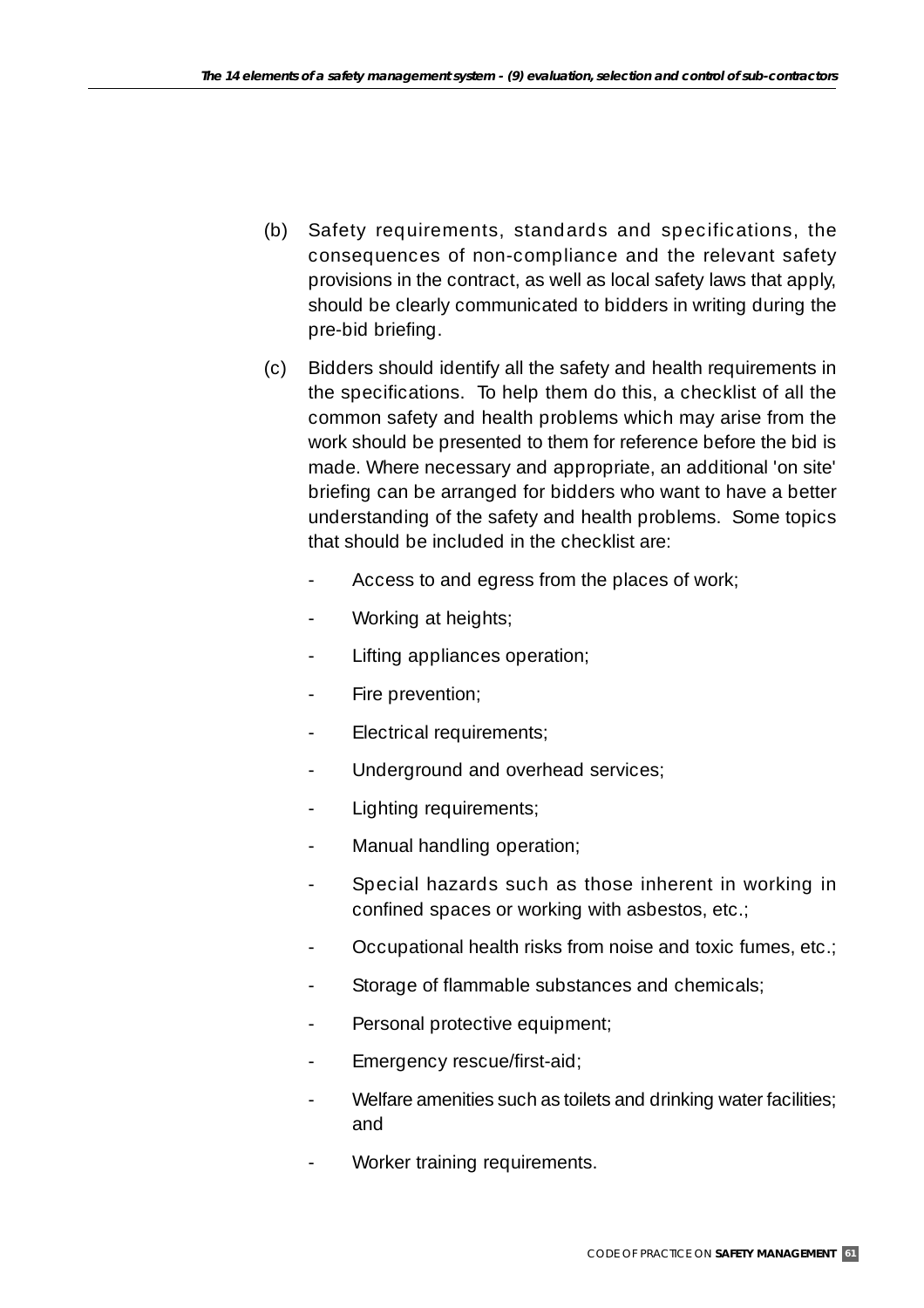- (d) The bids submitted by the potential sub-contractors should be checked against the potential safety and health problems to ensure that all the safety and health hazards that may arise during the work have been clearly identified by them and that proper provisions will be made for the control of the risks assessed. Each potential sub-contractor should also be required to submit an outline safety plan for the implementation of the risk control measures. This plan should set out in summary form the subcontractor's proposed means of complying with his obligations in relation to safety and health at work. Sufficient time should be allowed for sub-contractors to prepare the bids.
- (e) The contractor should select the sub-contractor who is able to identify all the safety and health hazards inherent in the work, can ensure that the most proper and adequate provisions will be made for the control of the risks, and has the best outline safety plan.

### **5.9.2 Control Strategy**

The control strategy should aim at monitoring the safety performance of sub-contractors and keeping them on the right track to achieve the proprietor's or contractor's safety and health objectives in the execution of the contract. A practicable control approach should include the following:

(1) Special terms and conditions in the contract

All safety rules and provisions should be laid down in detail in the contract for the sub-contractor to follow and implement. One of the provisions should be that the sub-contractor abides by all the provisions of the proprietor's or contractor's safety policy, including compliance with workplace safety rules. In case the sub-contractor further sub-contracts all or part of his work to other sub-sub-contractors, the sub-contractor should ensure that the sub-sub-contractors are fully aware of the safety policy and the safety rules. The following special conditions should therefore be attached to the contract for the subcontractor to follow:

to inform any sub-sub-contractor of all safety requirements;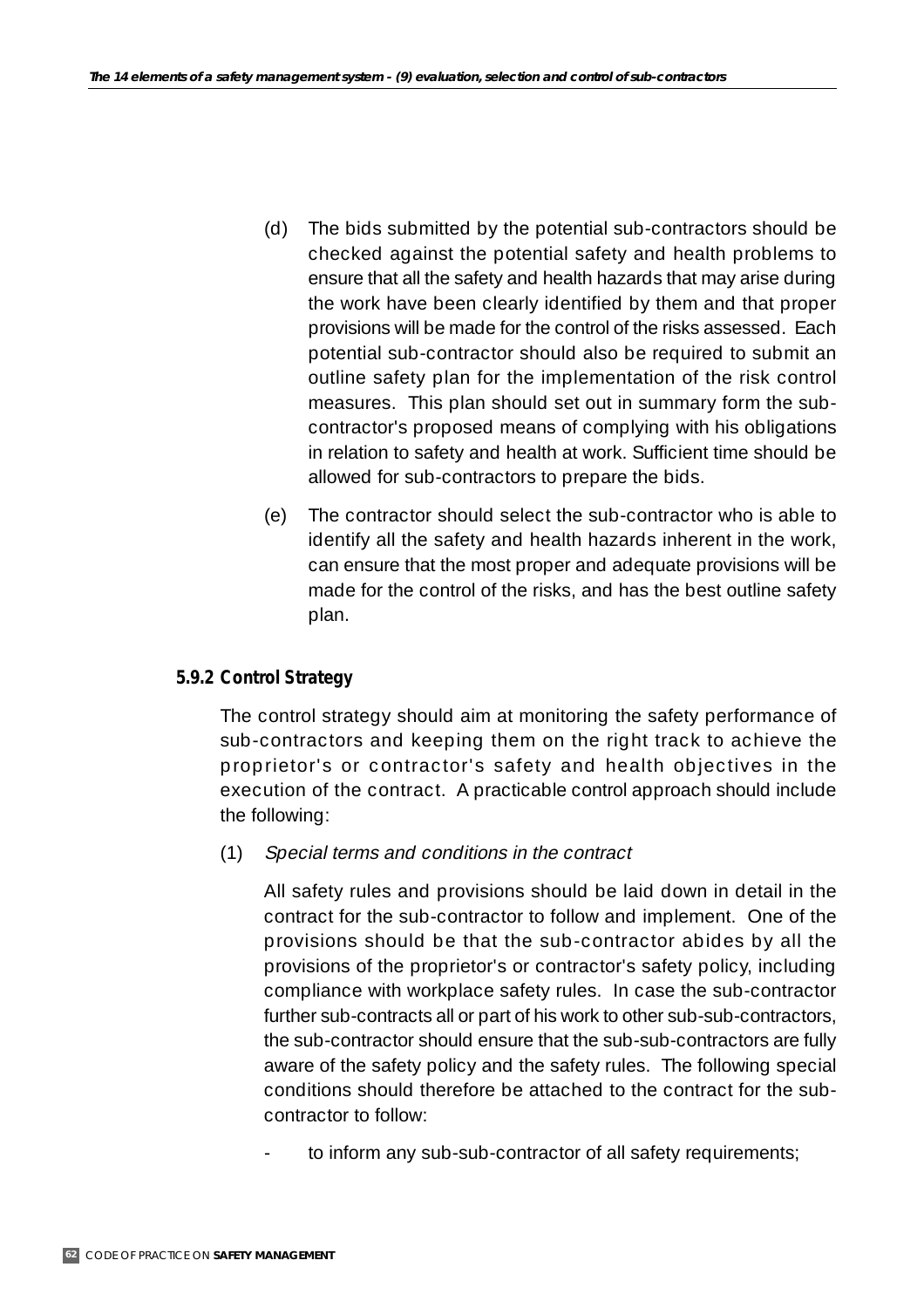- to include observance of all safety requirements as a condition in any future sub-contract; and
- to require the sub-sub-contractor to do similarly if he in turn sub-contracts his work.

Another provision in the contract should require the sub-contractor to submit a detailed and comprehensive safety plan based on the outline safety plan, setting out how he and the sub-sub-contractors (if any) will implement the safety measures for controlling the risks during work in compliance with all the safety and health provisions stipulated in the contract. The sub-contractor should adhere to the safety plan in carrying out his obligations under the contract and should ensure that his own sub-sub-contractors (if any) receive copies of the safety plan and comply with its requirements as well.

In addition, a subcontractor's participation in on-site safety committees should also be one of the contract conditions.

(2) Risk assessment by the sub-contractor before the commencement of work

The sub-contractor should be requested to conduct a risk assessment before work commences and recommend the necessary safety procedures and risk control measures. The system should spell out how the sub-contractor should organise and perform his work to reduce risks to workers' safety and health.

The sub-contractor should be required to submit the risk assessment report, together with the recommended safe system of work, to the proprietor or contractor for scrutiny and endorsement.

### (3) Control of sub-contractors

The proprietor or contractor should adopt the following measures to control the safety performance of a sub-contractor:

The sub-contractor should be required to appoint a person or a team to co-ordinate all aspects of the contract, including safety and health matters on site. In addition, the sub-contractor should develop communication paths to pass on all relevant safety information to those at the shop floor level.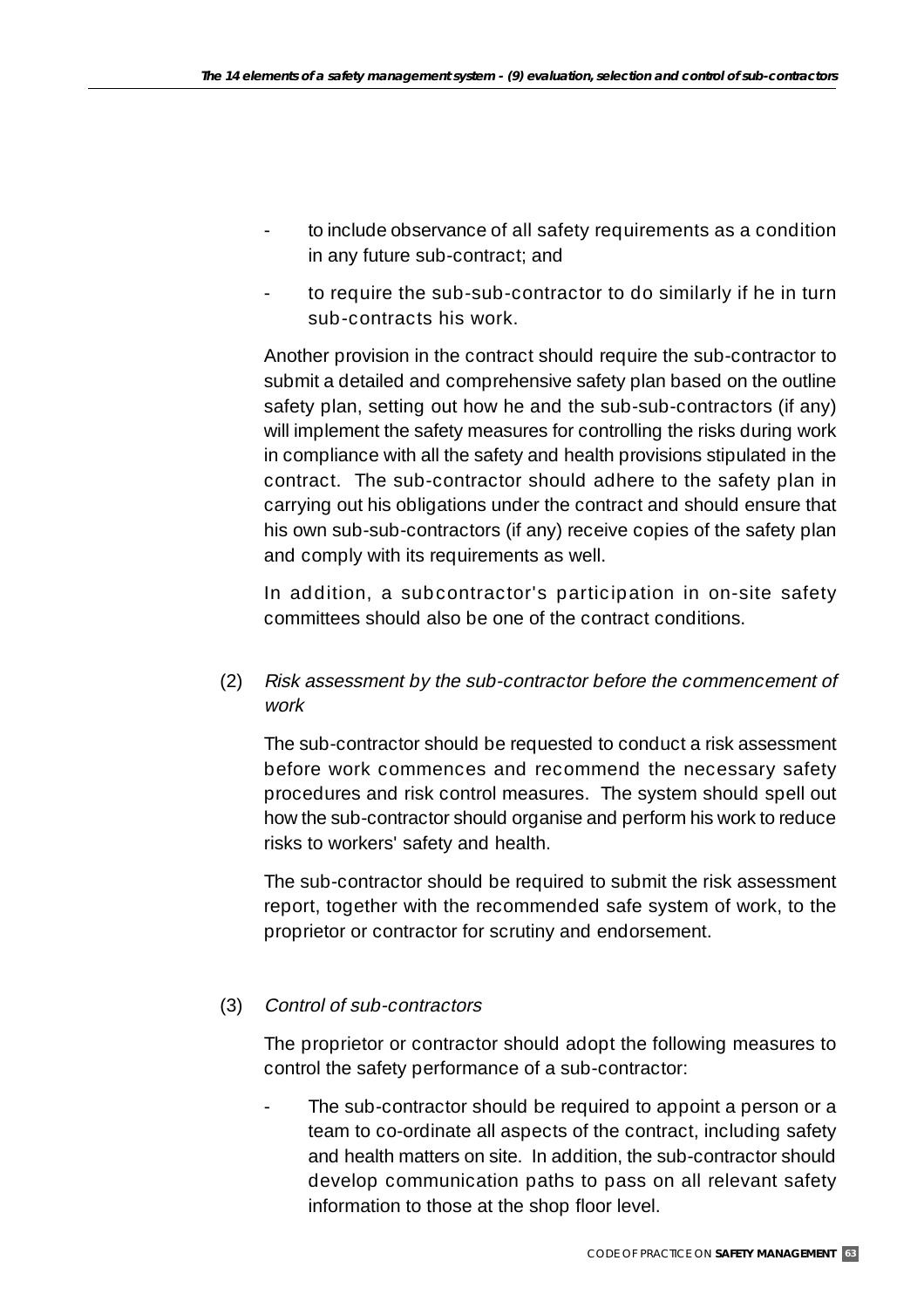- The sub-contractor should be required to attend a meeting to discuss the safety aspects of the work prior to the commencement of the contract.
- The sub-contractor should be required to attend regular progress meetings with all other parties, at which safety and health should be on the agenda.
- The proprietor or contractor should inspect his sub-contractor's activities at regular intervals. The frequency of inspection should be commensurate with the hazards and complexity of the construction project. Generally, inspection at weekly intervals is desirable.
- The sub-contractor should be required to provide written method statements before carrying out any work with special hazards like demolition work, confined space work, asbestos work, work on energised electrical installations, falsework erection work, steel erection work and any other work involving disruptions or alterations to main services or other facilities. In the event that there is a need to deviate from the method statement, further progress of work should be withheld until a revised method statement has been drawn up and endorsed.
- The sub-contractor should be required to report all lost-time accidents and dangerous occurrences, including those of sub-sub-contractors.
- The sub-contractor's safety and health training programme should be regularly monitored to ensure effectiveness.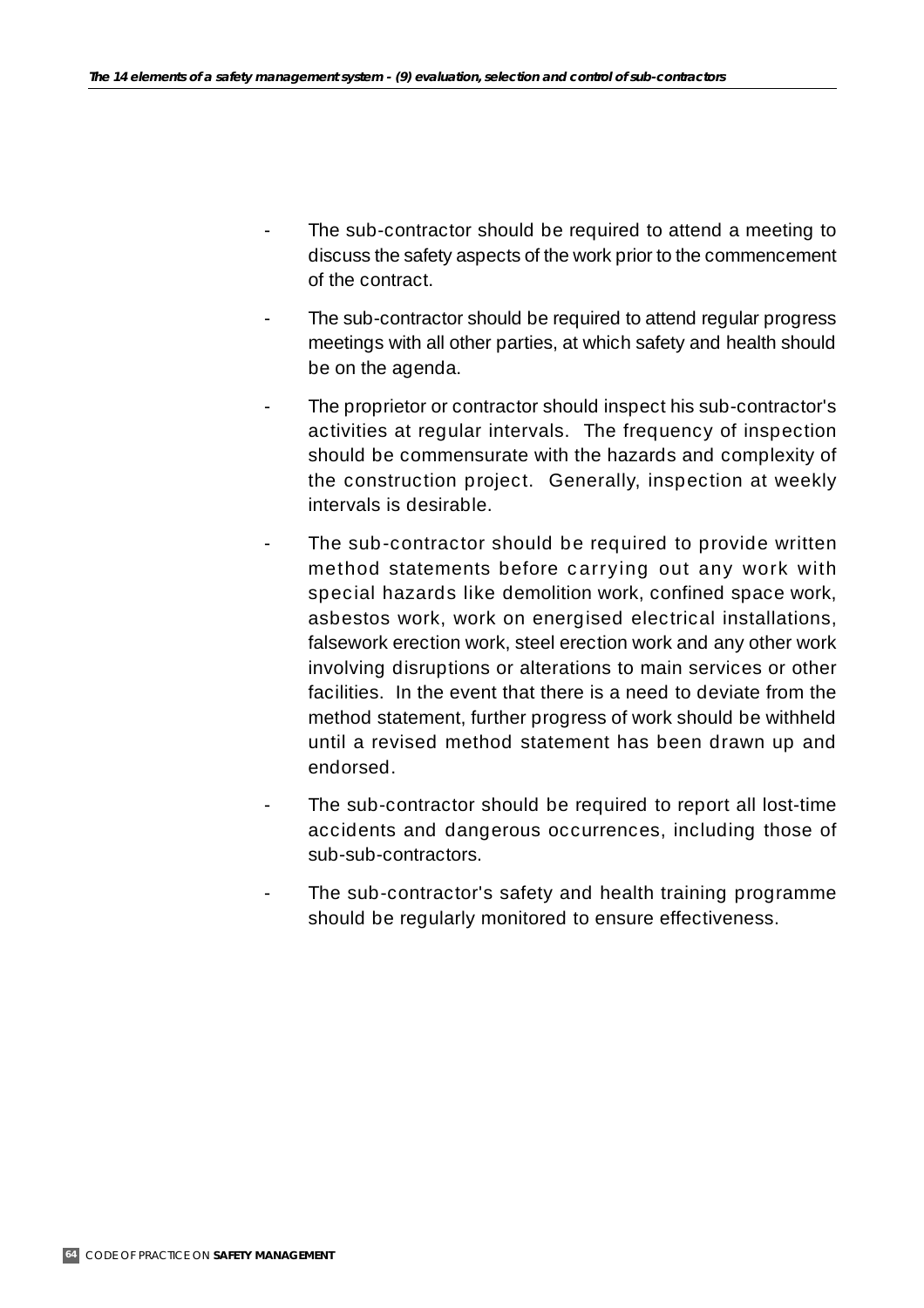## **5.10 Safety committees**

### **5.10.1 Setting up of safety committee**

A proprietor or contractor specified in Part 1 or 3 of Schedule 3 of the Safety Management Regulation shall establish not less than one safety committee having the function of identifying, recommending and keeping under review measures to improve the safety and health of the workers in the relevant industrial undertaking. [Section  $10(a)$  of the Safety Management Regulation]

In general, it should be unnecessary for a proprietor or contractor of a relevant industrial undertaking to have two or more committees for the same workplace to represent, e.g., different levels of staff. Safety committees are most likely to prove effective when their work is related to a single establishment rather than a collection of workplaces at different locations.

Therefore, if the proprietor or contractor is running a business consisting of two or more establishments in separate places, he should have two or more safety committees. Examples are:

- (a) A large factory with branches in different districts.
- (b) A construction company operating construction sites at different locations.

In these cases, there should be a safety committee per location at the workplace level, as well as a central safety committee at the enterprise level.

### **5.10.2 Functions of safety committees**

A safety committee should carry out the following functions for the purposes of identifying, recommending and keeping under review measures to improve the safety and health of workers in a relevant industrial undertaking:

- (a) monitoring of the safety policy determining whether it is adequate and how well it is being implemented;
- (b) on-going evaluation of hazards and arrangements to implement safety measures;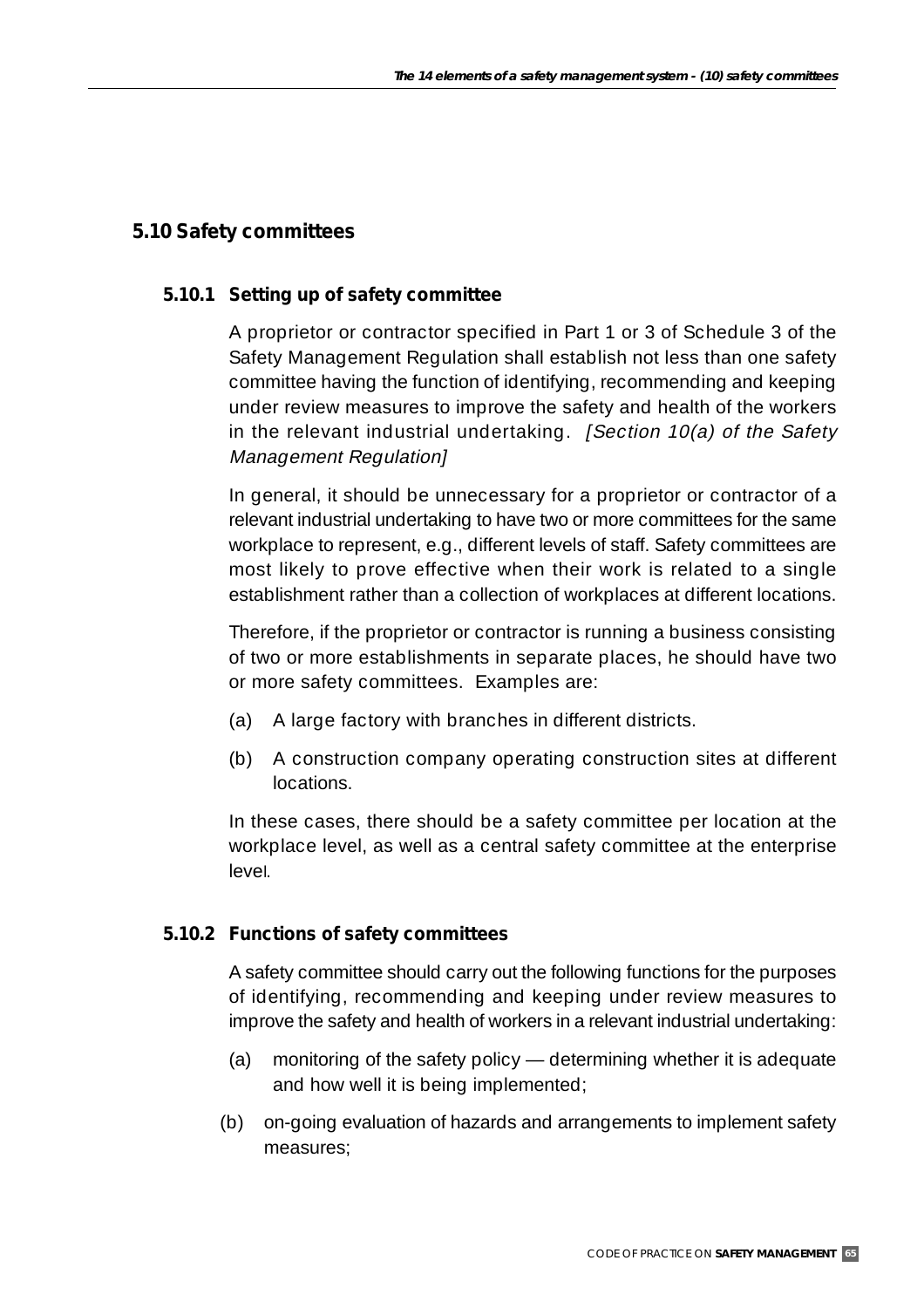- (c) establishment of arrangements to deal promptly and effectively with dangerous working conditions, including those coming to light in disputes arising from workers refusing to work on the grounds of imminent danger;
- (d) discussion and establishment of a mechanism to resolve disputes when workers refuse work on the grounds of imminent danger;
- (e) assistance in the development of safe working procedures and safe systems of work;
- (f) vetting of accident/incident/ill-health statistics to identify trends and monitor safety performance, and submission of reports on its findings to the top management with recommendations;
- (g) examination of safety audit reports and submission of reports on its observations to the top management with recommendations;
- (h) scrutiny of safety performance reports submitted by the safety office and giving of direction on appropriate actions;
- (i) monitoring of the adequacy and effectiveness of safety training;
- (j) monitoring of the adequacy of safety and health communications and publicity in the workplace;
- (k) organisation of safety promotion activities such as safety competitions, exhibitions, safety incentive schemes, and safety suggestion schemes; and
- (l) provision of links with external sources regarding safety and health.

The safety committee should organise regular site visits for its members to enable them to experience the actual situations on the ground so that they can add a practical touch to their working strategies. Their regular presence on site also serves good public relations and promotional purposes.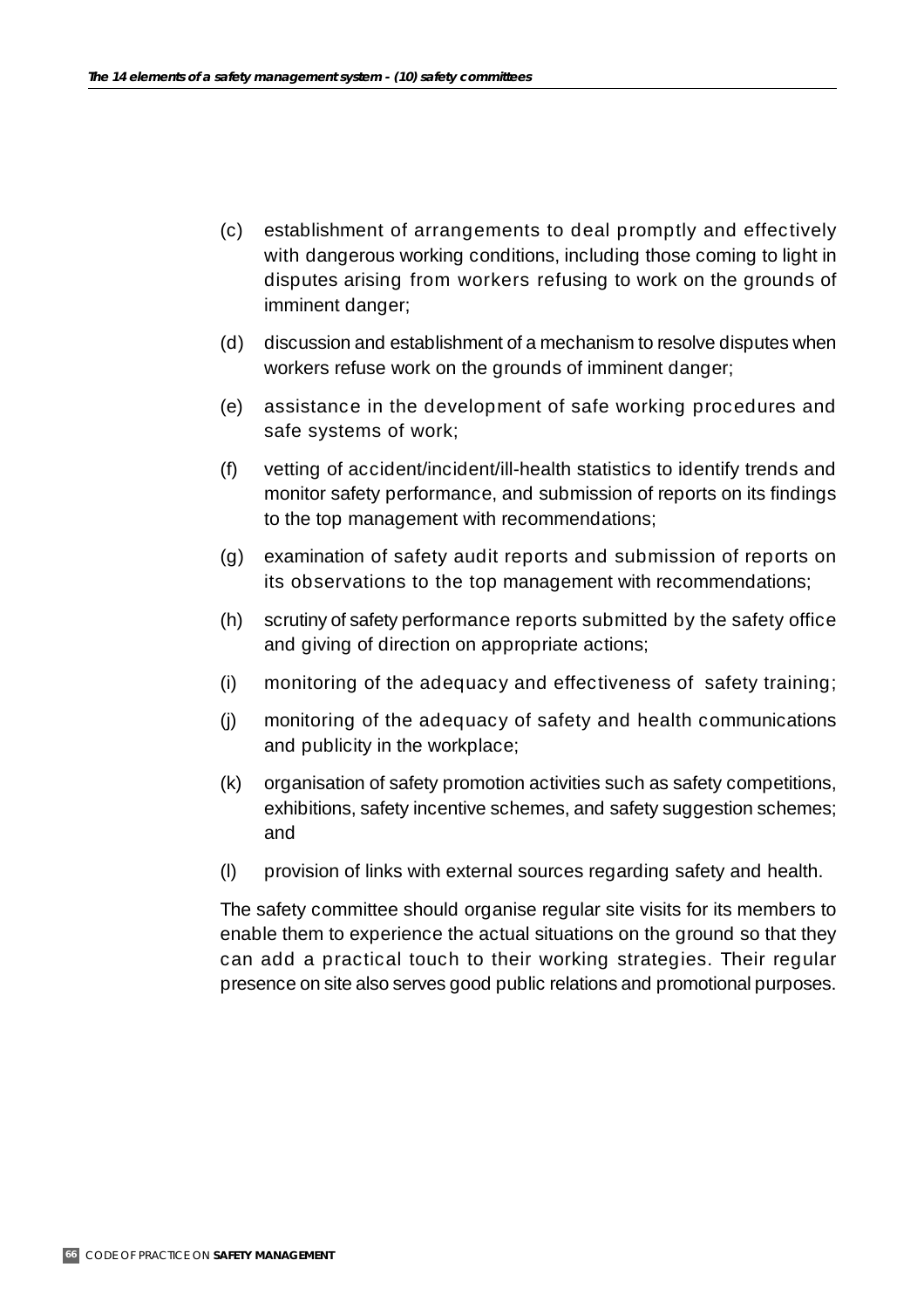### **5.10.3 Duty to implement measures recommended**

The proprietor or contractor shall implement, so far as is reasonably practicable, any measures recommended by the safety committee in relation to matters of safety and health at work of the workers in the undertaking [Section 10(b) of the Safety Management Regulation]. A mechanism should be established whereby decisions and actions recommended by the safety committee can be effectively communicated to those persons responsible for their implementation. Where necessary, monitoring arrangement should be set up by the safety committee to follow through the implementation of its recommendations.

### **5.10.4 Composition of safety committee**

A safety committee should have a wide representation adequately covering the interests of management and all workers, yet its size should be kept as reasonably compact as possible. The number of members representing workers in the relevant industrial undertaking shall not be less than half the members of the committee [Section 11(1)(a) of the Safety Management Regulation]. Members of the safety committee can be nominated or elected. Management membership should come from as many levels as practicable, with senior management well represented and a careful mix of line management and functional management. The aim is to ensure that the committee -

- (a) is given adequate authority to consider views and recommendations, and make decisions; and
- (b) is provided with the necessary expertise to formulate practicable policies and strategies.

Supervisors are the key men in regard to safety as well as production and their active cooperation is therefore essential. It is most important that the supervisors should be kept continuously informed of the safety committee's work. They should therefore have a representative on the safety committee.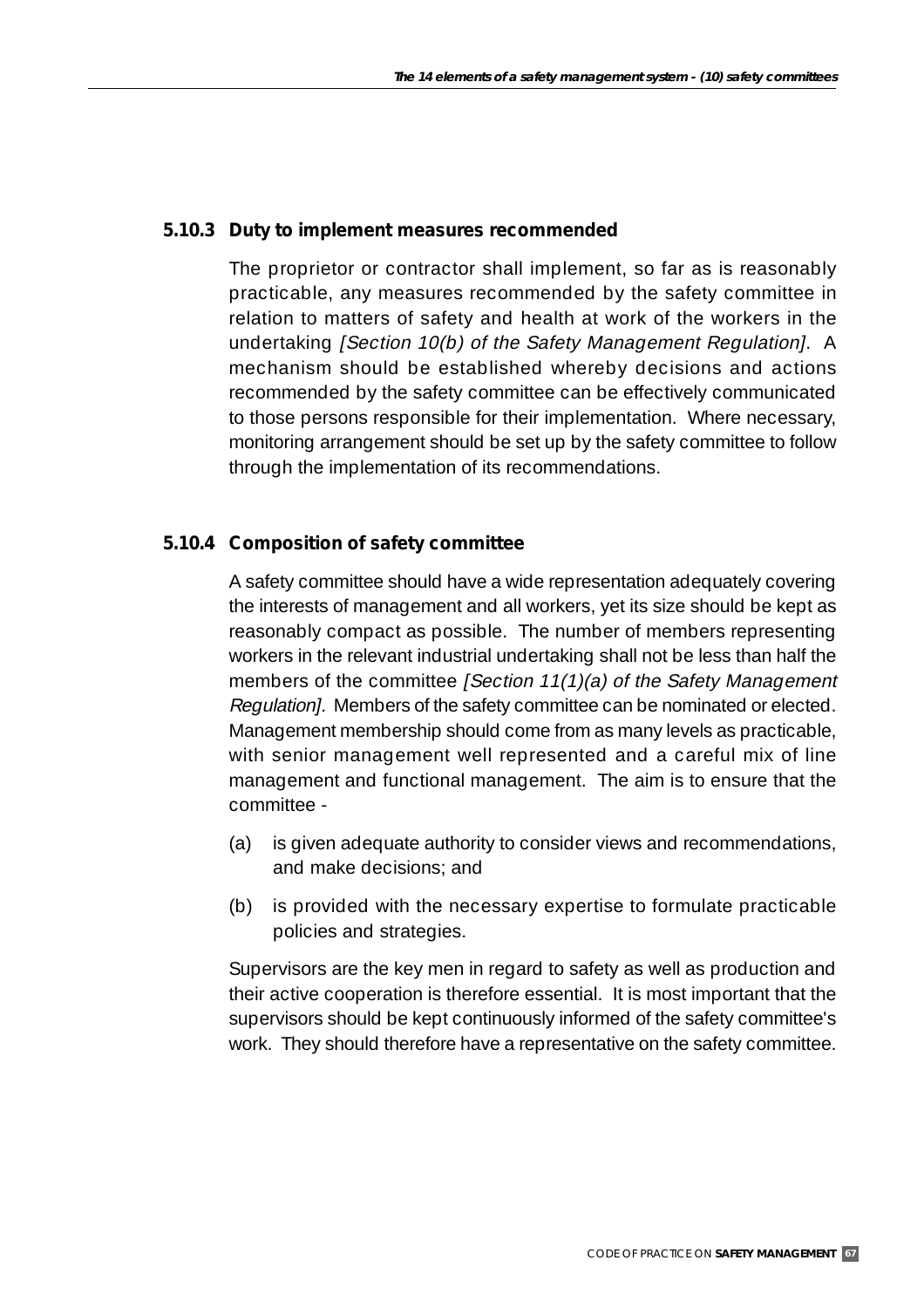In undertakings where company doctors, industrial hygienists or safety officers or advisers are employed, they should be made ex-officio members of the safety committee. Other specialists, such as project engineers, chemists, organisation and methods personnel and training officers may also be asked to attend meetings on an ad hoc basis when issues on which they have expertise are to be discussed.

The proprietor or contractor required by section 10 of the Safety Management Regulation to establish a safety committee shall ensure that the safety committee is provided with a written statement setting out the rules governing its membership.

### [Section 11(1)(b) of the Safety Management Regulation]

The roles of two of the key members, namely the chair and the safety advisor, in a safety committee are as follows:

### *Chair*

The success of a safety committee depends on the commitment and support given to it by the top management. This is best expressed by the appointment of a senior manager as the chair. For a safety committee at the enterprise level, the chairman should be appointed by the top management and given the authority to make decisions. He should report regularly to the top management and keep safety and health on the agenda. For a safety committee at the workplace level, the chairman should be the top person in charge of the workplace (for example, the project manager in the case of a construction site).

### *Safety adviser/Safety Officer/Person in charge of the safety office*

His participation is extremely valuable by virtue of his expertise. As his job demands impartiality, his advice should be available equally to members representing management and workers on the committee.

### *Size*

Regarding the size of the safety committee, a balance should be struck between a wide representation and a reasonable size. A safety committee should not be too large. It should normally have no more than 15 members.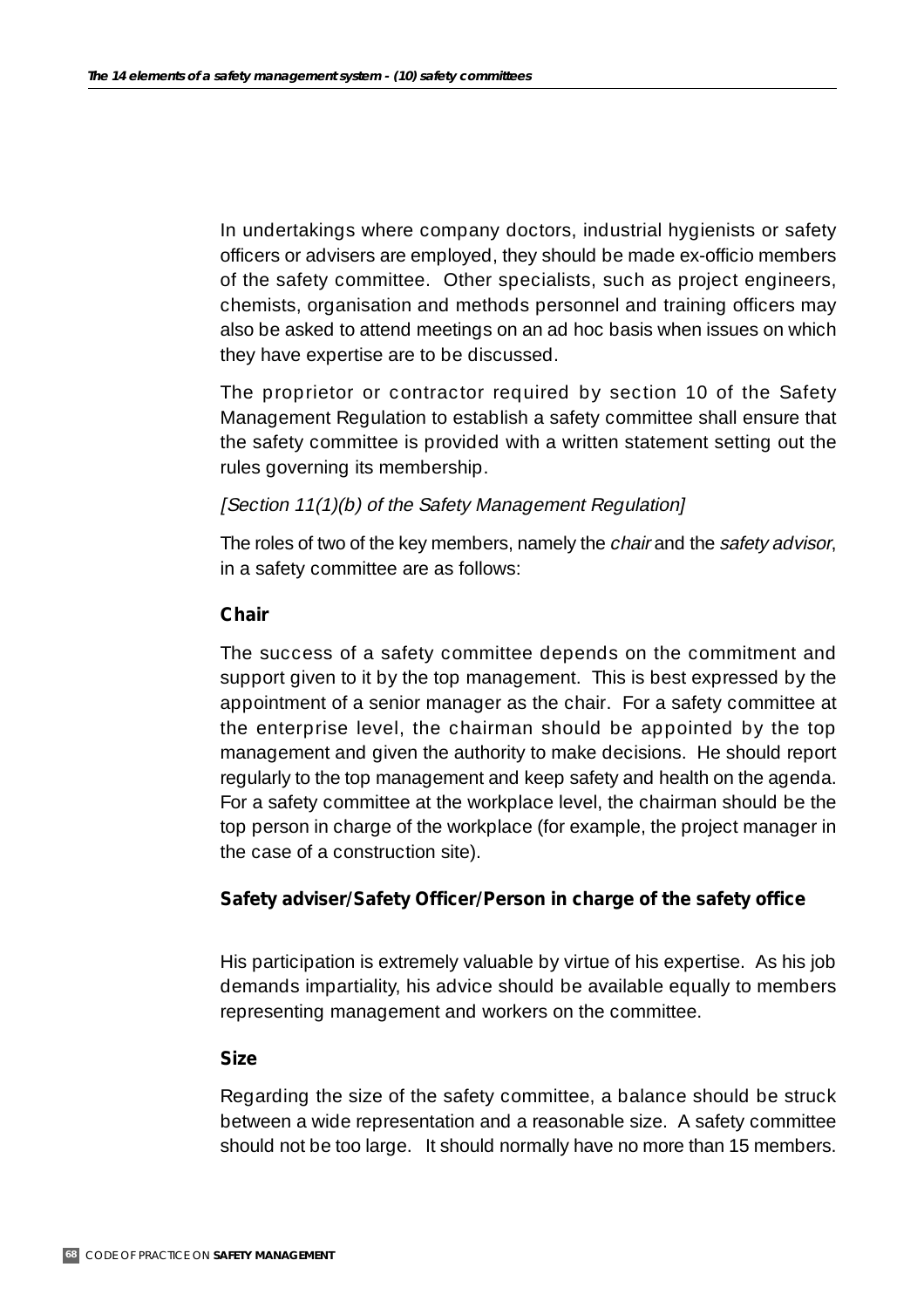### **5.10.5 Proceedings of meetings, etc.**

A proprietor or contractor required by section 10 of the Safety Management Regulation to establish a safety committee shall ensure that the safety committee is also provided with a written statement setting out rules governing its terms of reference and meeting procedures [Section 11(1)(b) of the Safety Management Regulation].

Only matters relating to safety and health at work of the workers in the relevant industrial undertakings shall be discussed at the meeting of the safety committee. [Section 11(2) of the Safety Management Regulation]

In general, the frequency of meetings of a safety committee depends upon the volume of work to be handled and the complexity and nature of hazards in the workplace. Nevertheless, in any case, a proprietor or a contractor shall ensure that a safety committee meets at least once every three months [Section 11(1)(c) of the Safety Management Regulation].

Monthly meetings are usually found to be satisfactory. If sub-committees are formed for particular tasks, it will normally be necessary for them to meet more often because their aim is to produce a specified result within a time limit.

The safety committee's programme should be arranged well in advance and notices of the dates of meetings published to let all members know. Reports and relevant materials should also be circulated to all members in advance.

The proprietor or contractor of a relevant industrial undertaking shall ensure that proper records on safety committee meetings are kept to provide a progress report on decisions made, recommendations put forward and actions taken. These records shall be —

- (a) kept for not less than 5 years after the date of the meeting to which the record concerned relates; and
- (b) made available for inspection upon request by an occupational safety officer.

### [Section 11(d) of the Safety Management Regulation]

The decisions and recommendations of a safety committee should be brought to the notice of employees. The relevant documents should be displayed or circulated to them for reference.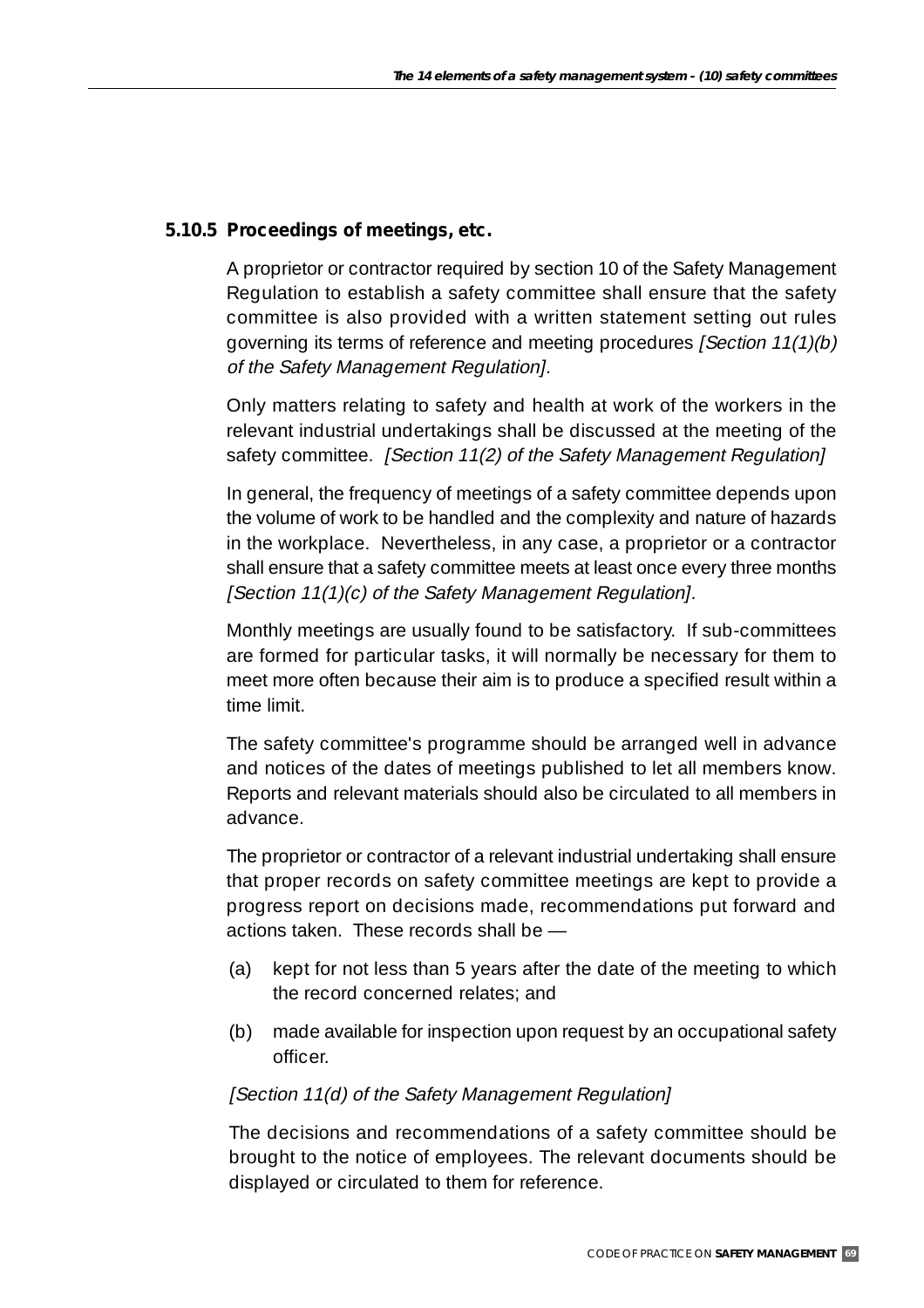#### **5.10.6 Protection of safety committee members**

A proprietor, contractor or employer shall not –

- (a) terminate, or threaten to terminate, the employment of; or
- (b) in any way discriminate against,

a worker by reason of the fact that the worker has performed his function as a member of a safety committee.

[Section 12 of the Safety Management Regulation]

## **5.11 Evaluation of job related hazards or potential hazards and development of safety procedures**

This element refers to the carrying out of job related risk assessment and risk control. The objective of risk assessment and risk control is to provide a means whereby job hazards or potential hazards are identified, evaluated and managed in a way that eliminates them or reduces them to a tolerable level. Safety procedures and risk control measures that are to be taken to prevent the hazards and to control the risks should be developed after risk assessment.

### **5.11.1 Programme for risk assessment and risk control**

The relevant industrial undertaking should establish and maintain a programme for identification of job hazards, assessment of risks, development, implementation and maintenance of safety procedures and risk control measures and review. The programme should aim at:

- (a) recording known hazards;
- (b) identifying new hazards;
- (c) evaluating the risks associated with the hazards;
- (d) analysing the effects or the potential effects resulting from these risks; and
- (e) developing and implementing means to eliminate the risks or to reduce them to a tolerable level.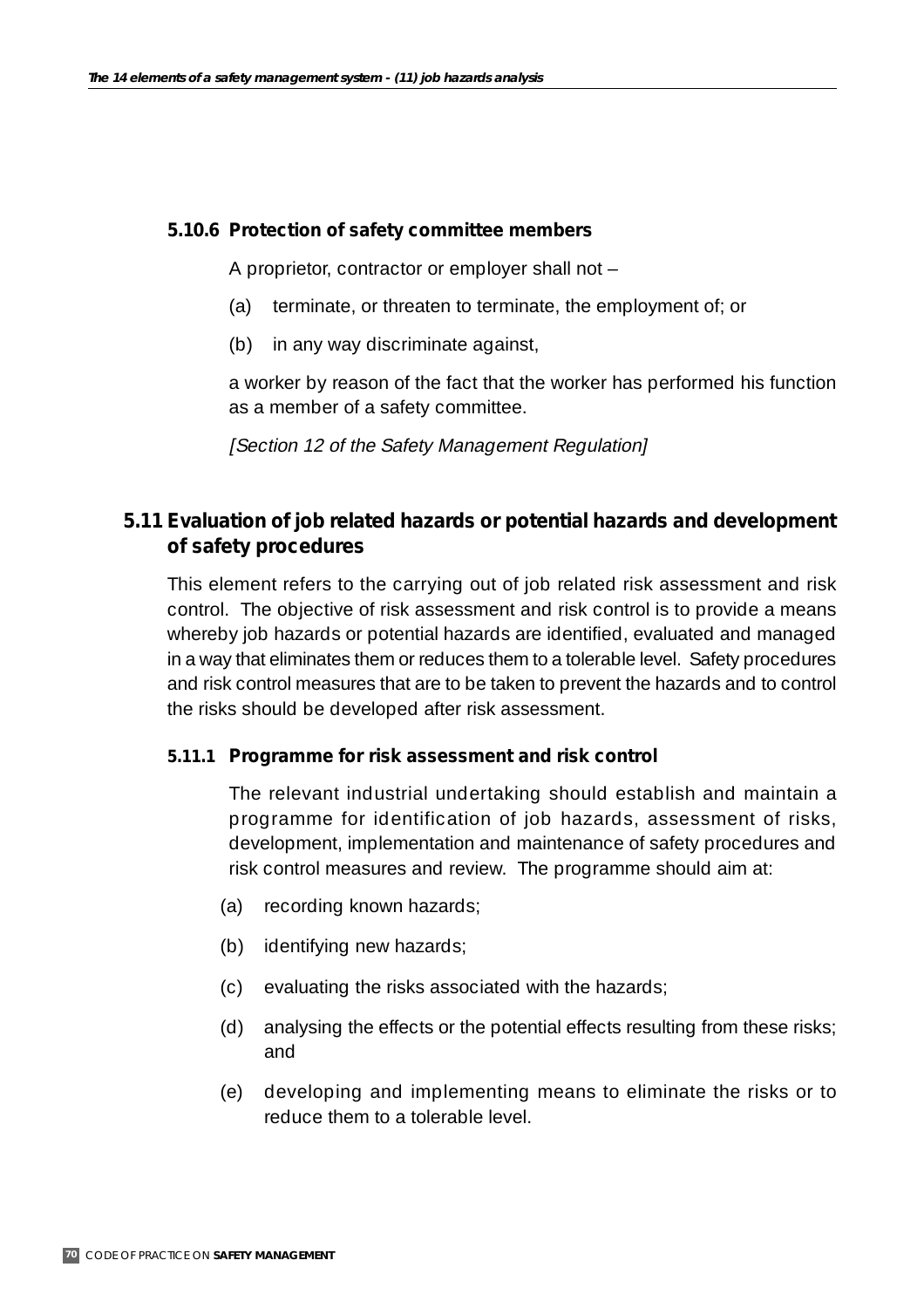Risk assessment and risk control should:

- (a) form part of the safety inspection programme referred to in Part  $5.5$ ;
- (b) be a major component in the risk control programme referred to in Part 5.6; and
- (c) be an essential part of the health protection programme covered by Part 5.14 of this COP.

The proprietor or contractor should ensure that persons responsible for the analysis of hazards, evaluation of risks, and determination of the means of eliminating or reducing any risks are competent and given the necessary support so that they can perform their duties effectively. Please see Part 4.1.1(4) regarding the competency of a person carrying out risk assessment.

### **5.11.2 Main stages in risk assessment and risk control**

There are five stages in risk assessment and risk control, namely:

- (a) identification of hazards;
- (b) determination of risk;
- (c) development of safety procedures and risk control measures;
- (d) implementation and maintenance of safety procedures and risk control measures; and
- (e) review of safety procedures and risk control measures.

# **5.11.3 Hazard identification**

Hazard identification is the process of identifying all situations or events that could give rise to the potential for injury, illness or damage to plant or property. Hazard identification should take into account how things are being done, where they are done and who is doing them, and should also consider how many people are exposed to each hazard identified and for how long. The following should be accorded top priority in the hazard identification process: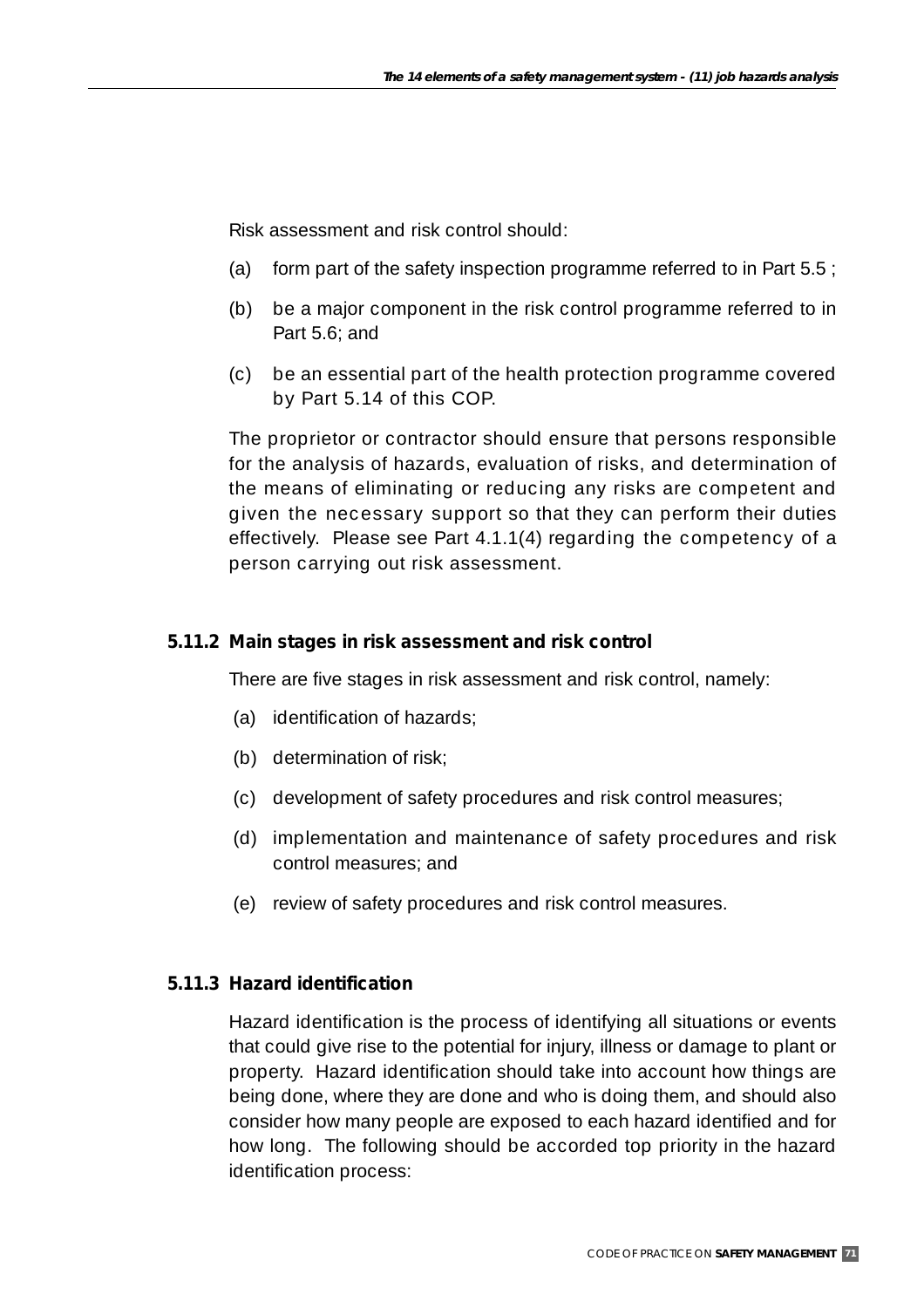#### *- High frequency accidents or near misses*

Jobs with a high frequency of accidents or near misses pose a significant threat to the safety and health of workers and should therefore be given top priority.

## *- History of serious accidents causing fatalities*

Jobs that have already produced fatalities, disabling injuries or illnesses, regardless of the frequency, should have a high priority in the hazard identification process.

#### *- Existence of a potential for serious harm*

Jobs that have the potential to cause serious injury or harm need hazard analysis, even if they have never produced an injury or illness.

#### *- Introduction of new jobs*

Whenever a new job is introduced, a hazard identification process should be conducted before any worker is assigned to it.

## *- Recent changes in procedures, standards or legislation*

Jobs that have undergone a change in procedure, equipment or materials, and work affected by new regulations or standards will need risk assessment.

Major methods for identification of hazards include:

## *- Direct observation method*

This involves observing an experienced worker with good safety awareness carrying out the work several times. The job steps and the hazards in each of these are recorded.

## *- Recall method*

This should be done for jobs that are rarely performed. The method involves inviting the designers, engineers, supervisors and workers involved in the jobs to attend a brainstorming session, during which they would look into the materials, machines and equipment used, and the job steps to identify the hazards inherent in such jobs.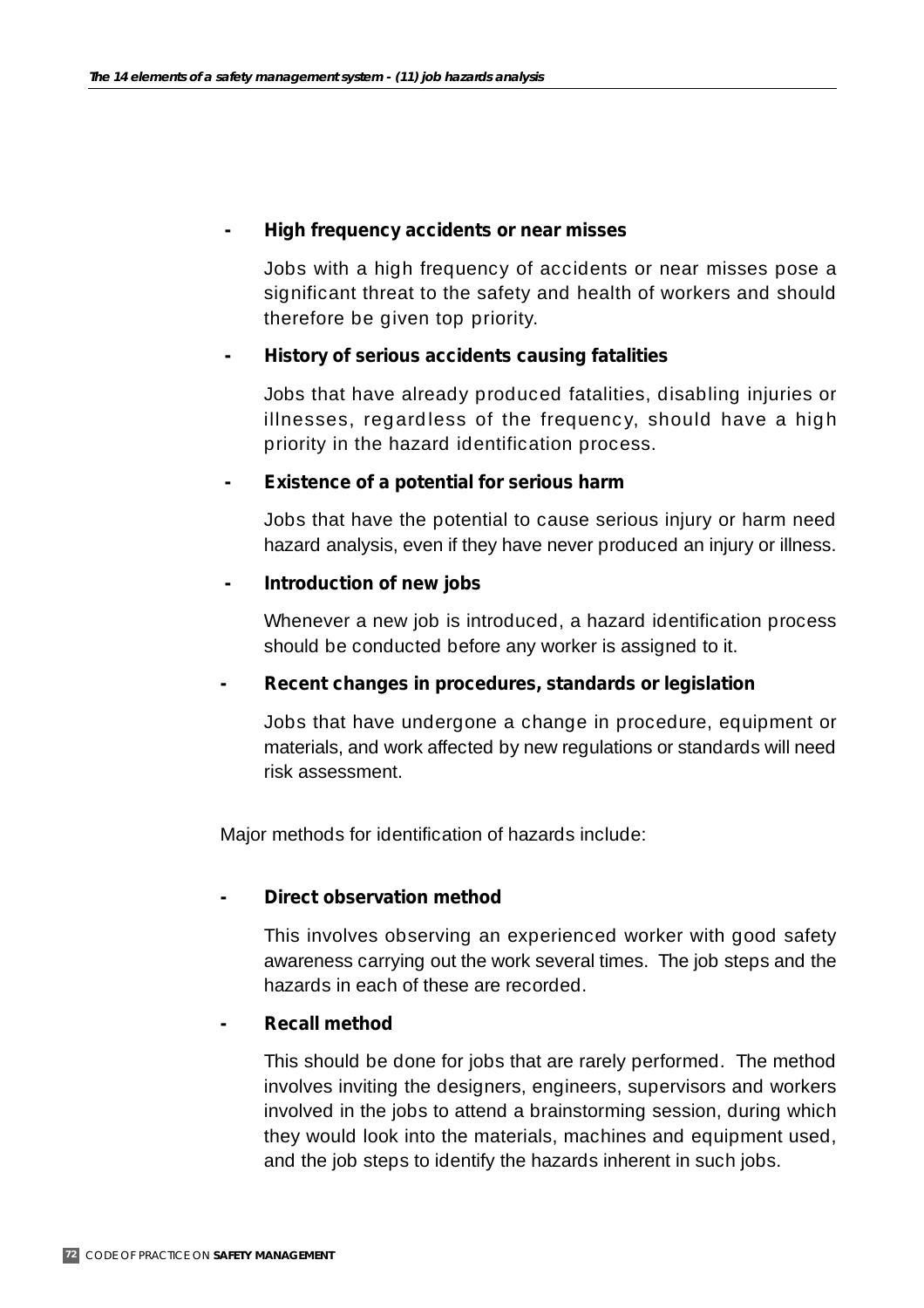In order to identify hazards and evaluate their associated risks, the proprietor or contractor of a relevant industrial undertaking should in the first place prepare a list of items covering premises, plant, people and procedures, and gather information about them. Details of information required are given in Part 5.6.1. When all the necessary information is in hand, the hazards related to work activities can be identified.

## **5.11.4 Determination of risk**

The risk associated with a hazard is a reflection of the likelihood that the hazard will cause harm and the severity of that harm. The two elements of risk, i.e. likelihood and severity, are independent of each other. The vast majority of hazards are relatively straightforward and requiring only a simple method of risk rating. The method incorporates a judgment as to whether or not a risk is tolerable. Such a method is illustrated as follows:

- (1) For each hazard identified, ask the question "What if?". Realistically, what is the worst likely outcome (i.e. the potential severity of harm)? Is it a fatality, major injury/permanent disability including permanent ill health, a minor injury, or no injury and only plant damage? For the purpose of determination of risk, the severity of harm can be divided into 3 categories:
	- **-** Slightly harmful:

Examples are -

- superficial injuries; minor cuts and bruises; eye irritation from dust;
- nuisance and irritation (e.g. headaches); ill-health leading to temporary discomfort.
- **-** Harmful:

Examples are -

- lacerations; burns; concussions; serious sprains; minor fractures;
- deafness; dermatitis; asthma; work related upper limb disorders; ill-health leading to permanent minor disability.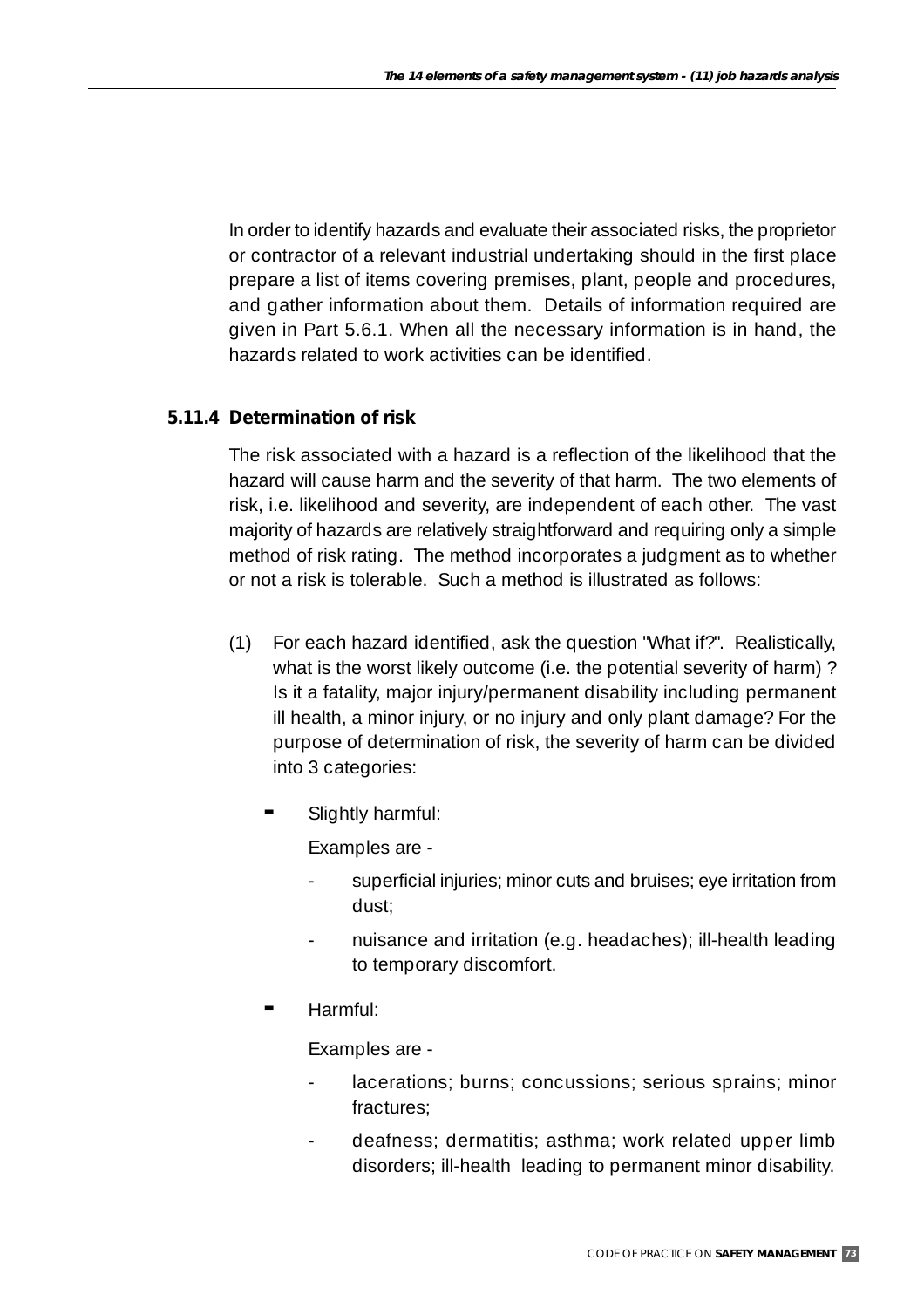**-** Extremely harmful:

Examples are -

- amputations; major fractures; poisonings; multiple injuries; fatal injuries;
- occupational cancer; other severe life shortening diseases; acute fatal diseases.
- (2) Make a judgment about the probability or likelihood of harm occurring based on the following table:

| Probability/likelihood | <b>Description</b>                            |  |  |
|------------------------|-----------------------------------------------|--|--|
| Likely/frequent        | Occurs repeatedly/event only to be expected   |  |  |
| Unlikely               | Rather remote, though conceivable             |  |  |
| Highly unlikely        | So unlikely that probability is close to zero |  |  |

If the judgment is "highly unlikely", this needs to be subject to particularly rigorous scrutiny as, in reality, this is a relatively rare situation. Decisions as to whether or not action is needed should then be made by reference to the matrix formed by probability/likelihood and the likely outcome (i.e. severity) which is usually called the Risk Level Estimator. The following table illustrates a Risk Level Estimator:

#### **Risk Level Estimator**

|                 | Slightly harmful               | Harmful       | <b>Extremely harmful</b> |
|-----------------|--------------------------------|---------------|--------------------------|
| Highly unlikely | Trivial risk                   | Minor risk    | Moderate risk            |
| <b>Unlikely</b> | Minor risk                     | Moderate risk | Substantial risk         |
| Likely          | Moderate risk Substantial risk |               | Extreme risk             |

Action should be taken according to a list of priority. Extreme risks should be accorded the first priority, substantial risks the second priority; moderate risks the third priority and so on. In deciding whether a risk is tolerable, the proprietor or contractor has to take into account whether the condition is within statutory limits and/or conform to legal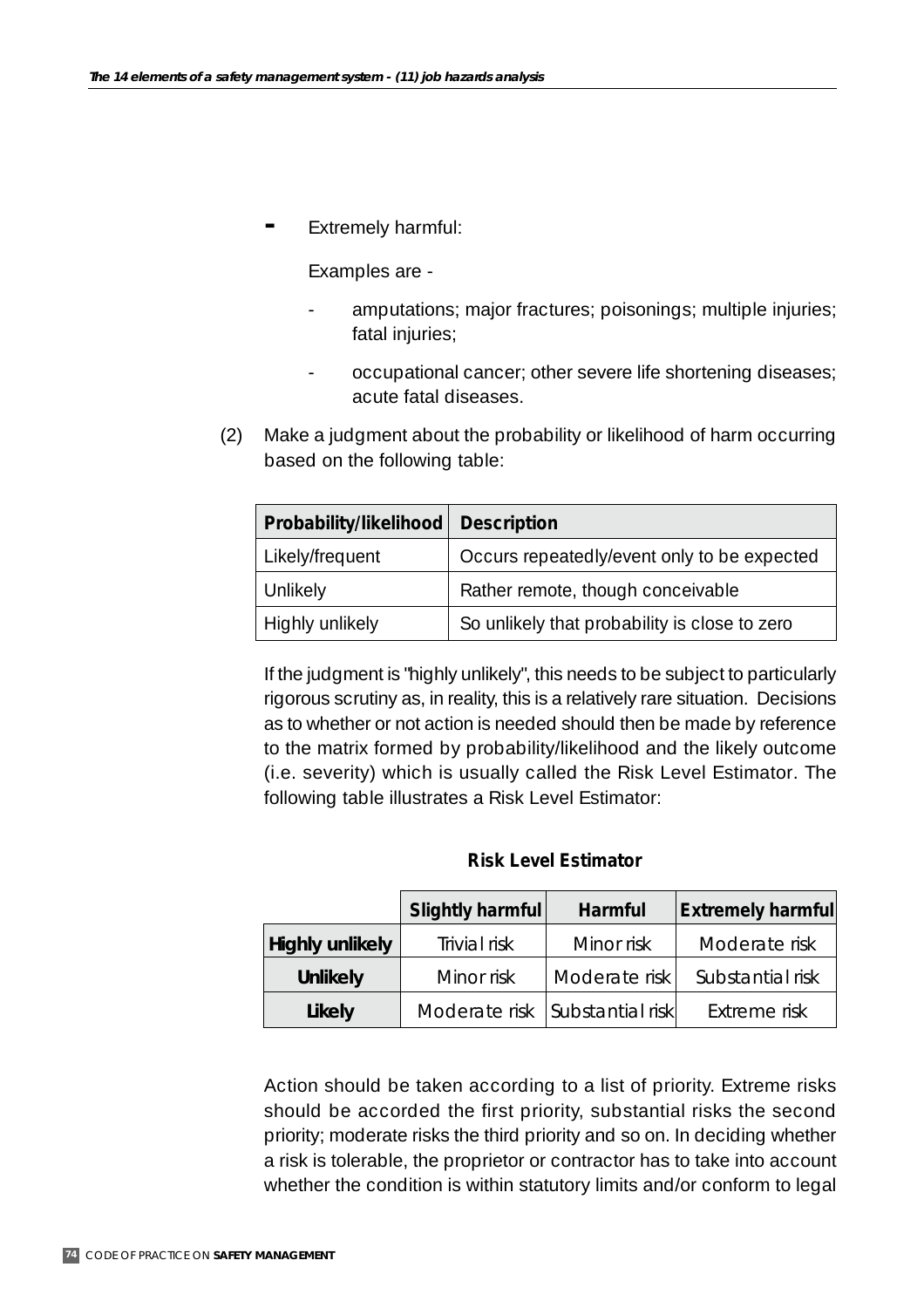or internationally recognised standards. Only when these limits and standards are met and the risk is at, or has been reduced to, the lowest possible level that is reasonably practicable should a risk be considered tolerable.

Generally, in determining risks levels, it is not necessary to make precise numerical calculations. Normally, complex methods for quantified risk assessment should only be required where the consequences of failure could be catastrophic. In the majority of situations, the above-mentioned method would be good enough. However, for major or complex hazards, such as those associated with major hazard plants, a variety of techniques are available for assessing the risks involved. Examples are the "hazard and operability study", the "failure mode and effect analysis" and the "fault tree analysis". These are highly sophisticated techniques and should only be used by professionals adequately trained in these areas.

## **5.11.5 Development of safety procedures and risk control measures**

Safety procedures and risk control measures are procedures and measures to be put in place to reduce risk to a tolerable level.

When deciding on safety procedures and risk control measures, the list below should be considered, in the order given. Safety procedures and risk control measures lower down the list should only be used if it can be shown that using a procedure and/or measure higher up the list is not reasonably practicable.

## **List of safety procedures and risk control measures**

- (1) Procedures and measures to eliminate hazards at source: for example, using a non-hazardous substance instead of a hazardous one.
- (2) Procedures and measures to reduce hazards at source: for example, replacing a noisy machine with a quieter one.
- (3) Procedures and measures to remove workers from the hazard: for example, paint spraying by unattended robots.
- (4) Procedures and measures to contain hazards by enclosure: for example, installing soundproofing enclosure for a noisy machine.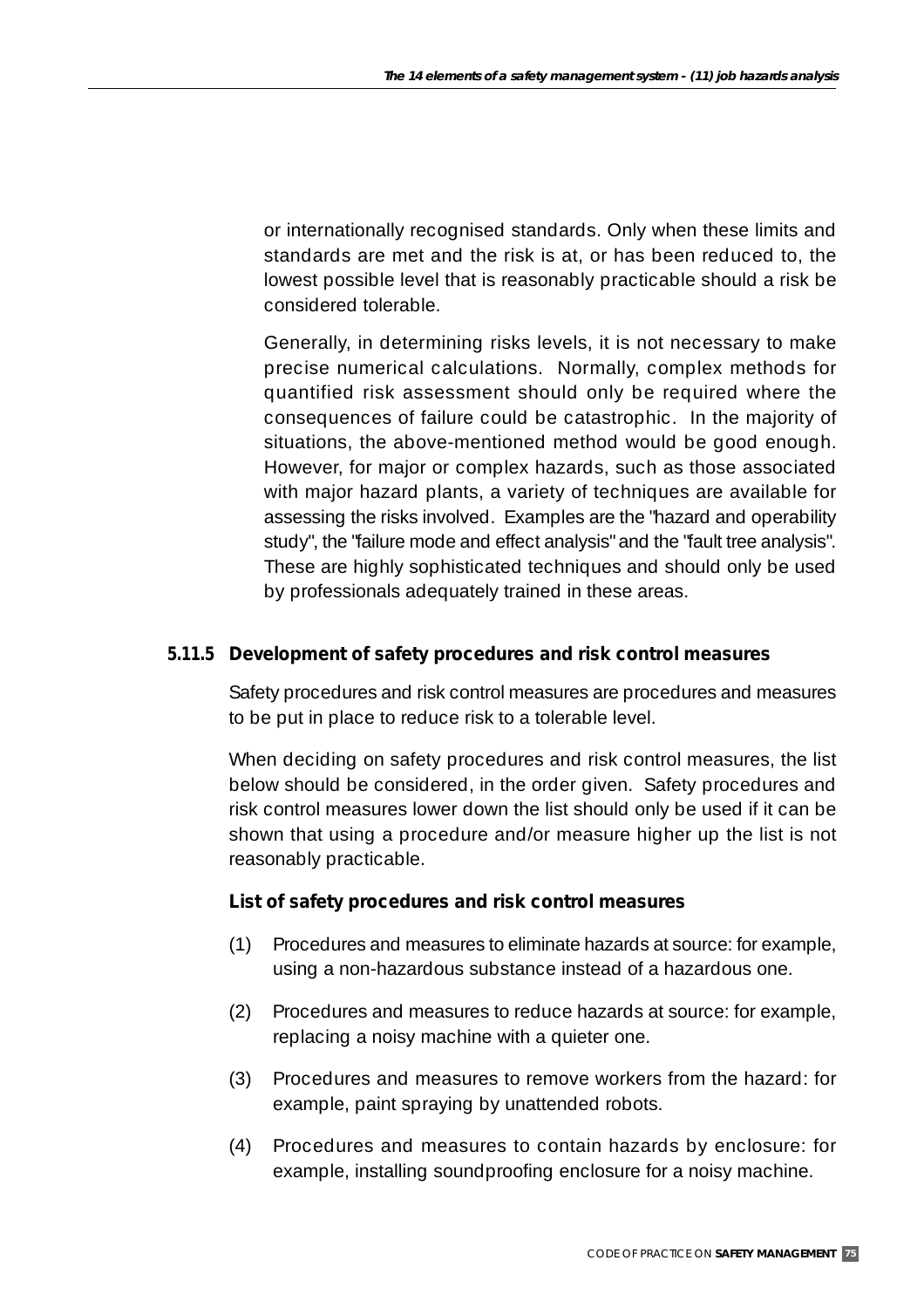- (5) Procedures and measures to reduce worker exposure: for example, reducing exposure to noise by reducing the hours of work.
- (6) Procedures and measures to ensure the proper use of personal protective equipment as the last resort; for example, using hearing protectors for workers operating noisy machines.

In developing safety procedures and risk control measures, the proprietor or contractor should also refer to Parts 4.1.1(3)(c), 5.4, 5.6, 5.13 and 5.14 dealing with risk assessment, risk control, specific procedures and control measures.

## **5.11.6 Implementing and maintaining safety procedures and risk control measures**

For safety procedures and risk control measures to be implemented effectively and efficiently, they should be as far as practicable developed at the workplace with the participation of all levels of staff. Feedback from people implementing the safety procedures and risk control measures should be encouraged so that improvement to the procedures and measures can be made.

Maintaining safety procedures and risk control measures requires scheduled inspections and maintenance. It also requires the enforcement of discipline to ensure that people do not tamper with safety procedures and risk control measures (e.g. by removing machine guards).

## **5.11.7 Review of safety procedures and risk control measures**

Whatever safety procedures and risk control measures are used, they should be reviewed if there is reason to suspect that they are no longer effective, or if there has been a significant change in the matters to which they relate.

## Examples are :

- (1) When information is obtained about a previously unknown design or manufacturing fault, or about a previously unidentified hazard.
- (2) When the design is revised or modified.
- (3) When the system of work associated with the plant is changed.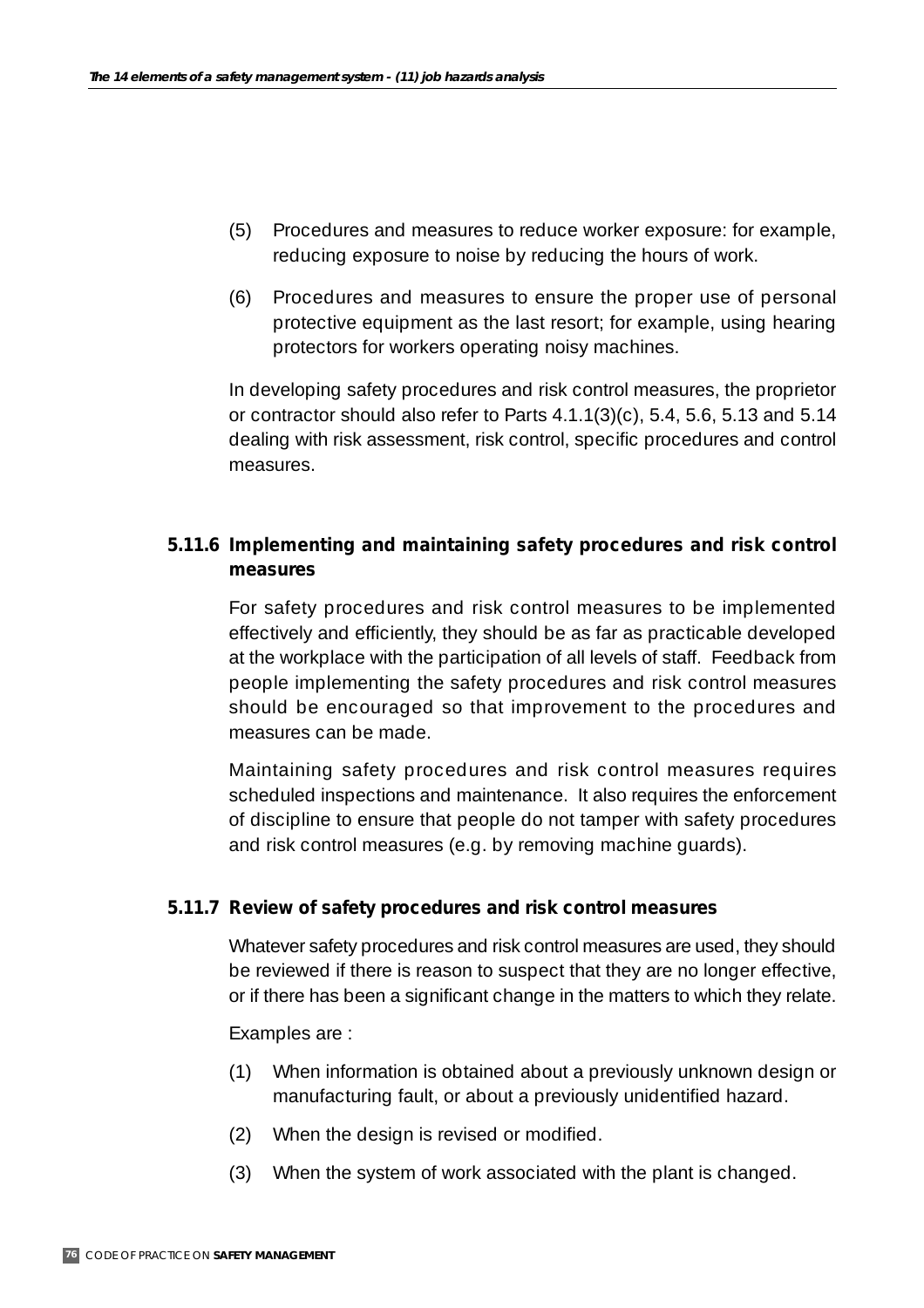- (4) When the plant is moved.
- (5) When there is a change to the workplace environment.

## **In the circumstances, the risk has to be reassessed and new safety procedures and control measures devised.**

# **5.12 Promotion, development and maintenance of safety and health awareness in a workplace**

The objective of safety promotion is to develop and maintain awareness among all personnel of (a) the organisation's commitment to safety and health; and (b) individual persons' responsibility to support that commitment. The proprietor or contractor of a relevant industrial undertaking should recognise that the promotion of safety and health is an effective way of advancing the culture of safety and health in the workplace and of reinforcing the concept that safety and production are inseparable.

## **5.12.1 The need for a safety promotion programme**

Safety promotion programmes should have clearly defined objectives. They require very careful thought and consideration if the maximum benefit is to be obtained. The proprietor or contractor should develop, as part of a safety promotion programme, a procedure to recognise and acknowledge good safety performance either by individuals, teams, sections, departments or the organisation. He should appoint a coordinator for the programme to ensure its smooth implementation.

## **5.12.2 Safety promotion approaches**

(1) Promotion of safety in meetings and seminars etc.

A meeting can provide a good opportunity for promoting safety. Meetings suitable for promoting safety include orientation meetings for new comers, training meetings, and tool-box meetings. Safety and health films/videos can be shown during these meetings with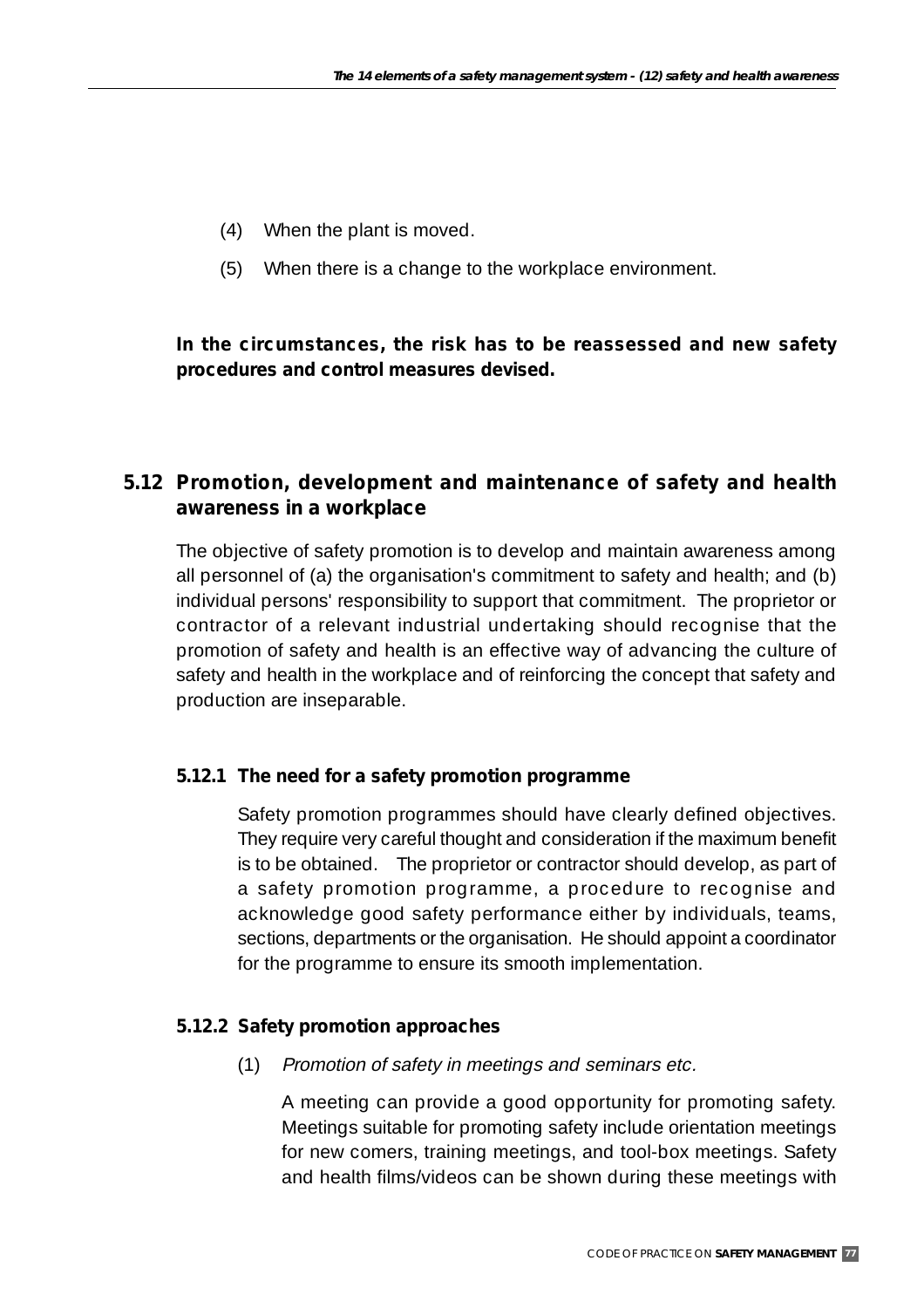time allowed for discussion after the viewing. Safety seminars and conferences can also be used to promote safety.

## (2) Promotion of safety to individuals

The line managers can promote safety directly to all subordinates during the normal course of work. Through the day-to-day contacts, they can get the safety messages across and make workers accept safety as a way of life.

(3) Promotion of safety through safety publications, posters, etc.

Safety can be promoted through the circulation of safety and health publications, like safety bulletins, newsletters, leaflets and safety magazines. For workers who do not like reading, the use of safety posters, banners and billboards may prove more appealing. Posting of news cuttings on notice boards highlighting spectacular accidents would also have a strong impact.

## (4) Promotion of safety through campaigns

Campaigns are perhaps the most high-profile way to promote safety. They can be used to raise safety awareness and promote good practices and safety standards. Safety campaigns usually involve the mobilisation of people at different levels for a cause and can thus focus minds on safety issues and spread the safety messages across the entire workforce. Safety campaigns can be in the form of award schemes. For example, by launching a "good housekeeping" award scheme, the management can encourage staff at all levels to participate in a competition in which individuals, teams, sections, units, departments, etc., demonstrating the best housekeeping practices will be picked out for awards. The campaigns can effectively arouse widespread awareness of the subject, with far-reaching implications for the organisation's longterm safety performance. Other forms of safety promotion include company-wide safety quizzes, subject-specific educational drives and roving exhibitions.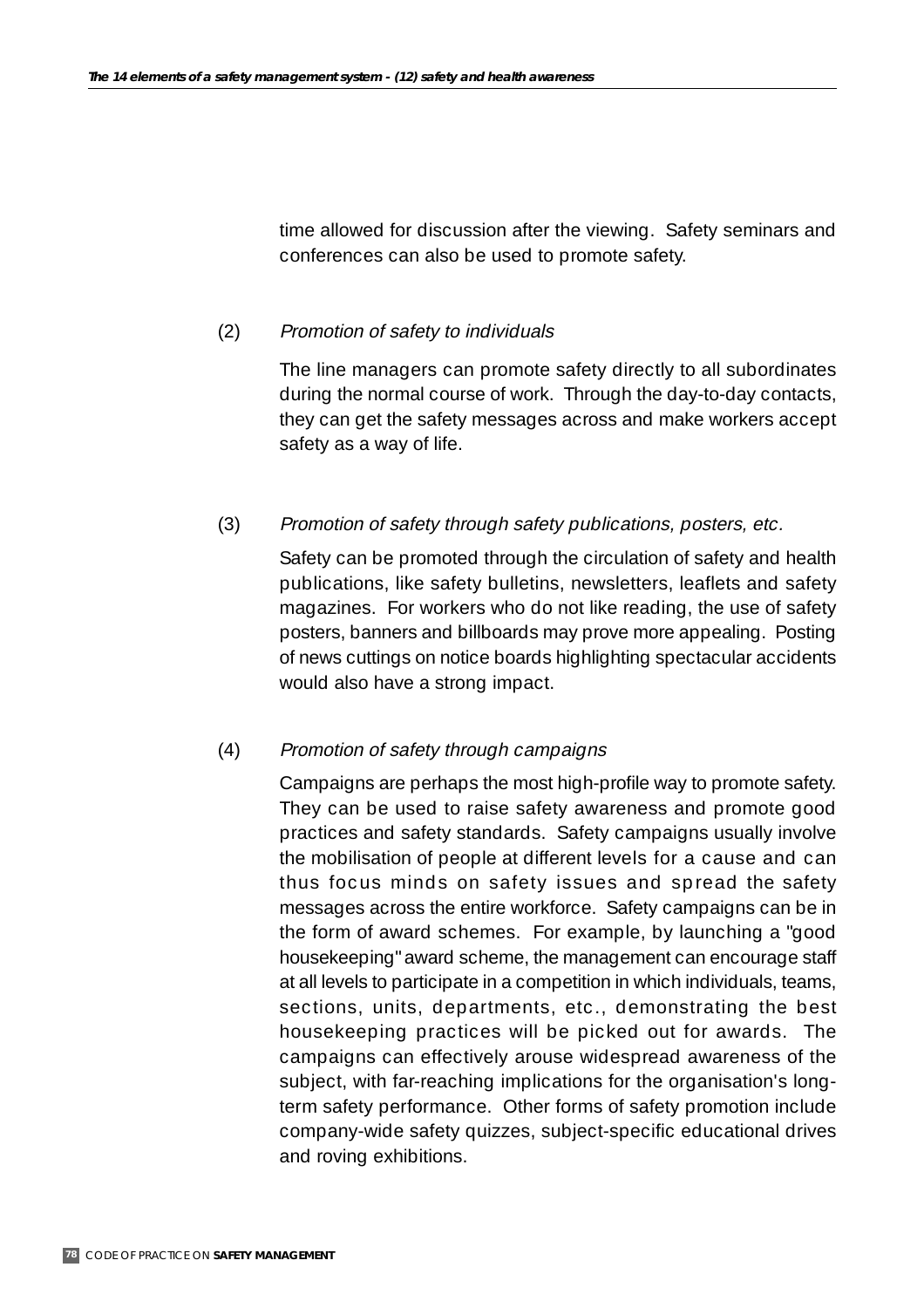In considering which approach or approaches to take, a proprietor or contractor should take into account the culture and other characteristics of the organization, or workplace, in question. The most important thing is that the promotional activities should be able to convey a clear message to all levels of personnel that safety is taken seriously within the industrial undertaking.

## **5.12.3 Successful safety promotion programmes**

Successful safety promotion programmes usually have the following characteristics:

- (a) They address properly identified safety problems.
- (b) They have clearly defined focus, themes and objectives.
- (c) Activities in support of the main theme are well organised and co-ordinated.
- (d) Incentives for widespread participation in the programme are provided.
- (e) Top management's total commitment is clearly demonstrated.

# **5.13 A programme for accident control and elimination of hazards before exposing workers to any adverse work environment**

This element refers to a process control programme aimed at identifying occupational safety and health risks and properly planning the work process to control those risks. The process control programme can be applied to all processes, from construction of bridges, building of ships to more specific processes like the manufacturing of highly hazardous substances. An effective process control programme requires a systematic approach to evaluating the whole process. Using this approach, the process design and technology, operational and maintenance activities and procedures, emergency plans and procedures, training programmes, and other elements which impact on the process are all considered in the evaluation. The various lines of defence incorporated into the design and operation of the process to abate or reduce the safety and health risks need to be evaluated and strengthened to ensure their effectiveness at each level. The following stipulates some of the main components of a process control programme.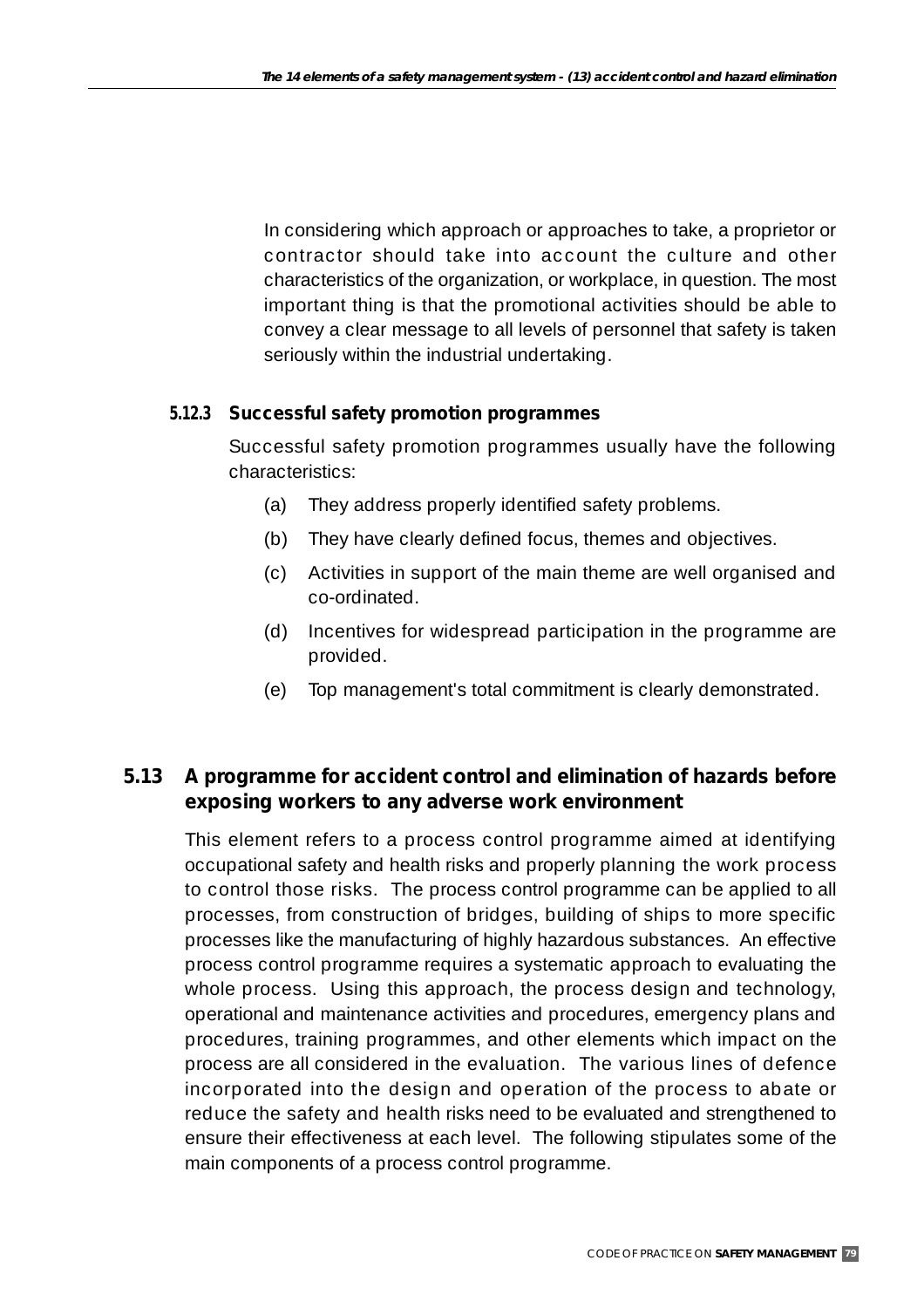#### **5.13.1 Provision of process safety information**

Complete and accurate written information concerning process materials, chemicals, technology and equipment is essential to an effective process control programme and to process hazard analysis as described in Part 5.13.2. The compiled information is a necessary resource for a variety of users including those performing process hazard analysis, those developing the training programme and the operating procedures, and the contractors whose workers will be working with the process, if any. Besides, process technology information, being part of the process safety information package, should include appropriate diagrams (such as block flow diagrams, process flow diagrams and piping and instrument diagrams) of the process to be carried out. Other information may also be required, such as: the established criteria for maximum inventory levels for process materials and chemicals; limits beyond which the conditions would be considered upset conditions; and a qualitative estimate of the consequences or results of deviation that could occur if the established process limits are exceeded. The information pertaining to process equipment design and the codes and standards relied on to establish good engineering practice should also be documented.

#### **5.13.2 Process hazard analysis**

A process hazard analysis is similar to the risk assessment method as described in Part 5.11. It should be an organised and systematic effort to identify and analyse the significance of potential hazards associated with the carrying out of a specific process in the relevant industrial undertaking. It should provide information to assist the top management in making decisions for improving safety and health standards in the process. Process hazard analysis should be directed towards analysing the potential causes and consequences of the occurrence of accidents, particularly those likely to result in injuries, fires, explosions and releases of toxic or flammable substances. It should focus on equipment, instrumentation, utilities and human actions that might impact on the process. These considerations will assist in determining the hazards and potential failure points or failure modes in a process.

The selection of a technique to carry out a process hazard analysis would be influenced by many factors including the level of existing knowledge about the process. The questions to be asked include: (a) "Is it a process that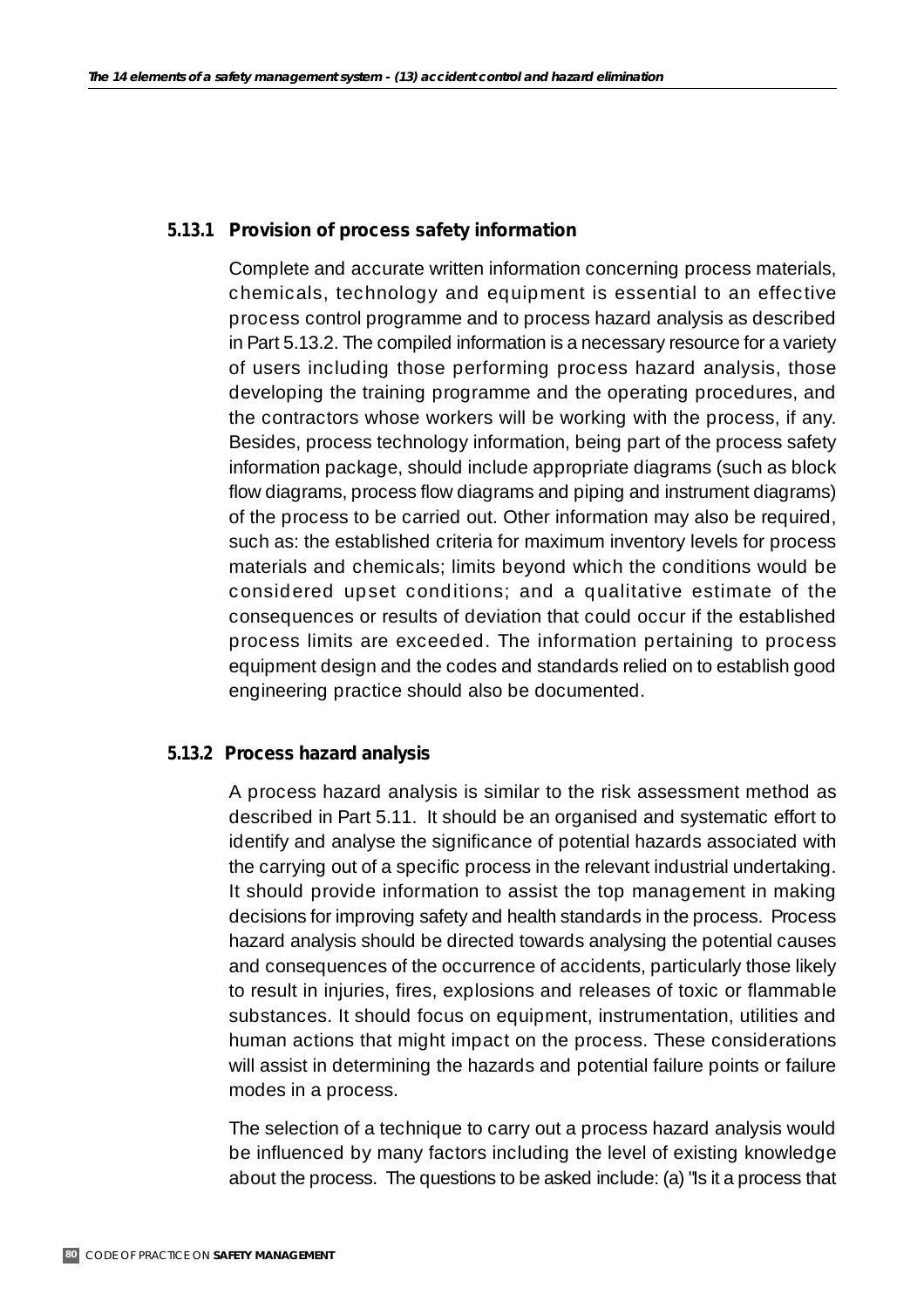has been operated for a long period of time with little or no innovation and extensive experience has been gained from its use?"; and (b) "Is it a new process or one which has been changed frequently with the inclusion of innovative features?" Also, the size and complexity of the process would influence the decision as to the appropriate technique to be used. The simple checklist methodology works well when the process is very stable and no changes have been made, but it is not as effective when the process has undergone extensive changes.

The techniques commonly available for formal assessment of major or complex hazards as described in Part 5.11.4 can be used to carry out process hazard analysis.

## **5.13.3 Operating procedures**

After conducting process hazard analysis, the proprietor or contractor of the industrial undertaking should devise the corresponding operating procedures which can effectively eliminate or control the risks associated with the process. Operating procedures include work method statements and, where applicable, permit-to-work systems. Operating procedures should describe tasks to be performed, data to be recorded, operating conditions to be maintained, samples to be collected, and safety and health precautions to be taken. The procedures need to be technically accurate, understandable to workers involved and revised periodically to ensure that they reflect current operations. Operating procedures should be reviewed by engineering staff and operators, together with the safety officer or advisor to ensure that they are accurate and provide practical instructions regarding how to carry out duties safely.

Operating procedures should include specific instructions as to what steps are to be taken or followed in carrying out the stated procedures. Operating instructions for each procedure should include the applicable safety precautions and contain appropriate information on safety implications. Computerised process control systems would add complexity to operating instructions. These operating instructions should describe the logic of the software as well as the relationship between the equipment and the control system. All control room personnel (if any) and operating staff should have a full understanding of operating procedures which are also called standard operating practices for operations. Operating procedures should be reviewed when there is a change in the process or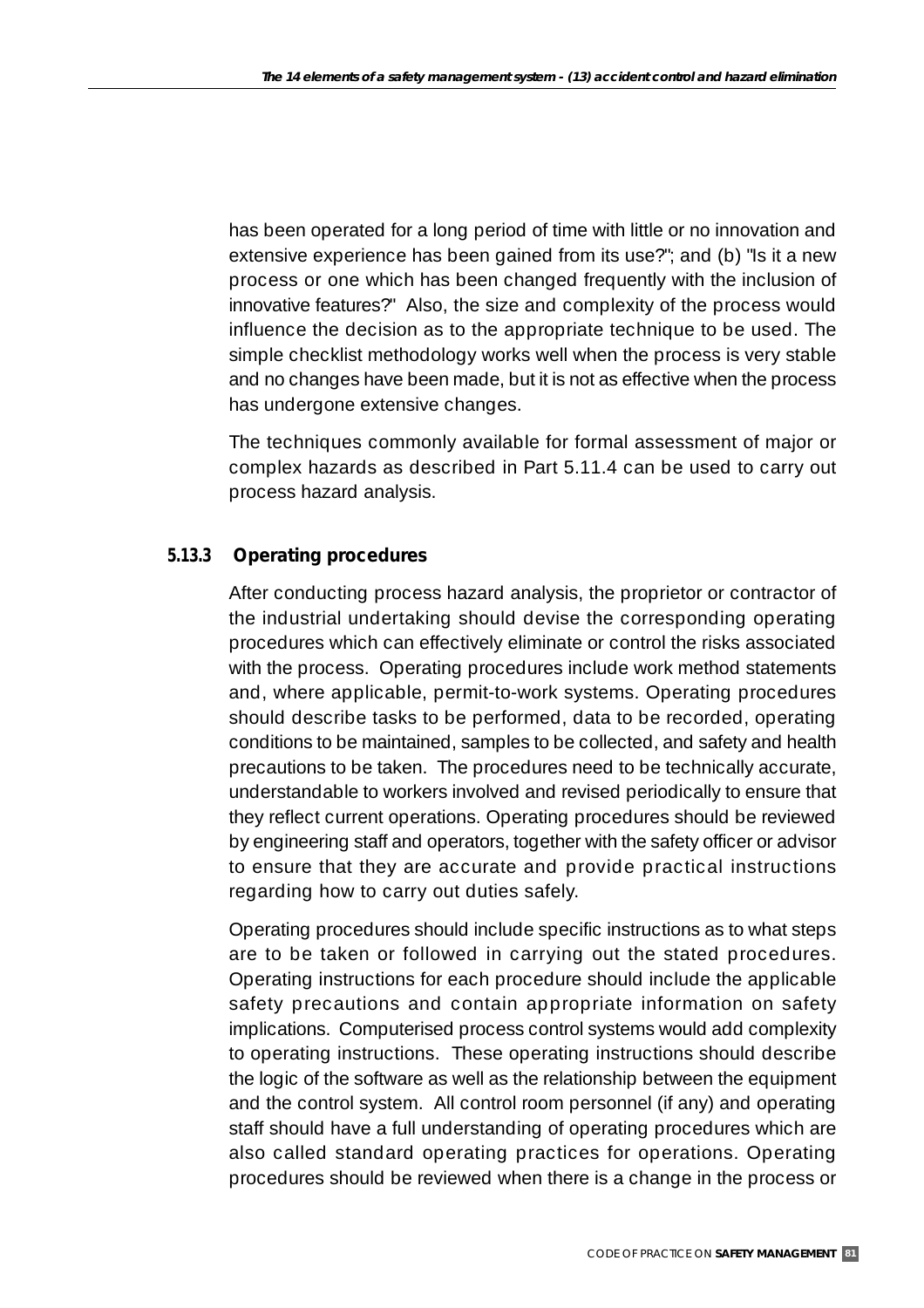when there are other changes that make the previous job hazard analysis invalid. The consequences of operating procedure changes should be fully evaluated and the information conveyed to the relevant personnel.

## **5.13.4 Training and competency of workers**

The proprietor or contractor should ensure that all workers fully understand the safety and health hazards of the processes they work with for the protection of both themselves and their fellow workers. Also, additional training in subjects such as operating procedures and safe work practices, emergency evacuation and response, safety procedures and other subjects pertinent to process safety and health should be included in the training programme.

Hands-on training where workers are able to use their senses beyond merely listening will enhance learning and should be provided. Other training techniques using videos or on-the-job training should also be considered. The proprietor or contractor of the relevant industrial undertaking should periodically evaluate the training programme to see if the necessary skills and knowledge are being properly applied by their trained workers. In addition, the proprietor or contractor should ensure that workers, including sub-contractor's workers (if any), have received current and updated training.

## **5.13.5 Mechanical integrity programme**

The proprietor or contractor of a relevant industrial undertaking should review their maintenance programmes and schedules to see if there are areas where "breakdown" maintenance (or corrective maintenance) is used rather than an on-going mechanical integrity programme. Plant and equipment used should be designed, constructed, installed and maintained in such way as to minimise the risk at work. A mechanical integrity programme should be in place to ensure the continued integrity of process plant and equipment. The elements of a mechanical integrity programme should include the identification and categorisation of plant, equipment and instruments, inspections and tests, testing and inspection frequencies, development of maintenance procedures, training of maintenance personnel, establishment of criteria for acceptable test results, documentation of test and inspection results, and documentation of the manufacturer's specified mean-time-to-failure data.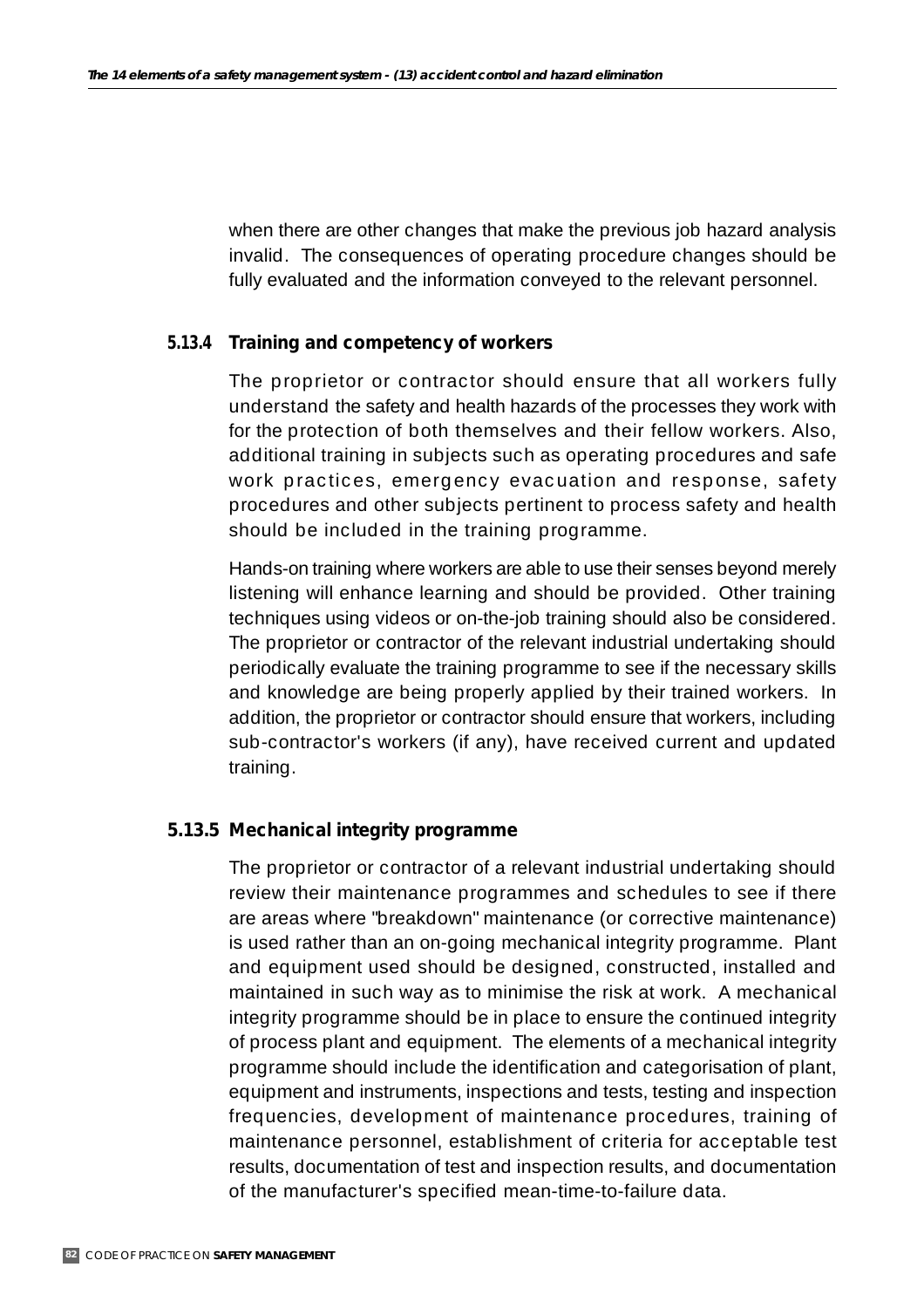## **5.14 A programme to protect workers from occupational health hazards**

The nature of health risks can make the link between work activities and worker ill health less apparent than in the case of injury from an accident. Since health may be irreversibly damaged before the risk is apparent, it is essential to develop a preventive strategy to identify and control risks before anyone is exposed to them. Failure to do so can lead to workers' disability and loss of livelihood. It can also mean financial losses for the relevant industrial undertaking due to sickness absence, lost production, compensation and increased insurance premiums.

It is the duty of the proprietor or contractor of a relevant industrial undertaking to ensure the safety and health of their workers. The principles for protecting workers from occupational health hazards through controlling risks are the same as those for safety. A programme to protect workers from occupational health hazards therefore also consists of:-

- (a) identification of hazards;
- (b) determination of risk;
- (c) development of safety procedures and risk control measures;
- (d) implementation and maintenance of safety procedures and risk control measures; and
- (e) review of safety procedures and risk control measures,

as described in detail in Part 5.11.

The following paragraphs provide additional guidance which is of particular relevancy to the identification, evaluation and control of health hazards.

## **5.14.1 Identification of hazards**

This is the essential first step. The objective is to find out whether there exists any health hazard in the workplace. Relevant sources of information include: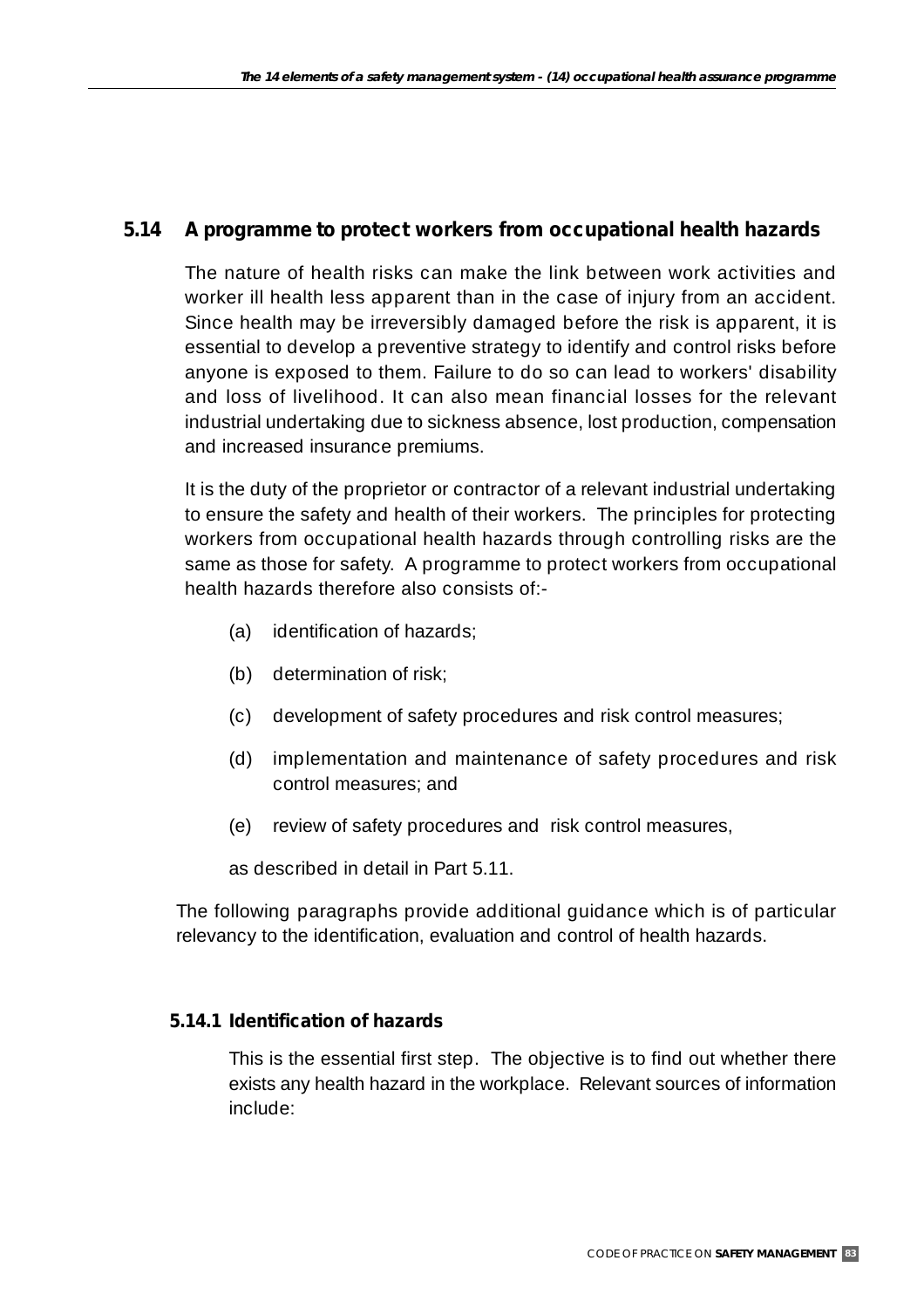- (a) legislation and supporting codes of practice;
- (b) information and advice from suppliers of equipment, chemicals and other materials used at work;
- (c) international standards;
- (d) industry or trade association guidance;
- (e) the personal knowledge and experience of managers and workers;
- (f) accident, ill health and incident data;
- (g) expert advice and opinion; and
- (h) findings of research.

Besides, the hazard identification process should take into account the following-

- (1) Hazardous chemicals which
	- if inhaled can cause asthma, bronchitis or cancer;
	- if swallowed can cause poisoning; and
	- if spilt onto the skin or splashed into the eyes can cause dermatitis or severe irritation.
- (2) Improper manual handling, poorly designed workstations, repetitive movements, poor working postures etc. which can cause all kinds of musculo-skeletal disorders.
- (3) Noise which can lead to hearing loss.
- (4) Vibration which can lead to hand-arm vibration syndrome and 'white finger'.
- (5) Radiation which can cause problem ranging from eye and skin damage, ill-health (including cancer), to severe burns and even death.
- (6) Extremes of temperature, pressure and humidity which can affect people's ability to work safely and cause harmful changes within their bodies, such as heat stress and 'bends' (decompression sickness).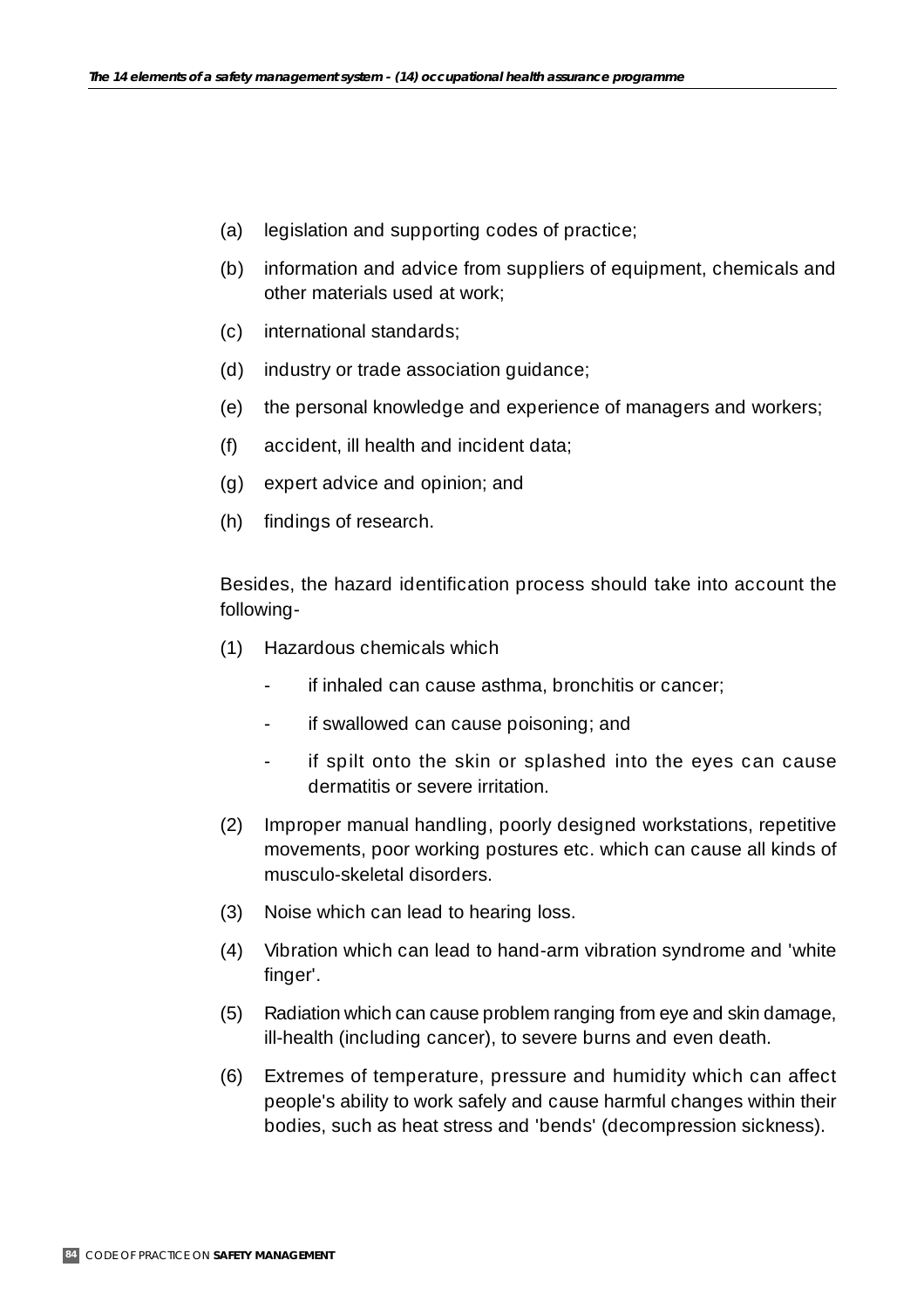(7) Stress which can affect all workers, not just managers. Stress is often behind a lot of sickness absences. It can contribute to coronary heart disease and illness caused by high blood pressure.

There should be a critical appraisal of all routine and non-routine business activities. In the simplest cases, hazards can be identified by observation and by reference to the relevant information [(a) to (h) above]. In more complex cases, measurements such as air sampling may be necessary to identify the presence of health hazards. The assistance of occupational hygienists, occupational physicians and occupational health nurses should be enlisted if necessary. In the most complex cases, special hazard analysis techniques such as hazard and operability studies and fault tree analysis should be used. Specialist advice is needed in choosing and applying the most appropriate method.

# **5.14.2 Determination of risk**

The process of determination of risk helps to decide which health risk should be given priority. The aim is to identify the steps to be taken to control risk. The process should be done by competent persons.

A full description of the process is given in Part 5.11.4.

## **5.14.3 Development of safety procedures and risk control measures**

When risks have been analyzed and assessed, decisions about the precautions against occupational health hazards can be made. All final decisions about safety procedures and risk control methods should take into account the relevant legal requirements which establish minimum standards for risk prevention or control.

The following is a summary of the safety procedures and risk control measures in descending order of priority:

- (1) Elimination of risks by substituting the hazardous substances or processes with non-hazardous or less hazardous ones.
- (2) Combat of risks at source by means of engineering controls. Examples are:
	- (a) to separate the operator from the risk of exposure to a known hazardous substance by enclosing the process; and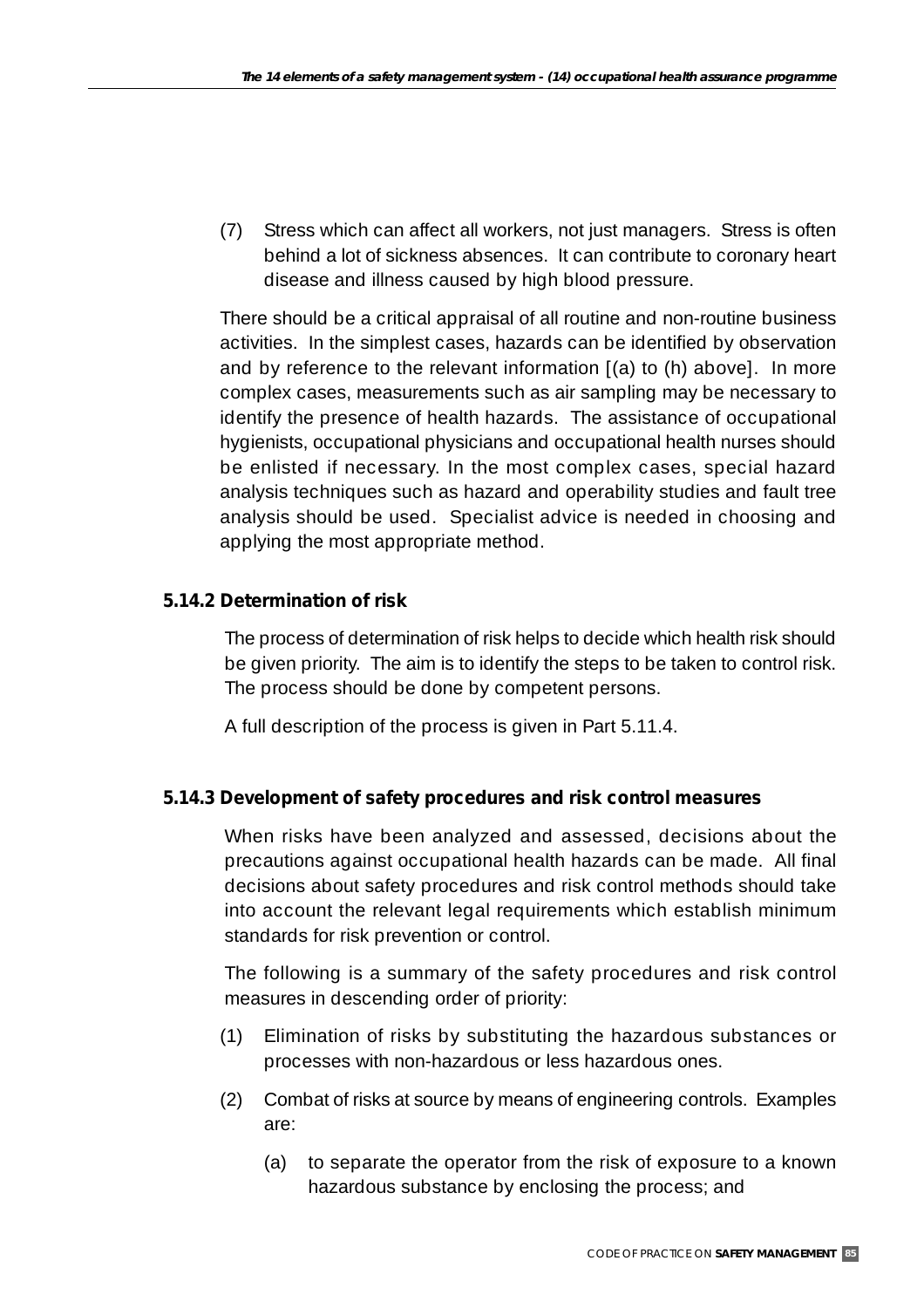- (b) to design process machinery and work activities in such a way as to minimise the release of, or to contain, airborne hazards.
- (3) Minimisation of risk by means of:
	- (a) administrative control measures, such as a permit-to-work system; and
	- (b) personal protective equipment as a last resort.

Although, in complicated cases, specialist help may be needed to control risks to health, the proprietor or contractor can do a lot to prevent or control risks to health by taking straight-forward measures such as:

- (a) consulting the workforce about the design of workstations;
- (b) consulting the suppliers of substances, plant and equipment about minimising exposure;
- (c) enclosing machinery to cut down noise;
- (d) exploring the feasibility of using less hazardous materials; and
- (e) ensuring that workers are trained in the safe handling of all the substances and materials with which they may come into contact.

In devising the safety procedures and risk control measures, the involvement of affected workers is essential to ensure that the solutions are practical for those who have to implement them.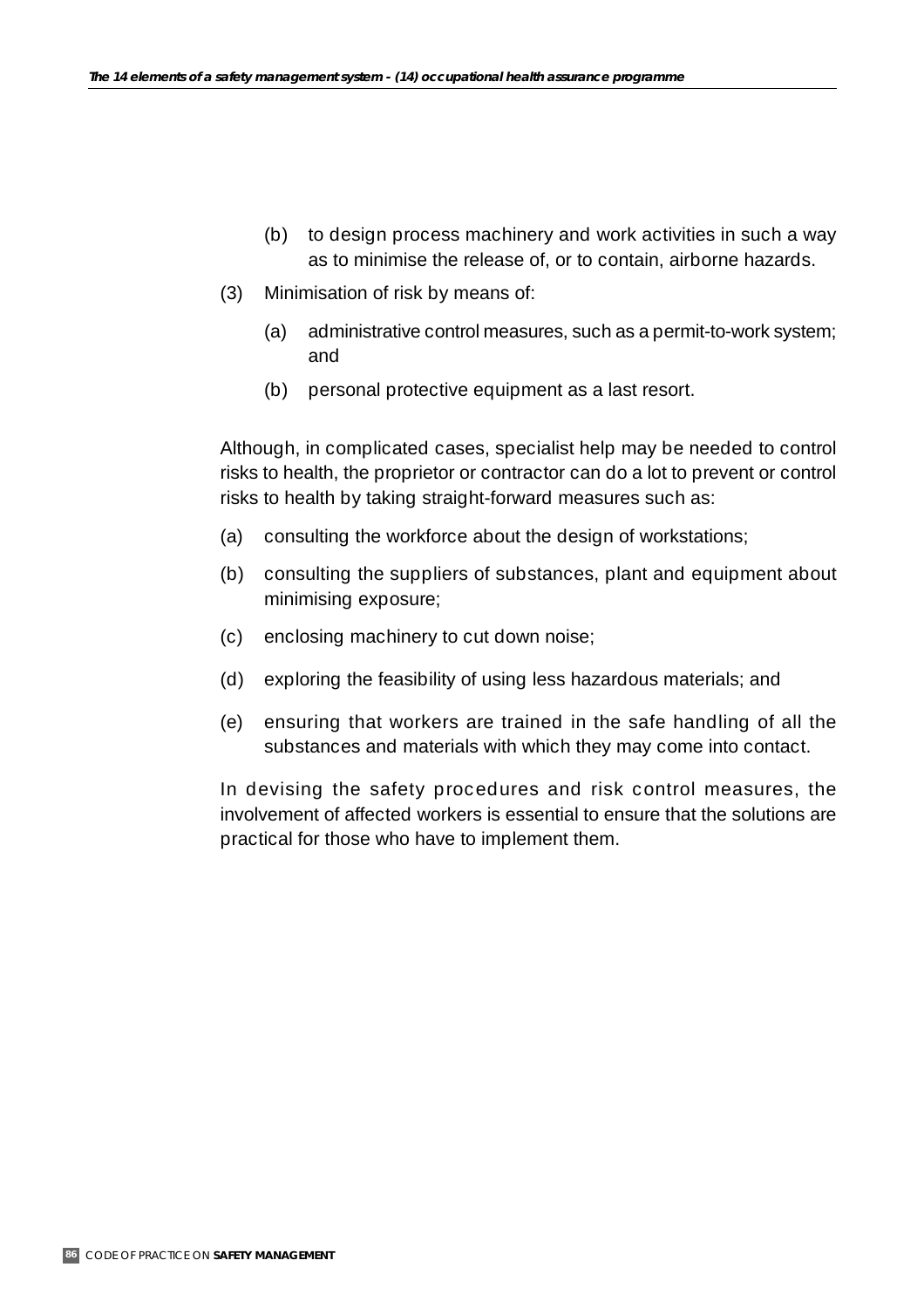# **5.14.4 Implementing and maintaining safety procedures and risk control measures**

Same as that described in Part 5.11.6.

## **5.14.5 Reviewing of safety procedures and risk control measures**

Same as that described in Part 5.11.7

#### **5.14.6 Health surveillance**

The primary objective of health surveillance is to detect adverse health effects at an early stage, thereby enabling further harm to be prevented. In addition, the results of health surveillance can provide a means of:

- (a) checking the effectiveness of control measures;
- (b) providing feedback on the accuracy of the risk assessment; and
- (c) identifying and protecting individuals from increased risk.

The proprietor or contractor should arrange health surveillance and medical checks for workers, such as those working with carcinogenic substances, with asbestos, in compressed air, or underground in accordance with relevant legal requirements. If a worker is found to be suffering from an occupational disease, the proprietor or contractor should take steps to prevent him from further exposure to the substance or agent causing the disease by, for example, transferring him to another job in the industrial undertaking. He should review the health protection programme to identify the deficiencies and take measures to rectify them.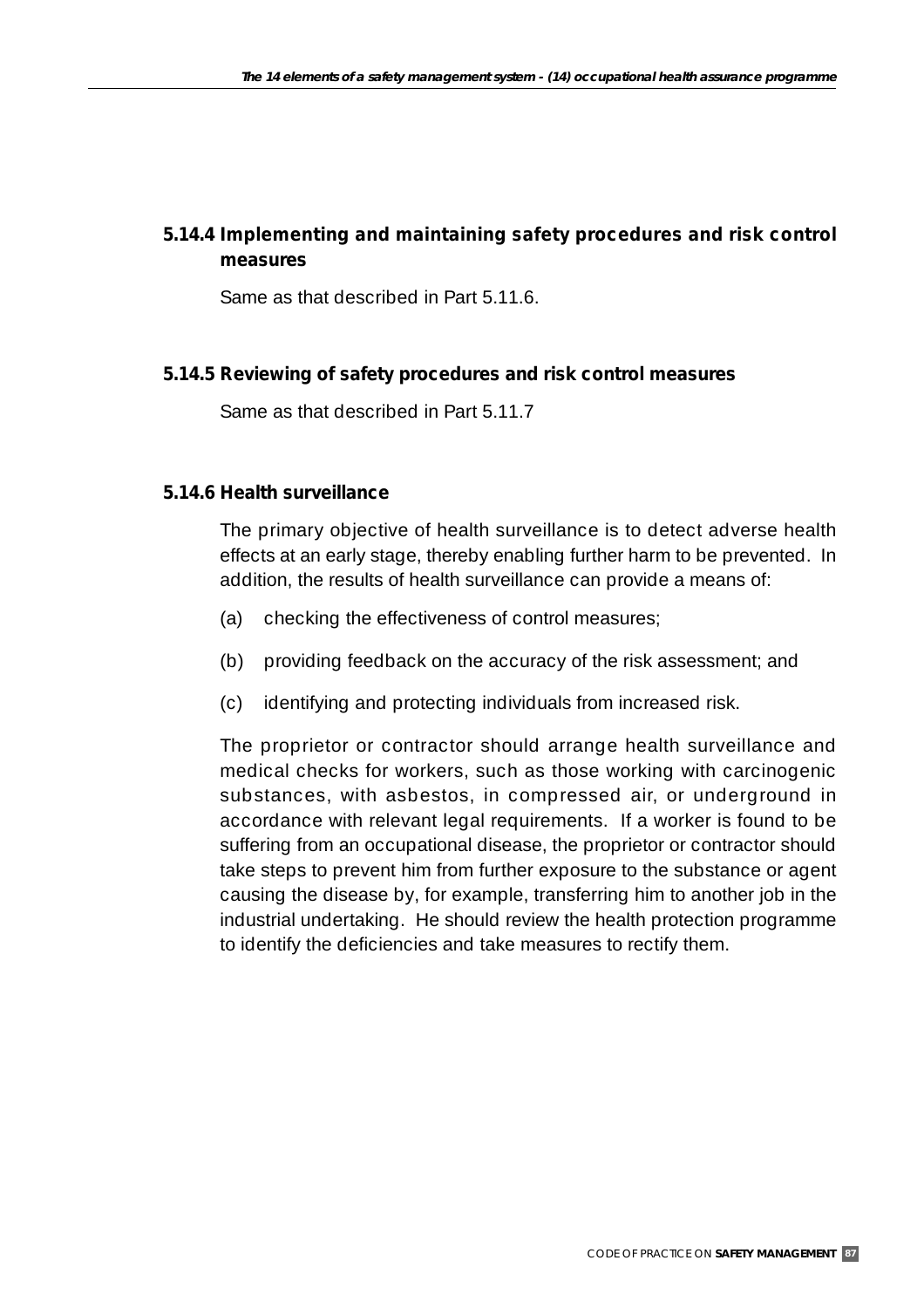# 6. SAFETY AUDIT

Safety audit constitutes the "feedback loop" which enables the relevant industrial undertaking to reinforce, maintain and develop its ability to reduce risks to the fullest extent and to ensure the continued effectiveness of the safety management system. Under the Safety Management Regulation, the main duties of the proprietor or contractor of a relevant industrial undertaking specified in Parts 1 or 3 of Schedule 3 of the Safety Management Regulation in relation to safety audits include the following:

- appointment of a registered safety auditor to conduct safety audits *[Section 13 of* the Safety Management Regulation];
- provision of facilities, etc. for purpose of safety audits [Section 14 of the Safety Management Regulation]; and
- actions to be taken on safety audit reports submitted by a safety auditor [Section] 16 of the Safety Management Regulation].

This part of the COP aims to provide practical guidance in respect of these legal requirements.

# **6.1 What is a "Safety Audit" ?**

## **6.1.1 "safety audit" means an arrangement for -**

- (a) collecting, assessing and verifying information on the efficiency, effectiveness and reliability of a safety management system (including the elements specified in Schedule 4 of the Safety Management Regulation contained in the system); and
- (b) considering improvements to the system.

[Section 2(1) of the Safety Management Regulation]

## **6.1.2 Collection of information on the safety management system**

(1) Interviewing individuals

Individuals should be interviewed to gather information about the operation of the safety management system and the perceptions, knowledge, understanding, management practices, skills and competence of managers and employees at various levels in the organisation.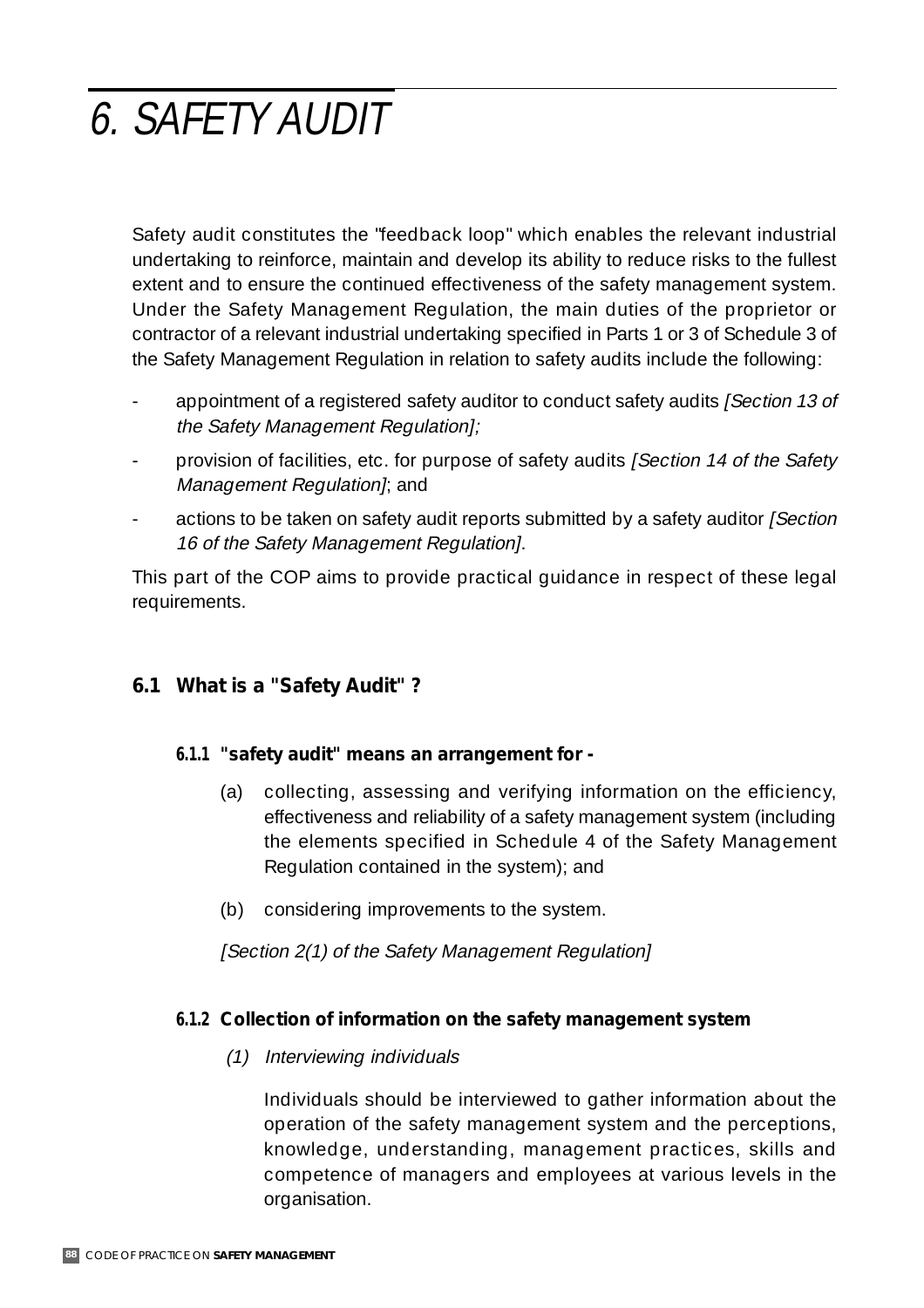In general, key personnel in the relevant industrial undertaking to be audited, as well as its sub-contractors, should provide the safety auditor with relevant information. Questionnaires can be used to ensure that interviews are carried out in a structured manner and that all the information required is obtained efficiently with minimum inconvenience to the parties involved. Key personnel usually include the proprietor or contractor, directors, managers, safety officers/safety advisors, permitto-work controllers, and experienced employees. Other representative personnel at all levels should also be interviewed to establish whether or not procedures are understood and followed.

## (2) Examining documents

Documents should be examined to check and assess the industrial undertaking's risk control systems, performance standards, safety procedures and safety instructions and to verify the information obtained through interviews.

The documents to be examined should include:

- the safety policy, complete with the general policy statement and a description of the supporting safety organisation and safety arrangements;
- risk assessment reports;
- previous safety audit records;
- documents setting out the safety and health risk control arrangements;
- safety committee/safety group meeting minutes;
- safety inspection reports;
- accident, incident and ill-health reports and statistics;
- occupational hygiene records (for example, personal monitoring records);
- reports by the enforcing authorities;
- safety training records;
- in-house safety rules and regulations and records of their compliance;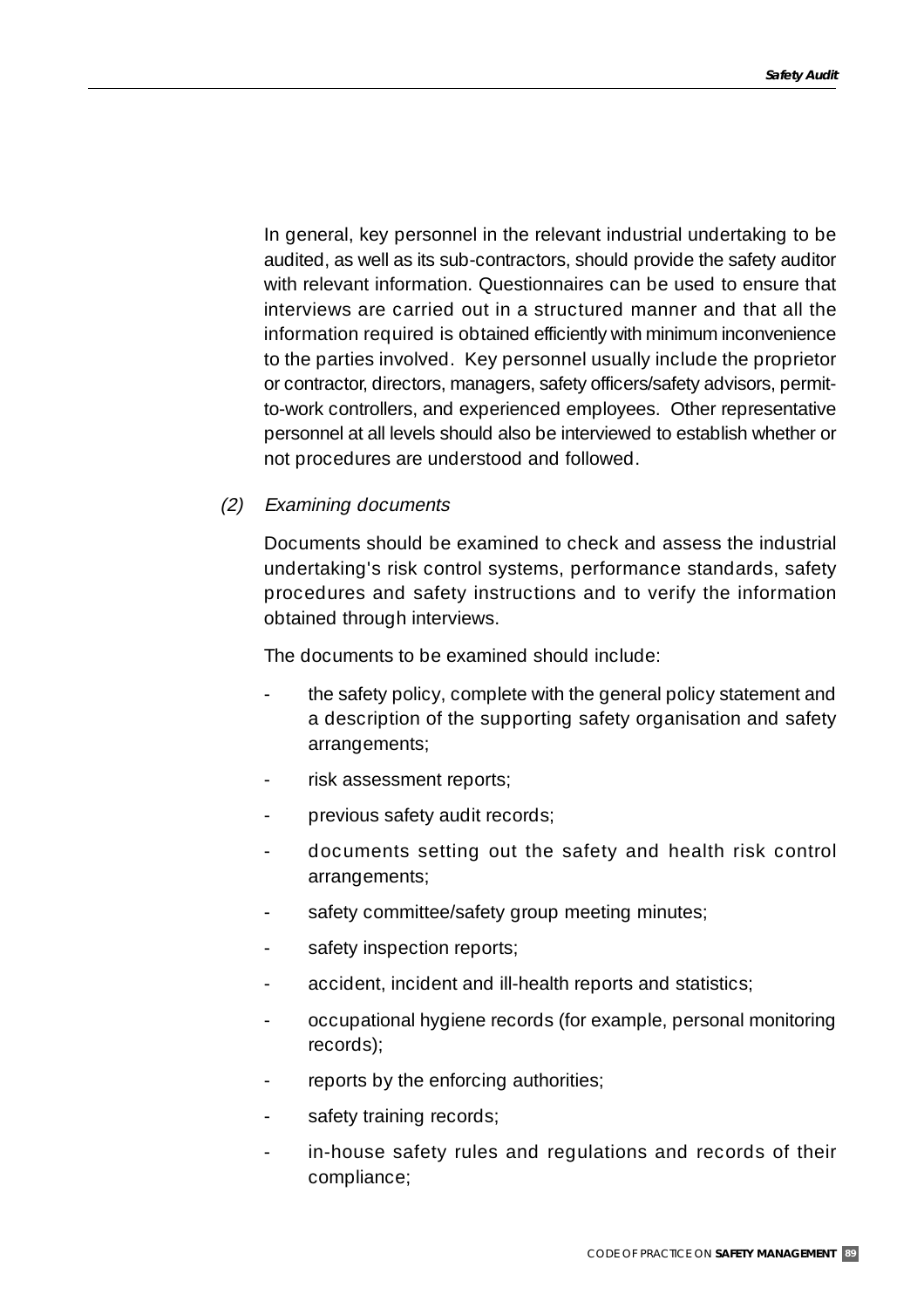- the agreements with sub-contractors (if applicable);
- records of safety promotion programmes;
- statutory registers, forms and certificates;
- records of safety and health suggestions; and
- emergency procedures.
- (3) Visual observations

The purposes of visual observation of physical conditions and work activities are to examine compliance with legal requirements, to verify the implementation and effectiveness of workplace safety procedures / precautions and risk control systems, and to confirm the information gathered through interviews and examination of documents. There are various types of observation ranging from simple visual observation of work and behaviour to very thorough visual checking of premises, plant and equipment. It can cover the whole of a particular operation or activity or focus on some sampled parts.

Collection of information about the safety management system requires decisions on the level and detail of an audit. Most audits involve sampling and a key question is always "How much sampling needs to be done to make a reliable assessment?". The nature and complexity of an audit should therefore vary according to its objectives and scope; the size, sophistication and complexity of the relevant industrial undertaking; and the maturity of the existing safety management system.

The information so collected in a safety audit should be able to provide a check on the adequacy and effectiveness of the safety management system in place. Therefore, the information concerned with answering the following questions should be collected:

- (a) Is the safety management system adequate, working well and without waste of resources ? (i.e. is it doing the right things ?)
- (b) Is the safety management system working as intended and to the desired effect ? (i.e. is it doing things right ?)
- (c) Can the safety management system be relied upon ? (i.e. can it ensure that all requirements regarding safety and health are complied with consistently and can it secure continued effective operation?)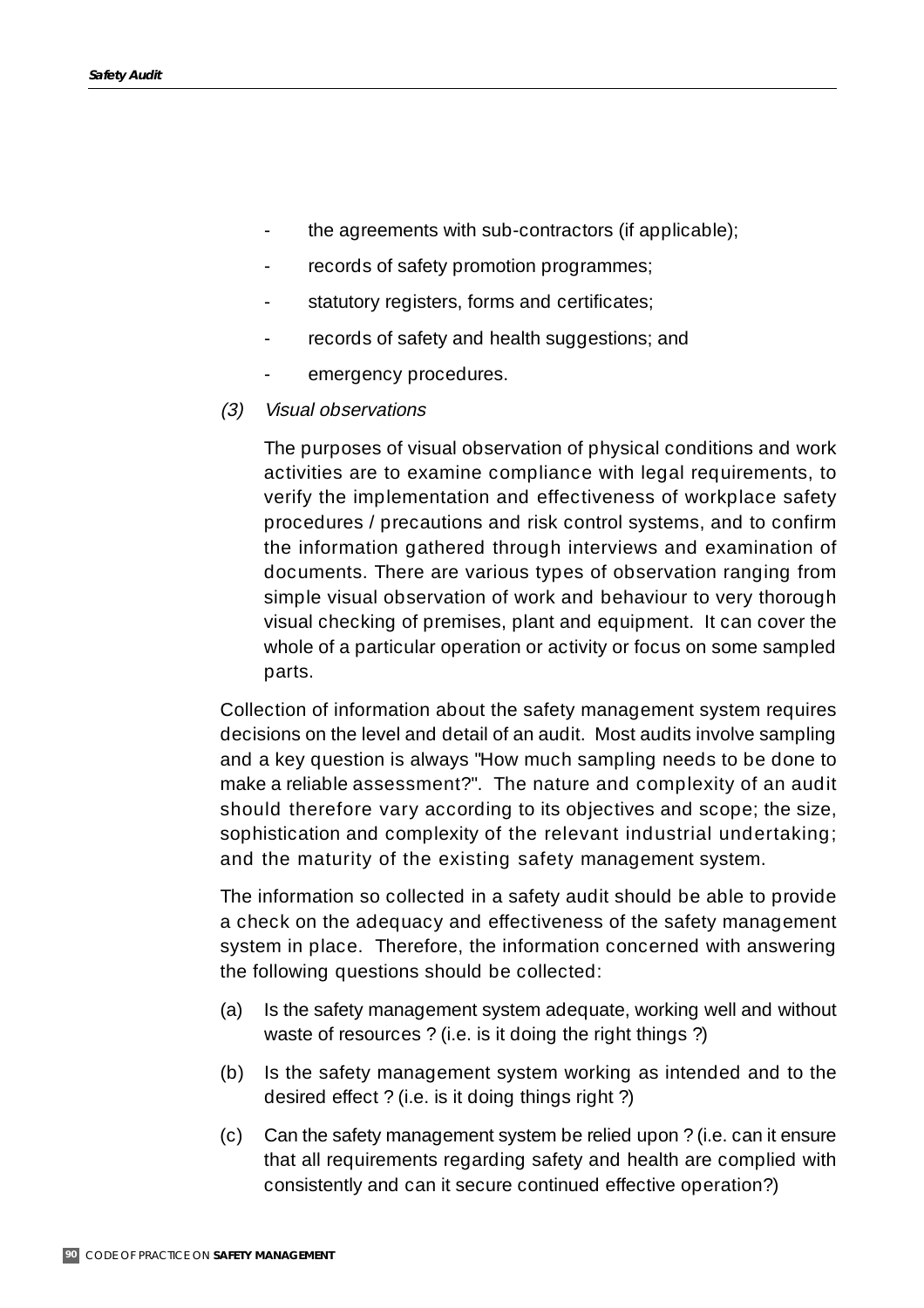## **6.1.3 Assessment and verification of information on the safety management system**

- (1) The adequacy of a safety management system should be assessed by making a comparison between what is found against a relevant "standard" or benchmark (i.e. the audit criteria). Legal standards, codes of practice, guidance notes, applicable industry standards and international standards should be used to make audit judgments.
- (2) Sufficient evidence should be collected to verify whether the relevant industrial undertaking's safety management system conforms with the audit criteria. Evidence is typically secured through interviews, examination of documents, and visual observation of activities and conditions. Indications of non-conformity with the audit criteria should be recorded.
- (3) Evidence can be in the form of qualitative or quantitative data. The use of correctly designed audit aids such as checklists and questionnaires, etc. can help simplify the analysis of data. In some cases, it would be helpful to score audit findings so that changes in performance can be measured from one audit to the next. Where such an approach is adopted, it should be based on auditing methods that ensure consistency in scoring.
- (4) The value of a safety audit is dependent upon (a) the experience and knowledge of the safety auditor and his ability to interpret and use the audit findings; and (b) the implementation of the recommendations of the safety audit report. It is also dependent upon the integrity of all the parties involved. Therefore, checks should be built into the system to help avoid misrepresentation or misapplication of safety audit results.
- (5) The safety auditor should review all his audit evidence to determine where the safety management system does not conform to the audit criteria. He should then ensure that the findings of non-conformity are supported by audit evidence and properly documented. Lastly, the safety auditor should discuss his findings with the manager in question to counter-check the factual basis of these findings. If objection is raised by the manager, the findings should be clarified before they are presented to the proprietor or contractor of the relevant industrial undertaking.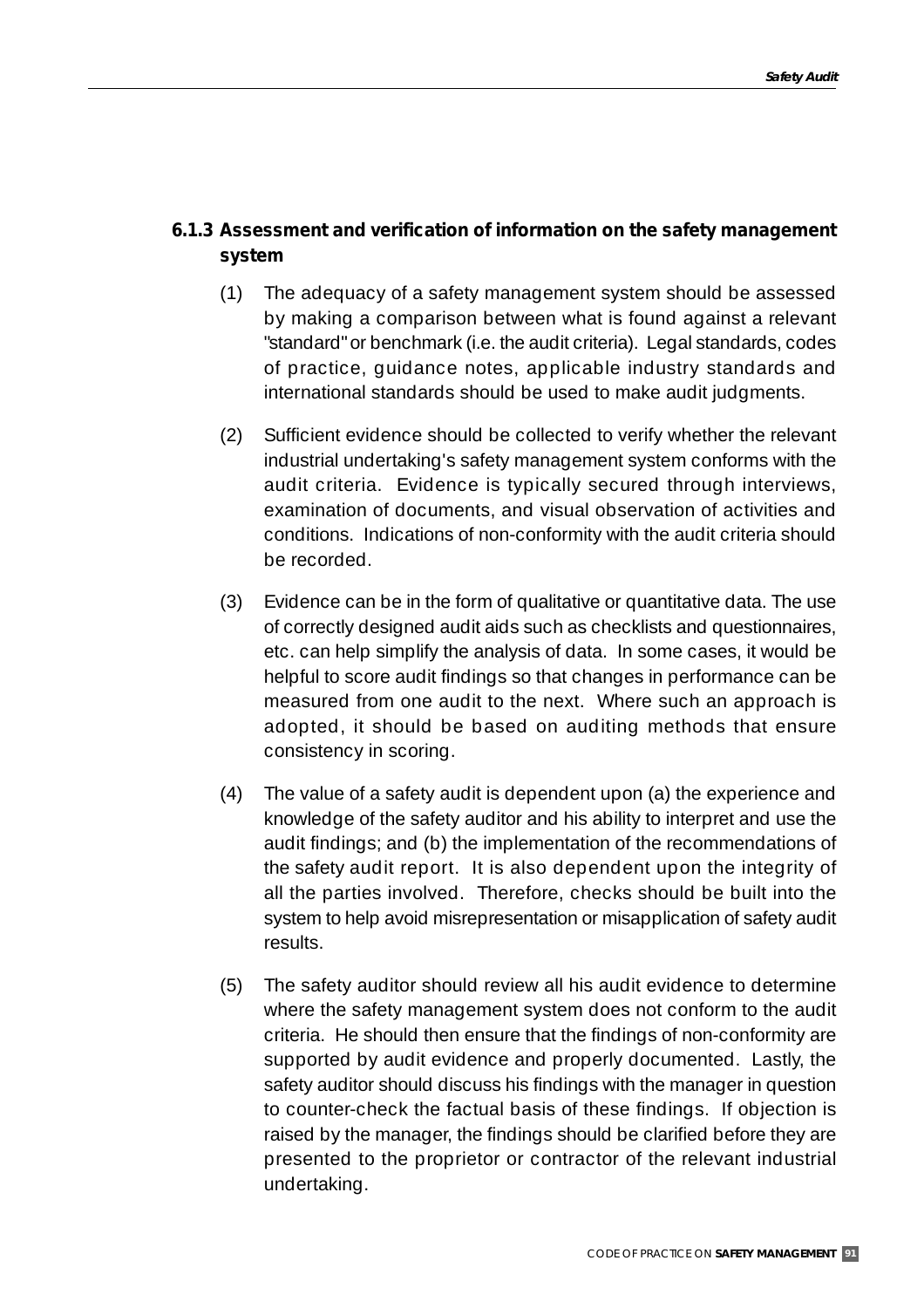## **6.1.4 Consideration of improvements to the safety management system**

- (1) Based on the audit findings, the overall performance of the safety management system should be assessed. If inadequacies or nonconformities are identified, recommendations should be made to improve the system. The audit should also identify the strengths and suggest how to build on them.
- (2) A plan based on the audit findings for improving the safety management system should be developed and drawn up. This plan should contain the necessary remedial measures and actions to rectify the inadequacies and non-conformities, complete with a description of responsibilities, completion dates and reporting requirements. Followup monitoring arrangements should be established to ensure the satisfactory implementation of the plan.

# **6.2 The appointment of a registered safety auditor to conduct a safety audit**

- 6.2.1 (1) A proprietor or contractor specified in Part 1 or Part 3 of Schedule 3 of the Safety Management Regulation shall appoint a registered safety auditor to conduct a safety audit in relation to the relevant industrial undertaking. *[Section 13(1) of the Safety Management Regulation]* 
	- (2) Who is a registered safety auditor ?
		- (a) For a person to be registered as a safety auditor, he should satisfy the requirements of Schedule 1 in the Safety Management Regulation. [Section 4(1) of the Safety Management Regulation]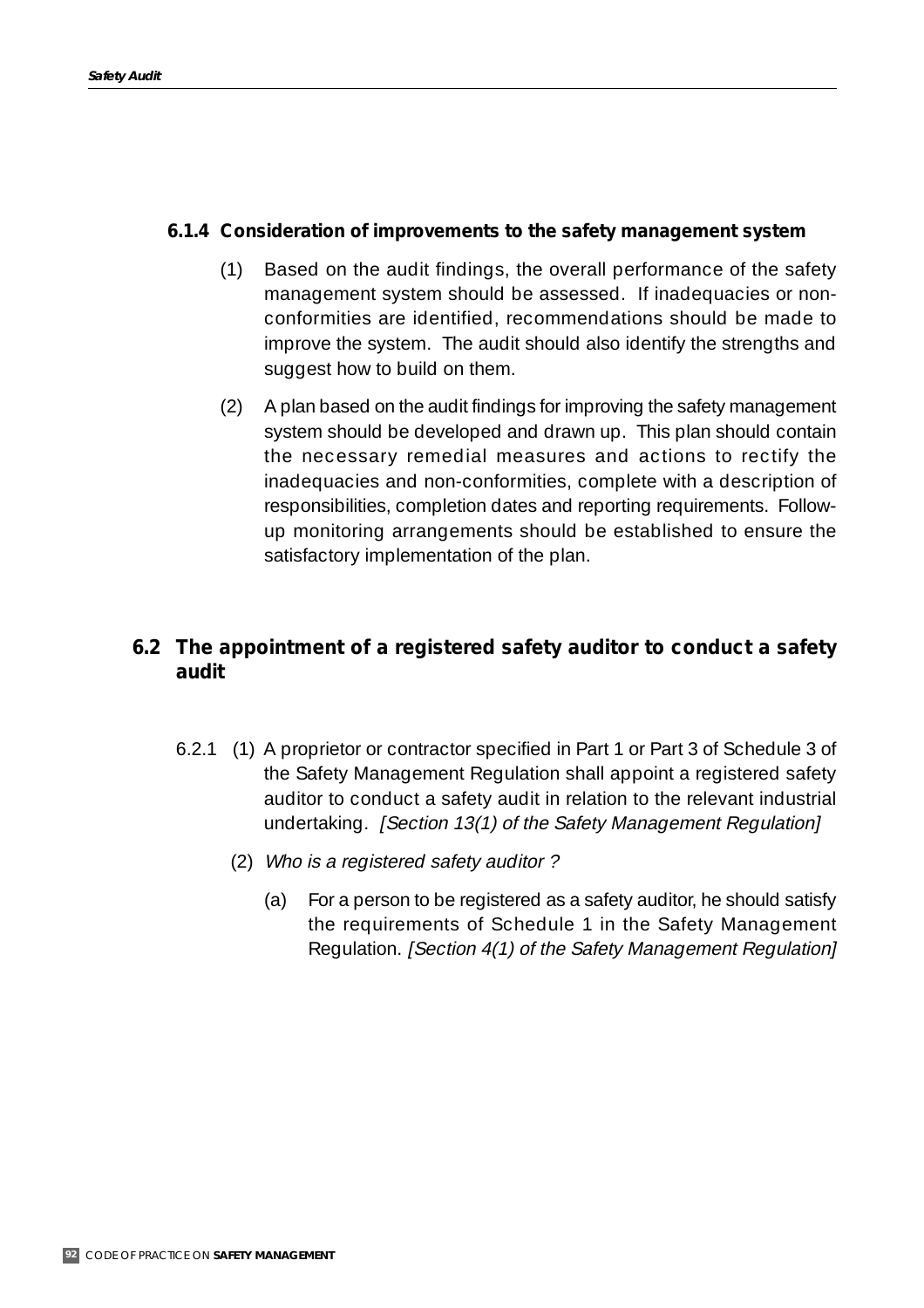#### **The person shall -**

- (a) be a registered safety officer under the Factories and Industrial Undertakings (Safety Officers and Safety Supervisors) Regulations (Cap.59 sub. leg.);
- (b) have not less than 3 years' full-time experience, in the 5 years period immediately preceding the application concerned under section 5 of this Regulation, in a managerial post responsible for industrial safety and health matters in respect of an industrial undertaking;
- (c) occupy, at the time of the application concerned under section 5 of this Regulation, the managerial post referred to in paragraph (b), or a like post;
- (d) have successfully completed
	- (i) a scheme conducted by a registered scheme operator; or
	- (ii) before the commencement of this Schedule, a scheme recognized by the Commissioner for the purposes of this Schedule; and
- (e) understand the requirements under legislation in Hong Kong relating to industrial safety and health matters.
- (b) The person should apply to the Commissioner for registration [Section 5 of the Safety Management Regulation]. If the Commissioner considers that the person is eligible, competent, fit and proper to be registered, he will be registered as a safety auditor [Section 6(2) of the Safety Management Regulation] and the particulars of his name and address, etc. will be kept in a register maintained by the Commissioner *[Section 3(1)(a)* of the Safety Management Regulation].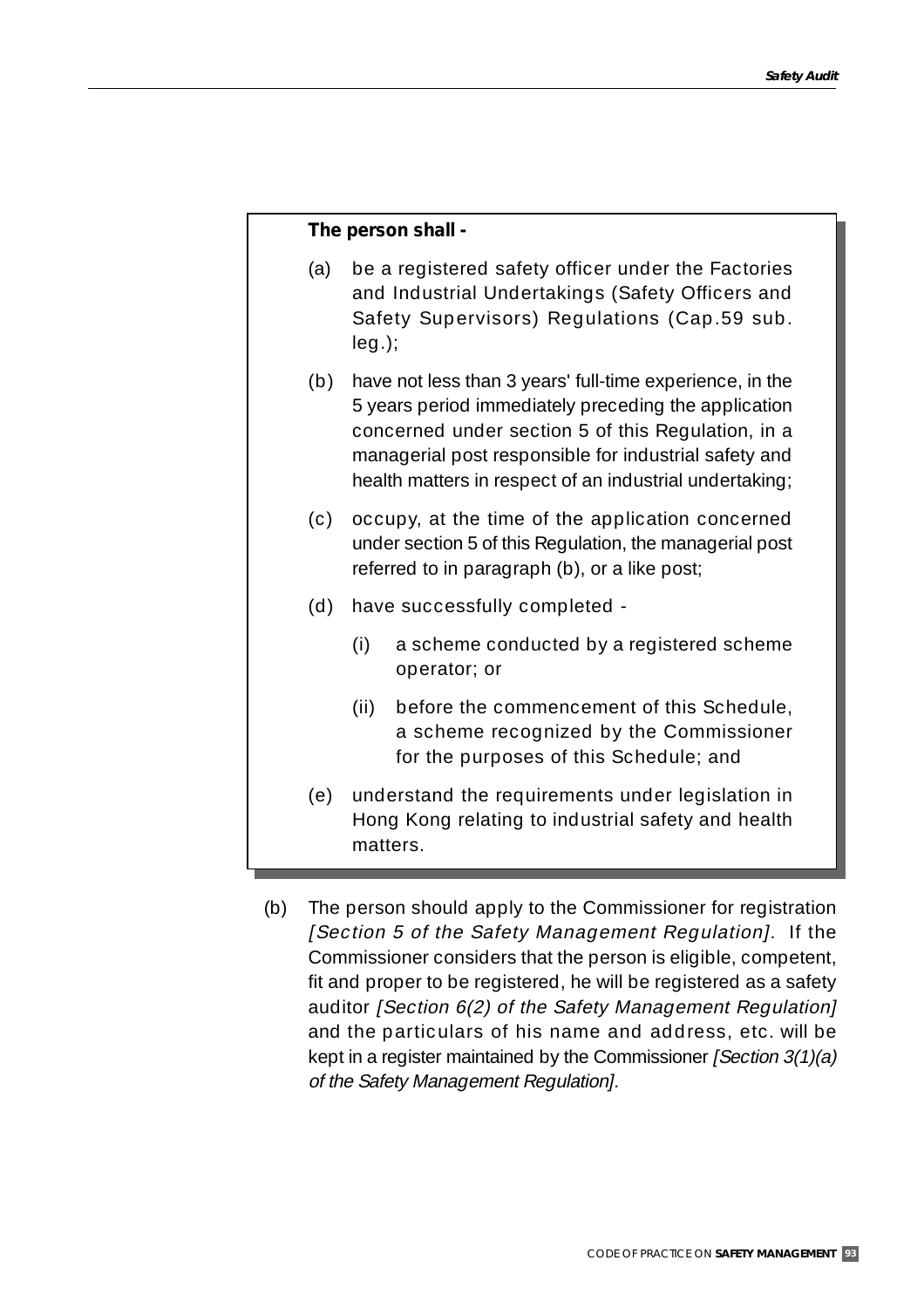- (3) How should the proprietor or contractor choose a safety auditor ?
	- (a) The proprietor or contractor should go to such offices of the Government as the Commissioner may direct to inspect the register, free of charge, during office hours *[Sections 3(1)* and 3(2) of the Safety Management Regulation]. He should only appoint a registered safety auditor whose name appears in the register and whose registration is not for the time being suspended under this Regulation. He can inspect the register kept by the Commissioner to check whether or not the registered safety auditor is suspended under the Safety Management Regulation and the period of time that registration is suspended [Section 3(3)(b) of the Safety Management Regulation].
	- (b) In choosing a safety auditor, the proprietor or contractor should consider the possible drawback of an internal safety auditor being over-familiar or over-satisfied with the relevant industrial undertaking's arrangements. Furthermore, he should adhere to the following basic criteria in choosing his safety auditor -
		- The auditor should understand his task and be competent to carry it out.
		- The auditor should be familiar with the industry and the processes being carried out in the relevant industrial undertaking.
		- The auditor should have a good knowledge of the safety management practices in the industry.
		- The auditor should have the necessary experience and knowledge to enable him to evaluate performance and identify deficiencies effectively.
- (4) How should the proprietor or contractor appoint a registered safety auditor ?

The appointment of a registered safety auditor should preferably be done in writing by the proprietor or contractor so that there are documents to prove the appointment.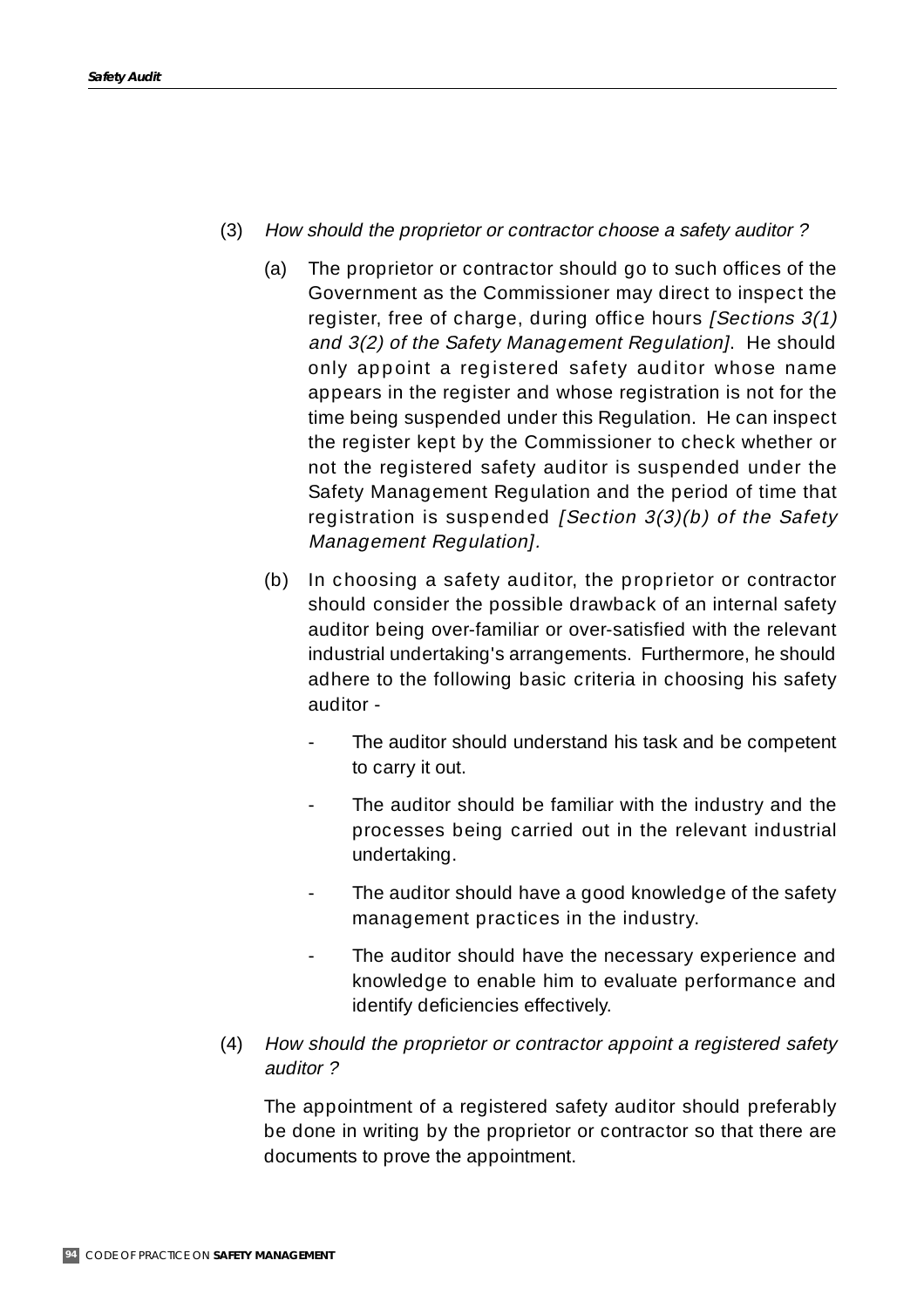- 6.2.2 (1) The proprietor or contractor specified in Part 1 or Part 3 of Schedule 3 of the Safety Management Regulation is required to ensure that safety audits are conducted according to the frequency stated. [Section 13(2) of the Safety Management Regulation]
	- (2) How frequent should safety audits be conducted in relevant industrial undertakings carrying out construction work?
		- (a) For such a relevant industrial undertaking set up before the commencement of the Safety Management Regulation -

safety audits should be conducted not less than once in each 6 months period, beginning with the commencement of the Safety Management Regulation.

(b) For such a relevant industrial undertaking set up after the commencement of the Safety Management Regulation -

safety audits should be conducted not less than once in each 6 months period beginning with the day on which the undertaking comes into existence.

(c) In any case, safety audits should be conducted not less than 6 months after the last safety audit report was submitted under section 15 of the Safety Management Regulation in respect of the undertaking.

[Section 13(2)(a) of the Safety Management Regulation]

- (3) How frequent should safety audits be conducted in relevant industrial undertakings other than those carrying out construction work?
	- (a) For such a relevant industrial undertaking set up before the commencement of the Safety Management Regulation -

safety audits should be conducted not less than once in each 12 months period, beginning with the commencement of the Safety Management Regulation.

(b) For such a relevant industrial undertaking set up after the commencement of the Safety Management Regulation -

safety audits should be conducted not less than once in each 12 months period beginning with the day on which the undertaking comes into existence.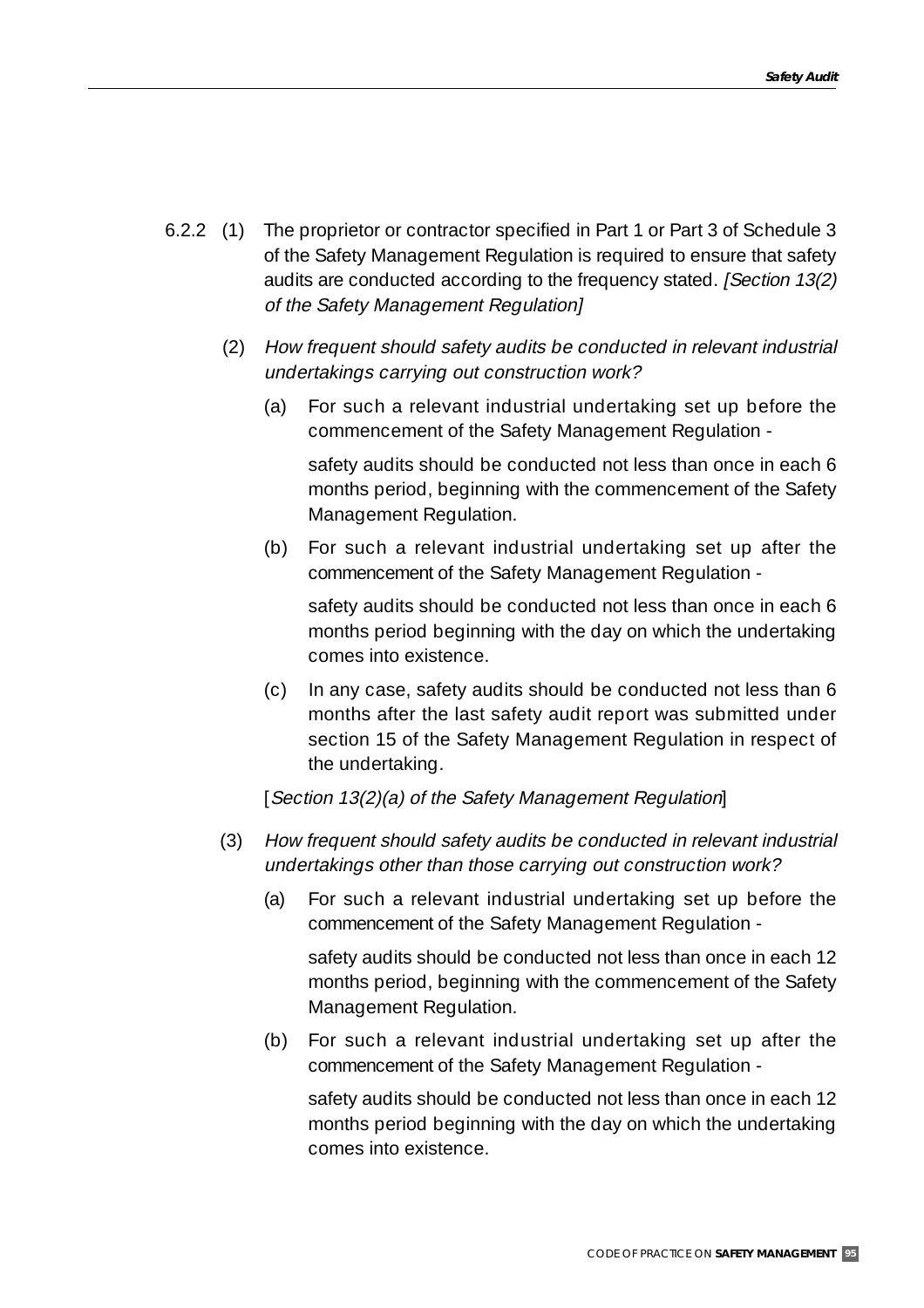(c) In any case, safety audits should be conducted not later than 12 months after the last safety audit report was submitted under section 15 of the Safety Management Regulation in respect of the undertaking.

[Section 13(2)(b) of the Safety Management Regulation]

## **6.3 Assistance, facilities and information to be provided for the purposes of safety audit**

- 6.3.1 The proprietor or contractor who has appointed a registered safety auditor to conduct a safety audit shall provide all such assistance, facilities and information as may be necessary for the audit. *[Section 14(a) of the Safety* Management Regulation]
- 6.3.2 (1) What "assistance" should be provided ?
	- (a) Full co-operation with the safety auditor

The proprietor or contractor should ensure that staff at all levels in the relevant industrial undertaking are made aware of the objectives of a safety audit and its benefits so that they would not see the audit as a threat. All staff should be required to be open and co-operate wholeheartedly with the safety auditor by responding to any questions and request for information/data frankly and efficiently during the audit.

(b) Determination of the scope of the safety audit

The scope of the audit should be determined by the proprietor or contractor in consultation with the safety auditor prior to the audit. The scope of the safety audit should describe the extent and boundaries of the audit in terms of physical locations, organisational activities and other parameters. All employees, including management staff, should be informed about the audit scope by the proprietor or contractor, who should ensure that the resources committed to the audit are sufficient to meet its intended scope.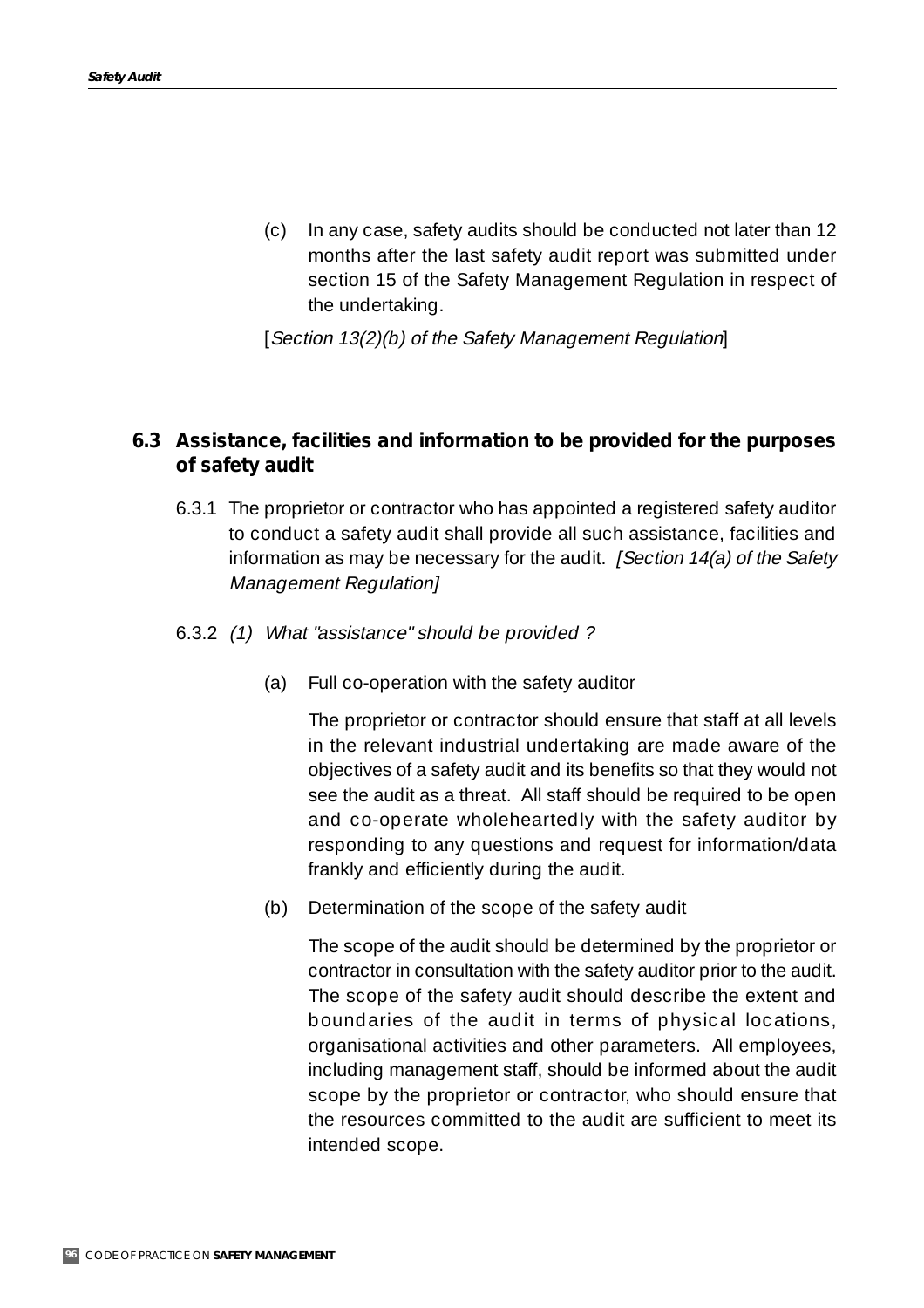(c) Assisting in the establishment of the audit criteria and audit plan

The proprietor or contractor should assist the safety auditor to work out the safety audit criteria. International standards, codes of practice, guidance notes, guidelines, legal requirements, and a host of other safety and health literatures, will be valuable sources of reference to help draw up the audit criteria.

In addition, the proprietor or contractor should take part in the drawing up of the safety audit plan so that he can fully understand the plan and communicate it to all staff members who will be affected by the audit. The proprietor or contractor should also take part in the review of the plan during the audit. The plan should include:

- the safety audit objectives and scope;
- the safety audit criteria;
- a description of the organisational and functional units to be audited;
- a description of the units and/or individuals in the relevant undertaking having significant direct responsibilities regarding safety management;
- the procedures for auditing the safety management system;
- the languages used in the safety audit;
- a description of reference documents;
- the expected time and duration for major safety audit activities;
- when and where the safety audit is to be conducted;
- the schedule of meetings to be held with the management;
- the confidentiality and privacy protection requirements;
- the contents, format and expected date of issue of the safety audit report; and
- document retention requirements.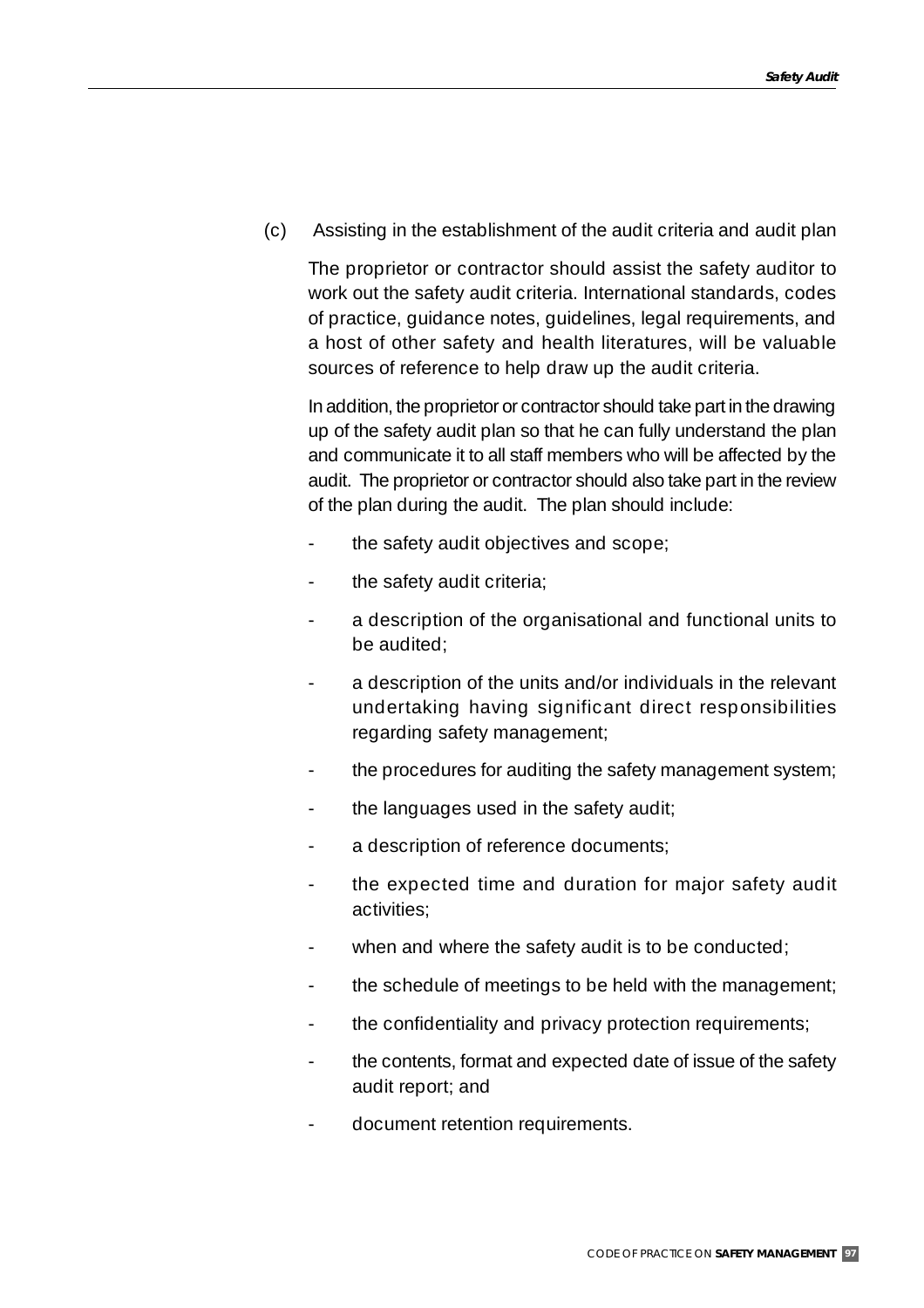Besides, the proprietor or contractor and the safety auditor should agree on the dates for commencement and completion of the safety audit, and the date by which the audit report is to be completed by the safety auditor.

(d) Authorisation and resources

The safety auditor should be authorised to enter workplaces, access confidential information, and inspect reports, records and statutory forms relating to safety and health during the audit. In addition, the safety auditor should be provided with adequate financial and human resources to ensure that he can carry out the audit in an effective and efficient way.

(e) Appointment of senior staff to accompany the safety audit

Responsible and competent senior staff should be appointed to accompany the safety auditor to the work sites and to ensure that the auditor is fully aware of the safety and health requirements enforced at the sites.

(2) What "facilities" should be provided ?

Provision of on-site facilities

The proprietor or contractor of the relevant industrial undertaking should provide the auditor with a suitable meeting place (such as an interview room) to conduct interviews with relevant working personnel on site, complete with desks and chairs. He should also provide the safety auditor with suitable personal protective equipment and the necessary secretarial support (such as photocopying and e-mail services). In addition, suitable testing and measuring equipment should be made readily available during the audit. Transportation for the auditor to go from one work location to another should also be arranged.

#### (3) What "information" should be provided ?

Documents relating to safety and health matters

The proprietor or contractor of the relevant industrial undertaking should co-operate fully with the safety auditor by tendering all the necessary documents for inspection and checking by the safety auditor. The documents should include the organisational chart, safety committee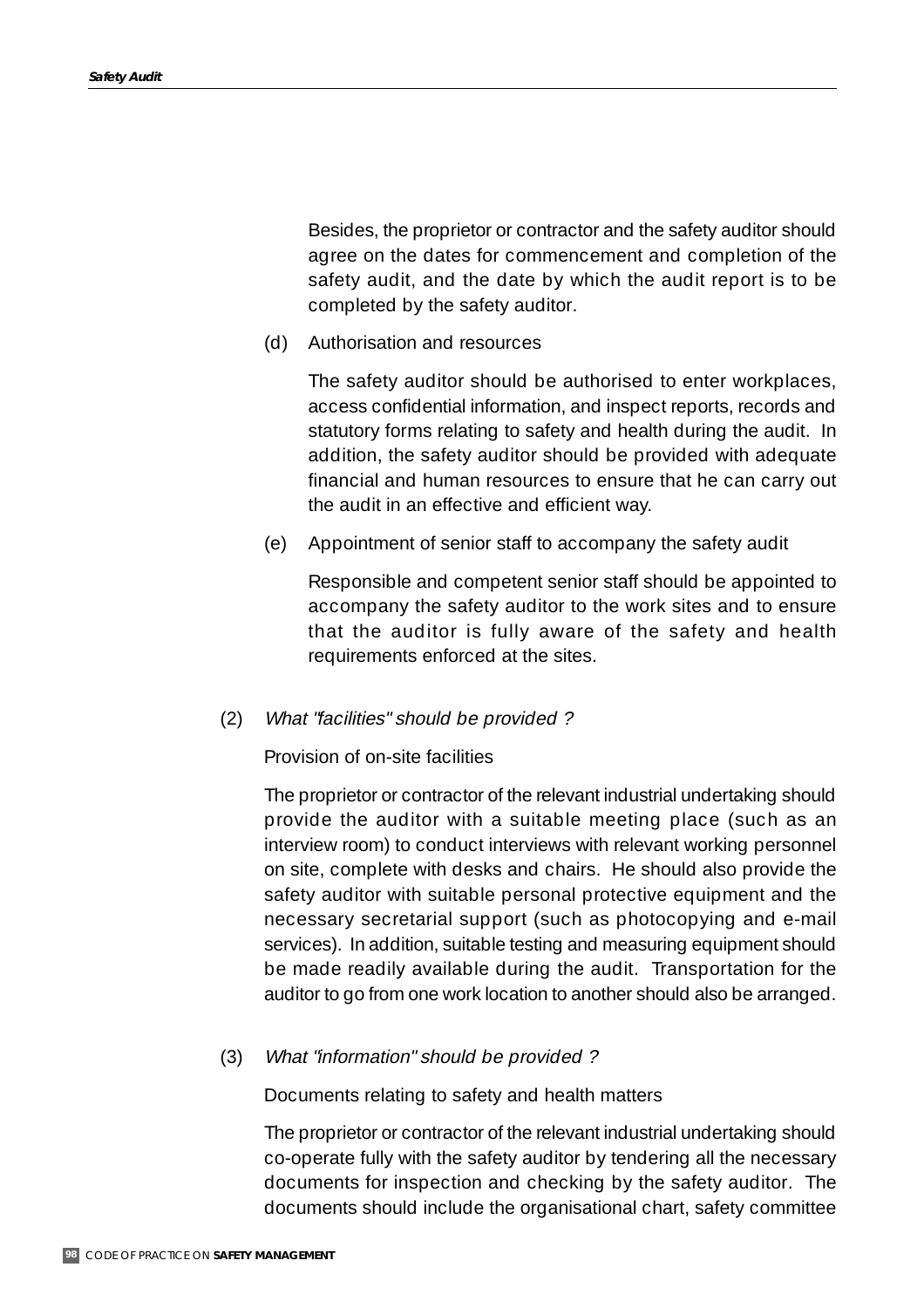meeting minutes, accidents and incidents investigation reports, production flow charts, work specifications and procedures, permit-to-work procedures, material safety data sheets, statutory forms and certificates, safety and health manuals, risk assessment reports, method statements, previous safety audit reports, and records showing that the work activities meet the safety and health standards.

## **6.4 Things to observe when the safety auditor is an employee of the proprietor or contractor**

6.4.1 The proprietor or contractor who has appointed a registered safety auditor to conduct a safety audit shall ensure that the auditor, if he is an employee of the proprietor or contractor, as the case may be, is not required to carry out other work of a nature or to the extent that would prevent the efficacious conduct of the audit. *[Section 14(b) of* the Safety Management Regulation]

## 6.4.2 What sort of work would prevent the efficacious conduct of the audit ?

If the safety auditor is an employee of the relevant industrial undertaking, the proprietor or contractor should, as far as possible, only require him to carry out work relating to conducting the safety audit.

If it is not reasonably practicable to release the safety auditor from other duties during the audit, he should not be requested to take up duties of a nature that would prevent the efficacious conduct of the audit, including those likely to give rise to a conflict of interest and undermine his impartiality as an auditor. He should avoid duties that would overload him or cause undue interruptions to his work as a safety auditor. For example, if the safety auditor is an in-house safety officer or safety advisor, he should be released from the duties of a safety officer or safety advisor to avoid conflict of interest and maintain impartiality once he is appointed by the proprietor or contractor as the safety auditor.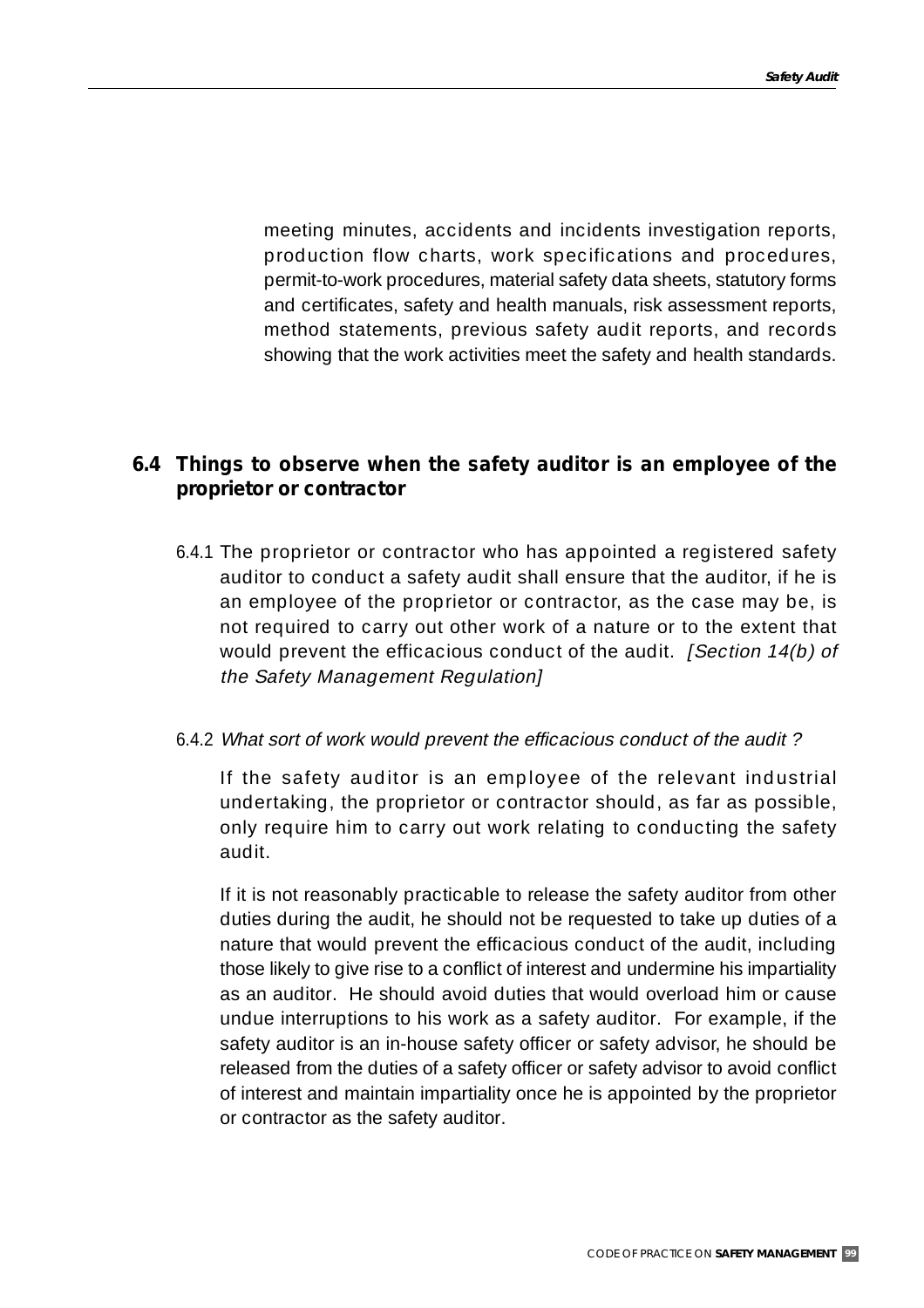## **6.5 Actions to be taken on safety audit report**

- 6.5.1 The proprietor or contractor to whom a safety audit report has been submitted under section 15 of the Safety Management Regulation shall —
	- (a) read and countersign the report, and record the date of his countersignature, as soon as practicable after receiving the report;
	- (b) if the report contains recommendations for improvements to the safety management system to which it relates -
		- (i) draw up a plan for the improvements within 14 days after receiving the report; and
		- (ii) implement the plan as soon as is practicable;
	- (c) if a plan referred to in paragraph (b) is drawn up, submit a copy of the report together with a copy of the plan to the Commissioner within 21 days after receiving the report; and
	- (d) keep a copy of the report and the plan, if any, for a period of not less than 5 years after the date of countersignature referred to in paragraph (a).

[Section 16(1) of the Safety Management Regulation]

6.5.2 (1) What should the proprietor or contractor do before countersigning the safety audit report ?

> Before countersigning the safety audit report, the proprietor or contractor, together with the managers affected by the findings of the report, should seriously consider the audit findings and the recommendations for improving the safety management system to see if they have any questions for immediate clarification with the safety auditor.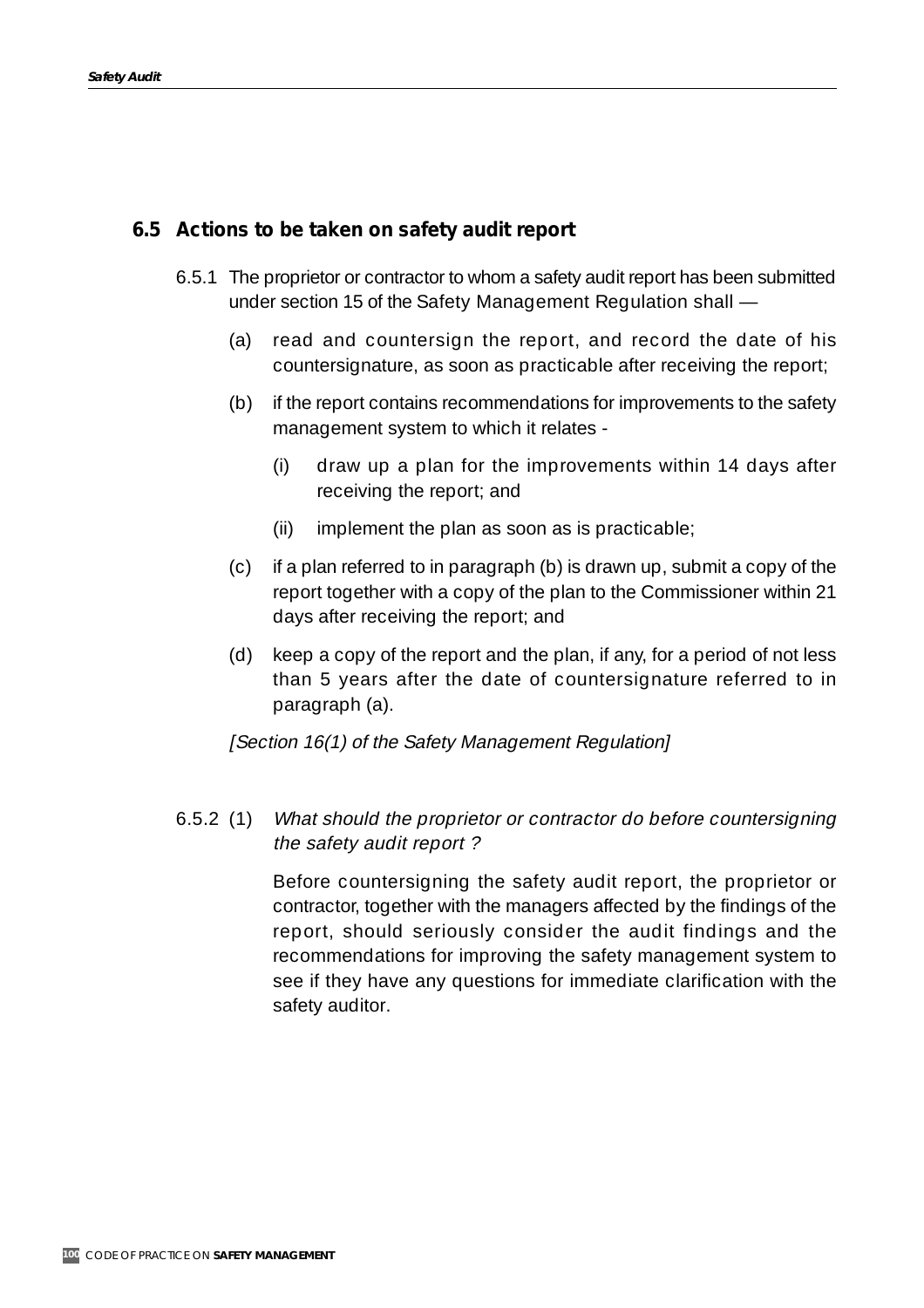## (2) How should the plan for improvements be ?

If the safety audit report contains recommendations for improving the safety management system, the proprietor or contractor should draw up a plan, in written form and complete with a description of the remedial measures, responsibilities, completion dates and reporting requirements, etc., for the implementation of the recommended improvements, within 14 days after receiving the report. In general, the plan should include the following essential components —

(a) Present situation

The present situation regarding the effectiveness, efficiency and reliability of the safety management system in operation in the relevant industrial undertaking should be defined as specifically as possible, based on the audit findings. This should be compared with the desired situation to find out how big the gap is.

(b) Desired situation

The desired situation regarding the effectiveness, efficiency and reliability of the safety management system should be defined as specifically as possible, based on the recommendations of the safety audit report. It will provide the standards for the industrial undertaking's safety management system to measure up to.

(c) Action plan

The action plan deals with how to move from the present situation to the desired situation. It should be specific enough to be measurable and should answer the questions of "what", "who" and "when" in the process of upgrading the safety management system. Monitoring arrangements should be laid down in the plan to ensure its effective and efficient implementation.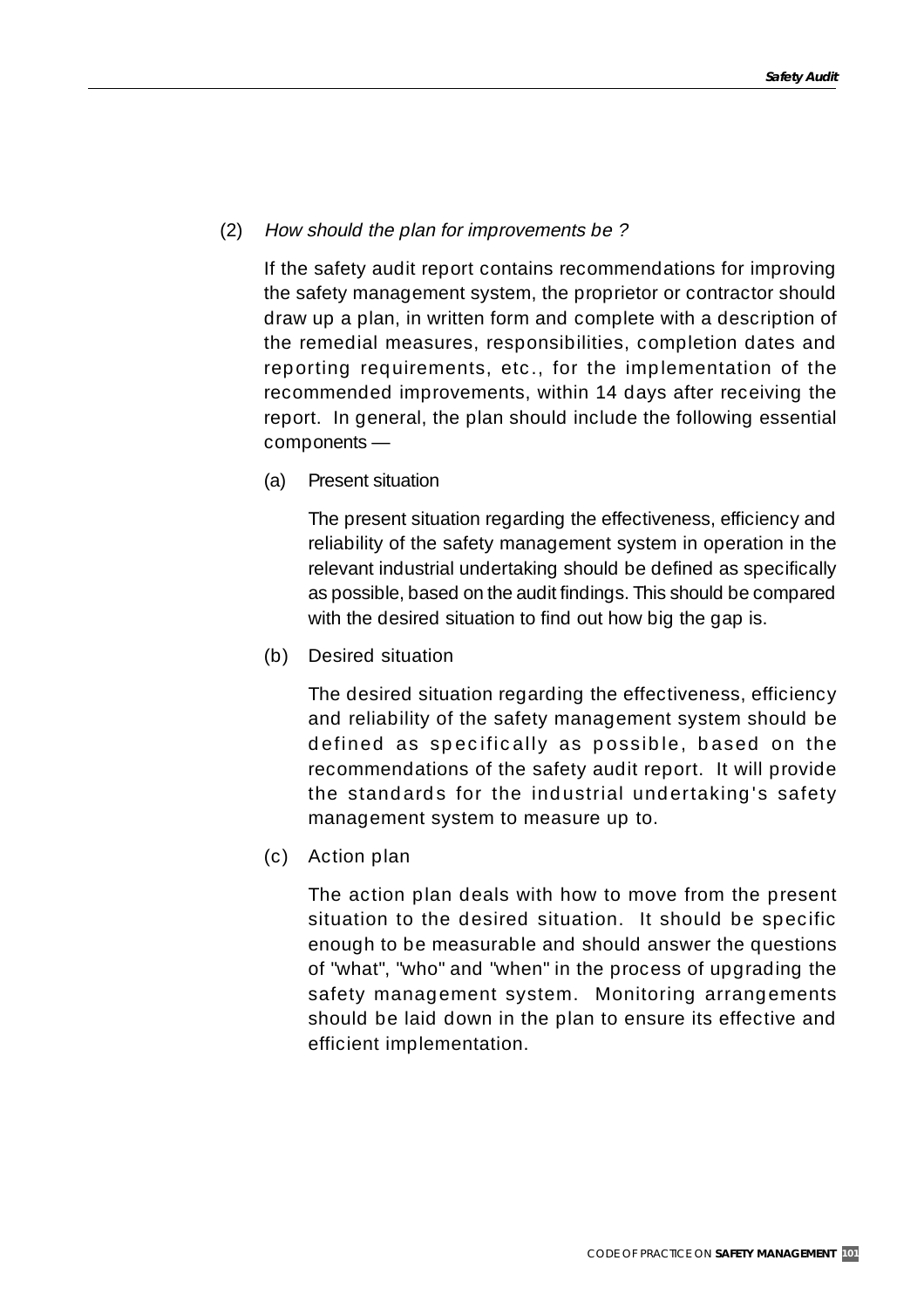(3) How soon should the proprietor or contractor implement the improvement plan?

The proprietor or contractor shall as soon as is practicable implement the plan drawn up to rectify the shortcomings that exist in the safety mangement system. He should, in consultation with the safety auditor, work out a priority list of actions so that situations with imminent risks are dealt with immediately and non-imminent situations are dealt with as soon as possible.

In any case, the proprietor or contractor shall submit a copy of the safety audit report together with a copy of the plan to the Commissioner within 21 days after receiving the report. The proprietor or contractor shall also keep a copy of the report and the plan, if any, for not less than 5 years after the date of his countersignature. Follow-up monitoring arrangements should be established by the proprietor or contractor to ensure satisfactory implementation of the plan for improving the efficiency, effectiveness and reliability of the safety management system.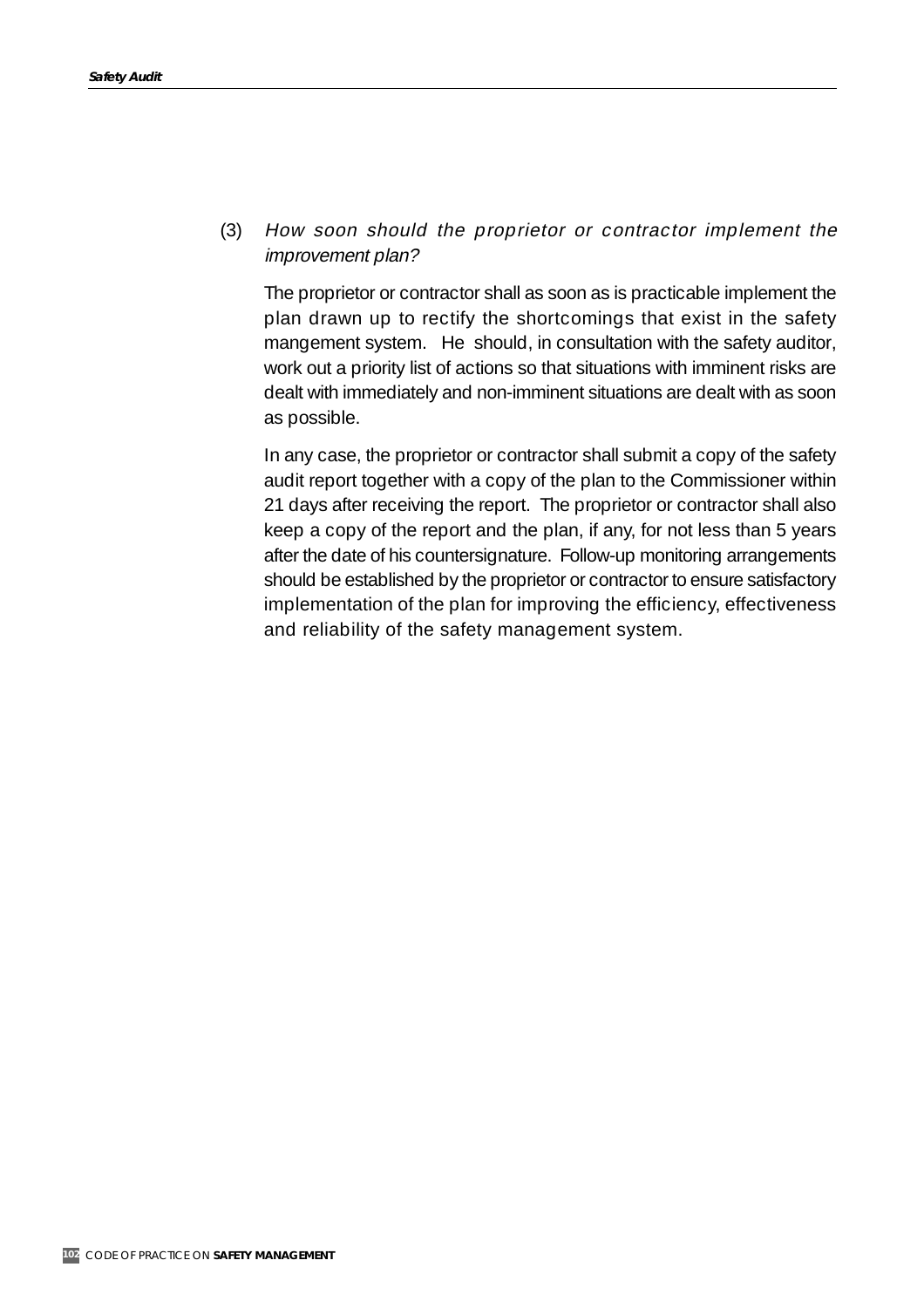## **6.6 Obligation to produce safety audit report or plan for inspection**

- 6.6.1 The proprietor or contractor shall at all reasonable times make available the safety audit report or plan for inspection by any occupational safety officer who requests to see it. [Section 17(a) of the Safety Management Regulation]
- 6.6.2 The proprietor or contractor shall provide a copy of the report or plan, and/or any document which supports any matter specified or referred to in the report or plan not later than 14 days after receiving a written request from the Commissioner to do so. [Sections  $17(c)$  and (d) of the Safety Management Regulation]
- 6.6.3 What are the documents which support the matter specified or referred to in the safety audit report or plan?

Such documents include records or other documents which:

- (a) provide evidence on the development, implementation and maintenance of the safety management system; and
- (b) have been used by the safety auditor to support his audit findings and recommendations. Some examples of such documents are listed in Part 6.1.2(2) for reference.
- 6.6.4 A proprietor or contractor shall permit an occupational safety officer to make a copy of the safety audit report or plan he requests to see. [Section 17(b) of the Safety Management Regulation]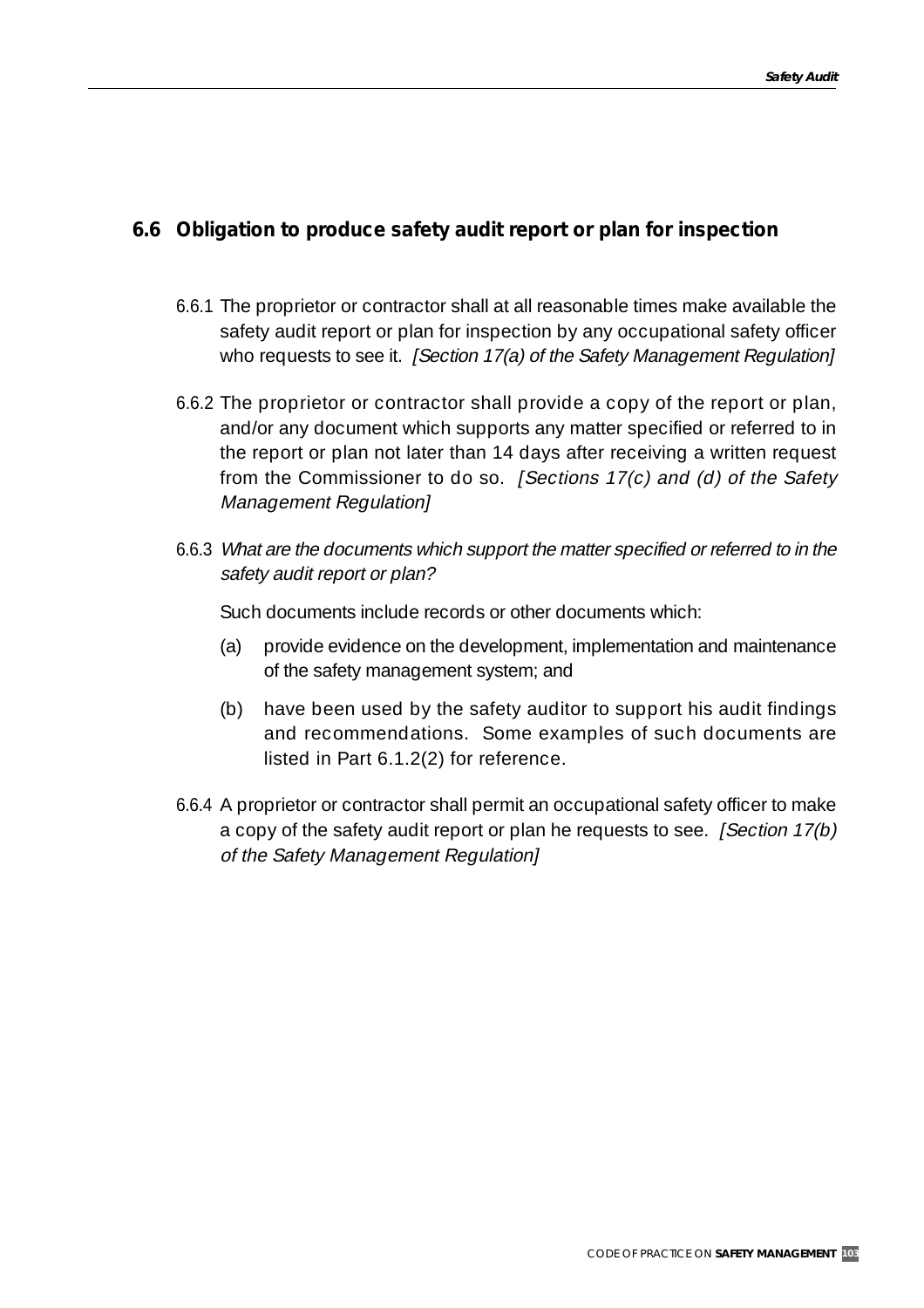# 7. SAFETY REVIEW

Safety review constitutes the "feedback loop" which enables the relevant industrial undertaking to reinforce, maintain and develop its ability to reduce risks to the fullest extent and to ensure the continued effectiveness of the safety management system. Under the Safety Management Regulation, the main duties of the proprietor or contractor of a relevant industrial undertaking specified in Part 2 or 4 of Schedule 3 in relation to safety reviews include the following:

- appointment of a safety review officer to conduct safety reviews [Section 19 of the Safety Management Regulation];
- provision of facilities, etc. for purpose of safety reviews [Section 20 of the Safety Management Regulation]; and
- action to be taken on safety review reports submitted by a safety review officer [Section 22 of the Safety Management Regulation].

This part of the COP aims to provide practical guidance in respect of these legal requirements.

# **7.1 What is a "Safety Review"?**

## **7.1.1 "safety review" means an arrangement for -**

- (a) reviewing the effectiveness of a safety management system (including the elements specified in Schedule 4 of the Safety Management Regulation contained in the system); and
- (b) considering improvements to the effectiveness of the system.

[Section 2(1) of the Safety Management Regulation]

## **7.1.2 Review of the safety management system**

(1) Document review

Safety and health instructions are an integral part of normal procedures and working instructions. Therefore, relevant documents should be reviewed as part of the safety review. In general, documents to be reviewed and assessed should be those which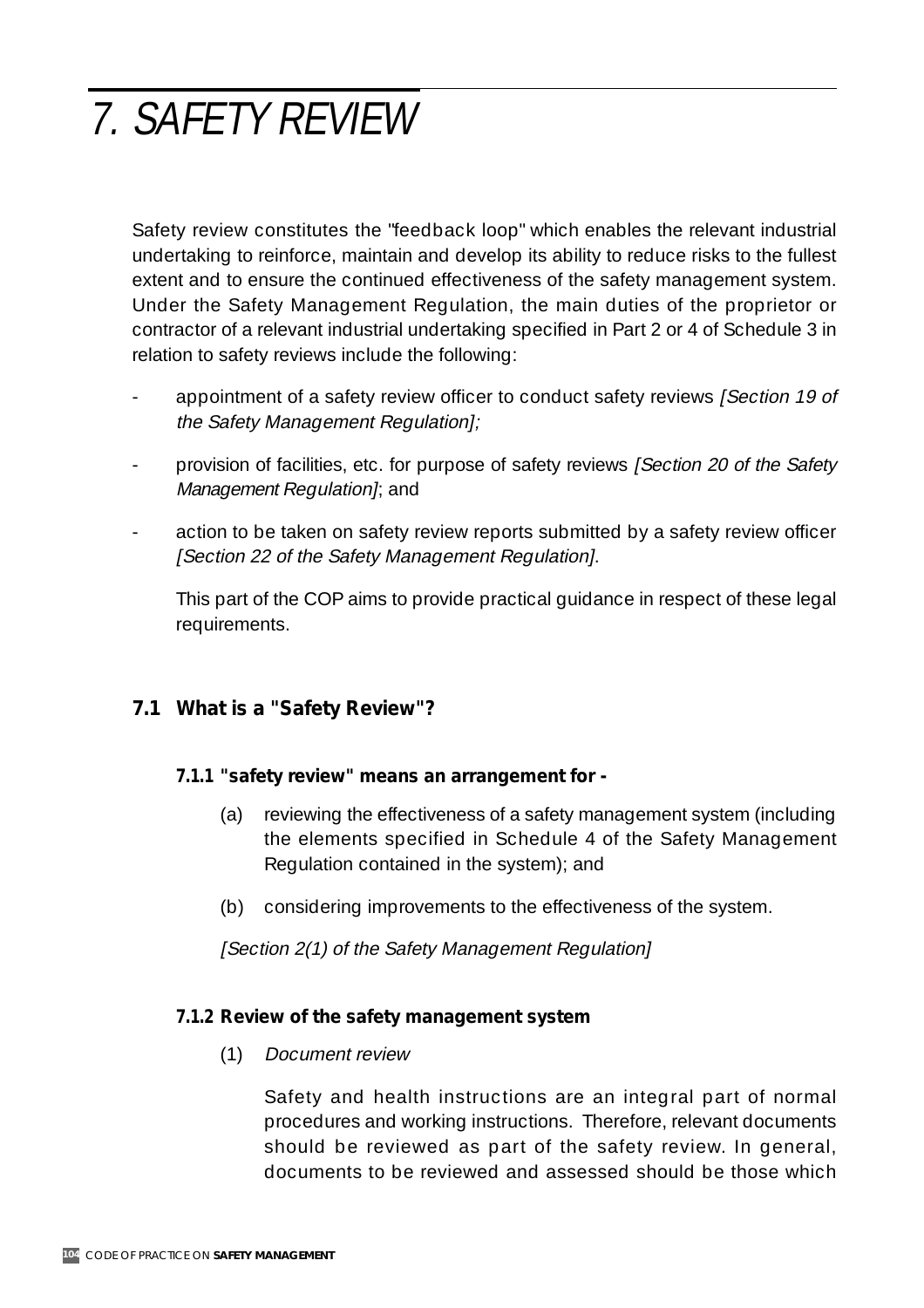provide evidence on the implementation and maintenance of the safety management system, including:

- the safety policy, complete with the general policy statement and a description of the supporting safety organisation and safety arrangements;
- risk assessment reports;
- previous safety review records;
- safety and health manuals, setting out the safety and health risk control arrangements;
- safety group meeting minutes;
- safety inspection reports;
- accident, incident and ill-health reports and statistics;
- occupational hygiene records (for example, personal monitoring records);
- reports by the enforcing authorities;
- safety training records;
- in-house safety rules and regulations and records of their compliance;
- the agreements with sub-contractors (if applicable);
- records of safety promotion programmes;
- statutory registers, forms and certificates;
- records of safety and health suggestions; and
- emergency procedures.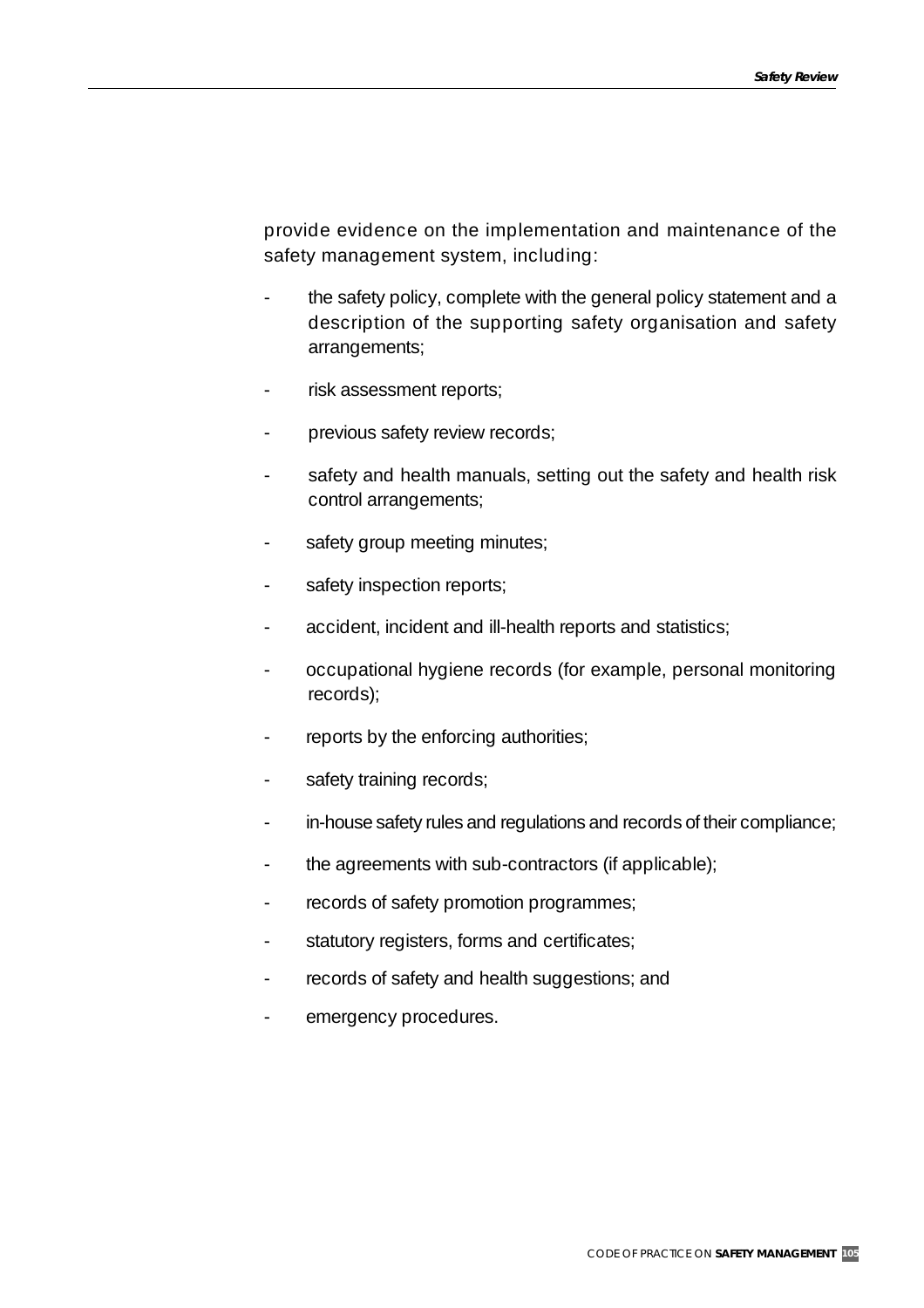## (2) Physical condition check

Physical check of premises, plant and equipment, supplemented by visual observation of work and behaviour by the safety review officer, should be conducted during the safety review. The purposes are to check compliance with legal requirements and to verify the effectiveness of workplace safety procedures / precautions and risk control systems. The physical condition check may either cover the whole of a particular operation or activity or focus on only the sampled parts.

During the physical condition check, the proprietor or contractor of the relevant industrial undertaking or his representative, the person responsible for safety matters and the experienced employees involved in the particular operation or activity to be reviewed, should be asked to provide information to counter-check the validity of the observation findings.

Finally, the physical condition check findings so collected should be used to verify the information gathered through examining documents.

- (3) The safety review should answer the questions "where are we now ?" and "how well or badly are we performing?". It should be a review of the existing arrangements for managing safety and health in the relevant industrial undertaking and an appraisal of the performance of the safety management system in operation. During the safety review, information should be obtained on the scope, adequacy and implementation and maintenance of the current safety management system. Also, the review should provide a reference for the next safety review on the progress of the implementation and maintenance of the safety management system. In general, the safety review should compare the existing safety management system with:
	- (a) the requirements of the Safety Management Regulation on the development, implementation and maintenance of a safety management system;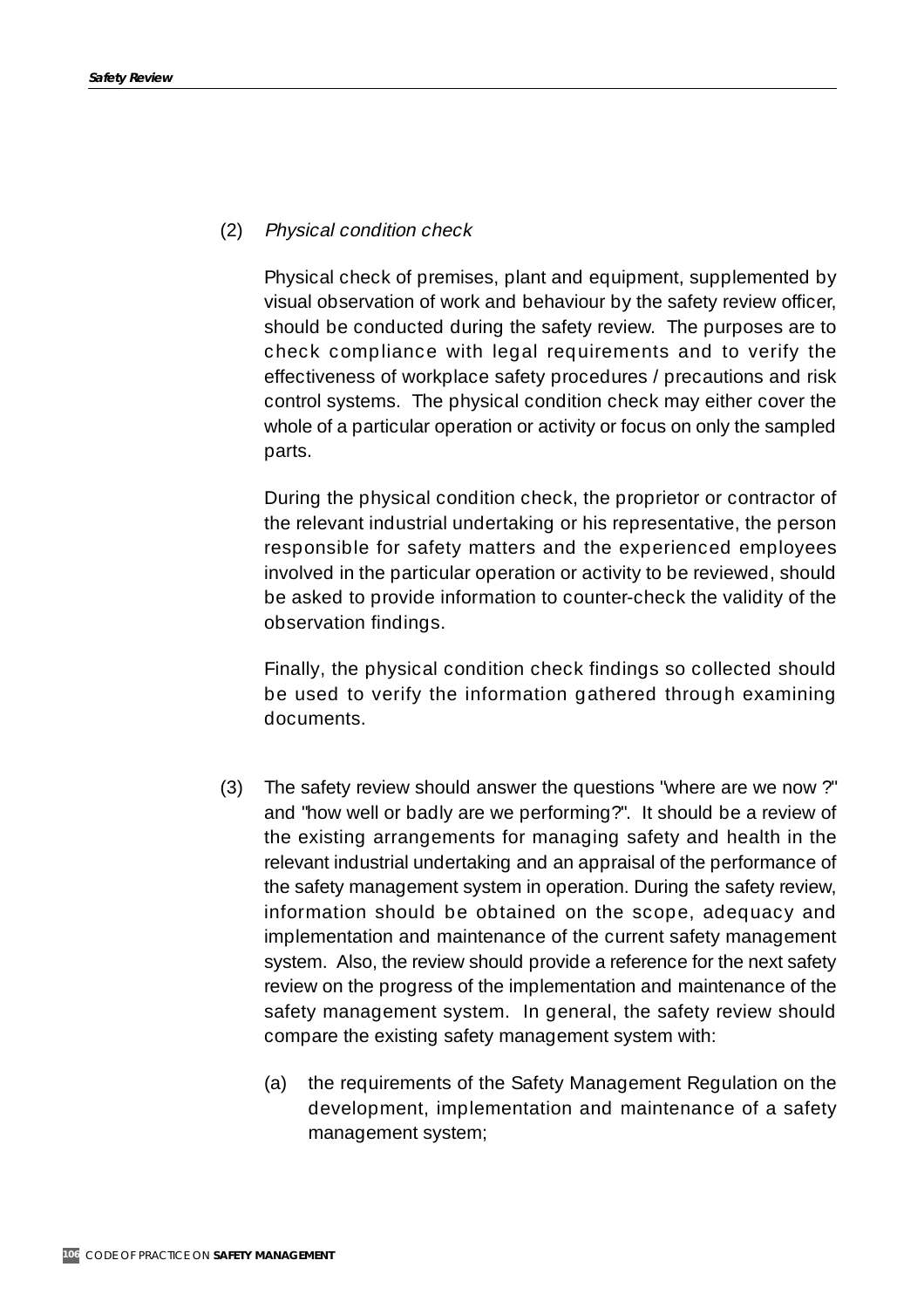- (b) the standards stipulated in the relevant codes of practice and guidance notes; and
- (c) the industry standards and international standards applicable to the operation of a safety management system.
- (4) A conclusion should be drawn as to whether or not the relevant industrial undertaking's safety management system conforms to the requirements and standards as laid down in (3) above, based on the findings of the physical condition check and document review.
- (5) The safety review officer should ensure that the findings of non-conformity are properly documented and supported by review evidence. Lastly, the safety review officer should discuss his findings with the manager or supervisor in question to verify the factual basis of his findings. If objection is raised by the manager or supervisor, the matters should be clarified before the review findings are presented to the proprietor or contractor of the relevant industrial undertaking.

## **7.1.3 Consideration of improvements to the safety management system**

- (1) Based on the review findings, the overall performance of the safety management system should be assessed. If inadequacies or non-conformities are identified, recommendations should be made to improve the system. The review should also identify the strengths and suggest how to build on them.
- (2) A plan based on the review findings for improving the safety management system should be developed and drawn up. This plan should contain the necessary remedial measures and actions to rectify the inadequacies and non-conformities, complete with a description of responsibilities, completion dates and reporting requirements. Follow-up monitoring arrangements should be established to ensure the satisfactory implementation of the plan.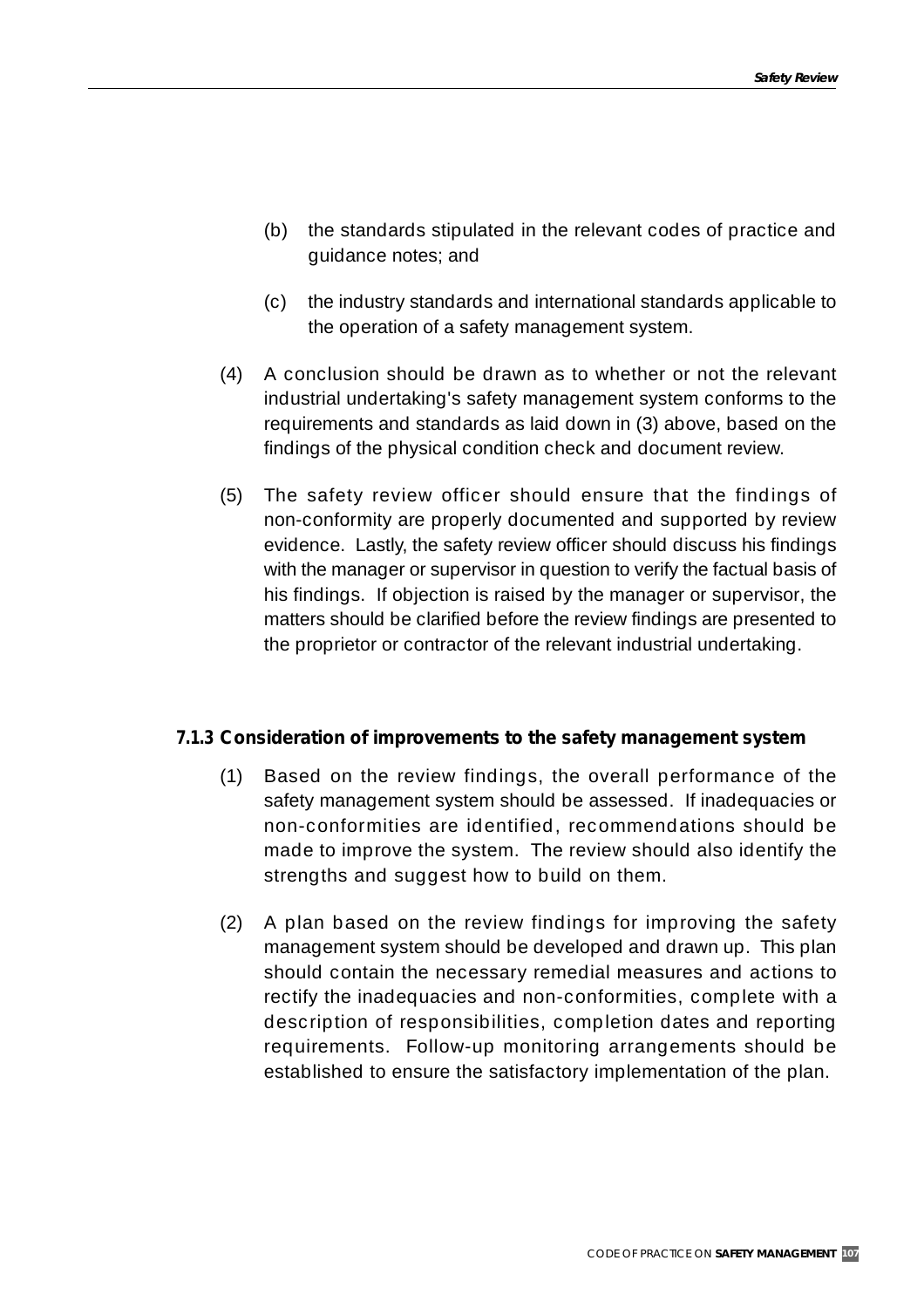#### **7.2 The appointment of a safety review officer to conduct a safety review**

- 7.2.1 (1) A proprietor or contractor specified in Part 2 or 4 of Schedule 3 of the Safety Management Regulation shall —
	- (a) appoint, in the approved form, a person (who may be an employee of the proprietor or contractor), being a person who is capable of competently carrying out a safety review, to be the safety review officer to conduct a safety review in relation to the relevant industrial undertaking; and
	- (b) cause a copy of the appointment to be displayed
		- (i) in a conspicuous position at each place where the undertaking is carried on; and
		- (ii) as soon as practicable after making the appointment.

[Section 19(1) of the Safety Management Regulation]

(2) Who is a safety review officer ?

A safety review officer can be an employee of the relevant industrial undertaking to be reviewed or an outsider who is not an employee of the relevant industrial undertaking. He shall be a person who is capable of competently carrying out a safety review. For a person to be considered as competent in carrying out a safety review, he should have a good understanding of (a) the operation of the relevant industrial undertaking in respect of which he conducts the safety review; and (b) the legal requirements in force in Hong Kong relating to industrial safety and health, and should have received appropriate training in how to review the effectiveness of a safety management system with a view to improving it. As an example, a person who has successfully completed a safety auditor training course conducted by a registered scheme operator will be considered as having received such training.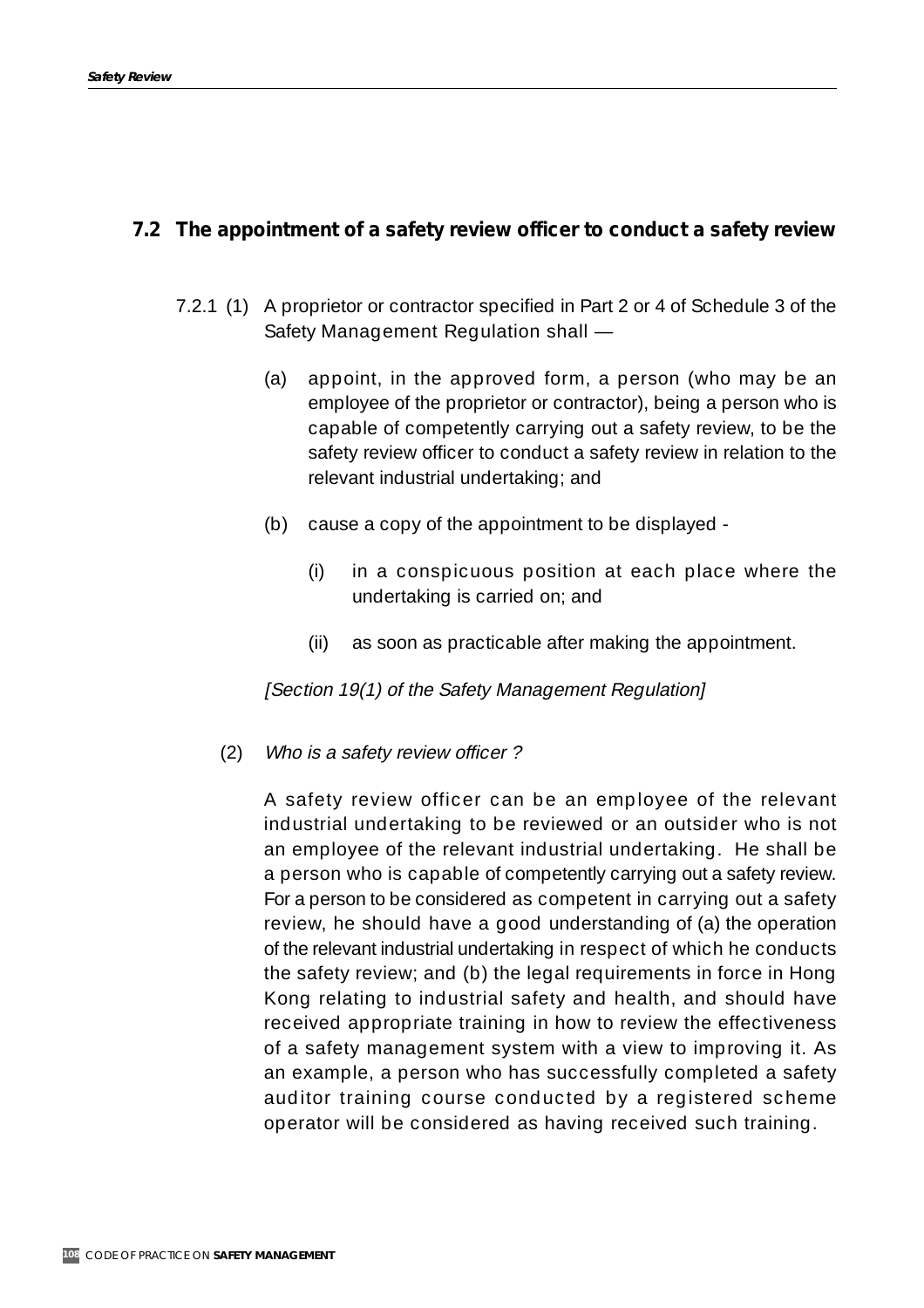(3) How should the proprietor or contractor choose a safety review officer ?

In choosing a safety review officer, the general factors that should be considered by the proprietor or contractor include the availability of the safety review officer for the length of time necessary to undertake the safety review; the availability of a safety review officer with the necessary skills; the safety review experience required; the specialist knowledge or technical expertise required; and the danger of an internal safety review officer being over-familiar or over-satisfied with the relevant industrial undertaking's arrangements.

(4) How to appoint a safety review officer ?

The proprietor or contractor should appoint a safety review officer in writing, using an approved form. This approved form is specified by the Commissioner for this purpose. [Section 36(1) of the Safety Management Regulation]

- 7.2.2 (1) The proprietor or contractor specified in Part 2 or Part 4 of Schedule 3 of the Safety Management Regulation shall ensure that safety reviews are conducted according to the frequency stated. [Section 19(2)] of the Safety Management Regulation]
	- (2) How frequent should safety reviews be conducted in relevant industrial undertakings carrying out construction work?
		- (a) For such a relevant industrial undertaking set up before the commencement of the Safety Management Regulation -

safety reviews should be conducted not less than once in each 6 months period, beginning with the commencement of the Safety Management Regulation.

(b) For such a relevant industrial undertaking set up after the commencement of the Safety Management Regulation -

safety reviews should be conducted not less than once in each 6 months period beginning with the day on which the undertaking comes into existence.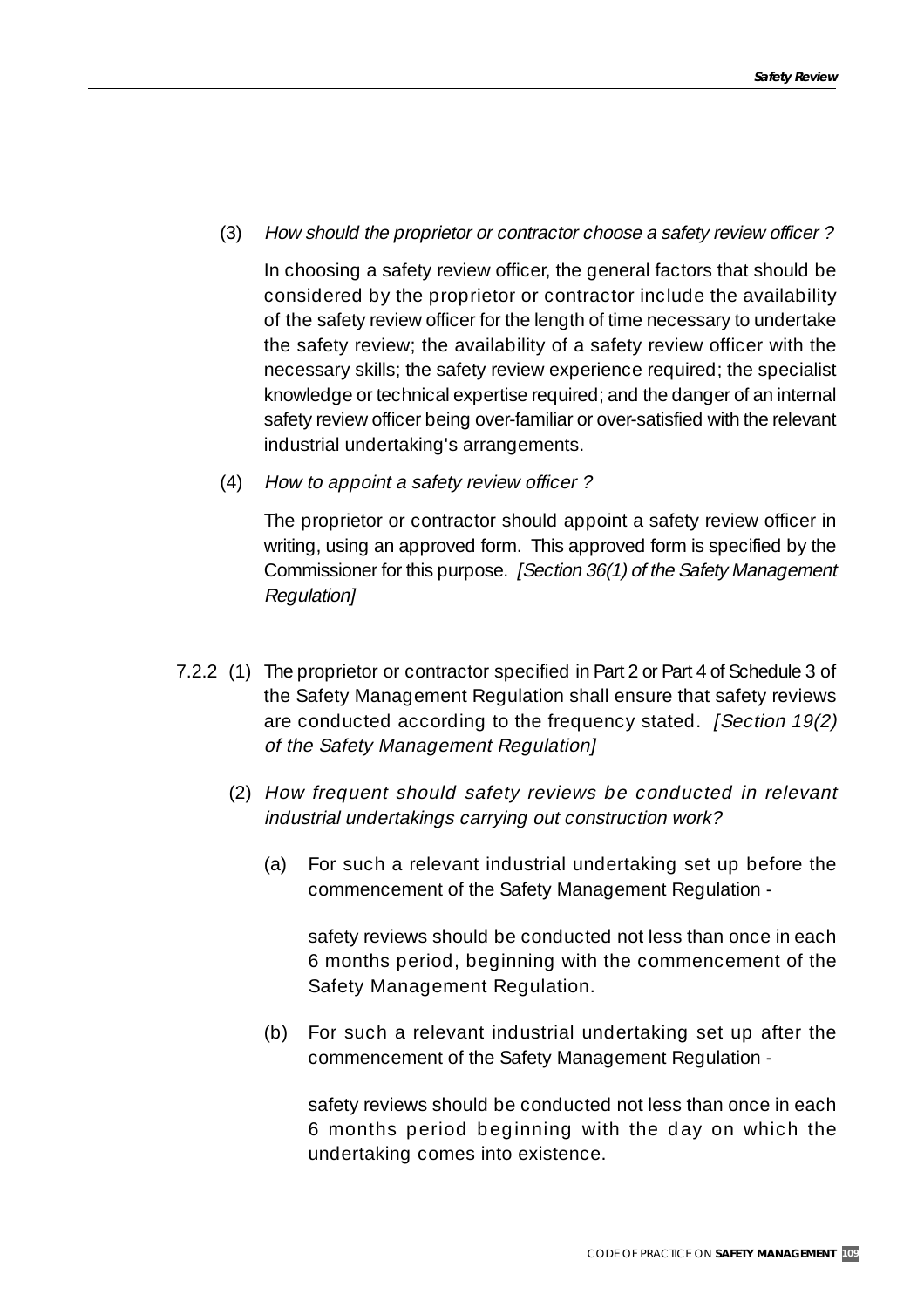(c) In any case, safety reviews should be conducted not less than 6 months after the last safety review report was submitted under section 21 of the Safety Management Regulation in respect of the undertaking.

[Section 19(2)(a) of the Safety Management Regulation]

- (3) How frequent should safety reviews be conducted in relevant industrial undertakings other that those carrying out construction work?
	- (a) For such a relevant industrial undertaking set up before the commencement of the Safety Management Regulation -

safety reviews should be conducted not less than once in each 12 months period, beginning with the commencement of the Safety Management Regulation.

(b) For such a relevant industrial undertaking set up after the commencement of the Safety Management Regulation -

safety reviews should be conducted not less than once in each 12 months period beginning with the day on which the undertaking comes into existence.

(c) In any case, safety reviews should be conducted not later than 12 months after the last safety reviews report was submitted under section 21 of the Safety Management Regulation in respect of the undertaking.

[Section 19(2)(b) of the Safety Management Regulation].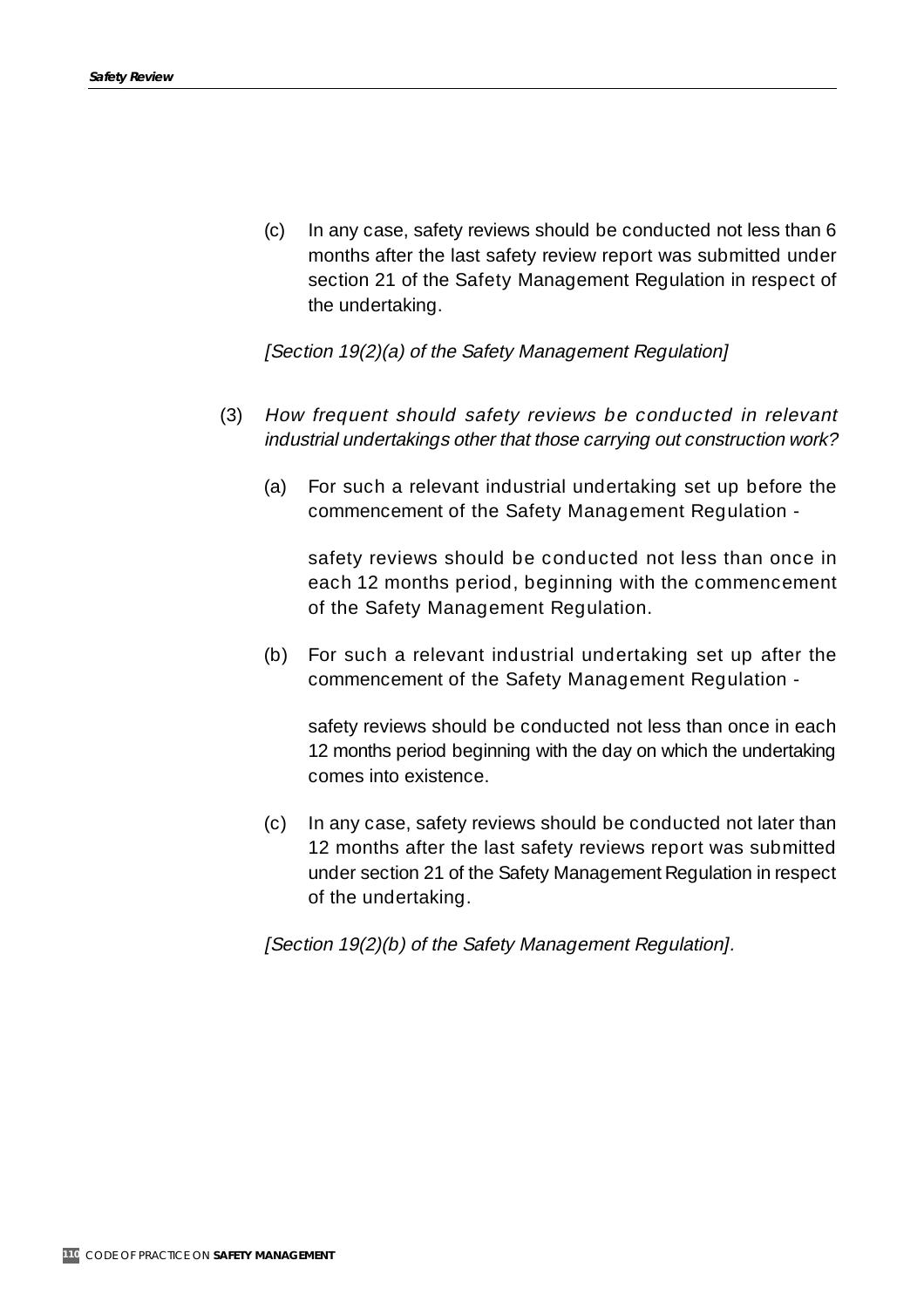## **7.3 Assistance, facilities and information to be provided for the purposes of safety review**

- 7.3.1 The proprietor or contractor who has appointed a safety review officer to conduct a safety review shall provide all such assistance, facilities and information as may be necessary for the review [Section 20(a) of the Safety Management Regulation].
- 7.3.2 (1) What "assistance" shall be provided ?
	- (a) Full co-operation with the safety review officer

The proprietor or contractor should ensure that staff at all levels in the relevant industrial undertaking are made aware of the objectives of a safety review and its benefits so that they would not see the safety review as a threat. All staff should be required to be open and co-operate wholeheartedly with the safety review officer by responding to any questions and request for information/ data frankly and efficiently during the safety review.

(b) Determination of the scope of the safety review

The scope of the safety review should be determined by the proprietor or contractor in consultation with the safety review officer prior to the safety review. The scope of the safety review should describe the extent and boundaries of the safety review in terms of physical locations, organisational activities and other parameters. All employees, including management staff, should be informed about the safety review scope by the proprietor or contractor, who should ensure that the resources committed to the safety review are sufficient to meet its intended scope.

(c) Assisting in the establishment of the review criteria and review plan

The proprietor or contractor should assist the safety review officer to work out the safety review criteria. International standards, codes of practice, guidance notes, guidelines, legal requirements, and a host of other safety and health literatures, will be valuable sources of reference to help draw up the safety review criteria.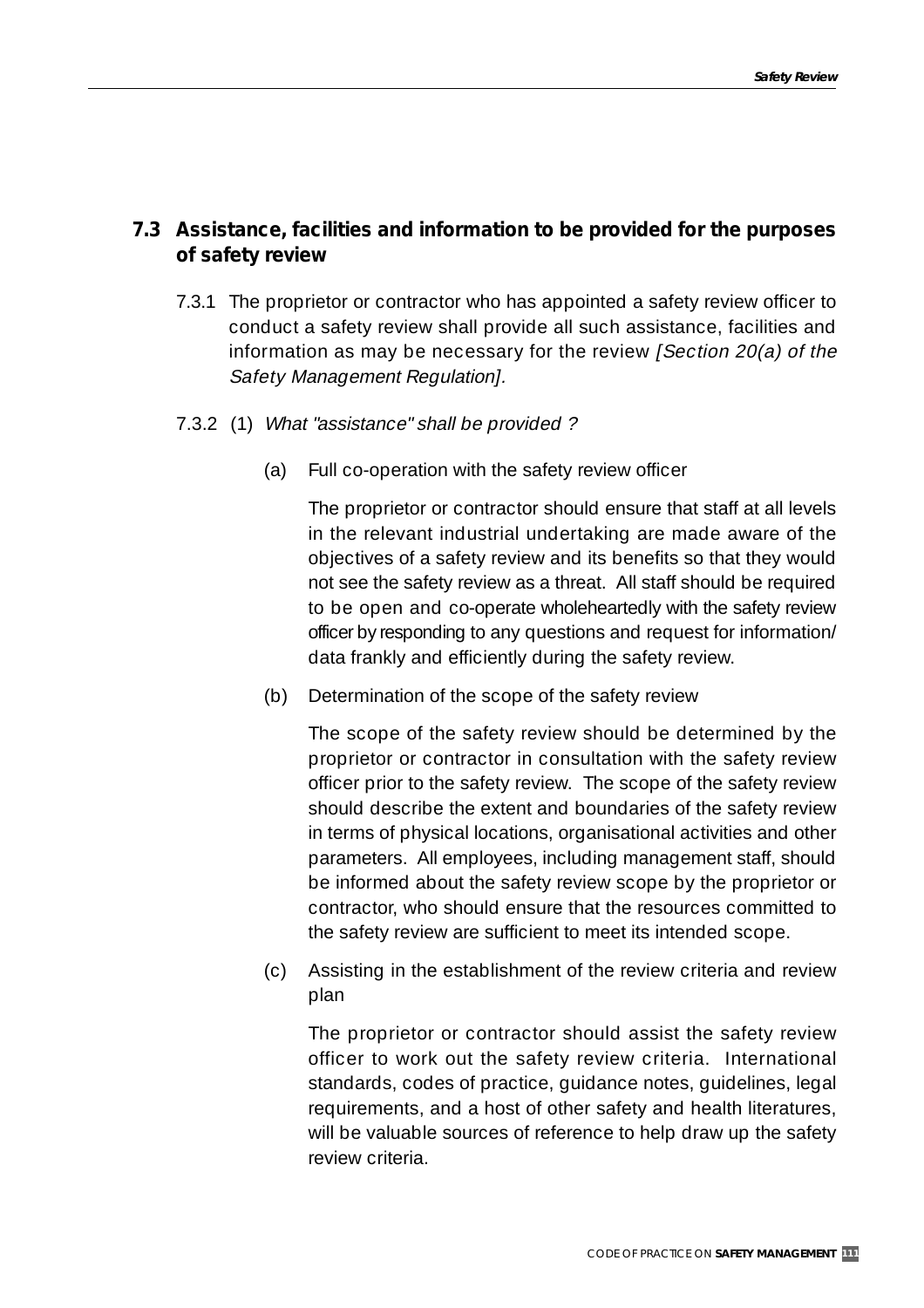In addition, the proprietor or contractor should take part in the drawing up of the safety review plan so that he can fully understand the plan and communicate it to all staff members who will be affected by the safety review. The proprietor or contractor should also take part in the review of the plan during the safety review. The plan should include:

- the safety review objectives and scope;
- the safety review criteria;
- a description of the organisational and functional units to be reviewed;
- a description of the units and/or individuals in the relevant undertaking having significant direct responsibilities regarding safety management;
- the procedures for reviewing the safety management system;
- the languages used in the safety review;
- a description of reference documents;
- the expected time and duration for major safety review activities;
- when and where the safety review is to be conducted;
- the schedule of meetings to be held with the management;
- the confidentiality and privacy protection requirements;
- the contents, format and expected date of issue of the safety review report; and
- document retention requirements.

Besides, the proprietor or contractor and the safety review officer should agree on the dates for commencement and completion of the safety review, and the date by which the review report is to be completed by the safety review officer.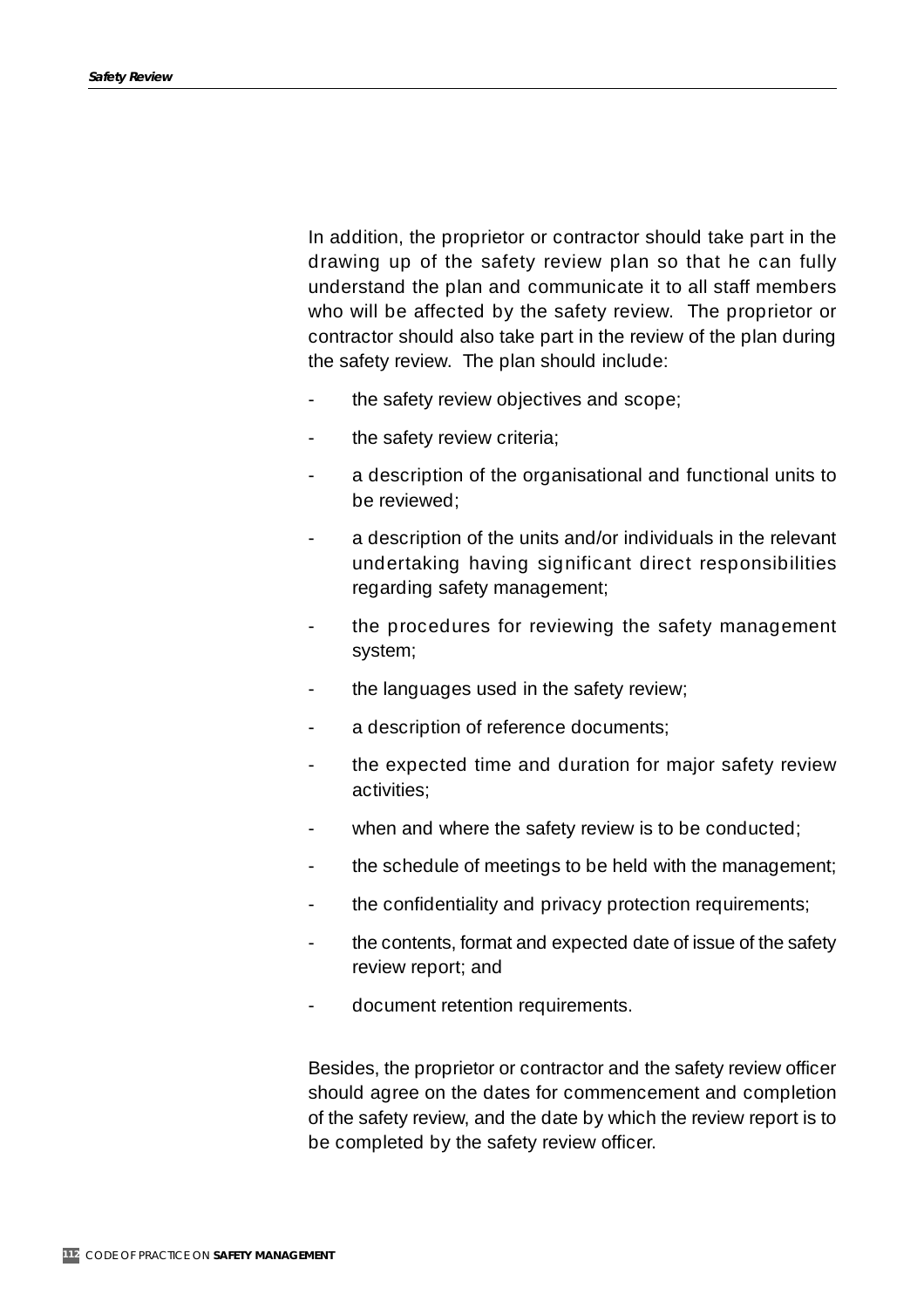#### (d) Authorisation and resources

The safety review officer should be authorised to enter workplaces, access confidential information, and inspect reports, records and statutory forms relating to safety and health during the safety review. In addition, the safety review officer should be provided with adequate financial and human resources to ensure that he can carry out the safety review in an effective and efficient way.

#### (2) What "facilities" shall be provided ?

Provision of on-site facilities

The proprietor or contractor of the relevant industrial undertaking should provide the safety review officer with a suitable meeting place (such as an interview room) to conduct interviews with relevant working personnel on site, complete with desks and chairs. He should also provide the safety review officer with suitable personal protective equipment and the necessary secretarial support (such as photocopying and e-mail services). In addition, suitable testing and measuring equipment should be made readily available during the safety review. Transportation for the safety review officer to go from one work location to another should also be arranged.

#### (3) What "information" shall be provided ?

Documents relating to safety and health matters

The proprietor or contractor of the relevant industrial undertaking should co-operate fully with the safety review officer by tendering all the necessary documents for inspection and checking by the safety review officer. The documents should include the organisational chart, safety committee meeting minutes, accidents and incidents investigation reports, production flow charts, work specifications and procedures, permit-to-work procedures, material safety data sheets, statutory forms and certificates, safety and health manuals, risk assessment reports, method statements, previous safety review reports, and records showing that the work activities meet the safety and health standards.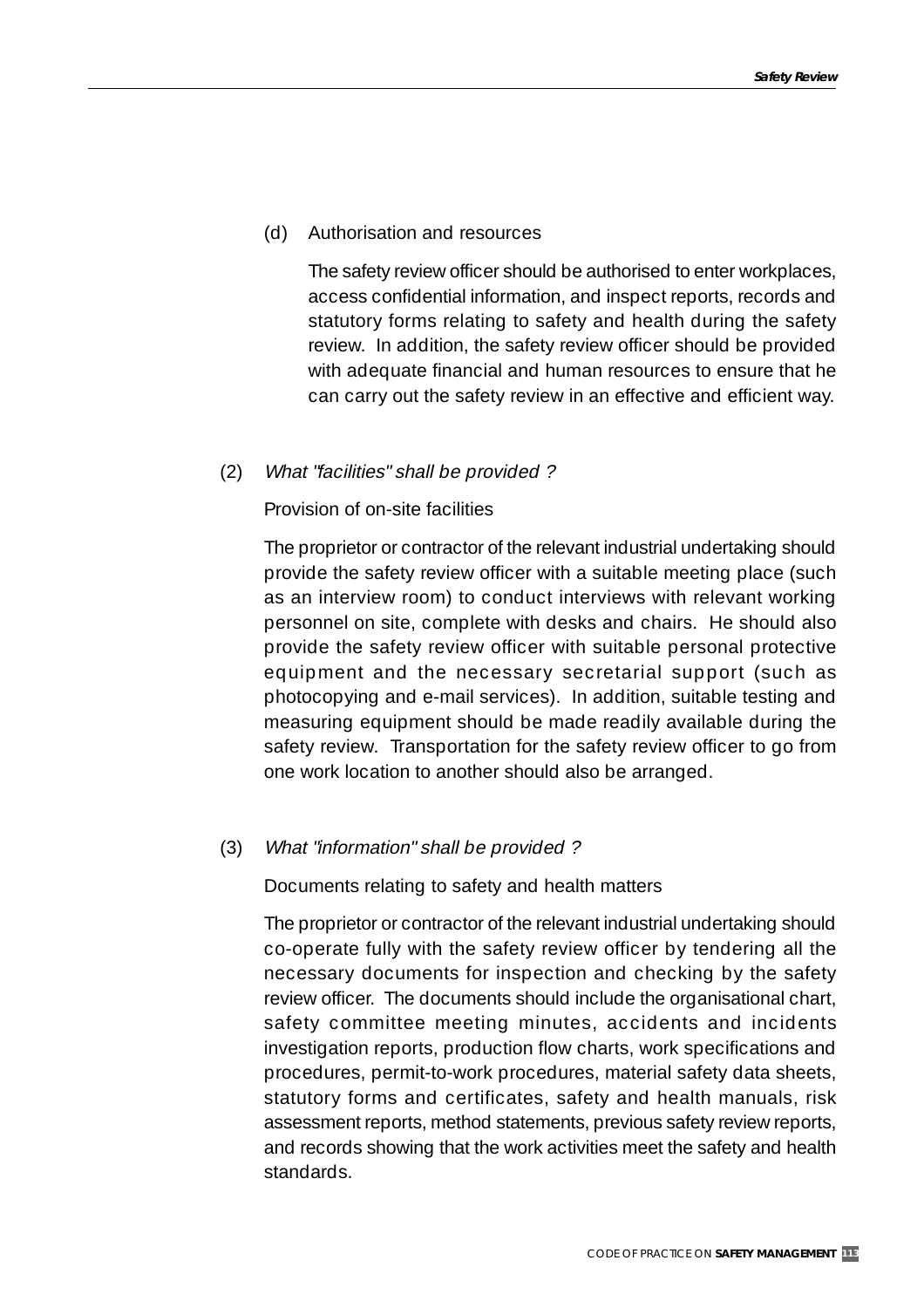## **7.4 Things to observe when the safety review officer is an employee of the proprietor or contractor**

7.4.1 The proprietor or contractor who has appointed a safety review officer to conduct a safety review shall ensure that the officer, if he is an employee of the proprietor or contractor, as the case may be, is not required to carry out other work of a nature or to the extent that would prevent the efficacious conduct of the review. [Section 20(b) of the Safety Management Regulation]

#### 7.4.2 What sort of work would prevent the efficacious conduct of the review ?

If the safety review officer is an employee of the relevant industrial undertaking, the proprietor or contractor should, as far as possible, only require him to carry out work relating to conducting the safety review.

If it is not reasonably practicable to release the safety review officer from other duties during the safety review, he should not be requested to take up duties of a nature that would prevent the efficacious conduct of the safety review, including those likely to give rise to a conflict of interest and undermine his impartiality as a safety review officer. He should avoid duties that would overload him or cause undue interruptions to his work as a safety review officer. For example, if the safety review officer is an in-house safety officer or safety advisor, he should be released from the duties of a safety officer or safety advisor to avoid conflict of interest and maintain impartiality once he is appointed by the proprietor or contractor as the safety review officer.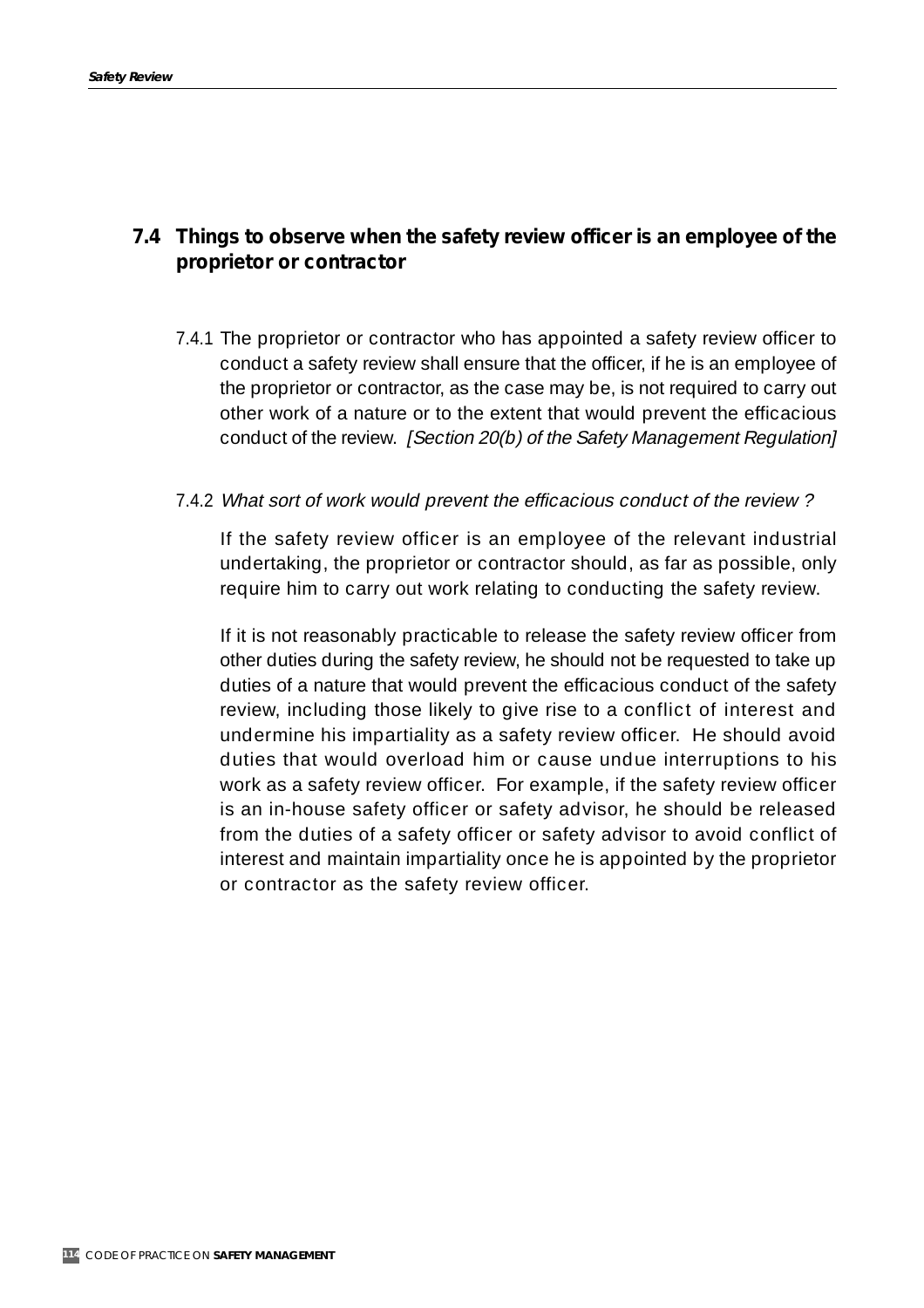## **7.5 Action to be taken on safety review report**

- 7.5.1 The proprietor or contractor to whom a safety review report has been submitted under section 21 of the Safety Management Regulation shall ––
	- (a) read and countersign the report, and record the date of his countersignature, as soon as practicable after receiving the report;
	- (b) if the report contains recommendations for improvements to the safety management system to which it relates -
		- (i) draw up a plan for the improvements within 14 days after receiving the report; and
		- (ii) implement the plan as soon as is practicable;
	- (c) if a plan referred to in paragraph (b) is drawn up, submit a copy of the report together with a copy of the plan to the Commissioner within 21 days after receiving the report; and
	- (d) keep a copy of the report and the plan, if any, for a period of not less than 5 years after the date of countersignature referred to in paragraph (a).

#### [Section 22(1) of the Safety Management Regulation]

## 7.5.2 (1) What should the proprietor or contractor do before countersigning the safety review report ?

Before countersigning the safety review report, the proprietor or contractor, together with the managers affected by the findings of the report, should seriously consider the safety review findings and the recommendations for improving the safety management system to see if they have any questions for immediate clarification with the safety review officer.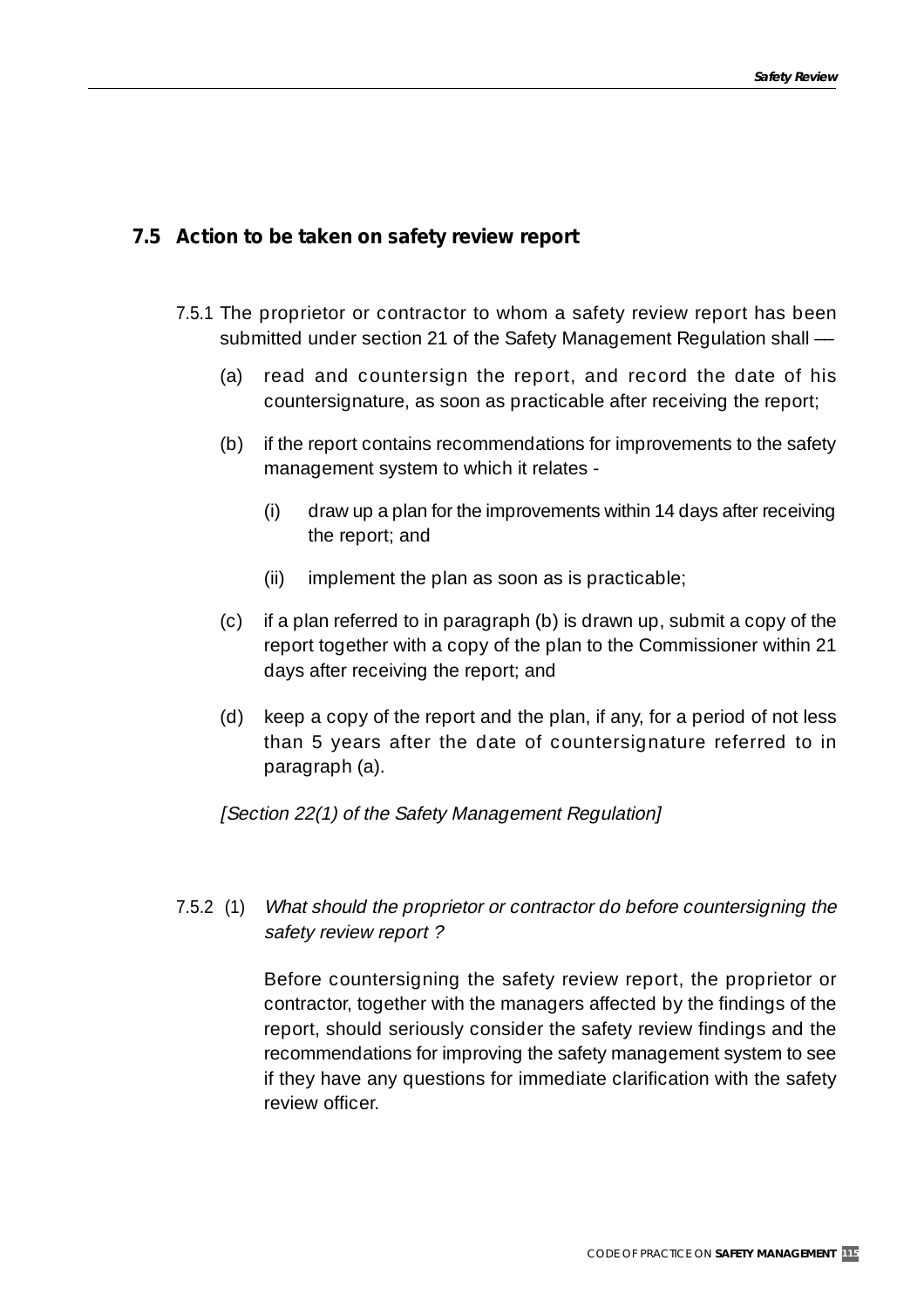#### (2) How should the plan for improvements be ?

If the safety review report contains recommendations for improving the safety management system, the proprietor or contractor should draw up a plan, in written form and complete with a description of the remedial measures, responsibilities, completion dates and reporting requirements, etc., for the implementation of the recommended improvements, within 14 days after receiving the report. In general, the plan should include the following essential components ––

(a) Present situation

The present situation regarding the effectiveness of the safety management system in operation in the relevant industrial undertaking should be defined as specifically as possible, based on the safety review findings. This should be compared with the desired situation to find out how big the gap is.

(b) Desired situation

The desired situation regarding the effectiveness of the safety management system should be defined as specifically as possible, based on the recommendations of the safety review report. It will provide the standards for the industrial undertaking's safety management system to measure up to.

(c) Action plan

The action plan deals with how to move from the present situation to the desired situation. It should be specific enough to be measurable and should answer the questions of "what", "who" and "when" in the process of upgrading the safety management system. Monitoring arrangements should be laid down in the plan to ensure its effective and efficient implementation.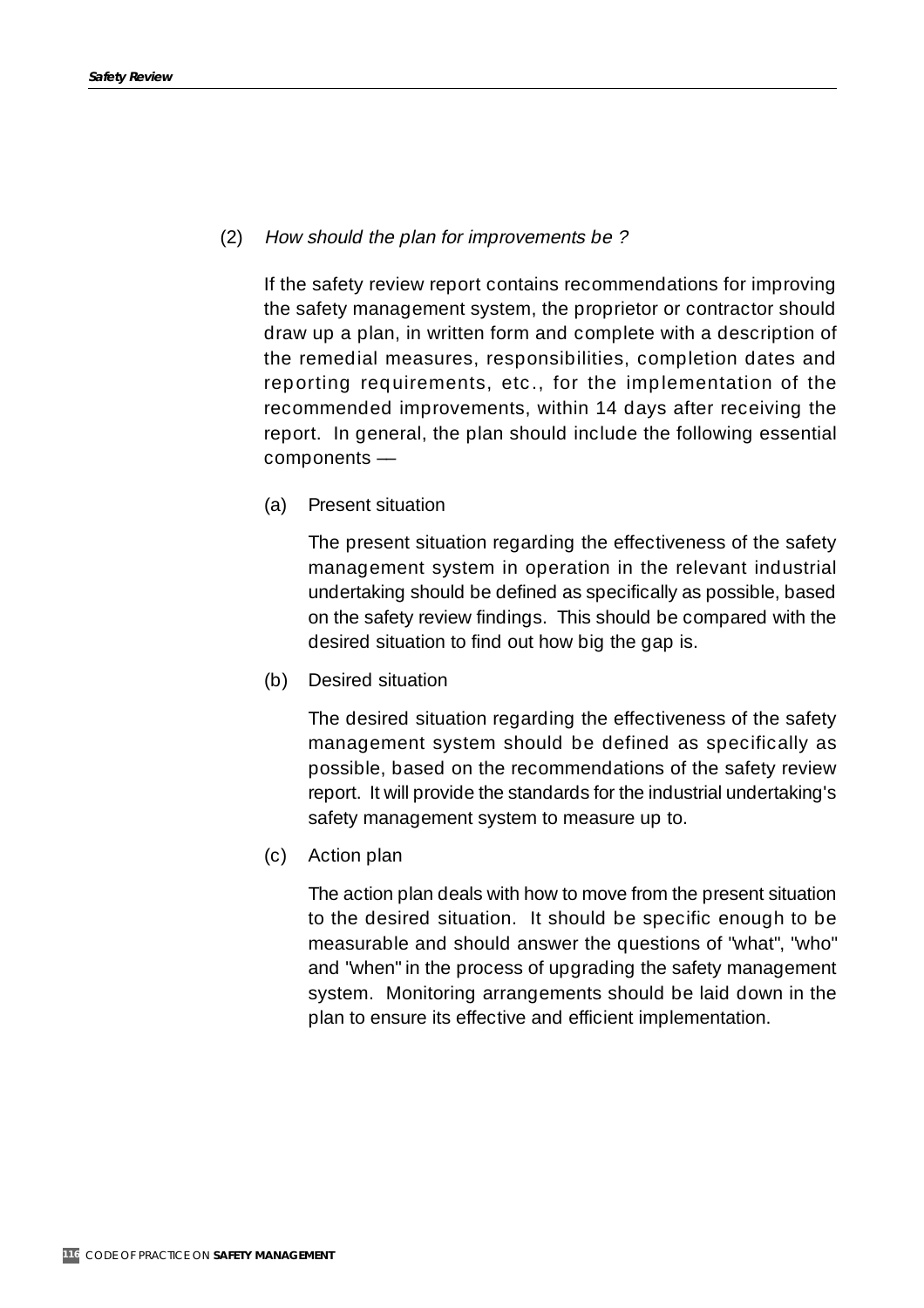(3) How soon should the proprietor or contractor implement the improvement plan?

The proprietor or contractor shall as soon as is practicable implement the plan drawn up to rectify the shortcomings that exist in the safety mangement system. He should, in consultation with the safety review officer, work out a priority list of actions so that situations with imminent risks are dealt with immediately and non-imminent situations are dealt with as soon as possible.

In any case, the proprietor or contractor shall submit a copy of the safety review report together with a copy of the plan to the Commissioner within 21 days after receiving the report. The proprietor or contractor shall also keep a copy of the report and the plan, if any, for not less than 5 years after the date of his countersignature. Follow-up monitoring arrangements should be established by the proprietor or contractor to ensure satisfactory implementation of the plan for improving the effectiveness of the safety management system.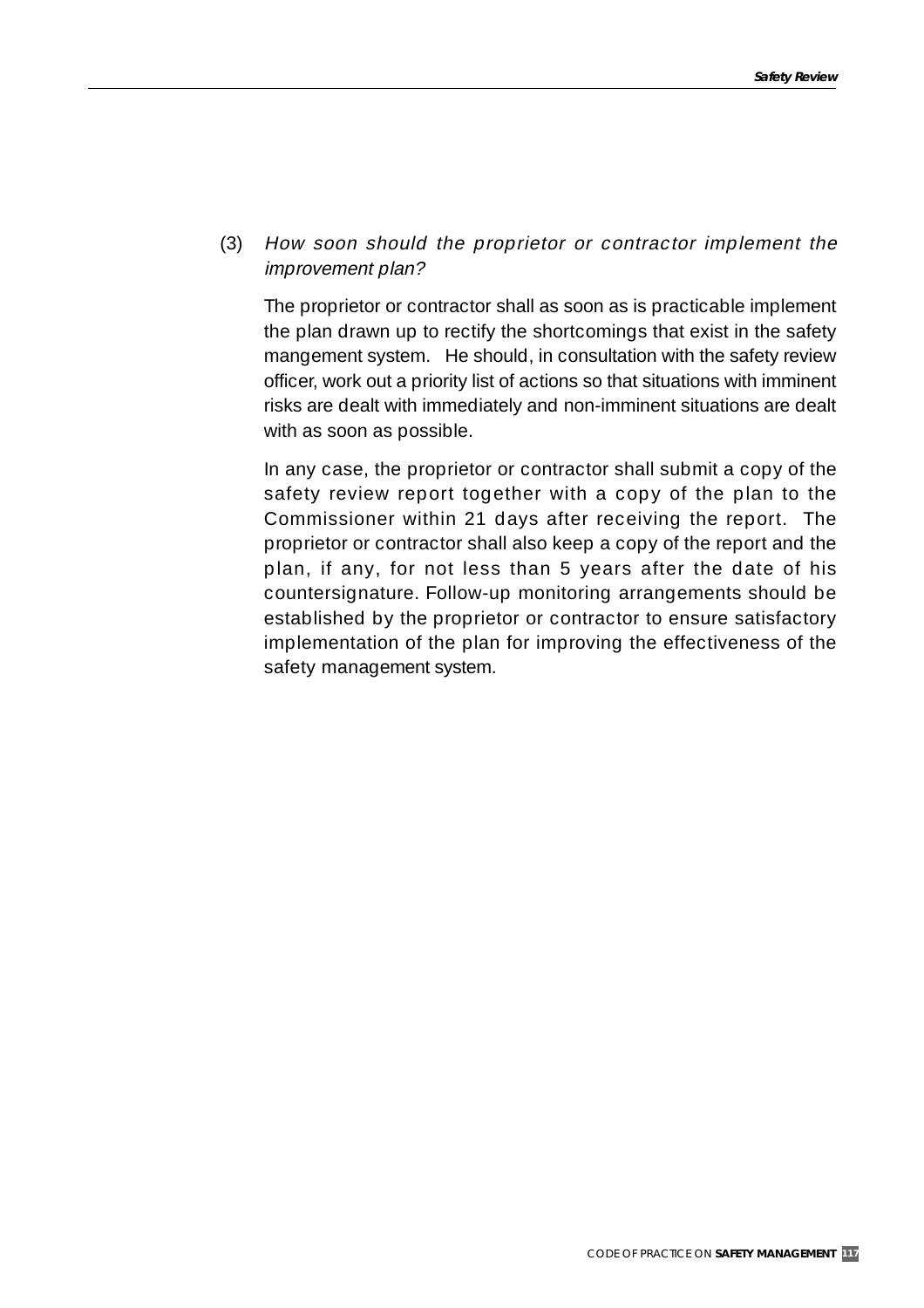## **7.6 Obligation to produce safety review report or plan for inspection**

- 7.6.1 The proprietor or contractor shall at all reasonable times make available the safety review report or plan for inspection by any occupational safety officer who requests to see it. [Section 23(a) of the Safety Management Regulation]
- 7.6.2 The proprietor or contractor shall provide a copy of the report or plan, and/ or any document which supports any matter specified or referred to in the report or plan not later than 14 days after receiving a written request from the Commissioner to do so. *[Sections 23(c) and (d) of the Safety* Management Regulation]
- 7.6.3 What is the document which supports the matter specified or referred to in the safety review report or plan?

Such documents include records or other documents which:

- (a) provide evidence on the development, implementation and maintenance of the safety management system; and
- (b) have been used by the safety review officer to support his safety review findings and recommendations. Some examples of such documentation are listed out in Part 7.1.2(2) for reference.
- 7.6.4 A proprietor or contractor shall permit an occupational safety officer to make a copy of the safety review report or plan he requests to see. [Section 23(b) of the Safety Management Regulation]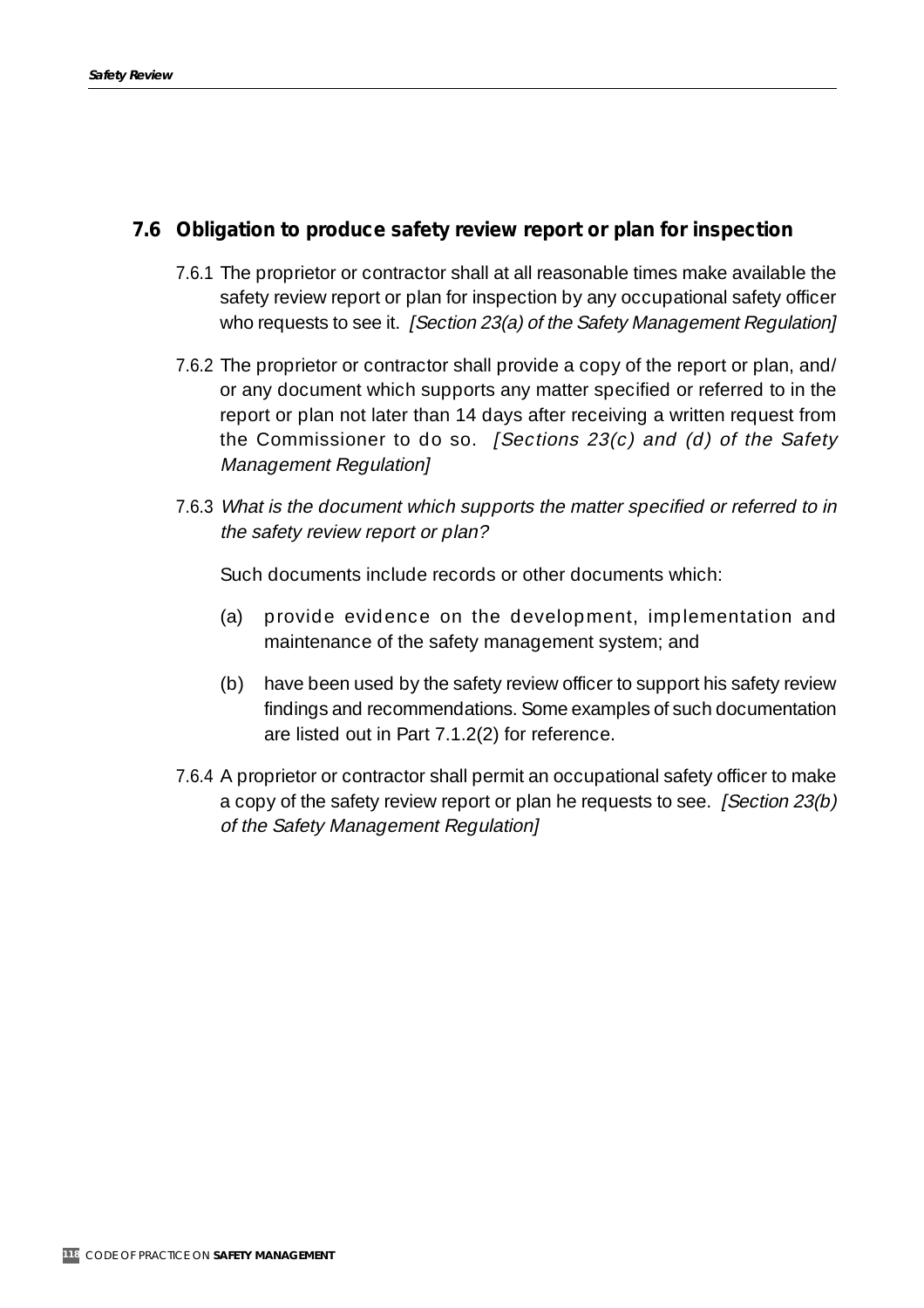## REFERENCES

- 1. Successful Implementation of Works Bureau and Housing Authority Health and Safety Management Systems, 1998, Occupational Safety and Health Council, Hong Kong
- 2. Course materials for safety auditor course, 1997, YHL International, Singapore
- 3. Code for the establishment of shipyard safety management system, 1995, Association of Singapore Marine Industries, Singapore
- 4. Course materials for Basic Safety Auditing Course, 1996, DNV Industry Pte. Ltd., 1995, Singapore
- 5. Guidelines for the Establishment of Safety Management System at Construction Worksites, 1995, Singapore Contractors Association Ltd., Singapore
- 6. Course notes of Construction CHASE Auditor's course, Health and Safety Technology And Management Ltd., 1995, United Kingdom
- 7. Risk assessment- A Practical Guide, 1993, Institution of Occupational Safety and Health, United Kingdom
- 8. Course notes of Safety Auditors Training Scheme, 1997, Hong Kong Polytechnic University, Hong Kong
- 9. BS8800:1996 Guide to occupational health and safety management systems, 1996, British Standards Institution, United Kingdom
- 10. HSC6: Writing a safety policy statement: advice to employers, 1990 Edition, Health and Safety Commission
- 11. Successful health and safety management, 1997 Second Edition, Health and Safety Executive, United Kingdom
- 12. Health risk management: a practical guide for managers in small and medium-sized enterprises, 1995 Edition, Health and Safety Executive, United Kingdom
- 13. Five steps to information, instruction and training, 1996 Edition, Health and Safety Executive, United Kingdom
- 14. Management of health and safety at work: approved code of practice: Management of Health and Safety at Work Regulations 1992, Health and Safety Executive, United Kingdom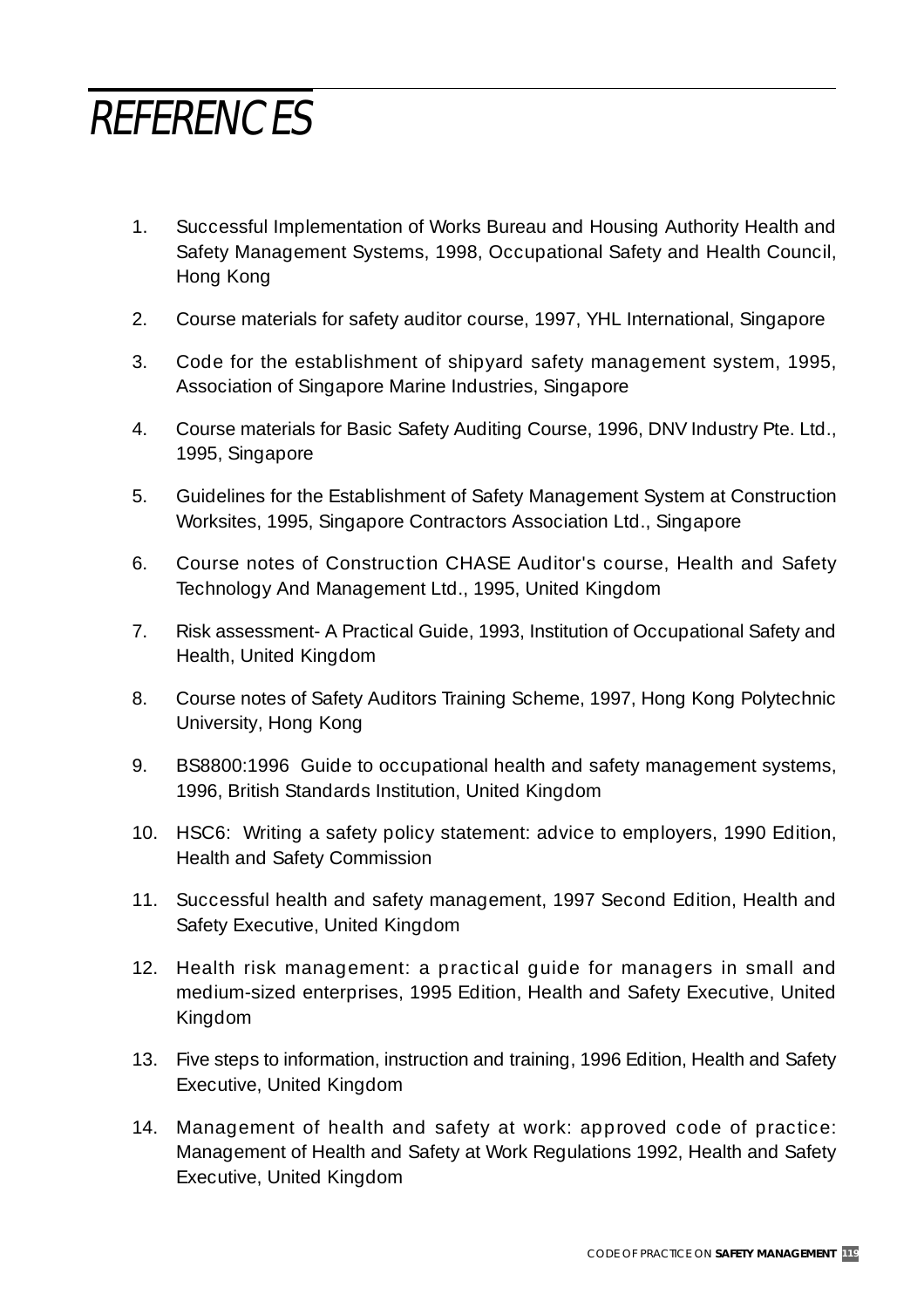- 15. Personal protective equipment at work: guidance on regulations: Personal Protective Equipment at Work Regulations 1992, Health and Safety Executive, United Kingdom
- 16. Safety representatives and safety committees, Third Edition, 1996, Health and Safety Executive, United Kingdom
- 17. AS/NZS4360:1995 Australian/New Zealand Standard on Risk Management, 1995, Australia
- 18. ISO 14001:1996 Environmental Management Systems Specification with Guidance for Use, 1996, International Organization for Standardization
- 19. ISO 14004:1996 Environmental Management Systems General Guidelines on Principles, Systems and Supporting Techniques, 1996, International Organization for Standardization
- 20. ISO 14010:1996 Guidelines for Environmental Auditing General Principles, 1996, International Organization for Standardization
- 21. ISO 14011:1996 Guidelines for Environmental Auditing Audit procedures Auditing of Environmental Management Systems, 1996, International Organization for Standardization
- 22. ISO 14012:1996 Guidelines for Environmental Auditing Qualification Criteria for Environmental Auditors, 1996, International Organization for Standardization
- 23. OHSAS 18001:1999 Occupational health and safety management systems Specification
- 24. OHSAS 18002:1999 Occupational health and safety management systems Guidelines for the implementation of OHSAS 18001
- 25. OSHA Regulations (Standards 29CFR), Compliance Guidelines and Recommendations for Process Safety Management - 1926.64 App C, 1993, Occupational Safety and Health Administration, United States of America
- 26. Management Systems for Safety, Jeremy Stranks, 1994, Pitman Publishing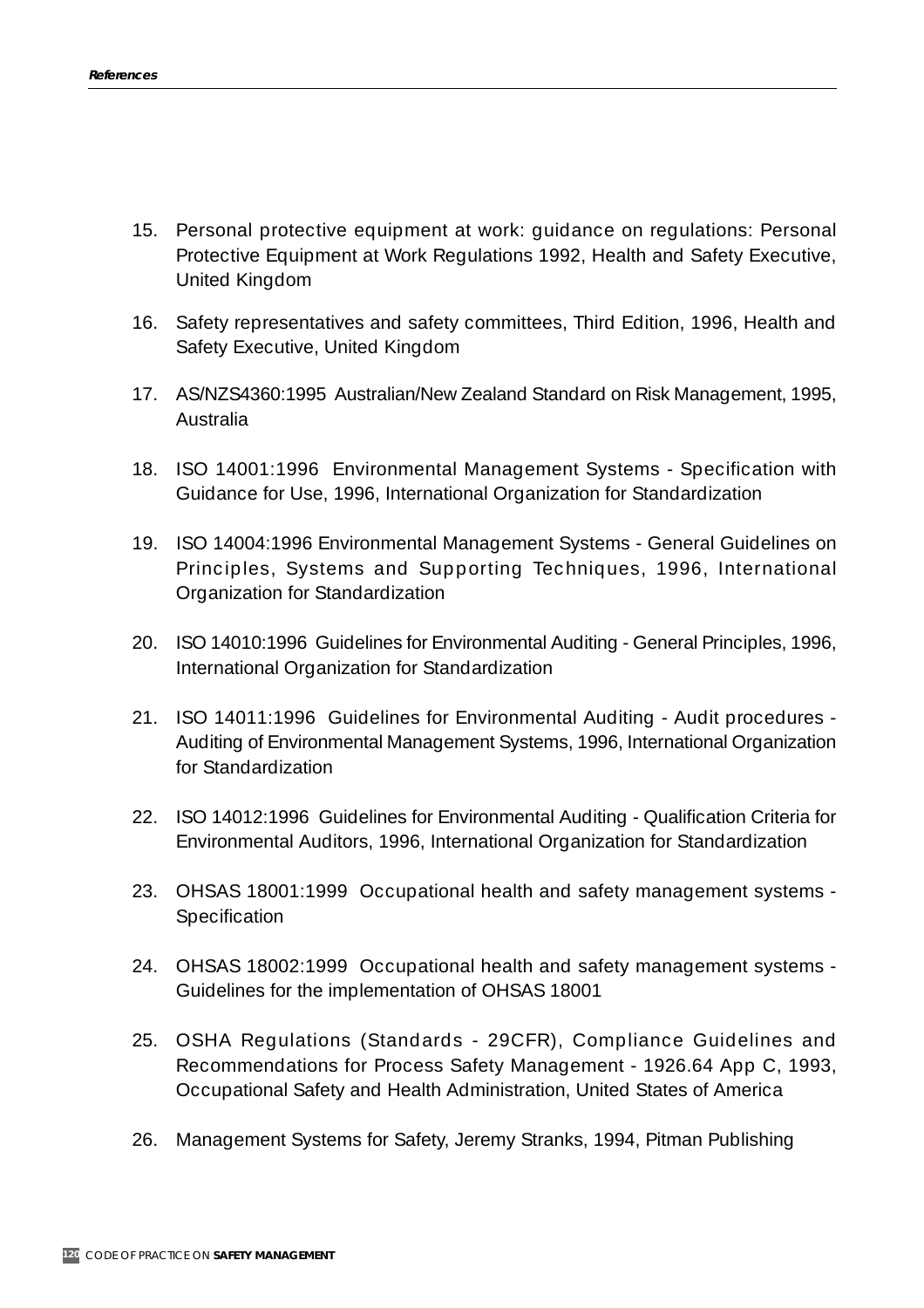- 27. Industrial Safety and Health Management, C. Ray Asfahl, Third Edition, 1995, Prentice Hall
- 28. Safety Engineering, James CoVan, 1995, John Wiley & Sons, Inc.
- 29. Safety Auditing A Management Tool, Donald W. Kase/Kay J. Wiese, 1990, Van Nostrand Reinhold
- 30. Safety Management Systems, Alan Waring, 1996, Chapman & Hall
- 31. Analyzing Safety System Effectiveness, Dan Petersen, Third Edition, 1996, Van Nostrand Reinhold
- 32. Managing Occupational Health and Safety in Australia A Multidisciplinary Approach, Micheal Quinlan/Philip Bohle, 1991, MacMillan Education Australia Pty. Ltd.
- 33. Construction Safety Management, Raymond Elliot Levitt/Nancy Morse Samelson, Second Edition, 1993, John Wiley & Sons, Inc.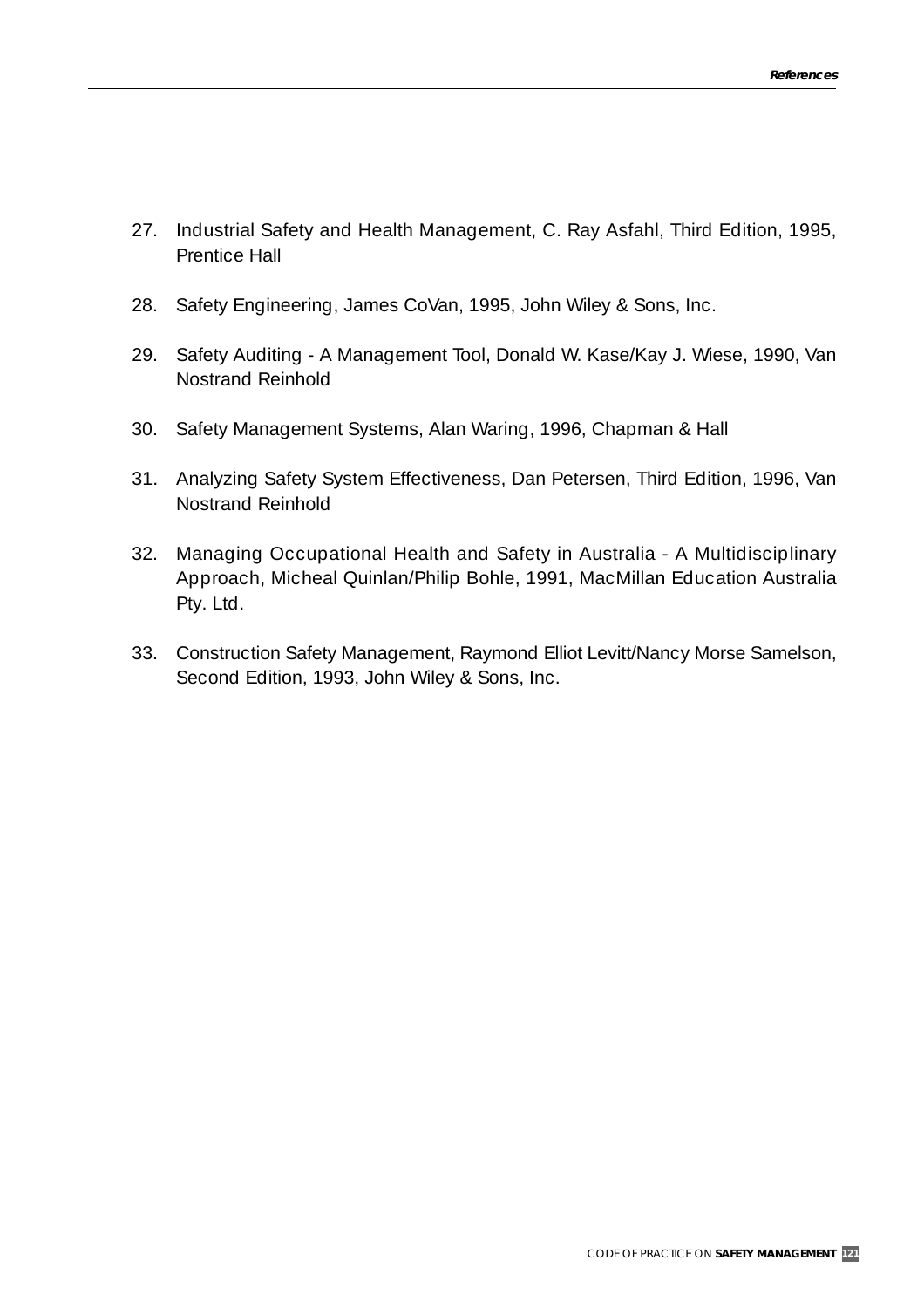# USEFUL INFORMATION

If you wish to enquire about this Code of Practice or require advice on occupational safety and health, you can contact the Occupational Safety and Health Branch through :

|        | Telephone : 2559 2297 (auto-recording after office hour) |
|--------|----------------------------------------------------------|
| Fax    | : 29151410                                               |
| E-mail | : laboureg@labour.gcn.gov.hk                             |

Information on the services offered by the Labour Department and on major labour legislation can also be found by visiting our Home Page on the Internet. Address of our Home Page is http://www.info.gov.hk/labour.